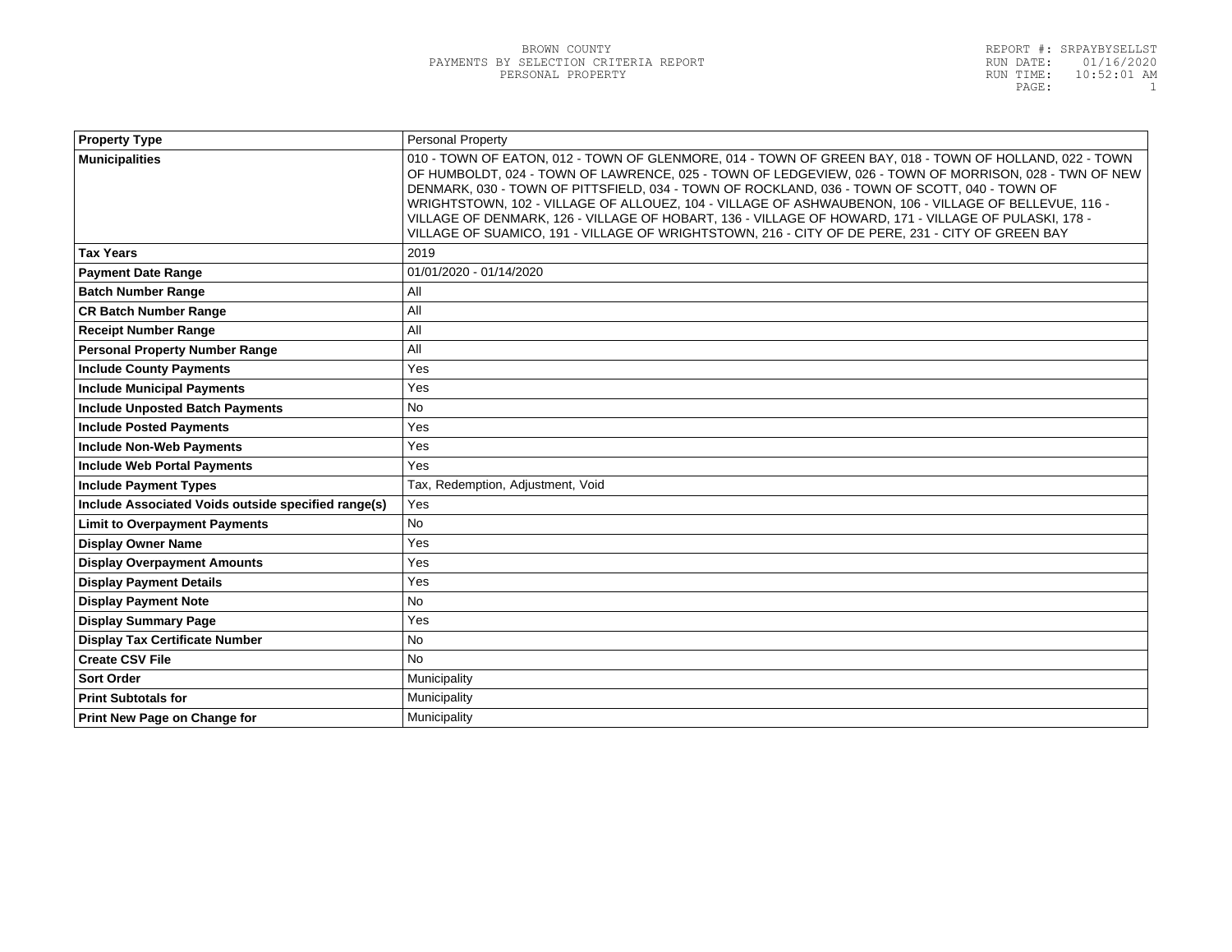|           | REPORT #: SRPAYBYSELLST |
|-----------|-------------------------|
|           | RUN DATE: 01/16/2020    |
| RUN TIME: | $10:52:01$ AM           |
| PAGE:     |                         |

|                                            |      |            |         |                                       | $\mathbb T$ |          |                                 |              |                     |                     |                                    |  |
|--------------------------------------------|------|------------|---------|---------------------------------------|-------------|----------|---------------------------------|--------------|---------------------|---------------------|------------------------------------|--|
| PROPERTY NUMBER<br>OWNER NAME              |      | YEAR BATCH | RECEIPT | DATE SY<br>CR BATCH R P<br>TRANS# C E |             | GENERAL  | SPEC ASMT<br>SP CHRG<br>DEL CHG | <b>OCCUP</b> | INT GEN<br>INT SPEC | PEN GEN<br>PEN SPEC | OTHER CHRG<br>TOTAL<br>OVERPAYMENT |  |
| 6496<br>JAUQUET BEAUTY SALON,              | 2019 |            | 51194   | 01/02/2020 C T<br>464<br>24823        |             | 16.11    | 0.00<br>0.00<br>0.00            | 0.00         | 0.00<br>0.00        | 0.00<br>0.00        | 0.00<br>16.11<br>0.00              |  |
| 25581<br>LA CAPTIAN LAWN CARE              | 2019 |            | 51818   | 01/02/2020 C T<br>462<br>25264        |             | 6.81     | 0.00<br>0.00<br>0.00            | 0.00         | 0.00<br>0.00        | 0.00<br>0.00        | 0.00<br>6.81<br>0.00               |  |
| 15331<br>DEGRAVE SANDBLASTING AND PAINTING | 2019 |            | 51879   | 01/02/2020 C T<br>462<br>25311        |             | 120.63   | 0.00<br>0.00<br>0.00            | 0.00         | 0.00<br>0.00        | 0.00<br>0.00        | 0.00<br>120.63<br>0.00             |  |
| 15318<br>LEDDENS REFRIGERATION             | 2019 |            | 53574   | 01/06/2020 C T<br>475<br>26327        |             | 16.11    | 0.00<br>0.00<br>0.00            | 0.00         | 0.00<br>0.00        | 0.00<br>0.00        | 0.00<br>16.11<br>0.00              |  |
| 8046<br>DETERVILLE LUMBER & SUPPLY LLC     | 2019 |            | 53577   | 01/06/2020 C T<br>475<br>26329        |             | 40.27    | 0.00<br>0.00<br>0.00            | 0.00         | 0.00<br>0.00        | 0.00<br>0.00        | 0.00<br>40.27<br>0.00              |  |
| 21153<br>DISH NETWORK LLC                  | 2019 |            | 53781   | 01/06/2020 C T<br>475<br>26429        |             | 157.83   | 0.00<br>0.00<br>0.00            | 0.00         | 0.00<br>0.00        | 0.00<br>0.00        | 0.00<br>157.83<br>0.00             |  |
| 18435<br>J & R EXCAVATING                  | 2019 |            | 56300   | 01/09/2020 C T<br>486<br>27789        |             | 4.82     | 0.00<br>0.00<br>0.00            | 0.00         | 0.00<br>0.00        | 0.00<br>0.00        | 0.00<br>4.82<br>0.00               |  |
| 18148<br>INDUSTRIAL STAINLESS INC          | 2019 |            | 56719   | 01/10/2020 C T<br>490<br>28052        |             | 2,806.93 | 0.00<br>0.00<br>0.00            | 0.00         | 0.00<br>0.00        | 0.00<br>0.00        | 0.00<br>2,806.93<br>0.00           |  |
| 21152<br>JONES SIGN                        | 2019 |            | 57691   | 01/13/2020 C T<br>493<br>28599        |             | 81.56    | 0.00<br>0.00<br>0.00            | 0.00         | 0.00<br>0.00        | 0.00<br>0.00        | 0.00<br>81.56<br>0.00              |  |
| 26153<br>WELLS FARGO VENDOR FINANCIAL SER  | 2019 |            | 57864   | 01/13/2020 C T<br>495<br>28726        |             | 108.73   | 0.00<br>0.00<br>0.00            | 0.00         | 0.00<br>0.00        | 0.00<br>0.00        | 0.00<br>108.73<br>0.00             |  |
|                                            |      |            |         | TOWN OF EATON TOTAL                   |             | 3,359.80 | 0.00<br>0.00<br>0.00            | 0.00         | 0.00<br>0.00        | 0.00<br>0.00        | 0.00<br>3,359.80<br>0.00           |  |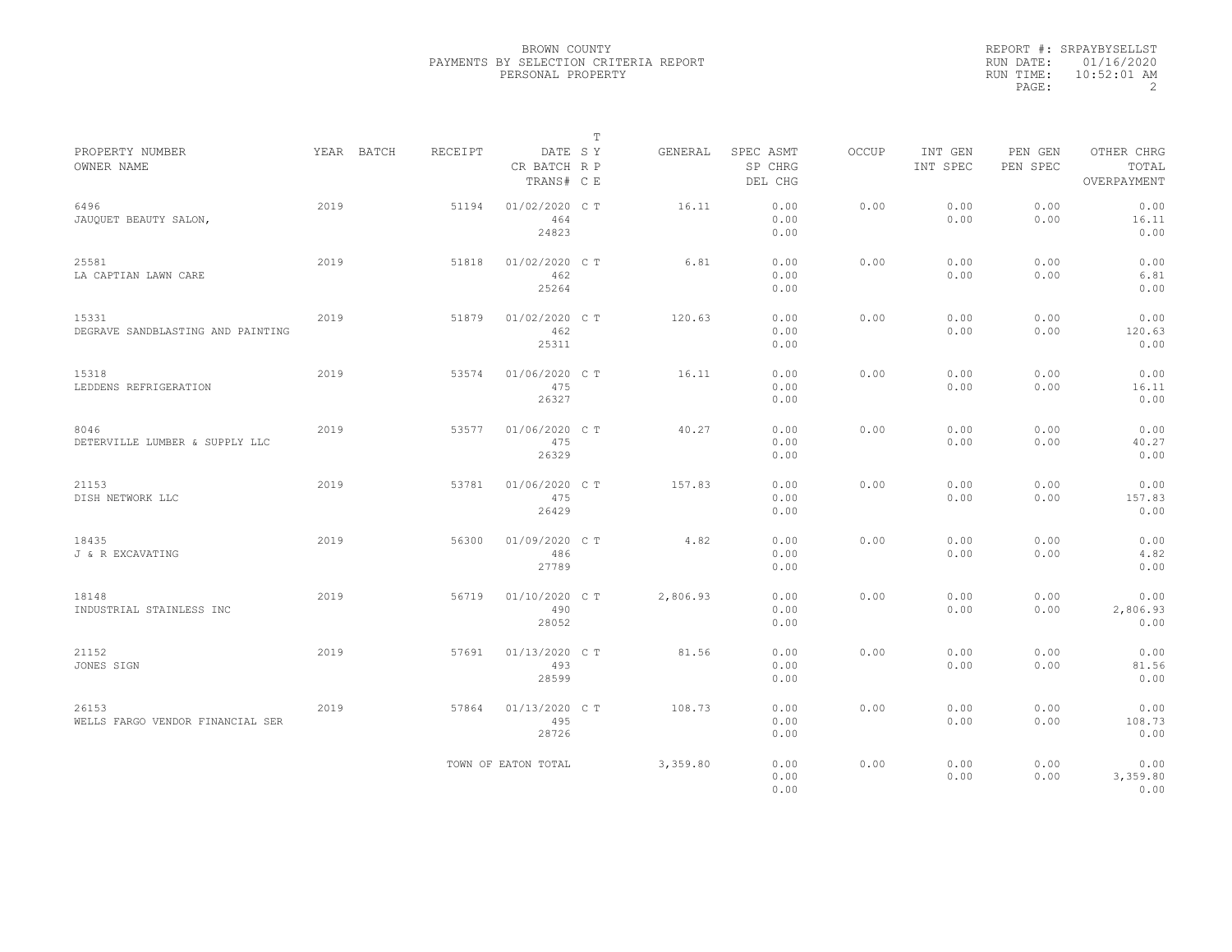REPORT #: SRPAYBYSELLST RUN DATE: 01/16/2020 RUN TIME: 10:52:01 AM PAGE: 3

|      |       |         |       | $\mathbf{r}$<br>ᆠ      |                                                                           |           |         |         |            |             |       |
|------|-------|---------|-------|------------------------|---------------------------------------------------------------------------|-----------|---------|---------|------------|-------------|-------|
| YEAR | BATCH | RECEIPT |       |                        | GENERAL                                                                   | SPEC ASMT | OCCUP   | INT GEN | PEN<br>GEN | OTHER CHRG  |       |
|      |       |         |       |                        |                                                                           |           |         |         |            |             |       |
|      |       |         |       |                        |                                                                           | DEL CHG   |         |         |            | OVERPAYMENT |       |
| 2019 |       | 51965   |       |                        | 1.87                                                                      | 0.00      | 0.00    | 0.00    | 0.00       | 0.00        |       |
|      |       |         | 460   |                        |                                                                           | 0.00      |         | 0.00    | 0.00       | 1.87        |       |
|      |       |         | 25383 |                        |                                                                           | 0.00      |         |         |            | 0.00        |       |
| 2019 |       | 53676   |       |                        | 116.07                                                                    | 0.00      | 0.00    | 0.00    | 0.00       | 0.00        |       |
|      |       |         | 475   |                        |                                                                           | 0.00      |         | 0.00    | 0.00       | 116.07      |       |
|      |       |         | 26400 |                        |                                                                           | 0.00      |         |         |            | 0.00        |       |
|      |       |         |       |                        | 117.94                                                                    | 0.00      | 0.00    | 0.00    | 0.00       | 0.00        |       |
|      |       |         |       |                        |                                                                           | 0.00      |         | 0.00    | 0.00       | 117.94      |       |
|      |       |         |       |                        |                                                                           | 0.00      |         |         |            | 0.00        |       |
|      |       |         |       | TOWN OF GLENMORE TOTAL | DATE SY<br>CR BATCH R P<br>TRANS# C E<br>01/02/2020 C T<br>01/06/2020 C T |           | SP CHRG |         | INT SPEC   | PEN SPEC    | TOTAL |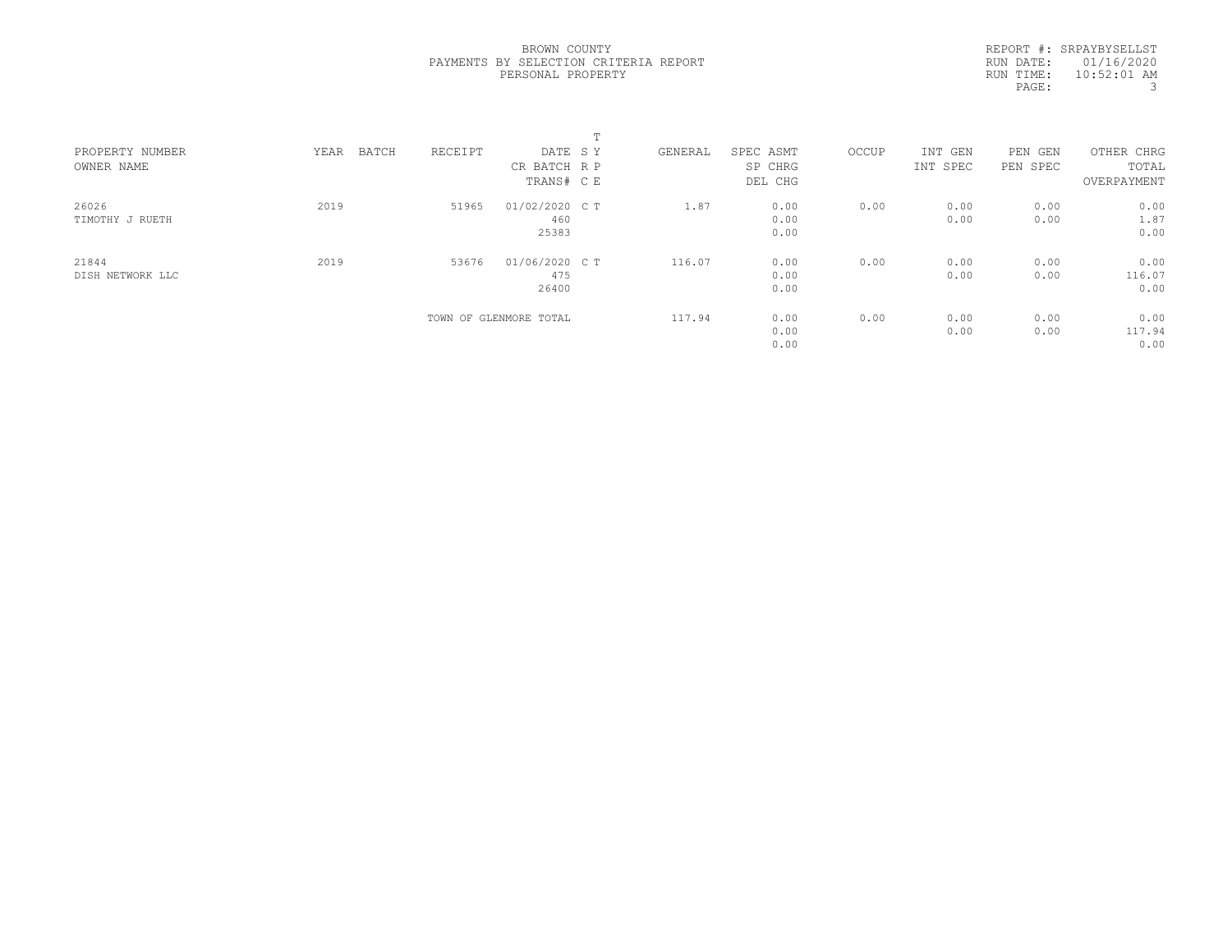|           | REPORT #: SRPAYBYSELLST |
|-----------|-------------------------|
|           | RUN DATE: 01/16/2020    |
| RUN TIME: | $10:52:01$ AM           |
| PAGE:     | 4                       |

|                                   |            |         |                                       | $\mathbb T$ |         |                                 |       |                     |                     |                                    |  |
|-----------------------------------|------------|---------|---------------------------------------|-------------|---------|---------------------------------|-------|---------------------|---------------------|------------------------------------|--|
| PROPERTY NUMBER<br>OWNER NAME     | YEAR BATCH | RECEIPT | DATE SY<br>CR BATCH R P<br>TRANS# C E |             | GENERAL | SPEC ASMT<br>SP CHRG<br>DEL CHG | OCCUP | INT GEN<br>INT SPEC | PEN GEN<br>PEN SPEC | OTHER CHRG<br>TOTAL<br>OVERPAYMENT |  |
| 21117<br>CLIP & CURL              | 2019       | 51329   | 01/02/2020 C T<br>464<br>24931        |             | 15.07   | 0.00<br>0.00<br>0.00            | 0.00  | 0.00<br>0.00        | 0.00<br>0.00        | 0.00<br>15.07<br>0.00              |  |
| 10548<br>ABTS BOU-MATIC LLC       | 2019       | 53593   | 01/06/2020 C T<br>470<br>26342        |             | 72.07   | 0.00<br>0.00<br>0.00            | 0.00  | 0.00<br>0.00        | 0.00<br>0.00        | 0.00<br>72.07<br>0.00              |  |
| 21118<br>DISH NETWORK LLC         | 2019       | 53782   | 01/06/2020 C T<br>475<br>26430        |             | 228.66  | 0.00<br>0.00<br>0.00            | 0.00  | 0.00<br>0.00        | 0.00<br>0.00        | 0.00<br>228.66<br>0.00             |  |
| 27682<br>PRAXAIR DISTRIBUTION INC | 2019       | 55963   | 01/09/2020 C T<br>487<br>27651        |             | 15.24   | 0.00<br>0.00<br>0.00            | 0.00  | 0.00<br>0.00        | 0.00<br>0.00        | 0.00<br>15.24<br>0.00              |  |
| 26498<br>LINK MEDIA OUTDOOR       | 2019       | 58034   | 01/14/2020 C T<br>500<br>28776        |             | 125.04  | 0.00<br>0.00<br>0.00            | 0.00  | 0.00<br>0.00        | 0.00<br>0.00        | 0.00<br>125.04<br>0.00             |  |
| 10546<br>TIELENS CONSTRUCTION     | 2019       | 58167   | 01/14/2020 C T<br>499<br>28883        |             | 212.39  | 0.00<br>0.00<br>0.00            | 0.00  | 0.00<br>0.00        | 0.00<br>0.00        | 0.00<br>212.39<br>0.00             |  |
|                                   |            |         | TOWN OF GREEN BAY TOTAL               |             | 668.47  | 0.00<br>0.00<br>0.00            | 0.00  | 0.00<br>0.00        | 0.00<br>0.00        | 0.00<br>668.47<br>0.00             |  |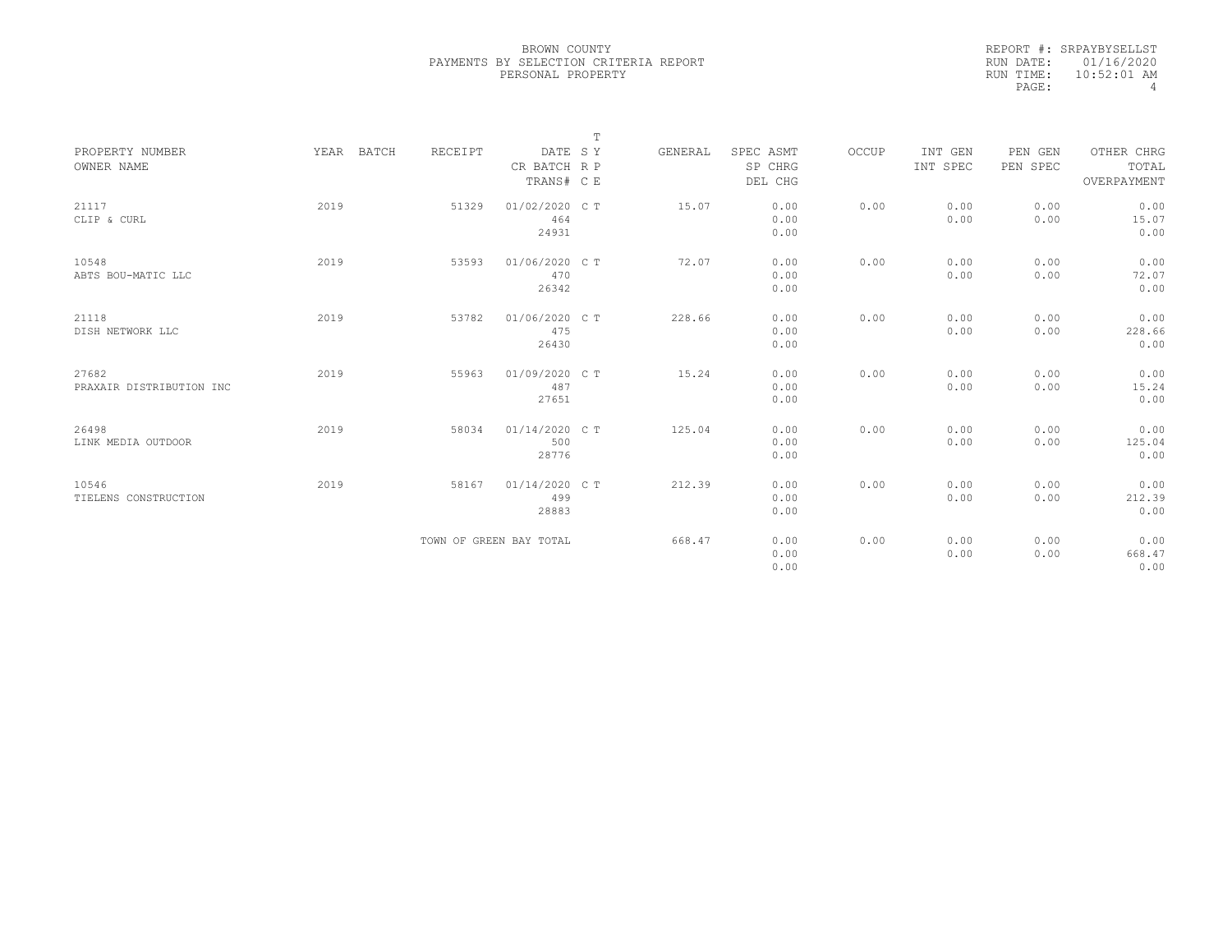|           | REPORT #: SRPAYBYSELLST |
|-----------|-------------------------|
|           | RUN DATE: 01/16/2020    |
| RUN TIME: | $10:52:02$ AM           |
| PAGE:     | .5                      |

|                                   |            |                |                                       | $\mathbb T$ |            |                                 |       |                     |                     |                                    |
|-----------------------------------|------------|----------------|---------------------------------------|-------------|------------|---------------------------------|-------|---------------------|---------------------|------------------------------------|
| PROPERTY NUMBER<br>OWNER NAME     | YEAR BATCH | <b>RECEIPT</b> | DATE SY<br>CR BATCH R P<br>TRANS# C E |             | GENERAL    | SPEC ASMT<br>SP CHRG<br>DEL CHG | OCCUP | INT GEN<br>INT SPEC | PEN GEN<br>PEN SPEC | OTHER CHRG<br>TOTAL<br>OVERPAYMENT |
| 18623<br>HOLZSCHUH, JOEL          | 2019       | 51826          | 01/02/2020 C T<br>460<br>25272        |             | 33.74      | 0.00<br>0.00<br>0.00            | 0.00  | 0.00<br>0.00        | 0.00<br>0.00        | 0.00<br>33.74<br>0.00              |
| 18625<br>ZEMPLE REPAIR            | 2019       | 52939          | 01/03/2020 CT<br>467<br>25991         |             | 3.00       | 0.00<br>0.00<br>0.00            | 0.00  | 0.00<br>0.00        | 0.00<br>0.00        | 0.00<br>3.00<br>0.00               |
| 5573<br>WRIGHTSTOWN WOOD PRODUCTS | 2019       | 53242          | 01/03/2020 C T<br>469<br>26178        |             | 11.69      | 0.00<br>0.00<br>0.00            | 0.00  | 0.00<br>0.00        | 0.00<br>0.00        | 0.00<br>11.69<br>0.00              |
| 21237<br>ROCKY TOP LLC            | 2019       | 53523          | 01/06/2020 C T<br>470<br>26286        |             | 272.35     | 0.00<br>0.00<br>0.00            | 0.00  | 0.00<br>0.00        | 0.00<br>0.00        | 0.00<br>272.35<br>0.00             |
| 18003<br>DISH NETWORK LLC         | 2019       | 53791          | 01/06/2020 C T<br>475<br>26437        |             | 90.55      | 0.00<br>0.00<br>0.00            | 0.00  | 0.00<br>0.00        | 0.00<br>0.00        | 0.00<br>90.55<br>0.00              |
| 15569<br>HILLTOP FURNITURE INC    | 2019       | 54612          | 01/07/2020 C T<br>478<br>26833        |             | 1.69       | 0.00<br>0.00<br>0.00            | 0.00  | 0.00<br>0.00        | 0.00<br>0.00        | 0.00<br>1.69<br>0.00               |
| 19727<br>ARLA FOODS INC           | 2019       | 56291          | 01/09/2020 C T<br>487<br>27780        |             | 50,892.54  | 0.00<br>0.00<br>0.00            | 0.00  | 0.00<br>0.00        | 0.00<br>0.00        | 0.00<br>50,892.54<br>0.00          |
| 21236<br>NEW IMAGES SALON         | 2019       | 57126          | 01/13/2020 C T<br>495<br>28222        |             | 6.67       | 0.00<br>0.00<br>0.00            | 0.00  | 0.00<br>0.00        | 0.00<br>0.00        | 0.00<br>6.67<br>0.00               |
|                                   |            |                | TOWN OF HOLLAND TOTAL                 |             | 51, 312.23 | 0.00<br>0.00<br>0.00            | 0.00  | 0.00<br>0.00        | 0.00<br>0.00        | 0.00<br>51, 312.23<br>0.00         |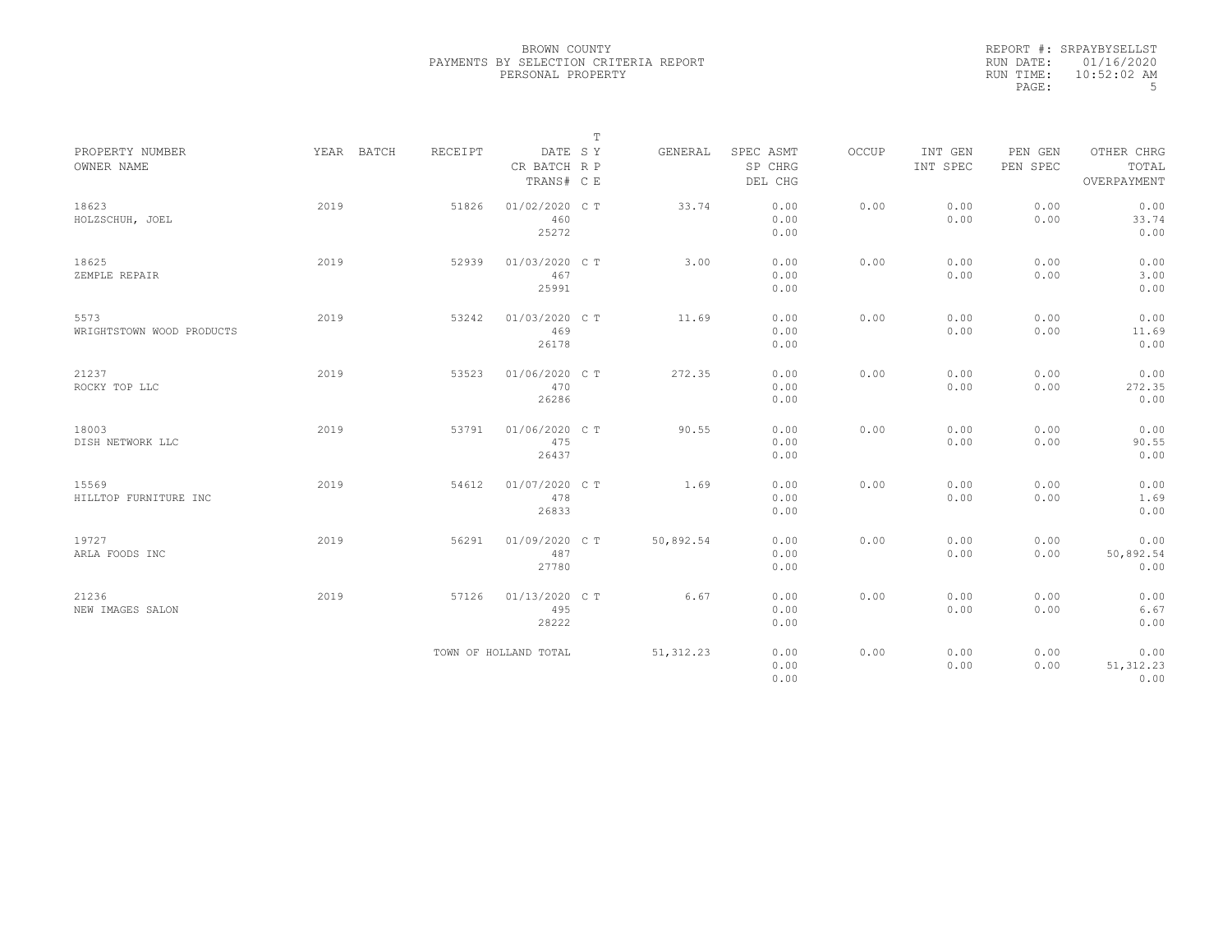|           | REPORT #: SRPAYBYSELLST |
|-----------|-------------------------|
|           | RUN DATE: 01/16/2020    |
| RUN TIME: | $10:52:02$ AM           |
| PAGE:     | h                       |

|                                       |            |                  |                                       | Т |          |                                 |              |                     |                     |                                    |  |
|---------------------------------------|------------|------------------|---------------------------------------|---|----------|---------------------------------|--------------|---------------------|---------------------|------------------------------------|--|
| PROPERTY NUMBER<br>OWNER NAME         | YEAR BATCH | RECEIPT          | DATE SY<br>CR BATCH R P<br>TRANS# C E |   | GENERAL  | SPEC ASMT<br>SP CHRG<br>DEL CHG | <b>OCCUP</b> | INT GEN<br>INT SPEC | PEN GEN<br>PEN SPEC | OTHER CHRG<br>TOTAL<br>OVERPAYMENT |  |
| 18438<br>MICHELS POURED WALLS INC     | 2019       | 51262            | 01/02/2020 C T<br>462<br>24879        |   | 72.34    | 0.00<br>0.00<br>0.00            | 0.00         | 0.00<br>0.00        | 0.00<br>0.00        | 0.00<br>72.34<br>0.00              |  |
| 5685<br>DAVISTER BAR & RESTAURANT LLC | 2019       | 51654            | 01/02/2020 C T<br>461<br>25145        |   | 63.44    | 0.00<br>0.00<br>0.00            | 0.00         | 0.00<br>0.00        | 0.00<br>0.00        | 0.00<br>63.44<br>0.00              |  |
| 5685<br>DAVISTER BAR & RESTAURANT LLC | 2019       | Voids #<br>51654 | 01/02/2020 CV<br>461<br>25415         |   | $-63.44$ | 0.00<br>0.00<br>0.00            | 0.00         | 0.00<br>0.00        | 0.00<br>0.00        | 0.00<br>$-63.44$<br>0.00           |  |
| 5685<br>DAVISTER BAR & RESTAURANT LLC | 2019       | 52007            | 01/02/2020 C T<br>461<br>25416        |   | 63.44    | 0.00<br>0.00<br>0.00            | 0.00         | 0.00<br>0.00        | 0.00<br>0.00        | 0.00<br>63.44<br>0.00              |  |
| 5688<br>DANS PUMP SERVICE             | 2019       | 52395            | 01/03/2020 C T<br>468<br>25603        |   | 7.38     | 0.00<br>0.00<br>0.00            | 0.00         | 0.00<br>0.00        | 0.00<br>0.00        | 0.00<br>7.38<br>0.00               |  |
| 21141<br>DISH NETWORK LLC             | 2019       | 53792            | 01/06/2020 C T<br>475<br>26438        |   | 116.61   | 0.00<br>0.00<br>0.00            | 0.00         | 0.00<br>0.00        | 0.00<br>0.00        | 0.00<br>116.61<br>0.00             |  |
| 13490<br>BURESH ELECTRIC INC          | 2019       | 55019            | 01/07/2020 C T<br>477<br>27035        |   | 1.47     | 0.00<br>0.00<br>0.00            | 0.00         | 0.00<br>0.00        | 0.00<br>0.00        | 0.00<br>1.47<br>0.00               |  |
| 15403<br>R & R DRAPERY                | 2019       | 57510            | 01/13/2020 C T<br>493<br>28476        |   | 32.47    | 0.00<br>0.00<br>0.00            | 0.00         | 0.00<br>0.00        | 0.00<br>0.00        | 0.00<br>32.47<br>0.00              |  |
| 11189<br>LINK MEDIA HOLDINGS LLC      | 2019       | 58039            | 01/14/2020 C T<br>500<br>28776        |   | 67.90    | 0.00<br>0.00<br>0.00            | 0.00         | 0.00<br>0.00        | 0.00<br>0.00        | 0.00<br>67.90<br>0.00              |  |
|                                       |            |                  | TOWN OF HUMBOLDT TOTAL                |   | 361.61   | 0.00<br>0.00<br>0.00            | 0.00         | 0.00<br>0.00        | 0.00<br>0.00        | 0.00<br>361.61<br>0.00             |  |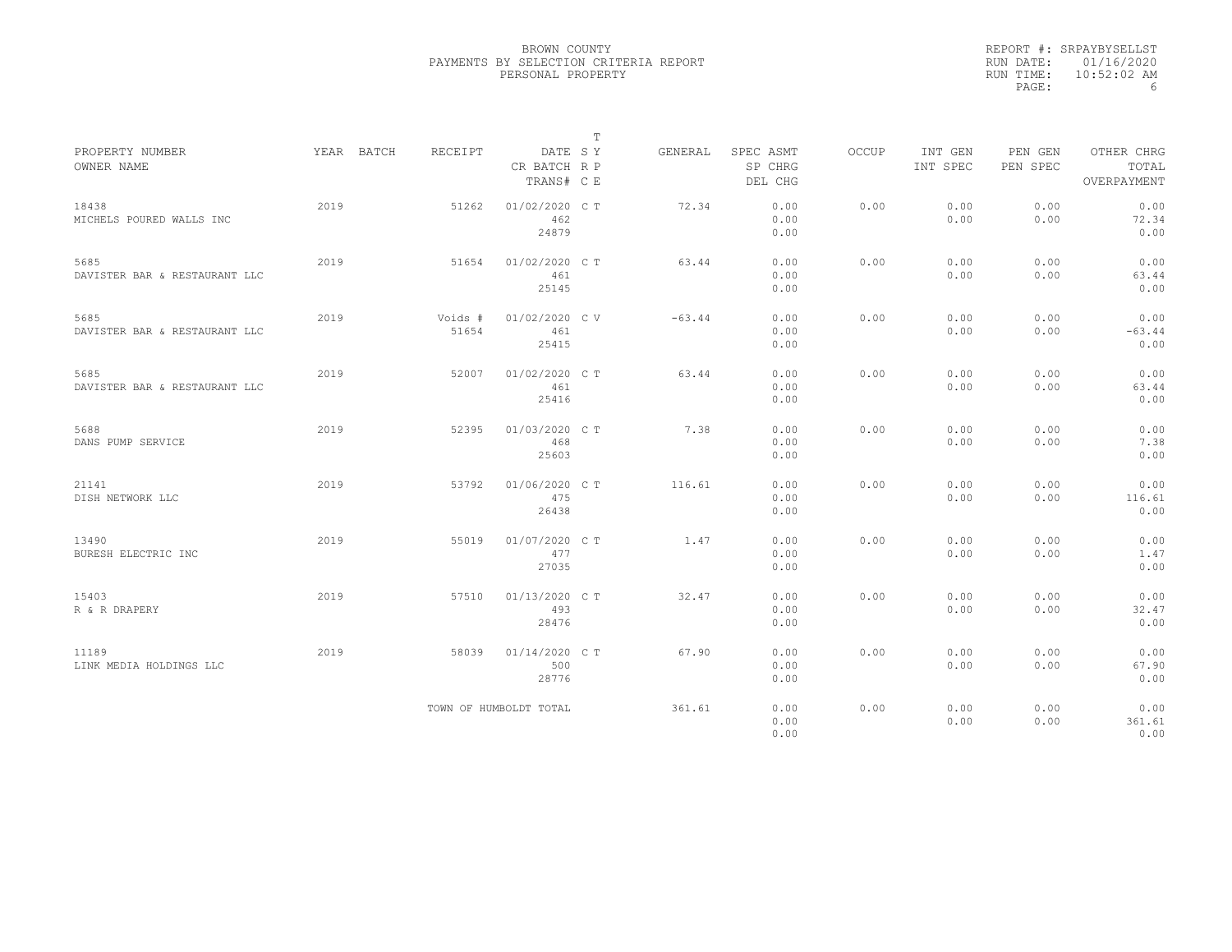|           | REPORT #: SRPAYBYSELLST |
|-----------|-------------------------|
|           | RUN DATE: 01/16/2020    |
| RUN TIME: | $10:52:02$ AM           |
| PAGE:     |                         |

|                                                |      |             |         |                                       | $\mathbb T$ |          |                                 |              |                     |                     |                                    |
|------------------------------------------------|------|-------------|---------|---------------------------------------|-------------|----------|---------------------------------|--------------|---------------------|---------------------|------------------------------------|
| PROPERTY NUMBER<br>OWNER NAME                  |      | YEAR BATCH  | RECEIPT | DATE SY<br>CR BATCH R P<br>TRANS# C E |             | GENERAL  | SPEC ASMT<br>SP CHRG<br>DEL CHG | <b>OCCUP</b> | INT GEN<br>INT SPEC | PEN GEN<br>PEN SPEC | OTHER CHRG<br>TOTAL<br>OVERPAYMENT |
| 11<br>MID-VALLEY GOLF COURSE                   | 2019 |             | 51072   | 01/02/2020 C T<br>463<br>24740        |             | 3,740.66 | 0.00<br>0.00<br>0.00            | 0.00         | 0.00<br>0.00        | 0.00<br>0.00        | 0.00<br>3,740.66<br>0.00           |
| 27079<br>ICEPTION WEBSITES                     | 2019 |             | 51371   | 01/02/2020 C T<br>463<br>24967        |             | 335.03   | 0.00<br>0.00<br>0.00            | 0.00         | 0.00<br>0.00        | 0.00<br>0.00        | 0.00<br>335.03<br>0.00             |
| 23684<br>JIM'S GOLF CARS                       | 2019 |             | 51835   | 01/02/2020 C T<br>463<br>25279        |             | 26.50    | 0.00<br>0.00<br>0.00            | 0.00         | 0.00<br>0.00        | 0.00<br>0.00        | 0.00<br>26.50<br>0.00              |
| 10592<br>BOBCAT PLUS INC                       | 2019 |             | 51954   | 01/02/2020 C T<br>463<br>25373        |             | 34.06    | 0.00<br>0.00<br>0.00            | 0.00         | 0.00<br>0.00        | 0.00<br>0.00        | 0.00<br>34.06<br>0.00              |
| 19667<br>DISH NETWORK LLC                      | 2019 |             | 53793   | 01/06/2020 C T<br>475<br>26439        |             | 94.65    | 0.00<br>0.00<br>0.00            | 0.00         | 0.00<br>0.00        | 0.00<br>0.00        | 0.00<br>94.65<br>0.00              |
| 27071<br>FIRST BANK RICHMOND                   |      | 2019 200106 | 2745    | 01/06/2020 C T                        |             | 429.68   | 0.00<br>0.00<br>0.00            | 0.00         | 0.00<br>0.00        | 0.00<br>0.00        | 0.00<br>429.68<br>0.00             |
| 25066<br>WELLS FARGO VENDOR FINANCIAL SERV LLC | 2019 |             | 54619   | 01/07/2020 C T<br>479<br>26837        |             | 323.68   | 0.00<br>0.00<br>0.00            | 0.00         | 0.00<br>0.00        | 0.00<br>0.00        | 0.00<br>323.68<br>0.00             |
| 26403<br>WELLS FARGO VENDOR FINANCIAL SERV LLC | 2019 |             | 54622   | 01/07/2020 C T<br>479<br>26837        |             | 33.27    | 0.00<br>0.00<br>0.00            | 0.00         | 0.00<br>0.00        | 0.00<br>0.00        | 0.00<br>33.27<br>0.00              |
| 23051<br>DE LEERS CONSTRUCTION INC             | 2019 |             | 55744   | 01/08/2020 CT<br>481<br>27523         |             | 1,006.99 | 0.00<br>0.00<br>0.00            | 0.00         | 0.00<br>0.00        | 0.00<br>0.00        | 0.00<br>1,006.99<br>0.00           |
| 27700<br>PRAXAIR DISTRIBUTION INC              | 2019 |             | 55965   | 01/09/2020 C T<br>487<br>27651        |             | 11.35    | 0.00<br>0.00<br>0.00            | 0.00         | 0.00<br>0.00        | 0.00<br>0.00        | 0.00<br>11.35<br>0.00              |
| 21885<br>PLANK ROAD PUB & GRILL                | 2019 |             | 56326   | 01/09/2020 C T<br>486<br>27809        |             | 340.72   | 0.00<br>0.00<br>0.00            | 0.00         | 0.00<br>0.00        | 0.00<br>0.00        | 0.00<br>340.72<br>0.00             |
| 27077<br>MAILFINANCE INC                       | 2019 |             | 56418   | 01/09/2020 C T<br>487<br>27878        |             | 11.35    | 0.00<br>0.00<br>0.00            | 0.00         | 0.00<br>0.00        | 0.00<br>0.00        | 0.00<br>11.35<br>0.00              |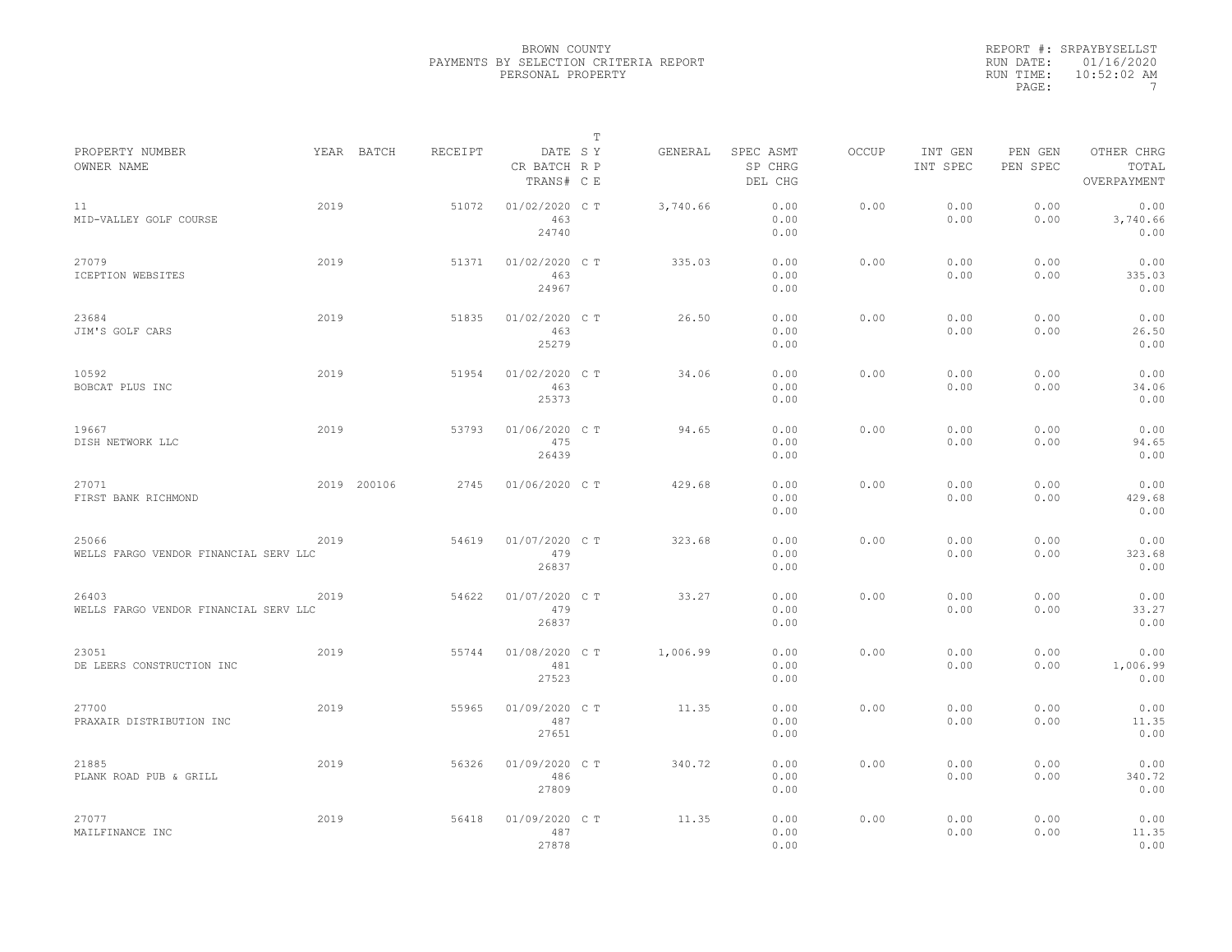|           | REPORT #: SRPAYBYSELLST |
|-----------|-------------------------|
|           | RUN DATE: 01/16/2020    |
| RUN TIME: | $10:52:03$ AM           |
| PAGE:     | 8                       |

|                                            |      |            |         |                                       | T |          |                                 |       |                     |                     |                                    |  |
|--------------------------------------------|------|------------|---------|---------------------------------------|---|----------|---------------------------------|-------|---------------------|---------------------|------------------------------------|--|
| PROPERTY NUMBER<br>OWNER NAME              |      | YEAR BATCH | RECEIPT | DATE SY<br>CR BATCH R P<br>TRANS# C E |   | GENERAL  | SPEC ASMT<br>SP CHRG<br>DEL CHG | OCCUP | INT GEN<br>INT SPEC | PEN GEN<br>PEN SPEC | OTHER CHRG<br>TOTAL<br>OVERPAYMENT |  |
| 12078<br>P D O MANUFACTURING INC           | 2019 |            | 56749   | 01/10/2020 C T<br>491<br>28076        |   | 6,683.69 | 0.00<br>0.00<br>0.00            | 0.00  | 0.00<br>0.00        | 0.00<br>0.00        | 0.00<br>6,683.69<br>0.00           |  |
| 20443<br>BROWN COUNTY CLEC                 | 2019 |            | 57027   | 01/13/2020 C T<br>494<br>28166        |   | 35.96    | 0.00<br>0.00<br>0.00            | 0.00  | 0.00<br>0.00        | 0.00<br>0.00        | 0.00<br>35.96<br>0.00              |  |
| 23676<br>NEOPOST USA INC                   | 2019 |            | 57049   | 01/13/2020 C T<br>494<br>28177        |   | 3.78     | 0.00<br>0.00<br>0.00            | 0.00  | 0.00<br>0.00        | 0.00<br>0.00        | 0.00<br>3.78<br>0.00               |  |
| 17712<br>TECH 4                            | 2019 |            | 57444   | 01/13/2020 C T<br>497<br>28414        |   | 401.03   | 0.00<br>0.00<br>0.00            | 0.00  | 0.00<br>0.00        | 0.00<br>0.00        | 0.00<br>401.03<br>0.00             |  |
| 26411<br>VOLVO GROUP NORTH AMERICA LLC     | 2019 |            | 57464   | 01/13/2020 C T<br>495<br>28434        |   | 147.64   | 0.00<br>0.00<br>0.00            | 0.00  | 0.00<br>0.00        | 0.00<br>0.00        | 0.00<br>147.64<br>0.00             |  |
| 21296<br>MACK TRUCKS INC                   | 2019 |            | 57469   | 01/13/2020 C T<br>495<br>28439        |   | 357.75   | 0.00<br>0.00<br>0.00            | 0.00  | 0.00<br>0.00        | 0.00<br>0.00        | 0.00<br>357.75<br>0.00             |  |
| 25063<br>SCOTT'S SUBS                      | 2019 |            | 57626   | 01/13/2020 C T<br>493<br>28566        |   | 567.86   | 0.00<br>0.00<br>0.00            | 0.00  | 0.00<br>0.00        | 0.00<br>0.00        | 0.00<br>567.86<br>0.00             |  |
| 22467<br>JONES SIGN CO                     | 2019 |            | 57693   | 01/13/2020 C T<br>493<br>28599        |   | 1,491.57 | 0.00<br>0.00<br>0.00            | 0.00  | 0.00<br>0.00        | 0.00<br>0.00        | 0.00<br>1,491.57<br>0.00           |  |
| 26408<br>WELLS FARGO FINANCIAL LEASING INC | 2019 |            | 57826   | 01/13/2020 C T<br>497<br>28694        |   | 473.21   | 0.00<br>0.00<br>0.00            | 0.00  | 0.00<br>0.00        | 0.00<br>0.00        | 0.00<br>473.21<br>0.00             |  |
| 23<br>LINK MEDIA OUTDOOR                   | 2019 |            | 58041   | 01/14/2020 C T<br>500<br>28776        |   | 35.03    | 0.00<br>0.00<br>0.00            | 0.00  | 0.00<br>0.00        | 0.00<br>0.00        | 0.00<br>35.03<br>0.00              |  |
| 26484<br>LEAF CAPITAL FUNDING LLC          | 2019 |            | 58176   | 01/14/2020 C T<br>500<br>28893        |   | 43.54    | 0.00<br>0.00<br>0.00            | 0.00  | 0.00<br>0.00        | 0.00<br>0.00        | 0.00<br>43.54<br>0.00              |  |
| 21889<br>ROBINSON HEATING & COOLING        | 2019 |            | 58187   | 01/14/2020 C T<br>499<br>28902        |   | 289.61   | 0.00<br>0.00<br>0.00            | 0.00  | 0.00<br>0.00        | 0.00<br>0.00        | 0.00<br>289.61<br>0.00             |  |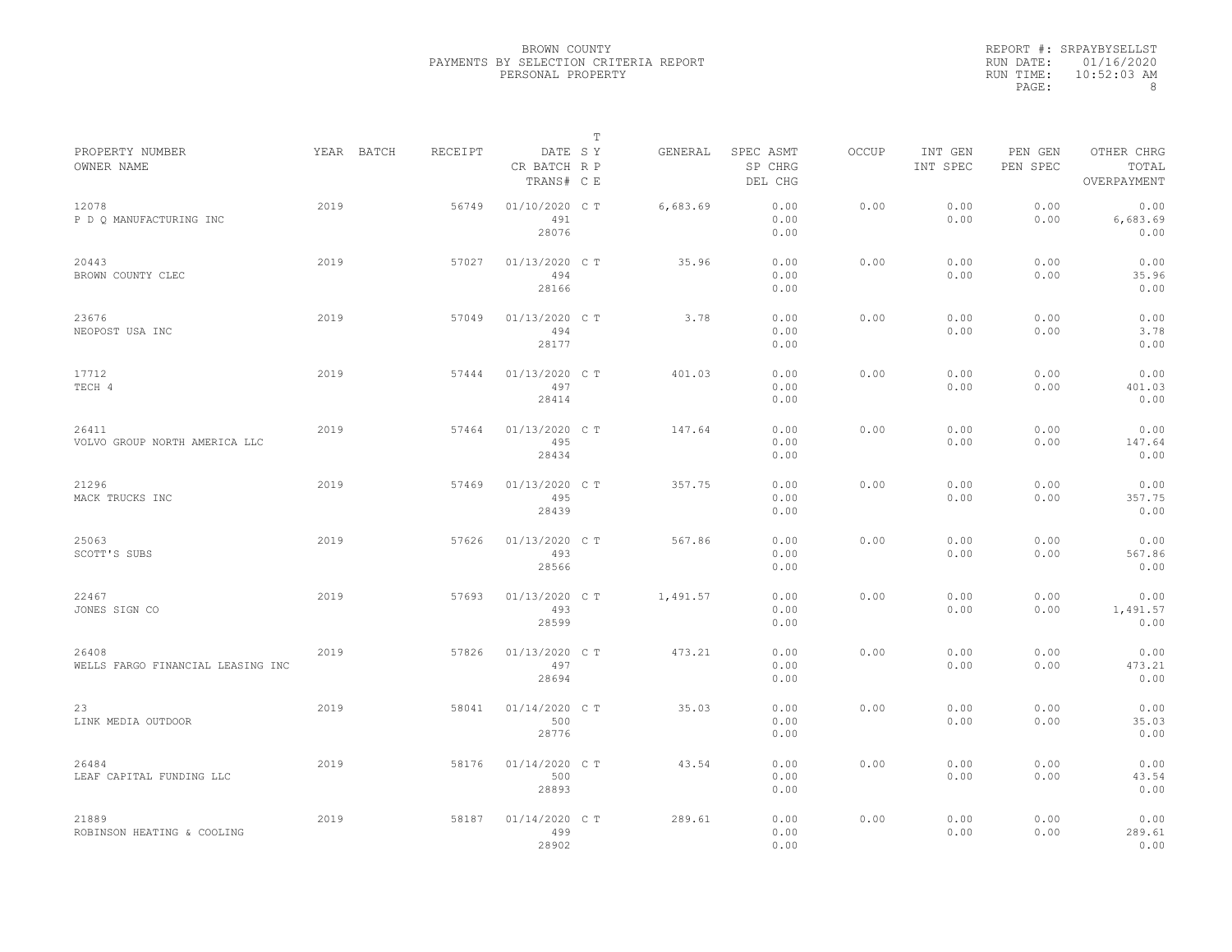REPORT #: SRPAYBYSELLST RUN DATE: 01/16/2020 RUN TIME: 10:52:03 AM PAGE: 9

|                    |               |         | m                      |           |           |       |          |          |             |  |
|--------------------|---------------|---------|------------------------|-----------|-----------|-------|----------|----------|-------------|--|
| PROPERTY NUMBER    | BATCH<br>YEAR | RECEIPT | DATE SY                | GENERAL   | SPEC ASMT | OCCUP | INT GEN  | PEN GEN  | OTHER CHRG  |  |
| OWNER NAME         |               |         | CR BATCH R P           |           | SP CHRG   |       | INT SPEC | PEN SPEC | TOTAL       |  |
|                    |               |         | TRANS# C E             |           | DEL CHG   |       |          |          | OVERPAYMENT |  |
| 14794              | 2019          | 58188   | 01/14/2020 C T         | 13,537.71 | 0.00      | 0.00  | 0.00     | 0.00     | 0.00        |  |
| ROBINSON METAL INC |               |         | 499                    |           | 0.00      |       | 0.00     | 0.00     | 13,537.71   |  |
|                    |               |         | 28902                  |           | 0.00      |       |          |          | 0.00        |  |
|                    |               |         | TOWN OF LAWRENCE TOTAL | 30,456.32 | 0.00      | 0.00  | 0.00     | 0.00     | 0.00        |  |
|                    |               |         |                        |           | 0.00      |       | 0.00     | 0.00     | 30,456.32   |  |
|                    |               |         |                        |           | 0.00      |       |          |          | 0.00        |  |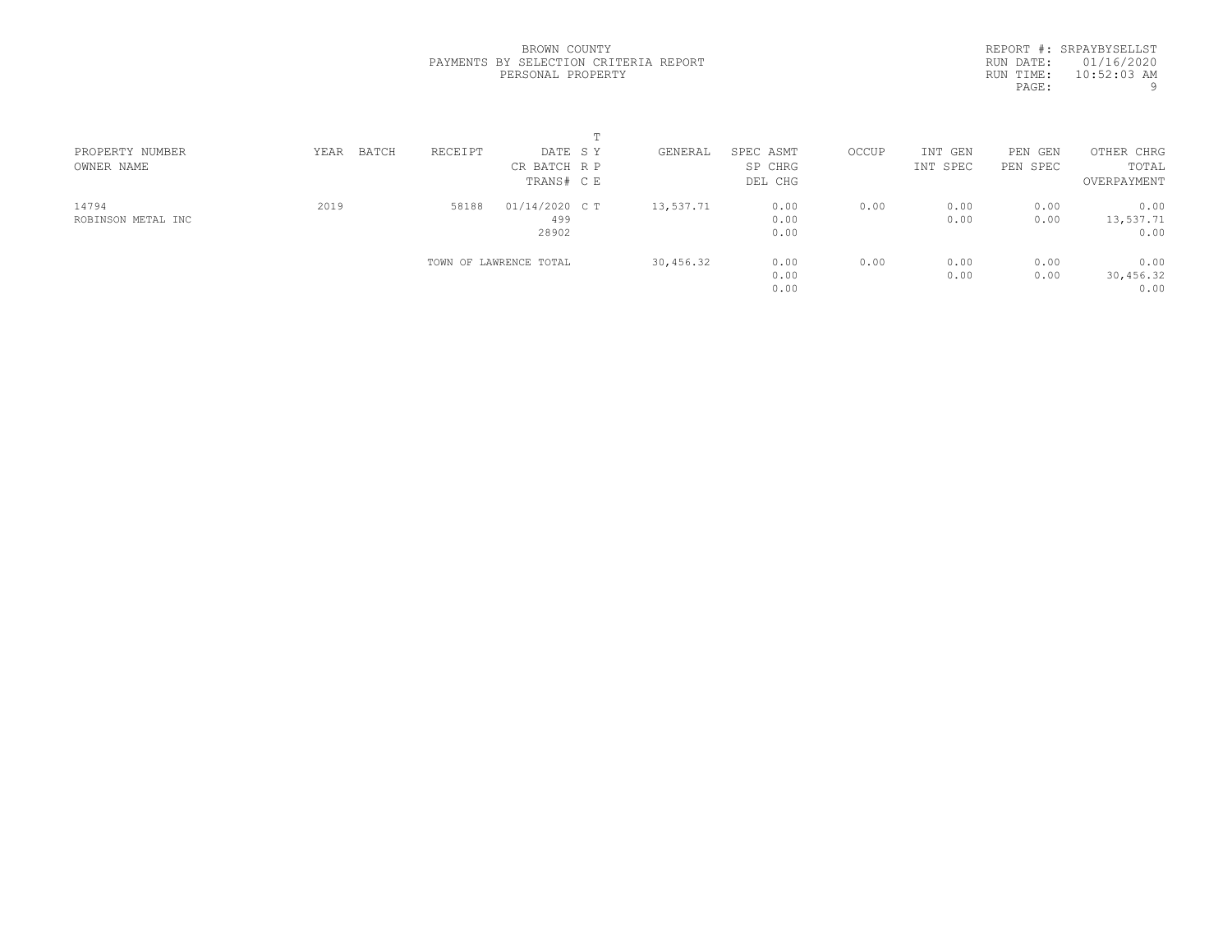|           | REPORT #: SRPAYBYSELLST |
|-----------|-------------------------|
|           | RUN DATE: 01/16/2020    |
| RUN TIME: | $10:52:03$ AM           |
| PAGE:     | 1 N                     |

| PROPERTY NUMBER                           |      | YEAR BATCH | RECEIPT | DATE SY                        | Т | GENERAL | SPEC ASMT            | OCCUP | INT GEN      | PEN GEN      | OTHER CHRG             |  |
|-------------------------------------------|------|------------|---------|--------------------------------|---|---------|----------------------|-------|--------------|--------------|------------------------|--|
| OWNER NAME                                |      |            |         | CR BATCH R P<br>TRANS# C E     |   |         | SP CHRG<br>DEL CHG   |       | INT SPEC     | PEN SPEC     | TOTAL<br>OVERPAYMENT   |  |
| 11900<br>JOSSART BROS. INC                | 2019 |            | 51710   | 01/02/2020 C T<br>460<br>25190 |   | 29.38   | 0.00<br>0.00<br>0.00 | 0.00  | 0.00<br>0.00 | 0.00<br>0.00 | 0.00<br>29.38<br>0.00  |  |
| 4173<br>DE PERE VETERINARY SERVICE        | 2019 |            | 51888   | 01/02/2020 C T<br>463<br>25321 |   | 143.74  | 0.00<br>0.00<br>0.00 | 0.00  | 0.00<br>0.00 | 0.00<br>0.00 | 0.00<br>143.74<br>0.00 |  |
| 19501<br>SEACRETS SALON                   | 2019 |            | 51971   | 01/02/2020 C T<br>461<br>25389 |   | 24.50   | 0.00<br>0.00<br>0.00 | 0.00  | 0.00<br>0.00 | 0.00<br>0.00 | 0.00<br>24.50<br>0.00  |  |
| 25943<br>HAIR A TAGE                      | 2019 |            | 52582   | 01/03/2020 C T<br>468<br>25736 |   | 117.61  | 0.00<br>0.00<br>0.00 | 0.00  | 0.00<br>0.00 | 0.00<br>0.00 | 0.00<br>117.61<br>0.00 |  |
| 4789<br>J & D HEATING & COOLING           | 2019 |            | 52760   | 01/03/2020 C T<br>469<br>25883 |   | 73.50   | 0.00<br>0.00<br>0.00 | 0.00  | 0.00<br>0.00 | 0.00<br>0.00 | 0.00<br>73.50<br>0.00  |  |
| 18593<br>UV NAILS                         | 2019 |            | 53001   | 01/03/2020 C T<br>465<br>26024 |   | 133.94  | 0.00<br>0.00<br>0.00 | 0.00  | 0.00<br>0.00 | 0.00<br>0.00 | 0.00<br>133.94<br>0.00 |  |
| 4219<br>WILLEMS LANDSCAPE                 | 2019 |            | 53438   | 01/06/2020 C T<br>471<br>26224 |   | 78.39   | 0.00<br>0.00<br>0.00 | 0.00  | 0.00<br>0.00 | 0.00<br>0.00 | 0.00<br>78.39<br>0.00  |  |
| 17248<br>DISH NETWORK, LLC                | 2019 |            | 53795   | 01/06/2020 C T<br>475<br>26441 |   | 137.21  | 0.00<br>0.00<br>0.00 | 0.00  | 0.00<br>0.00 | 0.00<br>0.00 | 0.00<br>137.21<br>0.00 |  |
| 11253<br>GREAT LAKES TV SEAL INC          | 2019 |            | 54910   | 01/07/2020 C T<br>478<br>26954 |   | 370.14  | 0.00<br>0.00<br>0.00 | 0.00  | 0.00<br>0.00 | 0.00<br>0.00 | 0.00<br>370.14<br>0.00 |  |
| 26699<br>EBB & FLOW FLOWERS               | 2019 |            | 55163   | 01/07/2020 C T<br>477<br>27163 |   | 186.20  | 0.00<br>0.00<br>0.00 | 0.00  | 0.00<br>0.00 | 0.00<br>0.00 | 0.00<br>186.20<br>0.00 |  |
| 24389<br>DOGGIE DAY GROOM & PLAY          | 2019 |            | 56061   | 01/09/2020 C T<br>488<br>27663 |   | 163.35  | 0.00<br>0.00<br>0.00 | 0.00  | 0.00<br>0.00 | 0.00<br>0.00 | 0.00<br>163.35<br>0.00 |  |
| 24948<br>CARTER TRUCKING & EXCAVATING INC | 2019 |            | 56250   | 01/09/2020 C T<br>488<br>27746 |   | 16.33   | 0.00<br>0.00<br>0.00 | 0.00  | 0.00<br>0.00 | 0.00<br>0.00 | 0.00<br>16.33<br>0.00  |  |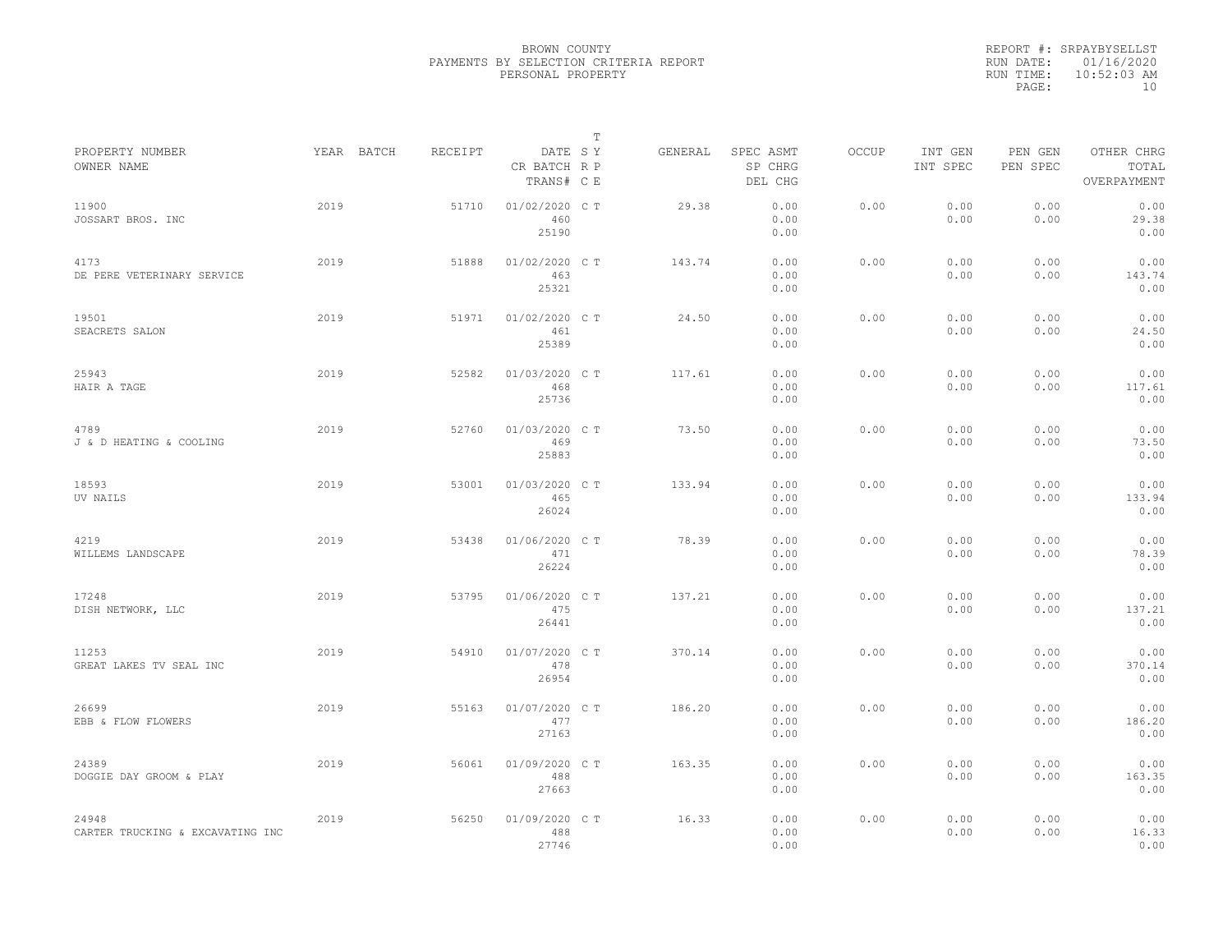|           | REPORT #: SRPAYBYSELLST |
|-----------|-------------------------|
|           | RUN DATE: 01/16/2020    |
| RUN TIME: | $10:52:04$ AM           |
| PAGE:     | 11                      |

|                                            |      |             |         |                                       | $\mathbb T$ |         |                                 |       |                     |                     |                                    |  |
|--------------------------------------------|------|-------------|---------|---------------------------------------|-------------|---------|---------------------------------|-------|---------------------|---------------------|------------------------------------|--|
| PROPERTY NUMBER<br>OWNER NAME              |      | YEAR BATCH  | RECEIPT | DATE SY<br>CR BATCH R P<br>TRANS# C E |             | GENERAL | SPEC ASMT<br>SP CHRG<br>DEL CHG | OCCUP | INT GEN<br>INT SPEC | PEN GEN<br>PEN SPEC | OTHER CHRG<br>TOTAL<br>OVERPAYMENT |  |
| 26598<br>DANAILLES DANCE ACADEMY           | 2019 |             | 56258   | 01/09/2020 C T<br>488<br>27754        |             | 174.40  | 0.00<br>0.00<br>0.00            | 0.00  | 0.00<br>0.00        | 0.00<br>0.00        | 0.00<br>174.40<br>0.00             |  |
| 24364<br>MAILFINANCE INC                   | 2019 |             | 56414   | 01/09/2020 C T<br>487<br>27878        |             | 174.68  | 0.00<br>0.00<br>0.00            | 0.00  | 0.00<br>0.00        | 0.00<br>0.00        | 0.00<br>174.68<br>0.00             |  |
| 4168<br>BENZSCHAWEL PLUMBING               | 2019 |             | 56684   | 01/10/2020 C T<br>490<br>28020        |             | 259.71  | 0.00<br>0.00<br>0.00            | 0.00  | 0.00<br>0.00        | 0.00<br>0.00        | 0.00<br>259.71<br>0.00             |  |
| 27202<br>ECLIPSE PRINTING SOLUTIONS        | 2019 |             | 56713   | 01/10/2020 C T<br>490<br>28047        |             | 65.33   | 0.00<br>0.00<br>0.00            | 0.00  | 0.00<br>0.00        | 0.00<br>0.00        | 0.00<br>65.33<br>0.00              |  |
| 4195<br>NAFCOR                             | 2019 |             | 56781   | 01/10/2020 C T<br>491<br>28104        |             | 34.28   | 0.00<br>0.00<br>0.00            | 0.00  | 0.00<br>0.00        | 0.00<br>0.00        | 0.00<br>34.28<br>0.00              |  |
| 23659<br>NEOPOST USA INC                   | 2019 |             | 57050   | 01/13/2020 C T<br>494<br>28177        |             | 17.98   | 0.00<br>0.00<br>0.00            | 0.00  | 0.00<br>0.00        | 0.00<br>0.00        | 0.00<br>17.98<br>0.00              |  |
| 4221<br>WEL COMPANIES, INC                 | 2019 |             | 57302   | 01/13/2020 C T<br>493<br>28314        |             | 759.52  | 0.00<br>0.00<br>0.00            | 0.00  | 0.00<br>0.00        | 0.00<br>0.00        | 0.00<br>759.52<br>0.00             |  |
| 17362<br>KARATE AMERICA                    | 2019 |             | 57463   | 01/13/2020 C T<br>497<br>28433        |             | 26.13   | 0.00<br>0.00<br>0.00            | 0.00  | 0.00<br>0.00        | 0.00<br>0.00        | 0.00<br>26.13<br>0.00              |  |
| 24359<br>CHEF CHENS                        | 2019 |             | 57683   | 01/13/2020 C T<br>493<br>28591        |             | 182.94  | 0.00<br>0.00<br>0.00            | 0.00  | 0.00<br>0.00        | 0.00<br>0.00        | 0.00<br>182.94<br>0.00             |  |
| 27664<br>FARMER BROS CO                    | 2019 |             | 57739   | 01/13/2020 C T<br>495<br>28618        |             | 13.50   | 0.00<br>0.00<br>0.00            | 0.00  | 0.00<br>0.00        | 0.00<br>0.00        | 0.00<br>13.50<br>0.00              |  |
| 23662<br>WELLS FARGO FINANCIAL LEASING INC | 2019 |             | 57825   | 01/13/2020 C T<br>497<br>28693        |             | 463.88  | 0.00<br>0.00<br>0.00            | 0.00  | 0.00<br>0.00        | 0.00<br>0.00        | 0.00<br>463.88<br>0.00             |  |
| 26698<br>IGNITE NUTRITION                  |      | 2019 200114 | 2918    | $01/14/2020$ C T                      |             | 49.00   | 0.00<br>0.00<br>0.00            | 0.00  | 0.00<br>0.00        | 0.00<br>0.00        | 0.00<br>49.00<br>0.00              |  |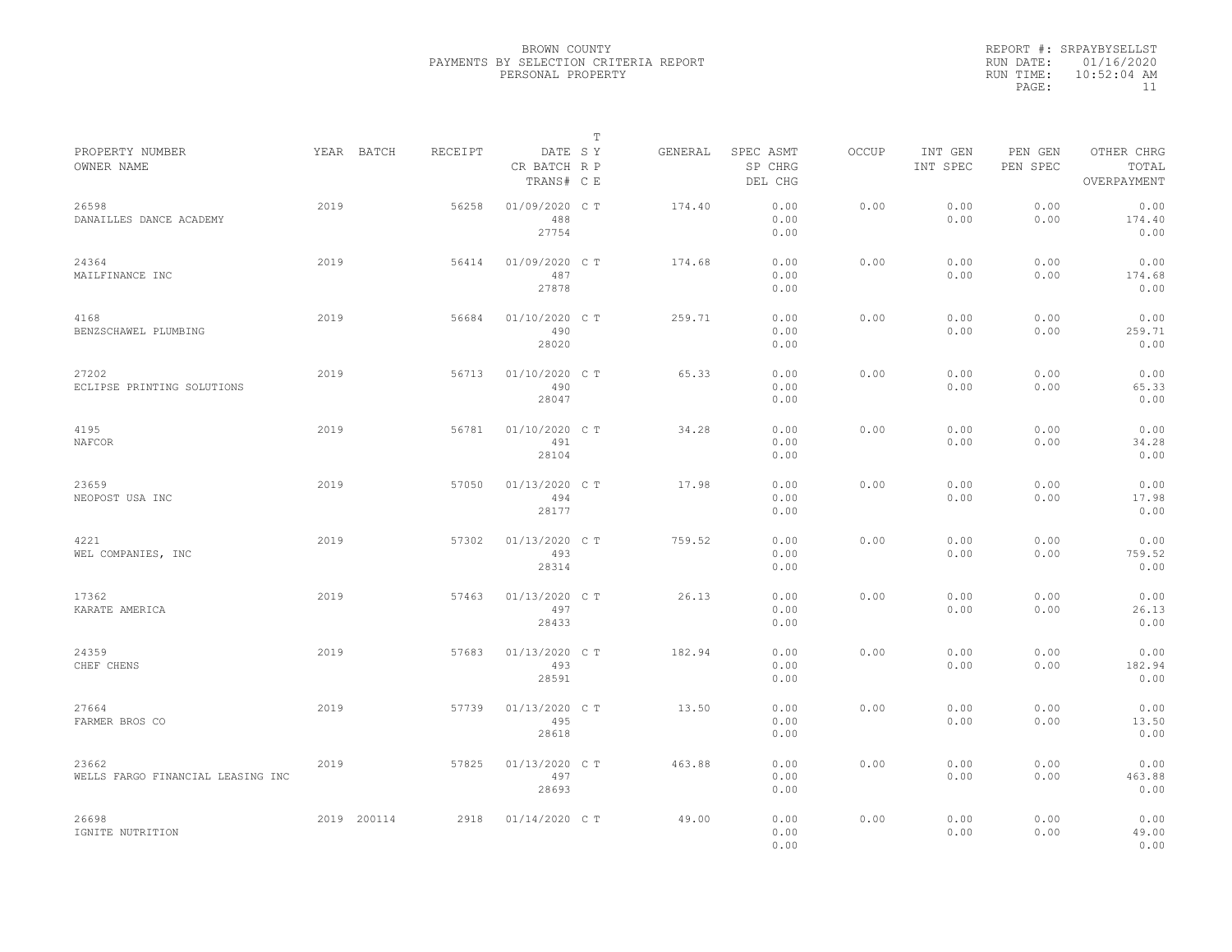REPORT #: SRPAYBYSELLST RUN DATE: 01/16/2020 RUN TIME: 10:52:04 AM PAGE: 12

| PROPERTY NUMBER | BATCH<br>YEAR | RECEIPT | DATE SY                 | GENERAL  | SPEC ASMT | OCCUP | INT GEN  | PEN GEN  | OTHER CHRG  |  |
|-----------------|---------------|---------|-------------------------|----------|-----------|-------|----------|----------|-------------|--|
| OWNER NAME      |               |         | CR BATCH R P            |          | SP CHRG   |       | INT SPEC | PEN SPEC | TOTAL       |  |
|                 |               |         | TRANS# C E              |          | DEL CHG   |       |          |          | OVERPAYMENT |  |
| 26506           | 2019          | 58035   | $01/14/2020$ C T        | 16.33    | 0.00      | 0.00  | 0.00     | 0.00     | 0.00        |  |
| LINK MEDIA      |               |         | 500                     |          | 0.00      |       | 0.00     | 0.00     | 16.33       |  |
|                 |               |         | 28776                   |          | 0.00      |       |          |          | 0.00        |  |
|                 |               |         | TOWN OF LEDGEVIEW TOTAL | 3,711.97 | 0.00      | 0.00  | 0.00     | 0.00     | 0.00        |  |
|                 |               |         |                         |          | 0.00      |       | 0.00     | 0.00     | 3,711.97    |  |
|                 |               |         |                         |          | 0.00      |       |          |          | 0.00        |  |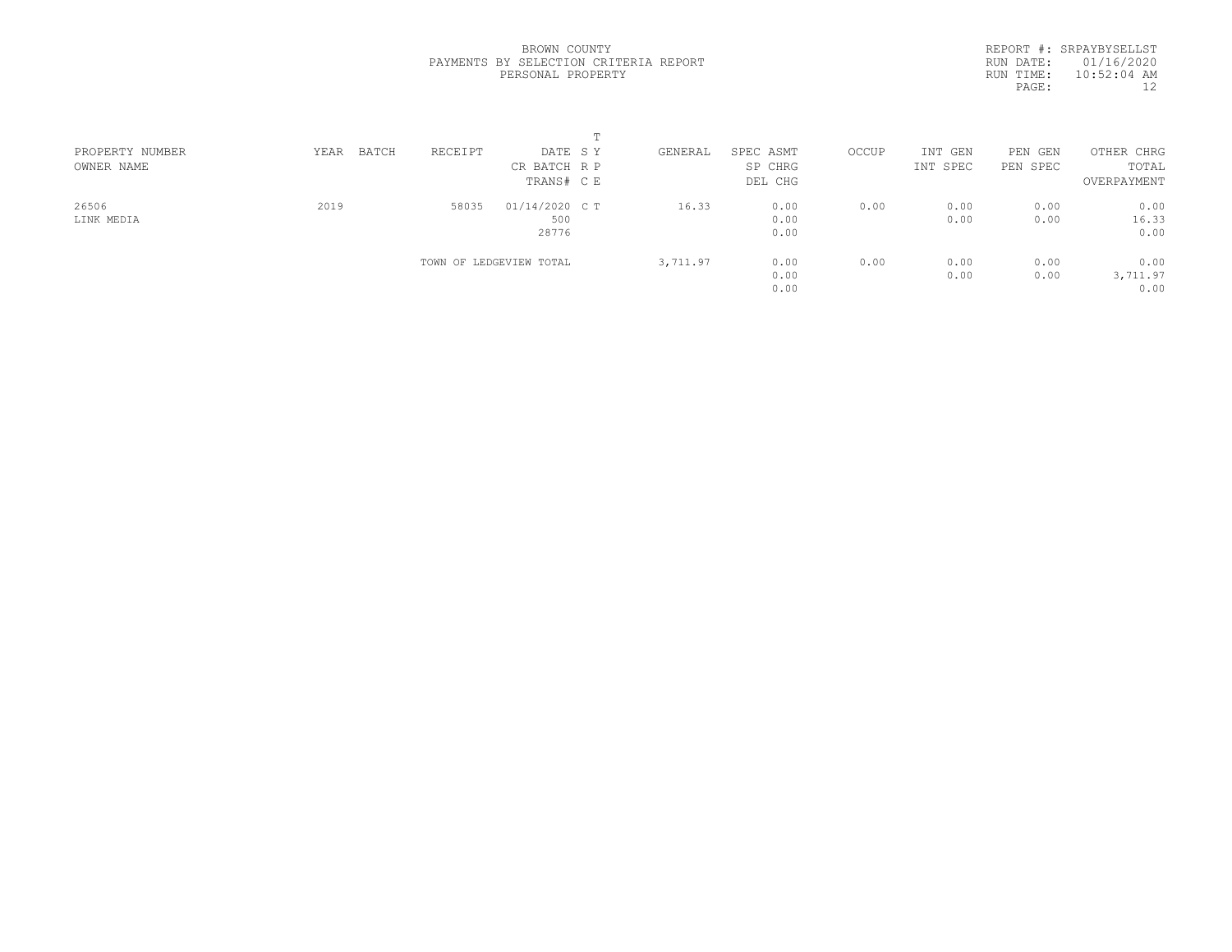|           | REPORT #: SRPAYBYSELLST |
|-----------|-------------------------|
|           | RUN DATE: 01/16/2020    |
| RUN TIME: | $10:52:04$ AM           |
| PAGE:     | 13                      |

|                                |      |                  |                        | $\mathbb T$ |         |           |       |          |          |             |  |
|--------------------------------|------|------------------|------------------------|-------------|---------|-----------|-------|----------|----------|-------------|--|
| PROPERTY NUMBER                | YEAR | BATCH<br>RECEIPT | DATE SY                |             | GENERAL | SPEC ASMT | OCCUP | INT GEN  | PEN GEN  | OTHER CHRG  |  |
| OWNER NAME                     |      |                  | CR BATCH R P           |             |         | SP CHRG   |       | INT SPEC | PEN SPEC | TOTAL       |  |
|                                |      |                  | TRANS# C E             |             |         | DEL CHG   |       |          |          | OVERPAYMENT |  |
| 17785                          | 2019 | 53796            | 01/06/2020 C T         |             | 130.30  | 0.00      | 0.00  | 0.00     | 0.00     | 0.00        |  |
| DISH NETWORK LLC               |      |                  | 475                    |             |         | 0.00      |       | 0.00     | 0.00     | 130.30      |  |
|                                |      |                  | 26442                  |             |         | 0.00      |       |          |          | 0.00        |  |
| 15997                          | 2019 | 54054            | 01/06/2020 CT          |             | 28.96   | 0.00      | 0.00  | 0.00     | 0.00     | 0.00        |  |
| COOP, THE                      |      |                  | 475                    |             |         | 0.00      |       | 0.00     | 0.00     | 28.96       |  |
|                                |      |                  | 26627                  |             |         | 0.00      |       |          |          | 0.00        |  |
|                                |      |                  |                        |             |         |           |       |          |          |             |  |
| 17920                          | 2019 | 54074            | 01/06/2020 C T         |             | 14.48   | 0.00      | 0.00  | 0.00     | 0.00     | 0.00        |  |
| THELEN, ANTHONY ET AL          |      |                  | 475                    |             |         | 0.00      |       | 0.00     | 0.00     | 14.48       |  |
|                                |      |                  | 26643                  |             |         | 0.00      |       |          |          | 0.00        |  |
| 14657                          | 2019 | 56658            | 01/10/2020 CT          |             | 104.93  | 0.00      | 0.00  | 0.00     | 0.00     | 0.00        |  |
| EVERGREEN, THE                 |      |                  | 491                    |             |         | 0.00      |       | 0.00     | 0.00     | 104.93      |  |
|                                |      |                  | 27996                  |             |         | 0.00      |       |          |          | 0.00        |  |
|                                |      |                  |                        |             |         |           |       |          |          |             |  |
| 25631                          | 2019 | 56667            | 01/10/2020 C T         |             | 69.97   | 0.00      | 0.00  | 0.00     | 0.00     | 0.00        |  |
| PAUL'S TRAILER & RV CENTER INC |      |                  | 491                    |             |         | 0.00      |       | 0.00     | 0.00     | 69.97       |  |
|                                |      |                  | 28003                  |             |         | 0.00      |       |          |          | 0.00        |  |
|                                |      |                  | TOWN OF MORRISON TOTAL |             | 348.64  | 0.00      | 0.00  | 0.00     | 0.00     | 0.00        |  |
|                                |      |                  |                        |             |         | 0.00      |       | 0.00     | 0.00     | 348.64      |  |
|                                |      |                  |                        |             |         | 0.00      |       |          |          | 0.00        |  |
|                                |      |                  |                        |             |         |           |       |          |          |             |  |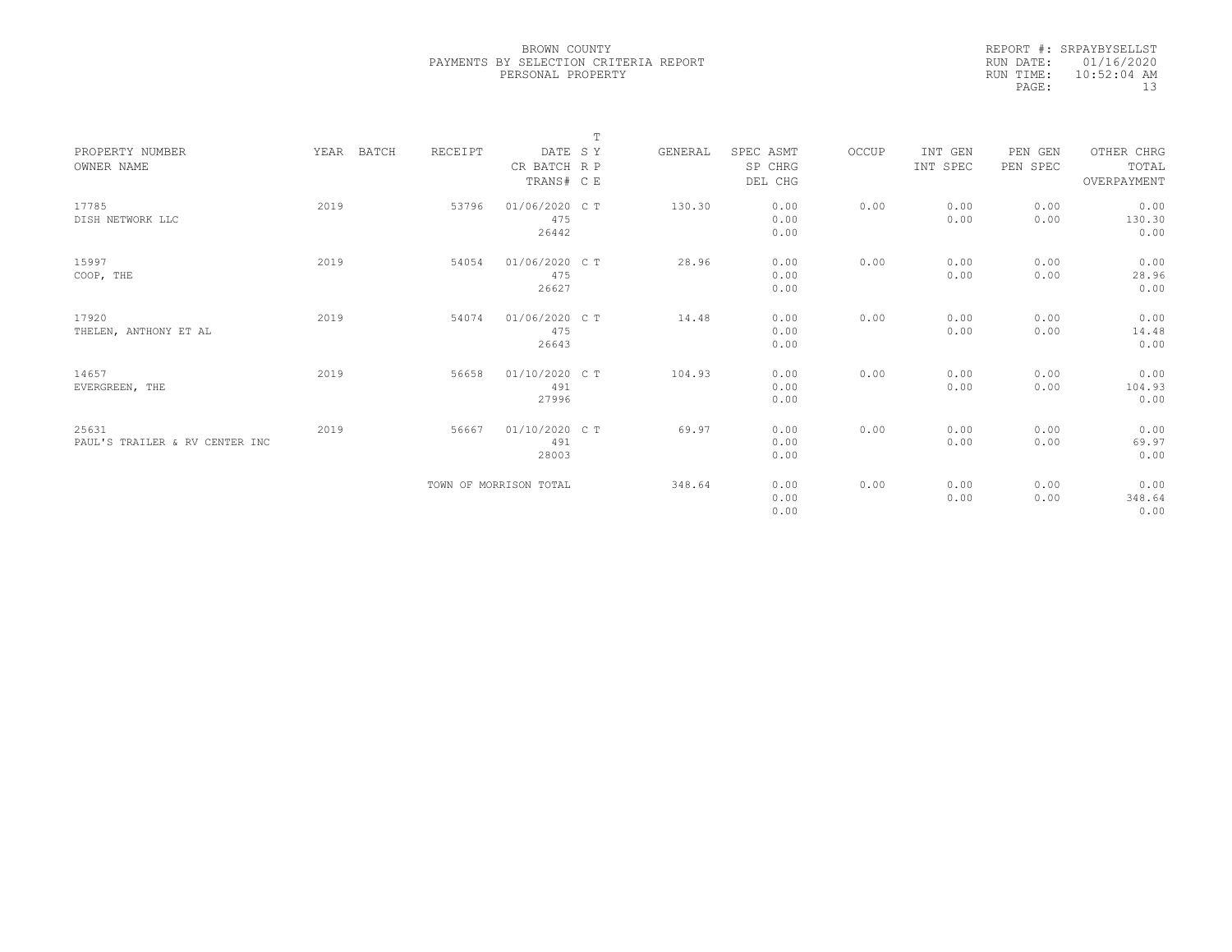|           | REPORT #: SRPAYBYSELLST |
|-----------|-------------------------|
|           | RUN DATE: 01/16/2020    |
| RUN TIME: | $10:52:04$ AM           |
| PAGE:     | 14                      |

|                                                   |      |            |                          |                                       | $\mathbb T$ |          |                                 |       |                     |                     |                                    |
|---------------------------------------------------|------|------------|--------------------------|---------------------------------------|-------------|----------|---------------------------------|-------|---------------------|---------------------|------------------------------------|
| PROPERTY NUMBER<br>OWNER NAME                     |      | YEAR BATCH | <b>RECEIPT</b>           | DATE SY<br>CR BATCH R P<br>TRANS# C E |             | GENERAL  | SPEC ASMT<br>SP CHRG<br>DEL CHG | OCCUP | INT GEN<br>INT SPEC | PEN GEN<br>PEN SPEC | OTHER CHRG<br>TOTAL<br>OVERPAYMENT |
| 14795<br>BRADLEY GUN SALES                        | 2019 |            | 51127                    | 01/02/2020 CT<br>462<br>24778         |             | 52.38    | 0.00<br>0.00<br>0.00            | 0.00  | 0.00<br>0.00        | 0.00<br>0.00        | 0.00<br>52.38<br>0.00              |
| 7266<br>CIRCLE TAP BAR                            | 2019 |            | 52234                    | 01/03/2020 C T<br>468<br>25485        |             | 3.27     | 0.00<br>0.00<br>0.00            | 0.00  | 0.00<br>0.00        | 0.00<br>0.00        | 0.00<br>3.27<br>0.00               |
| 19716<br>DISH NETWORK LLC FKA ECHOSTAR SATELLITE  | 2019 |            | 53798                    | 01/06/2020 C T<br>475<br>26444        |             | 104.77   | 0.00<br>0.00<br>0.00            | 0.00  | 0.00<br>0.00        | 0.00<br>0.00        | 0.00<br>104.77<br>0.00             |
| 26313<br>WELLS FARGO VENDOR FINANCIAL SERVICE LLC | 2019 |            | 54621                    | 01/07/2020 C T<br>479<br>26837        |             | 188.26   | 0.00<br>0.00<br>0.00            | 0.00  | 0.00<br>0.00        | 0.00<br>0.00        | 0.00<br>188.26<br>0.00             |
| 7263<br>BASIL'S II LLC                            | 2019 |            | 55069                    | 01/07/2020 CT<br>478<br>27080         |             | 47.47    | 0.00<br>0.00<br>0.00            | 0.00  | 0.00<br>0.00        | 0.00<br>0.00        | 0.00<br>47.47<br>0.00              |
| 26973<br>HERMANS HEATING AND COOLING              | 2019 |            | 55631                    | 01/08/2020 C T<br>483<br>27435        |             | 83.49    | 0.00<br>0.00<br>0.00            | 0.00  | 0.00<br>0.00        | 0.00<br>0.00        | 0.00<br>83.49<br>0.00              |
| 25639<br>C V ELECTRIC                             | 2019 |            | 56368                    | 01/09/2020 C T<br>487<br>27843        |             | 16.36    | 0.00<br>0.00<br>0.00            | 0.00  | 0.00<br>0.00        | 0.00<br>0.00        | 0.00<br>16.36<br>0.00              |
| 21163<br>FINANCIAL PACIFIC LEASING LLC            | 2019 |            | 57533                    | 01/13/2020 C T<br>494<br>28499        |             | 581.16   | 0.00<br>0.00<br>0.00            | 0.00  | 0.00<br>0.00        | 0.00<br>0.00        | 0.00<br>581.16<br>0.00             |
|                                                   |      |            | TWN OF NEW DENMARK TOTAL |                                       |             | 1,077.16 | 0.00<br>0.00<br>0.00            | 0.00  | 0.00<br>0.00        | 0.00<br>0.00        | 0.00<br>1,077.16<br>0.00           |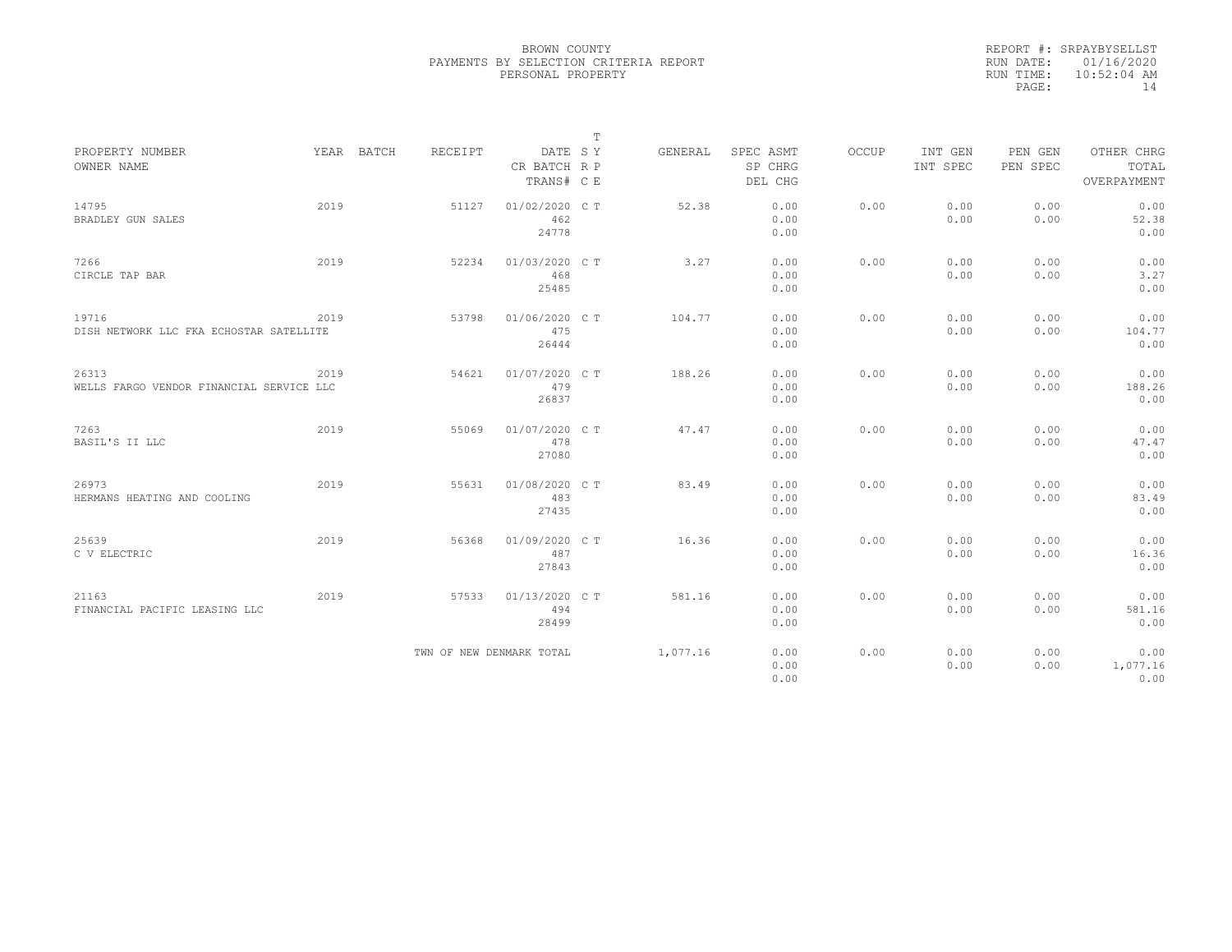|           | REPORT #: SRPAYBYSELLST |
|-----------|-------------------------|
|           | RUN DATE: 01/16/2020    |
| RUN TIME: | $10:52:05$ AM           |
| PAGE:     | 15                      |

|                                     |      |            |                          |                                       | $\mathbb T$ |          |                                 |       |                     |                     |                                    |
|-------------------------------------|------|------------|--------------------------|---------------------------------------|-------------|----------|---------------------------------|-------|---------------------|---------------------|------------------------------------|
| PROPERTY NUMBER<br>OWNER NAME       |      | YEAR BATCH | RECEIPT                  | DATE SY<br>CR BATCH R P<br>TRANS# C E |             | GENERAL  | SPEC ASMT<br>SP CHRG<br>DEL CHG | OCCUP | INT GEN<br>INT SPEC | PEN GEN<br>PEN SPEC | OTHER CHRG<br>TOTAL<br>OVERPAYMENT |
|                                     |      |            |                          |                                       |             |          |                                 |       |                     |                     |                                    |
| 6443<br>CAREW CONCRETE & SUPPLY INC | 2019 |            | 51166                    | 01/02/2020 C T<br>463<br>24808        |             | 154.99   | 0.00<br>0.00<br>0.00            | 0.00  | 0.00<br>0.00        | 0.00<br>0.00        | 0.00<br>154.99<br>0.00             |
|                                     |      |            |                          |                                       |             |          |                                 |       |                     |                     |                                    |
| 24329                               | 2019 |            | 51943                    | 01/02/2020 C T                        |             | 16.48    | 0.00                            | 0.00  | 0.00                | 0.00                | 0.00                               |
| WISCONSIN DOCUMENT IMAGING          |      |            |                          | 463                                   |             |          | 0.00                            |       | 0.00                | 0.00                | 16.48                              |
|                                     |      |            |                          | 25367                                 |             |          | 0.00                            |       |                     |                     | 0.00                               |
| 21121                               | 2019 |            | 53799                    | 01/06/2020 C T                        |             | 100.58   | 0.00                            | 0.00  | 0.00                | 0.00                | 0.00                               |
| DISH NETWORK LLC                    |      |            |                          | 475                                   |             |          | 0.00                            |       | 0.00                | 0.00                | 100.58                             |
|                                     |      |            |                          | 26445                                 |             |          | 0.00                            |       |                     |                     | 0.00                               |
| 24720                               | 2019 |            | 56142                    | 01/09/2020 C T                        |             | 19.79    | 0.00                            | 0.00  | 0.00                | 0.00                | 0.00                               |
| COMPETITIVE SEWER & WATER           |      |            |                          | 488                                   |             |          | 0.00                            |       | 0.00                | 0.00                | 19.79                              |
|                                     |      |            |                          | 27686                                 |             |          | 0.00                            |       |                     |                     | 0.00                               |
| 15867                               | 2019 |            | 57274                    | 01/13/2020 C T                        |             | 1,515.25 | 0.00                            | 0.00  | 0.00                | 0.00                | 0.00                               |
| PREFINISHED STAINING PRODUCTS INC   |      |            |                          | 497                                   |             |          | 0.00                            |       | 0.00                | 0.00                | 1,515.25                           |
|                                     |      |            |                          | 28299                                 |             |          | 0.00                            |       |                     |                     | 0.00                               |
| 6398                                | 2019 |            | 57625                    | 01/13/2020 C T                        |             | 296.80   | 0.00                            | 0.00  | 0.00                | 0.00                | 0.00                               |
| PITTSFIELD TRAP ASSOC               |      |            |                          | 497                                   |             |          | 0.00                            |       | 0.00                | 0.00                | 296.80                             |
|                                     |      |            |                          | 28565                                 |             |          | 0.00                            |       |                     |                     | 0.00                               |
| 14200                               | 2019 |            | 57695                    | 01/13/2020 C T                        |             | 154.99   | 0.00                            | 0.00  | 0.00                | 0.00                | 0.00                               |
| JONES SIGN CO INC                   |      |            |                          | 493                                   |             |          | 0.00                            |       | 0.00                | 0.00                | 154.99                             |
|                                     |      |            |                          | 28599                                 |             |          | 0.00                            |       |                     |                     | 0.00                               |
| 26179                               | 2019 |            | 58037                    | 01/14/2020 C T                        |             | 107.18   | 0.00                            | 0.00  | 0.00                | 0.00                | 0.00                               |
| LINK MEDIA                          |      |            |                          | 500                                   |             |          | 0.00                            |       | 0.00                | 0.00                | 107.18                             |
|                                     |      |            |                          | 28776                                 |             |          | 0.00                            |       |                     |                     | 0.00                               |
|                                     |      |            | TOWN OF PITTSFIELD TOTAL |                                       |             | 2,366.06 | 0.00                            | 0.00  | 0.00                | 0.00                | 0.00                               |
|                                     |      |            |                          |                                       |             |          | 0.00                            |       | 0.00                | 0.00                | 2,366.06                           |
|                                     |      |            |                          |                                       |             |          | 0.00                            |       |                     |                     | 0.00                               |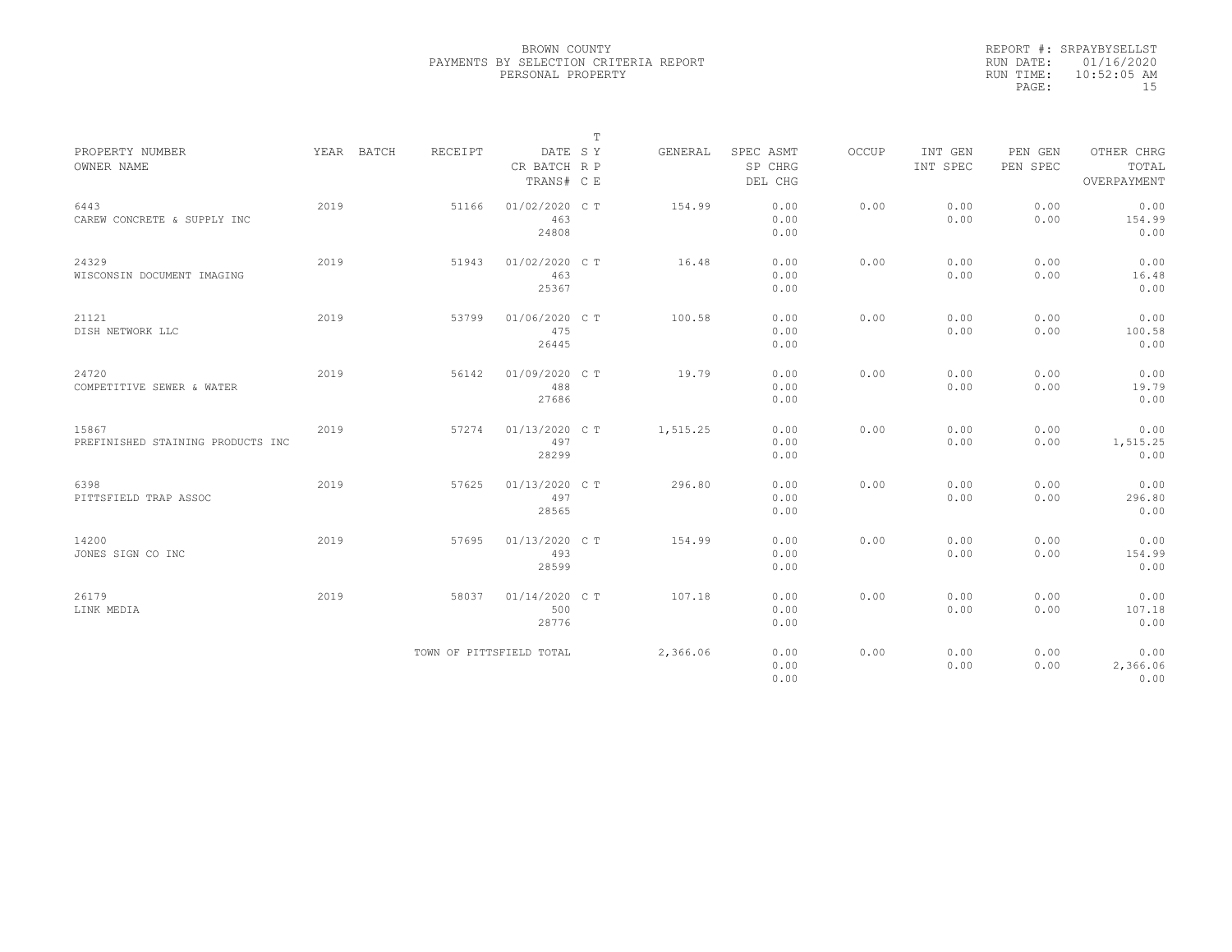|           | REPORT #: SRPAYBYSELLST |
|-----------|-------------------------|
|           | RUN DATE: 01/16/2020    |
| RUN TIME: | $10:52:05$ AM           |
| PAGE:     | 16                      |

|                               |            |         |                                       | $\mathbb T$ |                                 |       |                     |                     |                                    |
|-------------------------------|------------|---------|---------------------------------------|-------------|---------------------------------|-------|---------------------|---------------------|------------------------------------|
| PROPERTY NUMBER<br>OWNER NAME | YEAR BATCH | RECEIPT | DATE SY<br>CR BATCH R P<br>TRANS# C E | GENERAL     | SPEC ASMT<br>SP CHRG<br>DEL CHG | OCCUP | INT GEN<br>INT SPEC | PEN GEN<br>PEN SPEC | OTHER CHRG<br>TOTAL<br>OVERPAYMENT |
| 5601<br>CLUB 57 LLC           | 2019       | 51861   | 01/02/2020 C T<br>463<br>25296        | 705.43      | 0.00<br>0.00<br>0.00            | 0.00  | 0.00<br>0.00        | 0.00<br>0.00        | 0.00<br>705.43<br>0.00             |
| 15345<br>BEST ENTERPRIZE      | 2019       | 53466   | 01/06/2020 C T<br>471<br>26251        | 44.84       | 0.00<br>0.00<br>0.00            | 0.00  | 0.00<br>0.00        | 0.00<br>0.00        | 0.00<br>44.84<br>0.00              |
| 21148<br>DISH NETWORK LLC     | 2019       | 53801   | 01/06/2020 C T<br>475<br>26447        | 81.71       | 0.00<br>0.00<br>0.00            | 0.00  | 0.00<br>0.00        | 0.00<br>0.00        | 0.00<br>81.71<br>0.00              |
| 4387<br>SCRAY CHEESE COMPANY  | 2019       | 55805   | 01/08/2020 C T<br>483<br>27578        | 2,709.61    | 0.00<br>0.00<br>0.00            | 0.00  | 0.00<br>0.00        | 0.00<br>0.00        | 0.00<br>2,709.61<br>0.00           |
| 24320<br>MAIL FINANCE INC     | 2019       | 56415   | 01/09/2020 C T<br>487<br>27878        | 11.95       | 0.00<br>0.00<br>0.00            | 0.00  | 0.00<br>0.00        | 0.00<br>0.00        | 0.00<br>11.95<br>0.00              |
| 24321<br>NEOPOST USA INC      | 2019       | 57051   | 01/13/2020 C T<br>494<br>28177        | 2.99        | 0.00<br>0.00<br>0.00            | 0.00  | 0.00<br>0.00        | 0.00<br>0.00        | 0.00<br>2.99<br>0.00               |
| 4378<br>HILLCREST LUMBER      | 2019       | 57221   | 01/13/2020 C T<br>493<br>28280        | 668.06      | 0.00<br>0.00<br>0.00            | 0.00  | 0.00<br>0.00        | 0.00<br>0.00        | 0.00<br>668.06<br>0.00             |
| 18439<br>LINK MEDIA HOLDINGS  | 2019       | 58038   | 01/14/2020 C T<br>500<br>28776        | 103.13      | 0.00<br>0.00<br>0.00            | 0.00  | 0.00<br>0.00        | 0.00<br>0.00        | 0.00<br>103.13<br>0.00             |
|                               |            |         | TOWN OF ROCKLAND TOTAL                | 4,327.72    | 0.00<br>0.00<br>0.00            | 0.00  | 0.00<br>0.00        | 0.00<br>0.00        | 0.00<br>4,327.72<br>0.00           |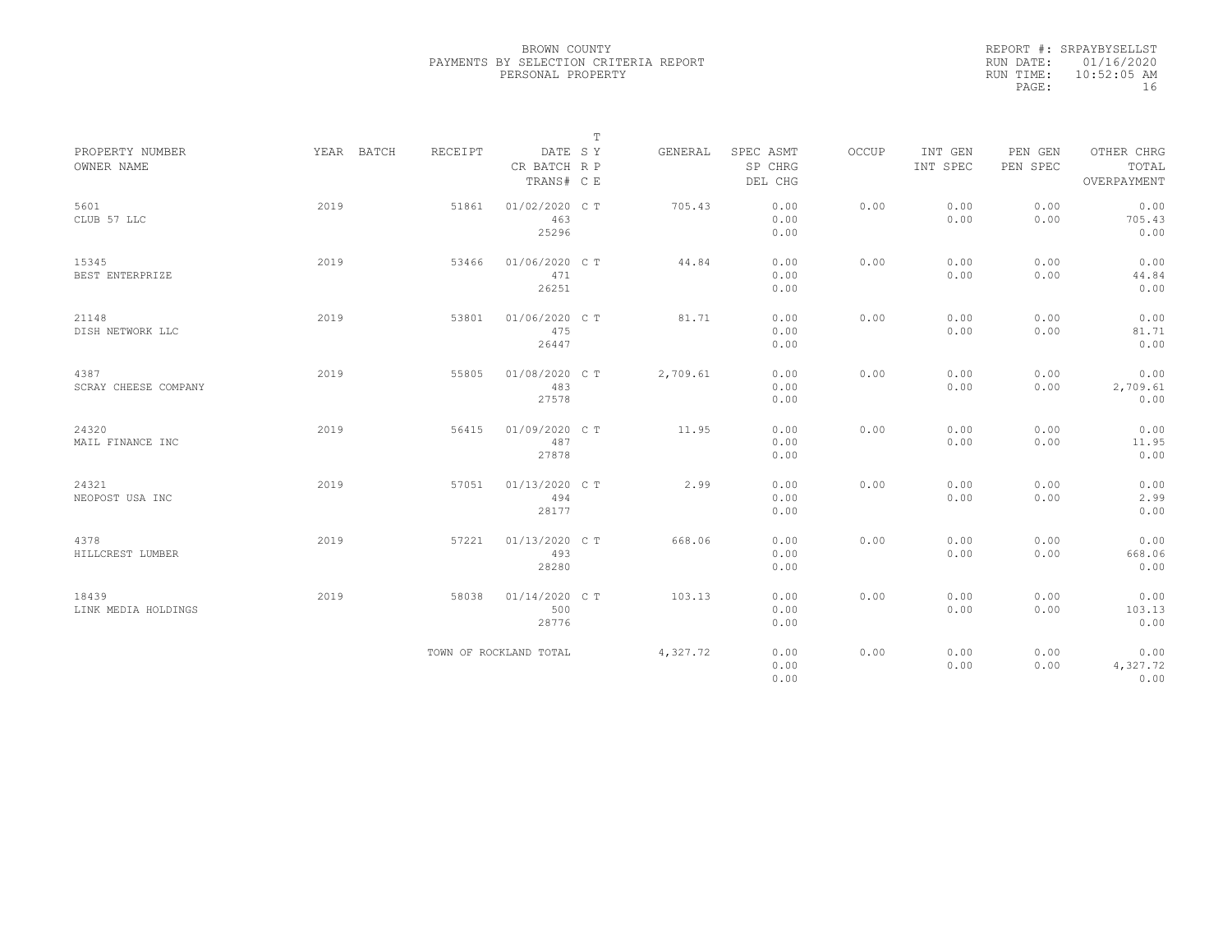|           | REPORT #: SRPAYBYSELLST |
|-----------|-------------------------|
|           | RUN DATE: 01/16/2020    |
| RUN TIME: | $10:52:05$ AM           |
| PAGE:     | 17                      |

|                                              |      |            |         |                                       | T |          |                                 |       |                     |                     |                                    |
|----------------------------------------------|------|------------|---------|---------------------------------------|---|----------|---------------------------------|-------|---------------------|---------------------|------------------------------------|
| PROPERTY NUMBER<br>OWNER NAME                |      | YEAR BATCH | RECEIPT | DATE SY<br>CR BATCH R P<br>TRANS# C E |   | GENERAL  | SPEC ASMT<br>SP CHRG<br>DEL CHG | OCCUP | INT GEN<br>INT SPEC | PEN GEN<br>PEN SPEC | OTHER CHRG<br>TOTAL<br>OVERPAYMENT |
| 10512<br>BLACK SHEEP BAR & GRILL             | 2019 |            | 51642   | 01/02/2020 C T<br>461<br>25136        |   | 321.59   | 0.00<br>0.00<br>0.00            | 0.00  | 0.00<br>0.00        | 0.00<br>0.00        | 0.00<br>321.59<br>0.00             |
| 6355<br>SETTLEMENT BAR, THE                  | 2019 |            | 51947   | 01/02/2020 C T<br>461<br>25369        |   | 64.31    | 0.00<br>0.00<br>0.00            | 0.00  | 0.00<br>0.00        | 0.00<br>0.00        | 0.00<br>64.31<br>0.00              |
| 13630<br>OVERBROOK INC                       | 2019 |            | 53015   | 01/03/2020 C T<br>465<br>26037        |   | 11.25    | 0.00<br>0.00<br>0.00            | 0.00  | 0.00<br>0.00        | 0.00<br>0.00        | 0.00<br>11.25<br>0.00              |
| 21149<br>DISH NETWORK LLC-FKA ECHO SATELLITE | 2019 |            | 53609   | 01/06/2020 C T<br>475<br>26354        |   | 201.01   | 0.00<br>0.00<br>0.00            | 0.00  | 0.00<br>0.00        | 0.00<br>0.00        | 0.00<br>201.01<br>0.00             |
| 6352<br>ROYAL SCOT COUNTRY CLUB              | 2019 |            | 53762   | 01/06/2020 C T<br>475<br>26413        |   | 578.89   | 0.00<br>0.00<br>0.00            | 0.00  | 0.00<br>0.00        | 0.00<br>0.00        | 0.00<br>578.89<br>0.00             |
| 24964<br>ROLLIN-ON TRAILER SALES LLC         | 2019 |            | 55844   | 01/08/2020 C T<br>481<br>27613        |   | 22.51    | 0.00<br>0.00<br>0.00            | 0.00  | 0.00<br>0.00        | 0.00<br>0.00        | 0.00<br>22.51<br>0.00              |
| 26980<br>PRAXAIR DISTRIBUTION                | 2019 |            | 55958   | 01/09/2020 C T<br>487<br>27651        |   | 3.21     | 0.00<br>0.00<br>0.00            | 0.00  | 0.00<br>0.00        | 0.00<br>0.00        | 0.00<br>3.21<br>0.00               |
| 24324<br>NEOPOST USA INC                     | 2019 |            | 57052   | 01/13/2020 C T<br>494<br>28177        |   | 3.21     | 0.00<br>0.00<br>0.00            | 0.00  | 0.00<br>0.00        | 0.00<br>0.00        | 0.00<br>3.21<br>0.00               |
| 14779<br>ENCAP LLC                           | 2019 |            | 57113   | 01/13/2020 C T<br>493<br>28209        |   | 839.38   | 0.00<br>0.00<br>0.00            | 0.00  | 0.00<br>0.00        | 0.00<br>0.00        | 0.00<br>839.38<br>0.00             |
| 22370<br>JONES SIGNS CO                      | 2019 |            | 57690   | 01/13/2020 C T<br>493<br>28599        |   | 27.33    | 0.00<br>0.00<br>0.00            | 0.00  | 0.00<br>0.00        | 0.00<br>0.00        | 0.00<br>27.33<br>0.00              |
| 6340<br>LINK MEDIA HOLDINGS LLC              | 2019 |            | 58040   | 01/14/2020 C T<br>500<br>28776        |   | 139.90   | 0.00<br>0.00<br>0.00            | 0.00  | 0.00<br>0.00        | 0.00<br>0.00        | 0.00<br>139.90<br>0.00             |
|                                              |      |            |         | TOWN OF SCOTT TOTAL                   |   | 2,212.59 | 0.00<br>0.00<br>0.00            | 0.00  | 0.00<br>0.00        | 0.00<br>0.00        | 0.00<br>2,212.59<br>0.00           |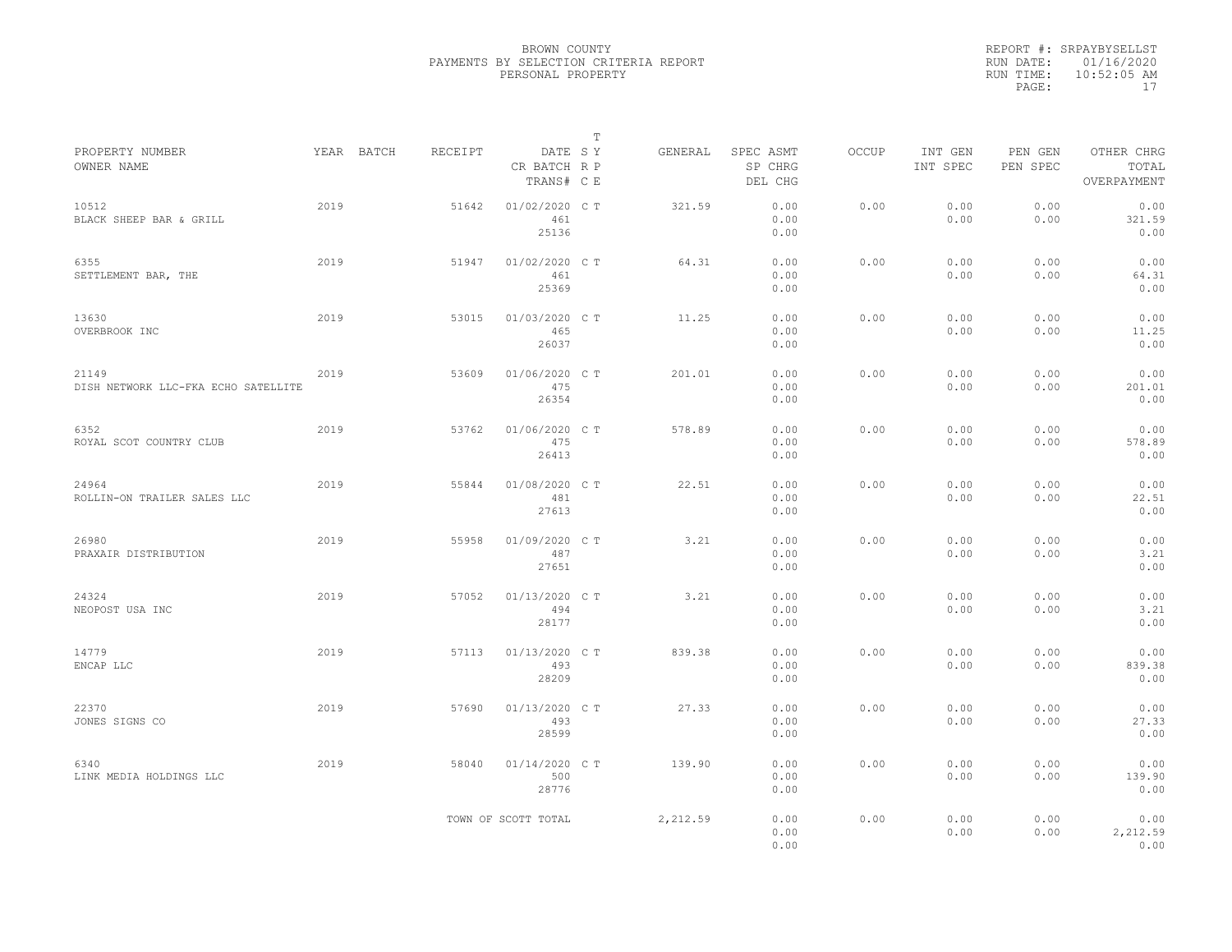|           | REPORT #: SRPAYBYSELLST |
|-----------|-------------------------|
|           | RUN DATE: 01/16/2020    |
| RUN TIME: | $10:52:06$ AM           |
| PAGE:     | 18                      |

|                               |               |                           |                         | $\mathbb{T}$ |          |                      |       |                     |                     |                     |
|-------------------------------|---------------|---------------------------|-------------------------|--------------|----------|----------------------|-------|---------------------|---------------------|---------------------|
| PROPERTY NUMBER<br>OWNER NAME | YEAR<br>BATCH | RECEIPT                   | DATE SY<br>CR BATCH R P |              | GENERAL  | SPEC ASMT<br>SP CHRG | OCCUP | INT GEN<br>INT SPEC | PEN GEN<br>PEN SPEC | OTHER CHRG<br>TOTAL |
|                               |               |                           | TRANS# C E              |              |          | DEL CHG              |       |                     |                     | OVERPAYMENT         |
| 16000                         | 2019          | 53664                     | 01/06/2020 C T          |              | 125.55   | 0.00                 | 0.00  | 0.00                | 0.00                | 0.00                |
| DISH NETWORK LLC              |               |                           | 475                     |              |          | 0.00                 |       | 0.00                | 0.00                | 125.55              |
|                               |               |                           | 26392                   |              |          | 0.00                 |       |                     |                     | 0.00                |
| 24570                         | 2019          | 53932                     | 01/06/2020 C T          |              | 2,164.45 | 0.00                 | 0.00  | 0.00                | 0.00                | 0.00                |
| FRITSCH EQUIPMENT CORPORATION |               |                           | 471                     |              |          | 0.00                 |       | 0.00                | 0.00                | 2,164.45            |
|                               |               |                           | 26552                   |              |          | 0.00                 |       |                     |                     | 0.00                |
| 16002                         | 2019          | 54781                     | 01/07/2020 C T          |              | 60.42    | 0.00                 | 0.00  | 0.00                | 0.00                | 0.00                |
| COMPLETE AUTO BODY LLC        |               |                           | 478                     |              |          | 0.00                 |       | 0.00                | 0.00                | 60.42               |
|                               |               |                           | 26875                   |              |          | 0.00                 |       |                     |                     | 0.00                |
| 21548                         | 2019          | 57307                     | 01/13/2020 C T          |              | 15.53    | 0.00                 | 0.00  | 0.00                | 0.00                | 0.00                |
| TOTAL GRAIN                   |               |                           | 493                     |              |          | 0.00                 |       | 0.00                | 0.00                | 15.53               |
|                               |               |                           | 28319                   |              |          | 0.00                 |       |                     |                     | 0.00                |
| 26388                         | 2019          | 57839                     | 01/13/2020 C T          |              | 6.90     | 0.00                 | 0.00  | 0.00                | 0.00                | 0.00                |
| GILSON AUTO BODY & WORK       |               |                           | 495                     |              |          | 0.00                 |       | 0.00                | 0.00                | 6.90                |
|                               |               |                           | 28707                   |              |          | 0.00                 |       |                     |                     | 0.00                |
|                               |               | TOWN OF WRIGHTSTOWN TOTAL |                         |              | 2,372.85 | 0.00                 | 0.00  | 0.00                | 0.00                | 0.00                |
|                               |               |                           |                         |              |          | 0.00                 |       | 0.00                | 0.00                | 2,372.85            |
|                               |               |                           |                         |              |          | 0.00                 |       |                     |                     | 0.00                |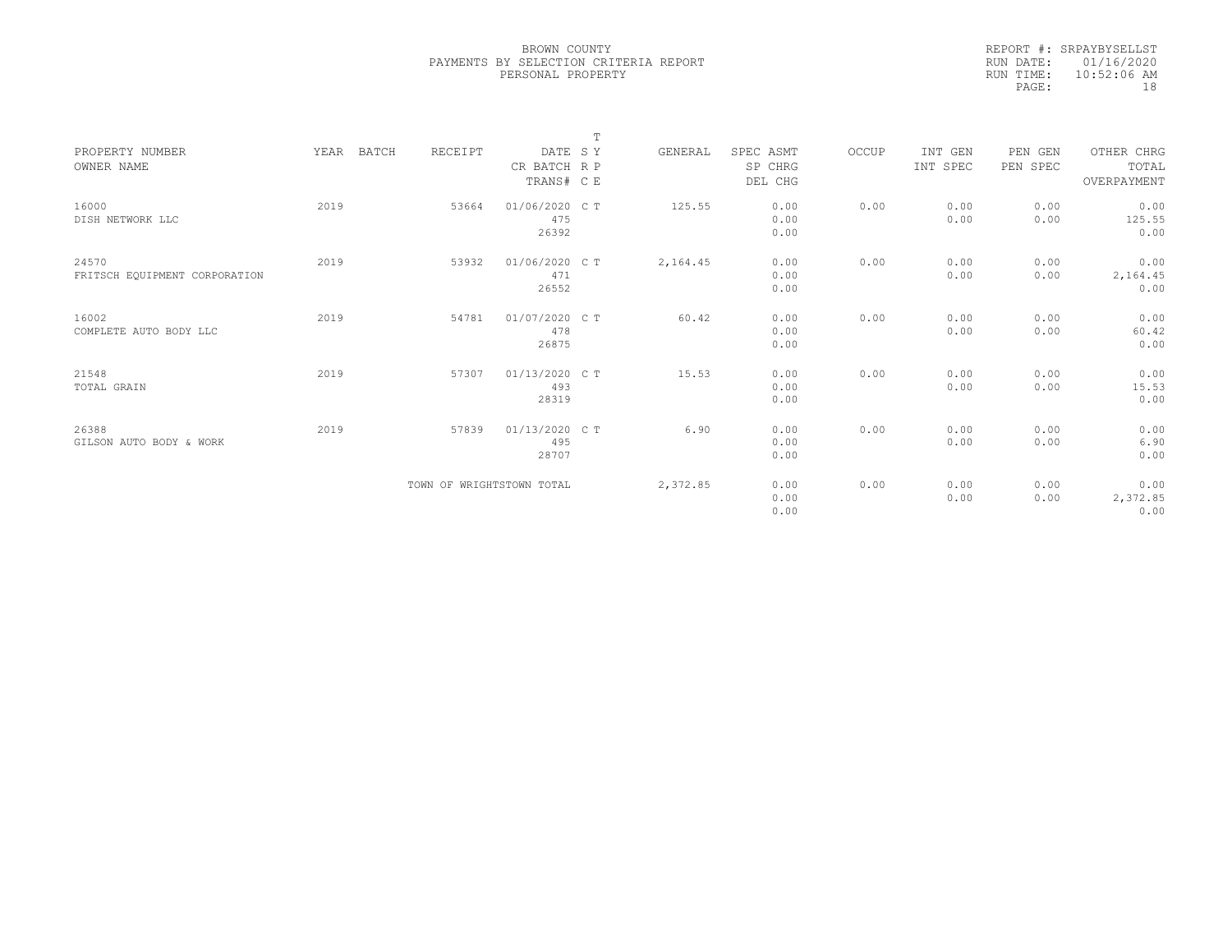|                                                |      |             |         |                                       | T |          |                                 |              |                     |                     |                                    |  |
|------------------------------------------------|------|-------------|---------|---------------------------------------|---|----------|---------------------------------|--------------|---------------------|---------------------|------------------------------------|--|
| PROPERTY NUMBER<br>OWNER NAME                  |      | YEAR BATCH  | RECEIPT | DATE SY<br>CR BATCH R P<br>TRANS# C E |   | GENERAL  | SPEC ASMT<br>SP CHRG<br>DEL CHG | <b>OCCUP</b> | INT GEN<br>INT SPEC | PEN GEN<br>PEN SPEC | OTHER CHRG<br>TOTAL<br>OVERPAYMENT |  |
| 21934<br>SALON, SERENITY                       | 2019 |             | 51226   | 01/02/2020 CT<br>460<br>24849         |   | 27.03    | 0.00<br>0.00<br>0.00            | 0.00         | 0.00<br>0.00        | 0.00<br>0.00        | 0.00<br>27.03<br>0.00              |  |
| 23951<br>SOVEREIGN FINANCIAL GROUP             | 2019 |             | 51853   | 01/02/2020 C T<br>463<br>25290        |   | 29.27    | 0.00<br>0.00<br>0.00            | 0.00         | 0.00<br>0.00        | 0.00<br>0.00        | 0.00<br>29.27<br>0.00              |  |
| 19615<br>SHAPEUP FITNESS LLC                   | 2019 |             | 52000   | 01/02/2020 C T<br>461<br>25408        |   | 67.57    | 0.00<br>0.00<br>0.00            | 0.00         | 0.00<br>0.00        | 0.00<br>0.00        | 0.00<br>67.57<br>0.00              |  |
| 23949<br>NEW DERMATOLOGY GROUP                 |      | 2019 200103 | 2685    | 01/03/2020 C T                        |   | 2,148.49 | 0.00<br>0.00<br>0.00            | 0.00         | 0.00<br>0.00        | 0.00<br>0.00        | 0.00<br>2,148.49<br>0.00           |  |
| 15010<br>DEYOUNG, JOHN W. CPA                  | 2019 |             | 53428   | 01/06/2020 C T<br>470<br>26223        |   | 11.26    | 0.00<br>0.00<br>0.00            | 0.00         | 0.00<br>0.00        | 0.00<br>0.00        | 0.00<br>11.26<br>0.00              |  |
| 26709<br>REALTY WORLD GREATER GREEN BAY LTD    | 2019 |             | 53627   | 01/06/2020 C T<br>470<br>26367        |   | 45.04    | 0.00<br>0.00<br>0.00            | 0.00         | 0.00<br>0.00        | 0.00<br>0.00        | 0.00<br>45.04<br>0.00              |  |
| 21243<br>DISH NETWORK LLC                      | 2019 |             | 53787   | 01/06/2020 C T<br>475<br>26433        |   | 173.40   | 0.00<br>0.00<br>0.00            | 0.00         | 0.00<br>0.00        | 0.00<br>0.00        | 0.00<br>173.40<br>0.00             |  |
| 15038<br>P & S INVESTMENT                      | 2019 |             | 53945   | 01/06/2020 C T<br>471<br>26566        |   | 637.35   | 0.00<br>0.00<br>0.00            | 0.00         | 0.00<br>0.00        | 0.00<br>0.00        | 0.00<br>637.35<br>0.00             |  |
| 26491<br>WELLS FARGO VENDOR FINANCIAL SERVICES | 2019 |             | 54624   | 01/07/2020 C T<br>479<br>26837        |   | 292.77   | 0.00<br>0.00<br>0.00            | 0.00         | 0.00<br>0.00        | 0.00<br>0.00        | 0.00<br>292.77<br>0.00             |  |
| 24524<br>ROXANNE'S RUNWAY                      | 2019 |             | 55095   | 01/07/2020 C T<br>478<br>27106        |   | 58.55    | 0.00<br>0.00<br>0.00            | 0.00         | 0.00<br>0.00        | 0.00<br>0.00        | 0.00<br>58.55<br>0.00              |  |
| 27719<br>PURE HEALTH SOLUTIONS, INC            | 2019 |             | 55547   | 01/08/2020 C T<br>483<br>27367        |   | 51.79    | 0.00<br>0.00<br>0.00            | 0.00         | 0.00<br>0.00        | 0.00<br>0.00        | 0.00<br>51.79<br>0.00              |  |
| 23939<br>LOS MAGUEYES                          | 2019 |             | 55633   | 01/08/2020 C T<br>483<br>27437        |   | 279.26   | 0.00<br>0.00<br>0.00            | 0.00         | 0.00<br>0.00        | 0.00<br>0.00        | 0.00<br>279.26<br>0.00             |  |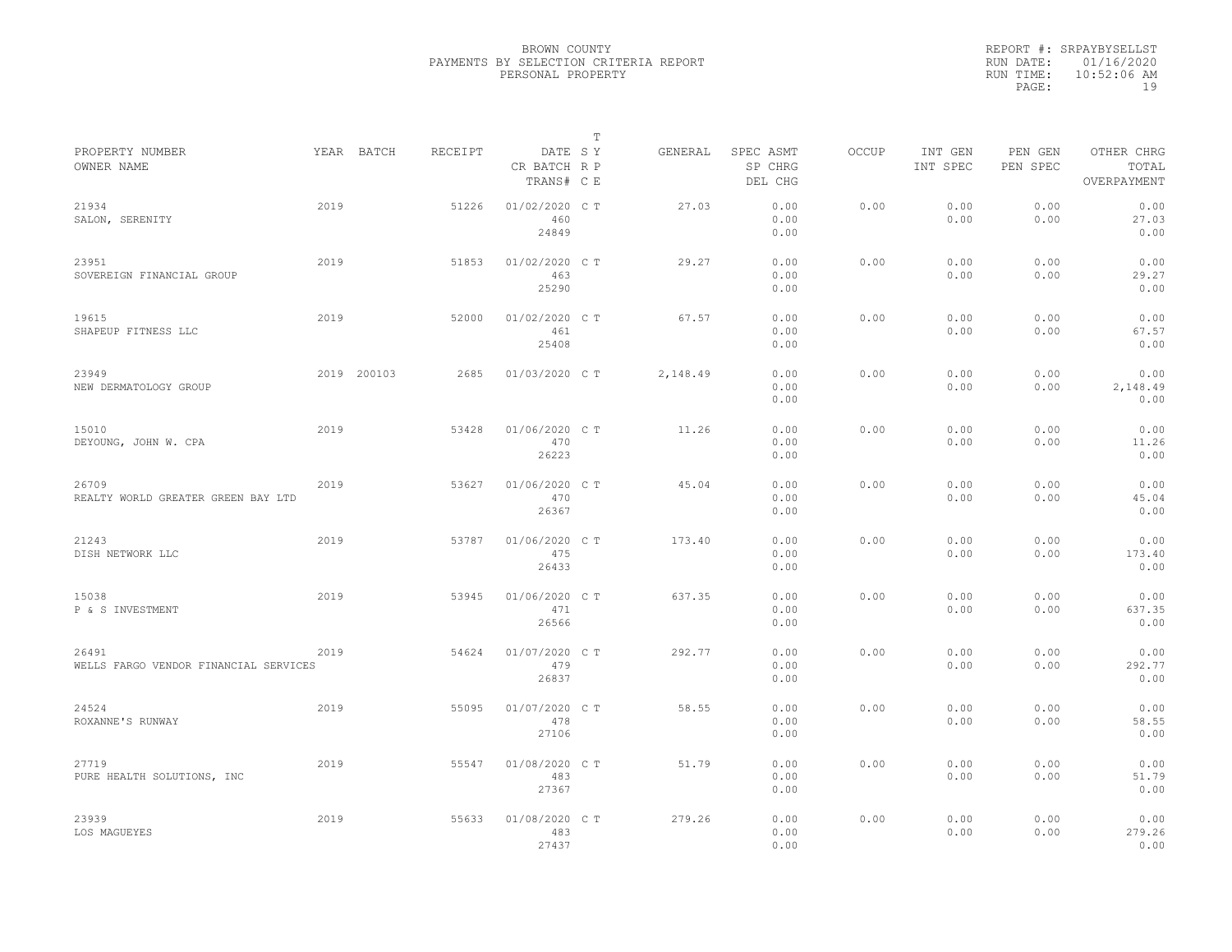|                                            |      |             |         |                                       | T |          |                                 |              |                     |                     |                                    |  |
|--------------------------------------------|------|-------------|---------|---------------------------------------|---|----------|---------------------------------|--------------|---------------------|---------------------|------------------------------------|--|
| PROPERTY NUMBER<br>OWNER NAME              |      | YEAR BATCH  | RECEIPT | DATE SY<br>CR BATCH R P<br>TRANS# C E |   | GENERAL  | SPEC ASMT<br>SP CHRG<br>DEL CHG | <b>OCCUP</b> | INT GEN<br>INT SPEC | PEN GEN<br>PEN SPEC | OTHER CHRG<br>TOTAL<br>OVERPAYMENT |  |
| 09735<br>VAN GRUNSVEN, GARY T. CPA         | 2019 |             | 55687   | 01/08/2020 CT<br>483<br>27483         |   | 9.01     | 0.00<br>0.00<br>0.00            | 0.00         | 0.00<br>0.00        | 0.00<br>0.00        | 0.00<br>9.01<br>0.00               |  |
| 26599<br>VIBE DANCE CENTER                 | 2019 |             | 55736   | 01/08/2020 C T<br>483<br>27516        |   | 590.04   | 0.00<br>0.00<br>0.00            | 0.00         | 0.00<br>0.00        | 0.00<br>0.00        | 0.00<br>590.04<br>0.00             |  |
| 02686<br>SHIRLEY VAN DANCE STUDIO EAST     | 2019 |             | 55822   | 01/08/2020 C T<br>481<br>27594        |   | 38.29    | 0.00<br>0.00<br>0.00            | 0.00         | 0.00<br>0.00        | 0.00<br>0.00        | 0.00<br>38.29<br>0.00              |  |
| 24516<br>WELLS FARGO FINANCIAL LEASING INC | 2019 |             | 55857   | 01/08/2020 C T<br>483<br>27626        |   | 1,301.71 | 0.00<br>0.00<br>0.00            | 0.00         | 0.00<br>0.00        | 0.00<br>0.00        | 0.00<br>1,301.71<br>0.00           |  |
| 25960<br>CLS-WYNDEMERE                     | 2019 |             | 56249   | 01/09/2020 C T<br>488<br>27745        |   | 1,952.56 | 0.00<br>0.00<br>0.00            | 0.00         | 0.00<br>0.00        | 0.00<br>0.00        | 0.00<br>1,952.56<br>0.00           |  |
| 08627<br>HEIN, STEVEN DDS-SC R             | 2019 |             | 56257   | 01/09/2020 C T<br>488<br>27753        |   | 1,873.73 | 0.00<br>0.00<br>0.00            | 0.00         | 0.00<br>0.00        | 0.00<br>0.00        | 0.00<br>1,873.73<br>0.00           |  |
| 04853<br><b>OUALITY CROWN STUDIO</b>       |      | 2019 200109 | 2813    | 01/09/2020 C T                        |   | 38.29    | 0.00<br>0.00<br>0.00            | 0.00         | 0.00<br>0.00        | 0.00<br>0.00        | 0.00<br>38.29<br>0.00              |  |
| 23941<br>MAILFINANCE INC                   | 2019 |             | 56413   | 01/09/2020 C T<br>487<br>27878        |   | 159.90   | 0.00<br>0.00<br>0.00            | 0.00         | 0.00<br>0.00        | 0.00<br>0.00        | 0.00<br>159.90<br>0.00             |  |
| 25994<br>RUG DOCTOR                        | 2019 |             | 56743   | 01/10/2020 C T<br>490<br>28074        |   | 9.01     | 0.00<br>0.00<br>0.00            | 0.00         | 0.00<br>0.00        | 0.00<br>0.00        | 0.00<br>9.01<br>0.00               |  |
| 17063<br>NEOPOST USA INC                   | 2019 |             | 57043   | 01/13/2020 C T<br>494<br>28177        |   | 20.27    | 0.00<br>0.00<br>0.00            | 0.00         | 0.00<br>0.00        | 0.00<br>0.00        | 0.00<br>20.27<br>0.00              |  |
| 12761<br>JPMORGAN CHASE BANK NA            | 2019 |             | 57055   | 01/13/2020 C T<br>494<br>28178        |   | 2,664.21 | 0.00<br>0.00<br>0.00            | 0.00         | 0.00<br>0.00        | 0.00<br>0.00        | 0.00<br>2,664.21<br>0.00           |  |
| 02662<br>SUPER VALU                        | 2019 |             | 57482   | 01/13/2020 C T<br>493<br>28448        |   | 2,927.71 | 0.00<br>0.00<br>0.00            | 0.00         | 0.00<br>0.00        | 0.00<br>0.00        | 0.00<br>2,927.71<br>0.00           |  |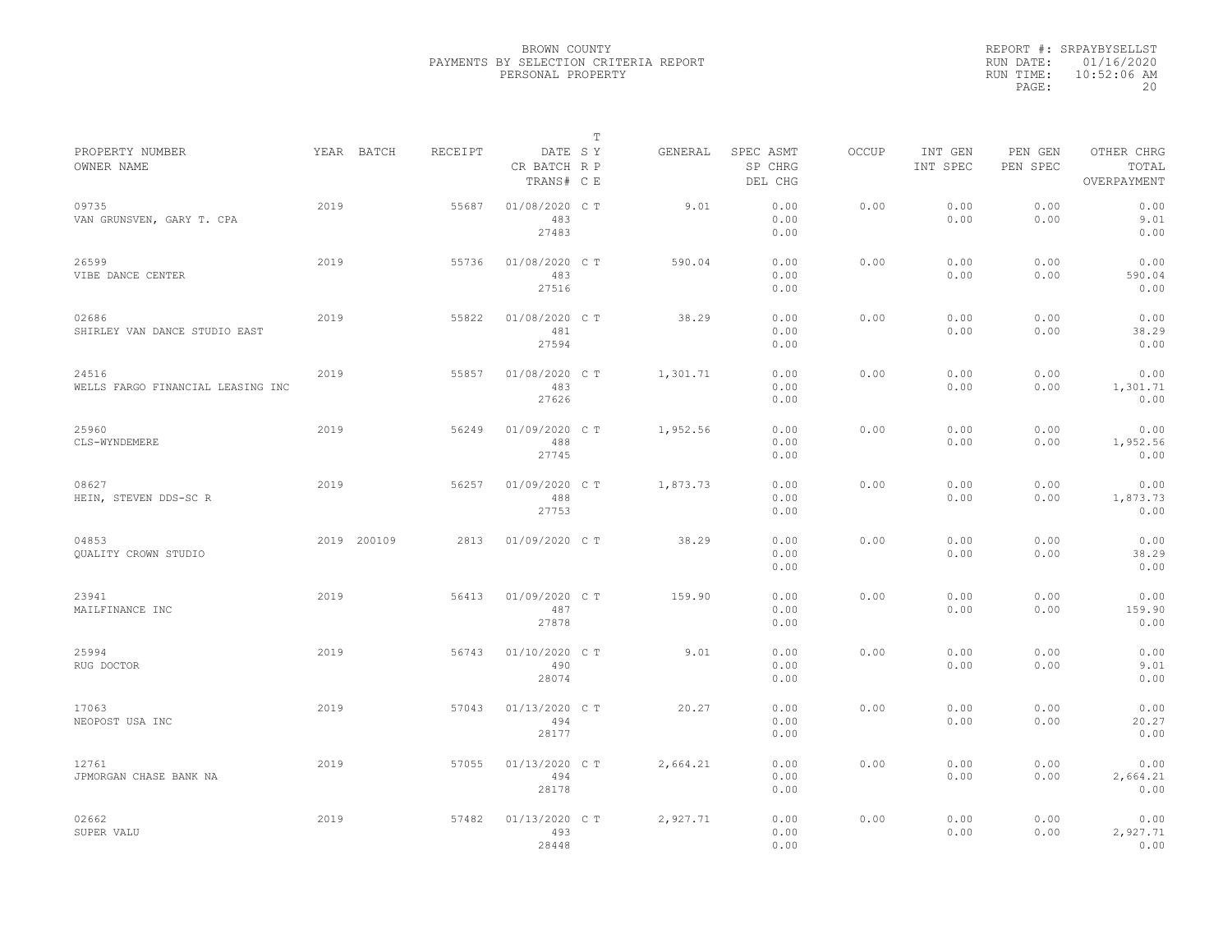| REPORT #: SRPAYBYSELLST |
|-------------------------|
| RUN DATE: 01/16/2020    |
| $10:52:07$ AM           |
| 21                      |
|                         |

|                      |               |                          |                | $\mathbb{T}$ |           |           |       |          |          |             |
|----------------------|---------------|--------------------------|----------------|--------------|-----------|-----------|-------|----------|----------|-------------|
| PROPERTY NUMBER      | YEAR<br>BATCH | RECEIPT                  | DATE SY        |              | GENERAL   | SPEC ASMT | OCCUP | INT GEN  | PEN GEN  | OTHER CHRG  |
| OWNER NAME           |               |                          | CR BATCH R P   |              |           | SP CHRG   |       | INT SPEC | PEN SPEC | TOTAL       |
|                      |               |                          | TRANS# C E     |              |           | DEL CHG   |       |          |          | OVERPAYMENT |
|                      |               |                          |                |              |           |           |       |          |          |             |
| 11200                | 2019          | 57740                    | 01/13/2020 C T |              | 11.26     | 0.00      | 0.00  | 0.00     | 0.00     | 0.00        |
| FARMERS BROS CO      |               |                          | 495            |              |           | 0.00      |       | 0.00     | 0.00     | 11.26       |
|                      |               |                          | 28618          |              |           | 0.00      |       |          |          | 0.00        |
|                      |               |                          |                |              |           |           |       |          |          |             |
| 00039                | 2019          | 57766                    | 01/13/2020 C T |              | 1,430.08  | 0.00      | 0.00  | 0.00     | 0.00     | 0.00        |
| ASSOCIATED BANC N A  |               |                          | 497            |              |           | 0.00      |       | 0.00     | 0.00     | 1,430.08    |
|                      |               |                          | 28637          |              |           | 0.00      |       |          |          | 0.00        |
|                      |               |                          |                |              |           |           |       |          |          |             |
| 02706                | 2019          | 57854                    | 01/13/2020 C T |              | 702.65    | 0.00      | 0.00  | 0.00     | 0.00     | 0.00        |
| NORTH SHORE BANK     |               |                          | 495            |              |           | 0.00      |       | 0.00     | 0.00     | 702.65      |
|                      |               |                          | 28720          |              |           | 0.00      |       |          |          | 0.00        |
|                      |               |                          |                |              |           |           |       |          |          |             |
| 24508                | 2019          | 58081                    | 01/14/2020 C T |              | 108.11    | 0.00      | 0.00  | 0.00     | 0.00     | 0.00        |
| ULTIMATE CLOSET      |               |                          | 500            |              |           | 0.00      |       | 0.00     | 0.00     | 108.11      |
|                      |               |                          | 28808          |              |           | 0.00      |       |          |          | 0.00        |
|                      |               |                          |                |              |           |           |       |          |          |             |
| 26683                | 2019          | 58175                    | 01/14/2020 C T |              | 99.10     | 0.00      | 0.00  | 0.00     | 0.00     | 0.00        |
| LEAF CAPITAL FUNDING |               |                          | 500            |              |           | 0.00      |       | 0.00     | 0.00     | 99.10       |
|                      |               |                          | 28892          |              |           | 0.00      |       |          |          | 0.00        |
|                      |               |                          |                |              |           |           |       |          |          |             |
|                      |               | VILLAGE OF ALLOUEZ TOTAL |                |              | 17,757.71 | 0.00      | 0.00  | 0.00     | 0.00     | 0.00        |
|                      |               |                          |                |              |           | 0.00      |       | 0.00     | 0.00     | 17,757.71   |
|                      |               |                          |                |              |           | 0.00      |       |          |          | 0.00        |
|                      |               |                          |                |              |           |           |       |          |          |             |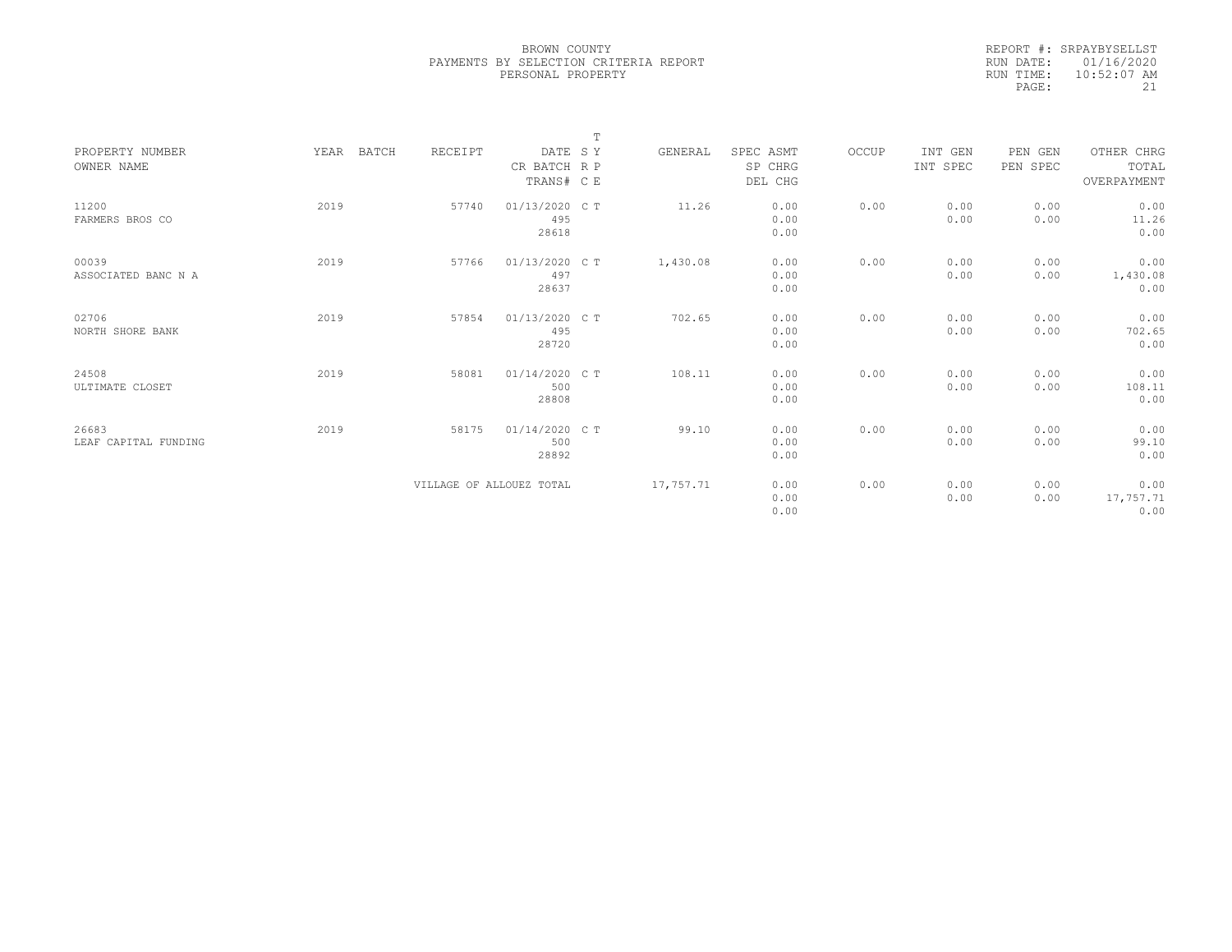|                                              |      |             |         |                                       | T |          |                                 |              |                     |                     |                                    |  |
|----------------------------------------------|------|-------------|---------|---------------------------------------|---|----------|---------------------------------|--------------|---------------------|---------------------|------------------------------------|--|
| PROPERTY NUMBER<br>OWNER NAME                |      | YEAR BATCH  | RECEIPT | DATE SY<br>CR BATCH R P<br>TRANS# C E |   | GENERAL  | SPEC ASMT<br>SP CHRG<br>DEL CHG | <b>OCCUP</b> | INT GEN<br>INT SPEC | PEN GEN<br>PEN SPEC | OTHER CHRG<br>TOTAL<br>OVERPAYMENT |  |
| 09188<br>NORTHEAST INSURANCE CENTER          |      | 2019 200102 | 2661    | 01/02/2020 C T                        |   | 83.17    | 0.00<br>0.00<br>0.00            | 0.00         | 0.00<br>0.00        | 0.00<br>0.00        | 0.00<br>83.17<br>0.00              |  |
| 20641<br>CATALYST CONSULTING GROUP LLC       | 2019 |             | 50966   | 01/02/2020 C T<br>463<br>24642        |   | 585.75   | 0.00<br>0.00<br>0.00            | 0.00         | 0.00<br>0.00        | 0.00<br>0.00        | 0.00<br>585.75<br>0.00             |  |
| 12881<br>NATIONAL SALON RESOURCE CENTER      | 2019 |             | 51018   | 01/02/2020 C T<br>463<br>24685        |   | 12.40    | 0.00<br>0.00<br>0.00            | 0.00         | 0.00<br>0.00        | 0.00<br>0.00        | 0.00<br>12.40<br>0.00              |  |
| 16487<br><b>ENVANO</b>                       | 2019 |             | 51053   | 01/02/2020 C T<br>463<br>24722        |   | 1,010.46 | 0.00<br>0.00<br>0.00            | 0.00         | 0.00<br>0.00        | 0.00<br>0.00        | 0.00<br>1,010.46<br>0.00           |  |
| 03332<br>NORTHLAND COLD STORAGE              | 2019 |             | 51060   | 01/02/2020 C T<br>459<br>24728        |   | 341.53   | 0.00<br>0.00<br>0.00            | 0.00         | 0.00<br>0.00        | 0.00<br>0.00        | 0.00<br>341.53<br>0.00             |  |
| 25841<br>GOWEY ABSTRACT & TITLE COMPANY INC  | 2019 |             | 51080   | 01/02/2020 C T<br>463<br>24747        |   | 254.84   | 0.00<br>0.00<br>0.00            | 0.00         | 0.00<br>0.00        | 0.00<br>0.00        | 0.00<br>254.84<br>0.00             |  |
| 17576<br>PLAY IT AGAIN SPORTS INC            | 2019 |             | 51082   | 01/02/2020 C T<br>463<br>24749        |   | 107.96   | 0.00<br>0.00<br>0.00            | 0.00         | 0.00<br>0.00        | 0.00<br>0.00        | 0.00<br>107.96<br>0.00             |  |
| 26758<br>REFRIGERATION SERVICES OF GREEN BAY | 2019 |             | 51090   | 01/02/2020 C T<br>459<br>24755        |   | 116.79   | 0.00<br>0.00<br>0.00            | 0.00         | 0.00<br>0.00        | 0.00<br>0.00        | 0.00<br>116.79<br>0.00             |  |
| 25218<br>MADE YA LOOK                        | 2019 |             | 51092   | 01/02/2020 CT<br>463<br>24757         |   | 1,152.03 | 0.00<br>0.00<br>0.00            | 0.00         | 0.00<br>0.00        | 0.00<br>0.00        | 0.00<br>1,152.03<br>0.00           |  |
| 22579<br>MIDWEST REFRIGERATION MILWAUKEE INC | 2019 |             | 51103   | 01/02/2020 C T<br>463<br>24765        |   | 74.61    | 0.00<br>0.00<br>0.00            | 0.00         | 0.00<br>0.00        | 0.00<br>0.00        | 0.00<br>74.61<br>0.00              |  |
| 09863<br>VIBRANT IMPRESSIONS INC             | 2019 |             | 51105   | 01/02/2020 C T<br>463<br>24767        |   | 184.58   | 0.00<br>0.00<br>0.00            | 0.00         | 0.00<br>0.00        | 0.00<br>0.00        | 0.00<br>184.58<br>0.00             |  |
| 25858<br>GREEN BAY AUTO                      | 2019 |             | 51144   | 01/02/2020 C T<br>459<br>24791        |   | 435.32   | 0.00<br>0.00<br>0.00            | 0.00         | 0.00<br>0.00        | 0.00<br>0.00        | 0.00<br>435.32<br>0.00             |  |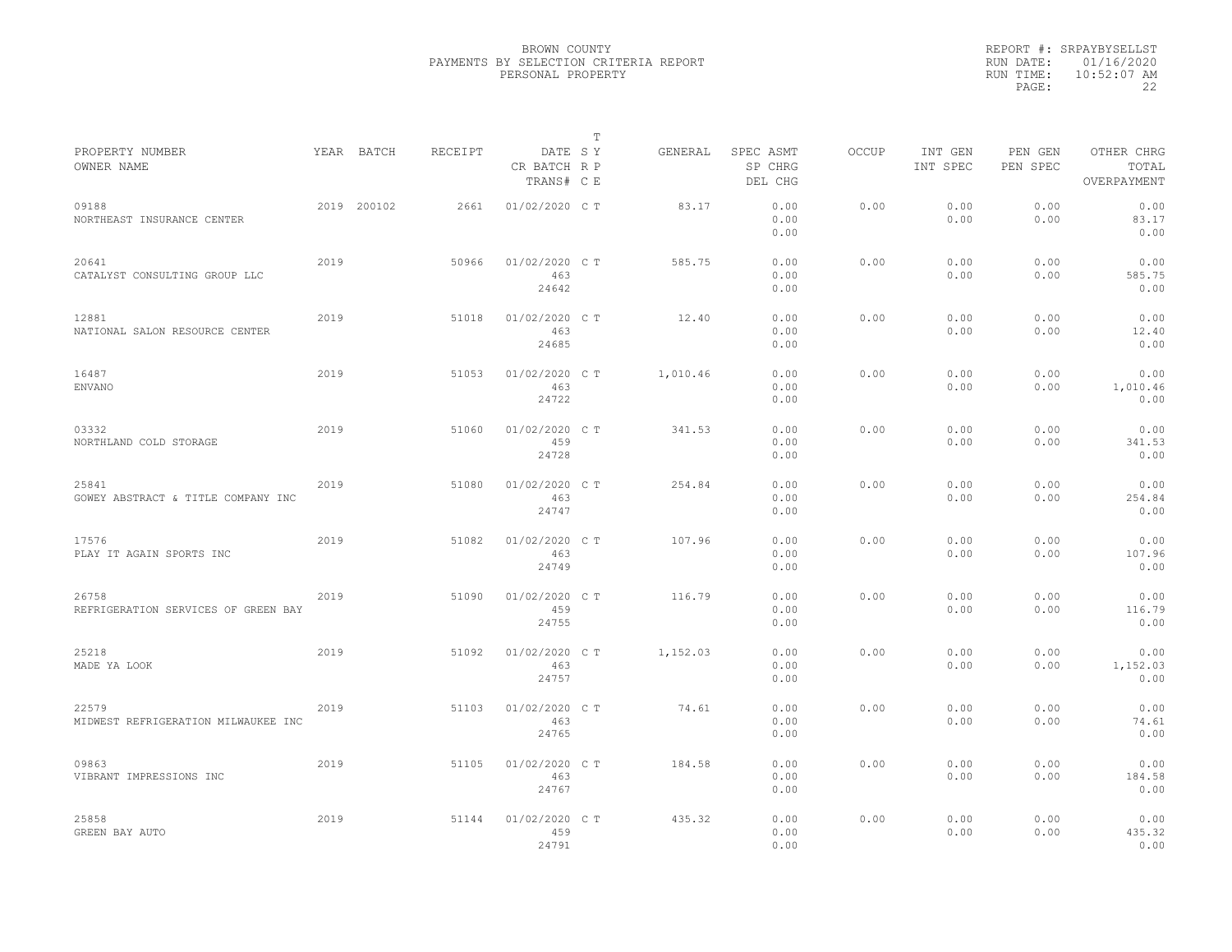|           | REPORT #: SRPAYBYSELLST |
|-----------|-------------------------|
|           | RUN DATE: 01/16/2020    |
| RUN TIME: | $10:52:07$ AM           |
| PAGE:     | 23                      |

|                                           |      |            |         |                                       | $\mathbb T$ |          |                                 |              |                     |                     |                                    |  |
|-------------------------------------------|------|------------|---------|---------------------------------------|-------------|----------|---------------------------------|--------------|---------------------|---------------------|------------------------------------|--|
| PROPERTY NUMBER<br>OWNER NAME             |      | YEAR BATCH | RECEIPT | DATE SY<br>CR BATCH R P<br>TRANS# C E |             | GENERAL  | SPEC ASMT<br>SP CHRG<br>DEL CHG | <b>OCCUP</b> | INT GEN<br>INT SPEC | PEN GEN<br>PEN SPEC | OTHER CHRG<br>TOTAL<br>OVERPAYMENT |  |
| 20059<br>TOYS FOR TRUCKS                  | 2019 |            | 51152   | 01/02/2020 C T<br>463<br>24799        |             | 276.07   | 0.00<br>0.00<br>0.00            | 0.00         | 0.00<br>0.00        | 0.00<br>0.00        | 0.00<br>276.07<br>0.00             |  |
| 13768<br>GARY'S SIGN SERVICE              | 2019 |            | 51163   | 01/02/2020 C T<br>462<br>24806        |             | 3.55     | 0.00<br>0.00<br>0.00            | 0.00         | 0.00<br>0.00        | 0.00<br>0.00        | 0.00<br>3.55<br>0.00               |  |
| 11618<br>BE'S VENDING SERVICE INC         | 2019 |            | 51199   | 01/02/2020 C T<br>463<br>24828        |             | 153.96   | 0.00<br>0.00<br>0.00            | 0.00         | 0.00<br>0.00        | 0.00<br>0.00        | 0.00<br>153.96<br>0.00             |  |
| 17481<br>MADHOUSE MUSIC                   | 2019 |            | 51203   | 01/02/2020 CT<br>464<br>24832         |             | 33.62    | 0.00<br>0.00<br>0.00            | 0.00         | 0.00<br>0.00        | 0.00<br>0.00        | 0.00<br>33.62<br>0.00              |  |
| 27405<br>BADGER FLUID POWER LLC           | 2019 |            | 51254   | 01/02/2020 CT<br>462<br>24872         |             | 15.92    | 0.00<br>0.00<br>0.00            | 0.00         | 0.00<br>0.00        | 0.00<br>0.00        | 0.00<br>15.92<br>0.00              |  |
| 22097<br>KRAWCZYK COUNSELING SERVICES LLC | 2019 |            | 51335   | 01/02/2020 C T<br>460<br>24936        |             | 17.70    | 0.00<br>0.00<br>0.00            | 0.00         | 0.00<br>0.00        | 0.00<br>0.00        | 0.00<br>17.70<br>0.00              |  |
| 08057<br>ROL-TEC INC                      | 2019 |            | 51344   | 01/02/2020 C T<br>463<br>24944        |             | 1,311.29 | 0.00<br>0.00<br>0.00            | 0.00         | 0.00<br>0.00        | 0.00<br>0.00        | 0.00<br>1,311.29<br>0.00           |  |
| 24659<br>PHO #1 NOODLE & GRILL            | 2019 |            | 51415   | 01/02/2020 C T<br>463<br>24981        |             | 994.54   | 0.00<br>0.00<br>0.00            | 0.00         | 0.00<br>0.00        | 0.00<br>0.00        | 0.00<br>994.54<br>0.00             |  |
| 04805<br>AYRES ASSOCIATES INC             | 2019 |            | 51446   | 01/02/2020 C T<br>461<br>25008        |             | 7,600.68 | 0.00<br>0.00<br>0.00            | 0.00         | 0.00<br>0.00        | 0.00<br>0.00        | 0.00<br>7,600.68<br>0.00           |  |
| 02908<br>ASHWAUBENON CHIROPRACTIC         | 2019 |            | 51589   | 01/02/2020 CT<br>464<br>25100         |             | 65.47    | 0.00<br>0.00<br>0.00            | 0.00         | 0.00<br>0.00        | 0.00<br>0.00        | 0.00<br>65.47<br>0.00              |  |
| 24638<br>MUDDY PAWS SALON                 | 2019 |            | 51599   | 01/02/2020 C T<br>464<br>25109        |             | 44.25    | 0.00<br>0.00<br>0.00            | 0.00         | 0.00<br>0.00        | 0.00<br>0.00        | 0.00<br>44.25<br>0.00              |  |
| 03581<br>VAN'S SUPPLY & EQUIPMENT, INC    | 2019 |            | 51760   | 01/02/2020 C T<br>463<br>25219        |             | 3,801.15 | 0.00<br>0.00<br>0.00            | 0.00         | 0.00<br>0.00        | 0.00<br>0.00        | 0.00<br>3,801.15<br>0.00           |  |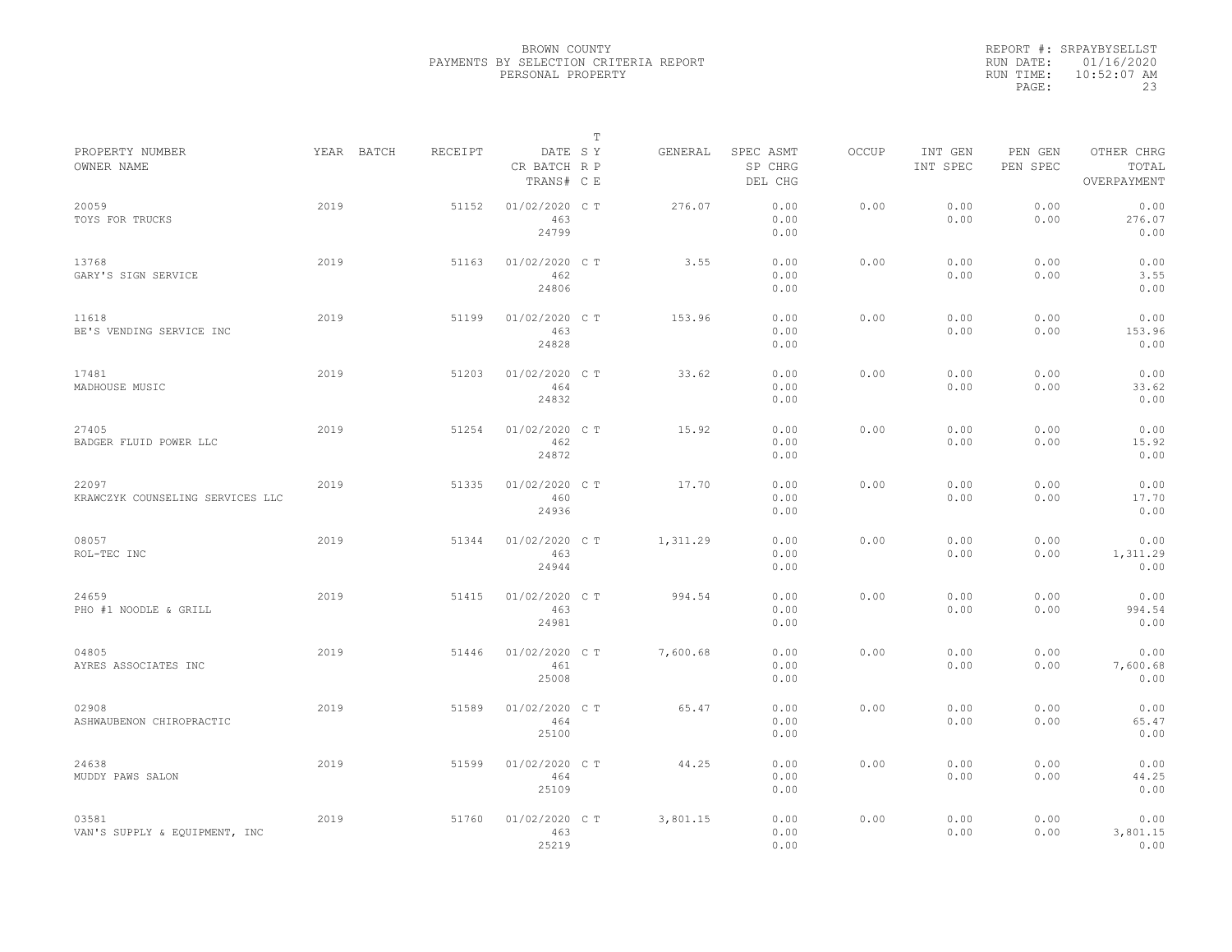|           | REPORT #: SRPAYBYSELLST |
|-----------|-------------------------|
|           | RUN DATE: 01/16/2020    |
| RUN TIME: | $10:52:08$ AM           |
| PAGE:     | 24                      |

|                                     |             |         |                                       | Т |         |                                 |              |                     |                     |                                    |
|-------------------------------------|-------------|---------|---------------------------------------|---|---------|---------------------------------|--------------|---------------------|---------------------|------------------------------------|
| PROPERTY NUMBER<br>OWNER NAME       | YEAR BATCH  | RECEIPT | DATE SY<br>CR BATCH R P<br>TRANS# C E |   | GENERAL | SPEC ASMT<br>SP CHRG<br>DEL CHG | <b>OCCUP</b> | INT GEN<br>INT SPEC | PEN GEN<br>PEN SPEC | OTHER CHRG<br>TOTAL<br>OVERPAYMENT |
| 19108<br>QPS EMPLOYMENT GROUP       | 2019        | 51800   | 01/02/2020 C T<br>463<br>25247        |   | 150.42  | 0.00<br>0.00<br>0.00            | 0.00         | 0.00<br>0.00        | 0.00<br>0.00        | 0.00<br>150.42<br>0.00             |
| 15793<br>TWO MEN AND A TRUCK        | 2019        | 51821   | 01/02/2020 C T<br>460<br>25267        |   | 8.85    | 0.00<br>0.00<br>0.00            | 0.00         | 0.00<br>0.00        | 0.00<br>0.00        | 0.00<br>8.85<br>0.00               |
| 15792<br>STATE FARM INSURANCE CO    | 2019        | 51851   | 01/02/2020 C T<br>463<br>25288        |   | 26.54   | 0.00<br>0.00<br>0.00            | 0.00         | 0.00<br>0.00        | 0.00<br>0.00        | 0.00<br>26.54<br>0.00              |
| 10170<br>CHARLEY'S GRILLED SUBS     | 2019        | 51867   | 01/02/2020 C T<br>463<br>25301        |   | 313.23  | 0.00<br>0.00<br>0.00            | 0.00         | 0.00<br>0.00        | 0.00<br>0.00        | 0.00<br>313.23<br>0.00             |
| 25301<br>GREEN BAY GAMBLERS LLC     | 2019        | 51911   | 01/02/2020 C T<br>463<br>25338        |   | 217.67  | 0.00<br>0.00<br>0.00            | 0.00         | 0.00<br>0.00        | 0.00<br>0.00        | 0.00<br>217.67<br>0.00             |
| 24600<br>JACK'S MAINTENANCE SERVICE | 2019        | 51935   | 01/02/2020 C T<br>460<br>25360        |   | 35.39   | 0.00<br>0.00<br>0.00            | 0.00         | 0.00<br>0.00        | 0.00<br>0.00        | 0.00<br>35.39<br>0.00              |
| 22657<br>WISCONSIN DOCUMENT IMAGING | 2019        | 51944   | 01/02/2020 C T<br>463<br>25367        |   | 506.11  | 0.00<br>0.00<br>0.00            | 0.00         | 0.00<br>0.00        | 0.00<br>0.00        | 0.00<br>506.11<br>0.00             |
| 22546<br>GOLDER ASSOCIATES INC      | 2019 200102 | 2674    | 01/02/2020 C T                        |   | 835.25  | 0.00<br>0.00<br>0.00            | 0.00         | 0.00<br>0.00        | 0.00<br>0.00        | 0.00<br>835.25<br>0.00             |
| 24609<br>TITLETOWN MMA              | 2019        | 52005   | 01/02/2020 C T<br>461<br>25413        |   | 145.10  | 0.00<br>0.00<br>0.00            | 0.00         | 0.00<br>0.00        | 0.00<br>0.00        | 0.00<br>145.10<br>0.00             |
| 25892<br>MENN LAW FIRM LTD          | 2019        | 52168   | 01/03/2020 C T<br>468<br>25440        |   | 338.01  | 0.00<br>0.00<br>0.00            | 0.00         | 0.00<br>0.00        | 0.00<br>0.00        | 0.00<br>338.01<br>0.00             |
| 11376<br>PROMOTIONAL DESIGNS INC    | 2019        | 52209   | 01/03/2020 C T<br>467<br>25463        |   | 867.12  | 0.00<br>0.00<br>0.00            | 0.00         | 0.00<br>0.00        | 0.00<br>0.00        | 0.00<br>867.12<br>0.00             |
| 13852<br>PARINS INSURANCE           | 2019        | 52214   | 01/03/2020 CT<br>468<br>25468         |   | 12.40   | 0.00<br>0.00<br>0.00            | 0.00         | 0.00<br>0.00        | 0.00<br>0.00        | 0.00<br>12.40<br>0.00              |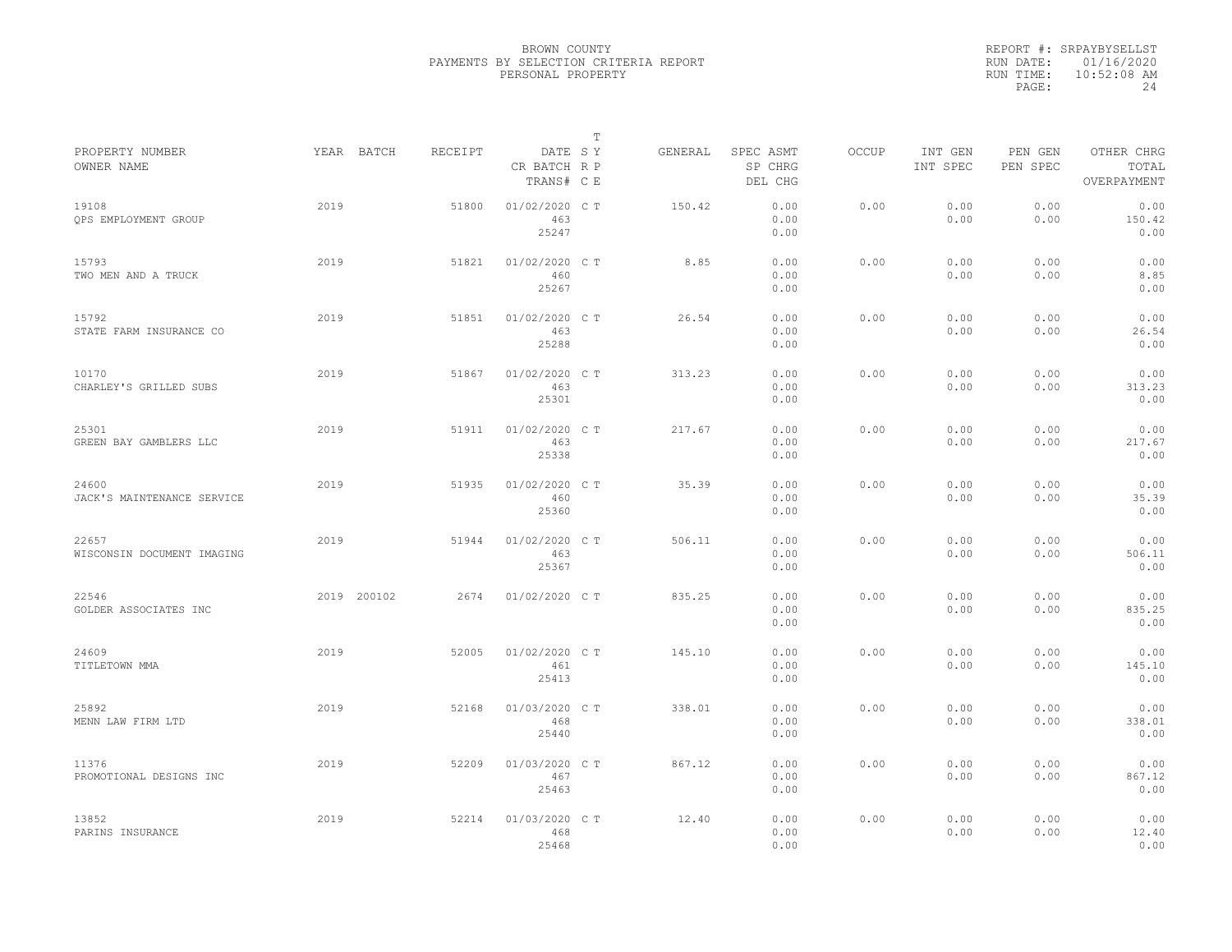|           | REPORT #: SRPAYBYSELLST |
|-----------|-------------------------|
|           | RUN DATE: 01/16/2020    |
| RUN TIME: | $10:52:08$ AM           |
| PAGE:     | 25                      |

|                                                |            |         |                                       | $\mathbb T$ |          |                                 |              |                     |                     |                                    |
|------------------------------------------------|------------|---------|---------------------------------------|-------------|----------|---------------------------------|--------------|---------------------|---------------------|------------------------------------|
| PROPERTY NUMBER<br>OWNER NAME                  | YEAR BATCH | RECEIPT | DATE SY<br>CR BATCH R P<br>TRANS# C E |             | GENERAL  | SPEC ASMT<br>SP CHRG<br>DEL CHG | <b>OCCUP</b> | INT GEN<br>INT SPEC | PEN GEN<br>PEN SPEC | OTHER CHRG<br>TOTAL<br>OVERPAYMENT |
| 23970<br>GREEN BAY ANODIZING INC               | 2019       | 52235   | 01/03/2020 C T<br>465<br>25486        |             | 507.88   | 0.00<br>0.00<br>0.00            | 0.00         | 0.00<br>0.00        | 0.00<br>0.00        | 0.00<br>507.88<br>0.00             |
| 14939<br>HARBOR TECHNOLOGIES LLC               | 2019       | 52278   | 01/03/2020 C T<br>465<br>25516        |             | 1.77     | 0.00<br>0.00<br>0.00            | 0.00         | 0.00<br>0.00        | 0.00<br>0.00        | 0.00<br>1.77<br>0.00               |
| 22046<br>KONOP REFRIGERATION INC               | 2019       | 52320   | 01/03/2020 C T<br>465<br>25545        |             | 543.27   | 0.00<br>0.00<br>0.00            | 0.00         | 0.00<br>0.00        | 0.00<br>0.00        | 0.00<br>543.27<br>0.00             |
| 27451<br>HEARTLAND EXPRESS                     | 2019       | 52349   | 01/03/2020 C T<br>466<br>25566        |             | 166.36   | 0.00<br>0.00<br>0.00            | 0.00         | 0.00<br>0.00        | 0.00<br>0.00        | 0.00<br>166.36<br>0.00             |
| 26049<br>VANTAGE FINANCIAL LLC                 | 2019       | 52351   | 01/03/2020 C T<br>466<br>25568        |             | 297.30   | 0.00<br>0.00<br>0.00            | 0.00         | 0.00<br>0.00        | 0.00<br>0.00        | 0.00<br>297.30<br>0.00             |
| 20579<br>MEMMEN MD LTD, JAMES E                | 2019       | 52370   | 01/03/2020 CT<br>465<br>25582         |             | 757.40   | 0.00<br>0.00<br>0.00            | 0.00         | 0.00<br>0.00        | 0.00<br>0.00        | 0.00<br>757.40<br>0.00             |
| 03245<br>LE MIEUX & SON INC                    | 2019       | 52480   | 01/03/2020 C T<br>466<br>25638        |             | 3,813.54 | 0.00<br>0.00<br>0.00            | 0.00         | 0.00<br>0.00        | 0.00<br>0.00        | 0.00<br>3,813.54<br>0.00           |
| 03208<br>KARI'S CLIP & CURL                    | 2019       | 52526   | 01/03/2020 C T<br>467<br>25683        |             | 40.70    | 0.00<br>0.00<br>0.00            | 0.00         | 0.00<br>0.00        | 0.00<br>0.00        | 0.00<br>40.70<br>0.00              |
| 12207<br>JERSEY STORE & MORE, THE              | 2019       | 52739   | 01/03/2020 CT<br>469<br>25866         |             | 307.91   | 0.00<br>0.00<br>0.00            | 0.00         | 0.00<br>0.00        | 0.00<br>0.00        | 0.00<br>307.91<br>0.00             |
| 03155<br>R G HENDRICKS & SONS CONSTRUCTION INC | 2019       | 52775   | 01/03/2020 C T<br>469<br>25896        |             | 53.09    | 0.00<br>0.00<br>0.00            | 0.00         | 0.00<br>0.00        | 0.00<br>0.00        | 0.00<br>53.09<br>0.00              |
| 24717<br>AMERIPRISE FINANCIAL                  | 2019       | 52779   | 01/03/2020 C T<br>469<br>25900        |             | 35.39    | 0.00<br>0.00<br>0.00            | 0.00         | 0.00<br>0.00        | 0.00<br>0.00        | 0.00<br>35.39<br>0.00              |
| 27397<br>SHERMAN COUNSELING                    | 2019       | 52832   | 01/03/2020 CT<br>469<br>25928         |             | 491.96   | 0.00<br>0.00<br>0.00            | 0.00         | 0.00<br>0.00        | 0.00<br>0.00        | 0.00<br>491.96<br>0.00             |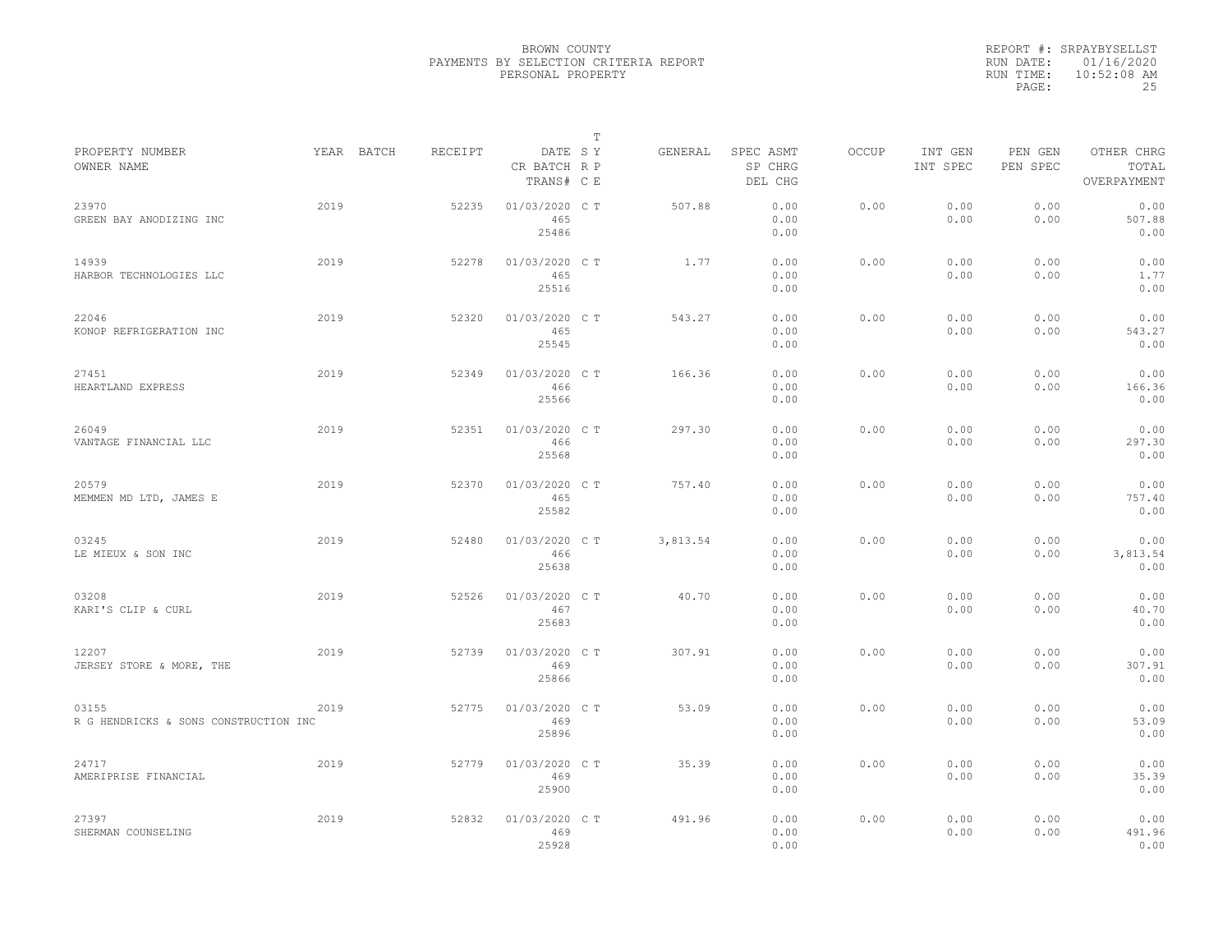|                                                  |      |            |         |                                       | $\mathbb T$ |          |                                 |              |                     |                     |                                    |
|--------------------------------------------------|------|------------|---------|---------------------------------------|-------------|----------|---------------------------------|--------------|---------------------|---------------------|------------------------------------|
| PROPERTY NUMBER<br>OWNER NAME                    |      | YEAR BATCH | RECEIPT | DATE SY<br>CR BATCH R P<br>TRANS# C E |             | GENERAL  | SPEC ASMT<br>SP CHRG<br>DEL CHG | <b>OCCUP</b> | INT GEN<br>INT SPEC | PEN GEN<br>PEN SPEC | OTHER CHRG<br>TOTAL<br>OVERPAYMENT |
| 25225<br>PURE BARRE GREEN BAY                    | 2019 |            | 53094   | 01/03/2020 C T<br>465<br>26094        |             | 88.48    | 0.00<br>0.00<br>0.00            | 0.00         | 0.00<br>0.00        | 0.00<br>0.00        | 0.00<br>88.48<br>0.00              |
| 18330<br>ORANGE JULIUS                           | 2019 |            | 53170   | 01/03/2020 C T<br>469<br>26129        |             | 651.22   | 0.00<br>0.00<br>0.00            | 0.00         | 0.00<br>0.00        | 0.00<br>0.00        | 0.00<br>651.22<br>0.00             |
| 23283<br>REPS FITNESS                            | 2019 |            | 53192   | 01/03/2020 C T<br>469<br>26140        |             | 8.85     | 0.00<br>0.00<br>0.00            | 0.00         | 0.00<br>0.00        | 0.00<br>0.00        | 0.00<br>8.85<br>0.00               |
| 26365<br>FAIRFIELD INN - LOF2 GB ONEIDA TRS, LLC | 2019 |            | 53256   | 01/03/2020 C T<br>469<br>26191        |             | 7,467.80 | 0.00<br>0.00<br>0.00            | 0.00         | 0.00<br>0.00        | 0.00<br>0.00        | 0.00<br>7,467.80<br>0.00           |
| 26622<br>FOUNDATION CHIROPRACTIC                 | 2019 |            | 53268   | 01/03/2020 C T<br>467<br>26202        |             | 523.80   | 0.00<br>0.00<br>0.00            | 0.00         | 0.00<br>0.00        | 0.00<br>0.00        | 0.00<br>523.80<br>0.00             |
| 27441<br>CV WHOLESALE                            | 2019 |            | 53271   | 01/03/2020 C T<br>467<br>26205        |             | 145.10   | 0.00<br>0.00<br>0.00            | 0.00         | 0.00<br>0.00        | 0.00<br>0.00        | 0.00<br>145.10<br>0.00             |
| 22023<br>ULTA BEAUTY #418                        | 2019 |            | 53538   | 01/06/2020 C T<br>473<br>26299        |             | 8,350.84 | 0.00<br>0.00<br>0.00            | 0.00         | 0.00<br>0.00        | 0.00<br>0.00        | 0.00<br>8,350.84<br>0.00           |
| 21603<br>BOB ROBERTS GROUP LLC                   | 2019 |            | 53581   | 01/06/2020 C T<br>475<br>26331        |             | 58.40    | 0.00<br>0.00<br>0.00            | 0.00         | 0.00<br>0.00        | 0.00<br>0.00        | 0.00<br>58.40<br>0.00              |
| 23183<br>LEGACY FLEXO CORP                       | 2019 |            | 53590   | 01/06/2020 C T<br>473<br>26340        |             | 1,422.77 | 0.00<br>0.00<br>0.00            | 0.00         | 0.00<br>0.00        | 0.00<br>0.00        | 0.00<br>1,422.77<br>0.00           |
| 22585<br>GAI CONSULTANTS INC                     | 2019 |            | 53594   | 01/06/2020 C T<br>475<br>26343        |             | 256.60   | 0.00<br>0.00<br>0.00            | 0.00         | 0.00<br>0.00        | 0.00<br>0.00        | 0.00<br>256.60<br>0.00             |
| 05492<br>BOOM92 FIREWORKS INC                    | 2019 |            | 53602   | 01/06/2020 C T<br>471<br>26348        |             | 56.62    | 0.00<br>0.00<br>0.00            | 0.00         | 0.00<br>0.00        | 0.00<br>0.00        | 0.00<br>56.62<br>0.00              |
| 05840<br>BERNIE'S AUTO & TRUCK REPAIR INC        | 2019 |            | 53606   | 01/06/2020 C T<br>475<br>26352        |             | 24.78    | 0.00<br>0.00<br>0.00            | 0.00         | 0.00<br>0.00        | 0.00<br>0.00        | 0.00<br>24.78<br>0.00              |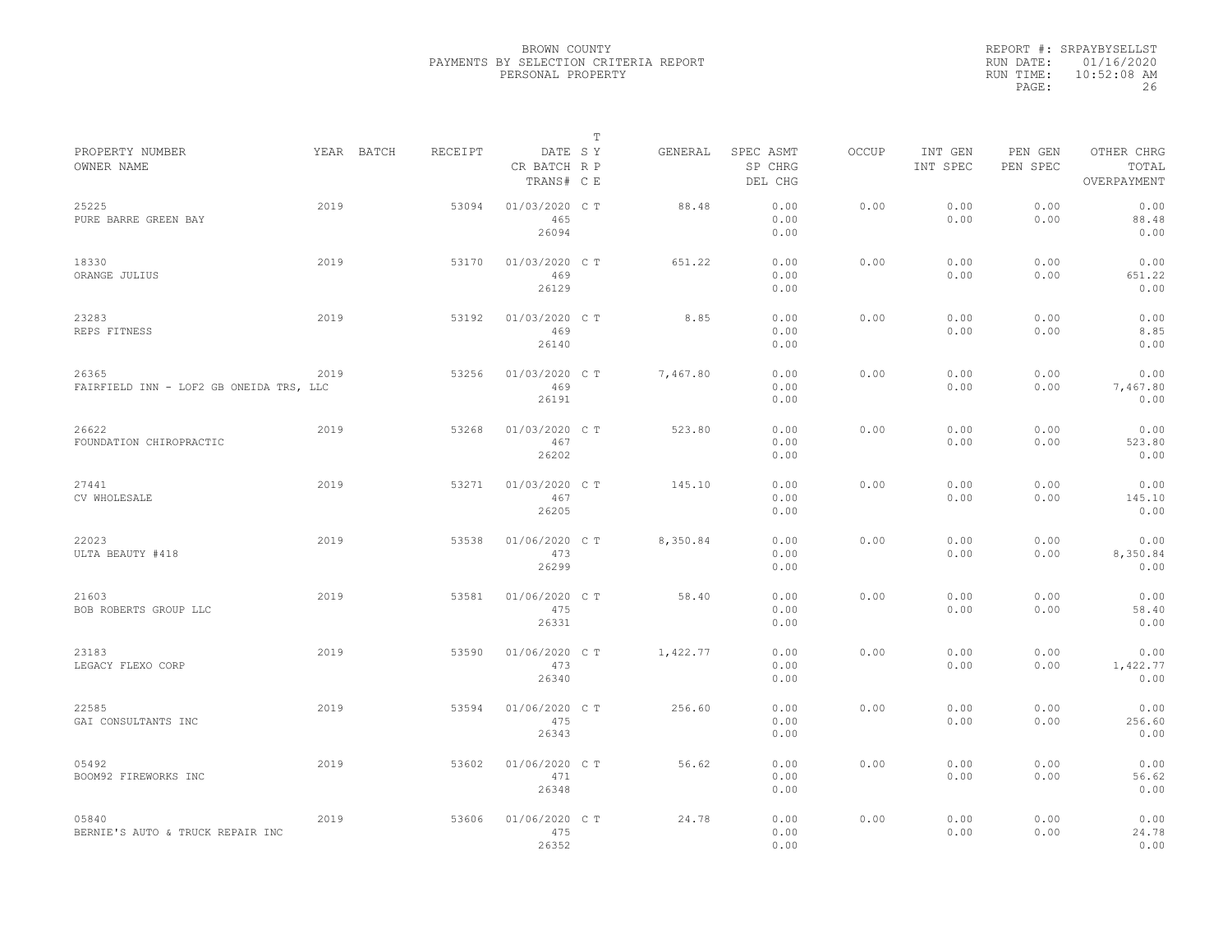|                                             |      |             |         |                                       | $\mathbb{T}$ |          |                                 |              |                     |                     |                                    |
|---------------------------------------------|------|-------------|---------|---------------------------------------|--------------|----------|---------------------------------|--------------|---------------------|---------------------|------------------------------------|
| PROPERTY NUMBER<br>OWNER NAME               |      | YEAR BATCH  | RECEIPT | DATE SY<br>CR BATCH R P<br>TRANS# C E |              | GENERAL  | SPEC ASMT<br>SP CHRG<br>DEL CHG | <b>OCCUP</b> | INT GEN<br>INT SPEC | PEN GEN<br>PEN SPEC | OTHER CHRG<br>TOTAL<br>OVERPAYMENT |
| 25606<br>DISH NETWORK LLC                   | 2019 |             | 53783   | 01/06/2020 C T<br>475<br>26431        |              | 210.59   | 0.00<br>0.00<br>0.00            | 0.00         | 0.00<br>0.00        | 0.00<br>0.00        | 0.00<br>210.59<br>0.00             |
| 09248<br>DUNHAM'S SPORTS                    | 2019 |             | 53893   | 01/06/2020 C T<br>475<br>26520        |              | 1,288.28 | 0.00<br>0.00<br>0.00            | 0.00         | 0.00<br>0.00        | 0.00<br>0.00        | 0.00<br>1,288.28<br>0.00           |
| 12915<br>WOW LOGISTICS COMPANY              | 2019 |             | 53900   | 01/06/2020 C T<br>475<br>26525        |              | 1,333.20 | 0.00<br>0.00<br>0.00            | 0.00         | 0.00<br>0.00        | 0.00<br>0.00        | 0.00<br>1,333.20<br>0.00           |
| 18309<br>DSW SHOE WAREHOUSE INC #41-29263   |      | 2019 200106 | 2739    | 01/06/2020 C T                        |              | 1,652.83 | 0.00<br>0.00<br>0.00            | 0.00         | 0.00<br>0.00        | 0.00<br>0.00        | 0.00<br>1,652.83<br>0.00           |
| 25903<br>NEW DRAGON ACUPRESSURE             | 2019 |             | 54031   | 01/06/2020 C T<br>471<br>26603        |              | 495.49   | 0.00<br>0.00<br>0.00            | 0.00         | 0.00<br>0.00        | 0.00<br>0.00        | 0.00<br>495.49<br>0.00             |
| 23222<br>TORRID #5230                       | 2019 |             | 54041   | 01/06/2020 C T<br>471<br>26614        |              | 978.61   | 0.00<br>0.00<br>0.00            | 0.00         | 0.00<br>0.00        | 0.00<br>0.00        | 0.00<br>978.61<br>0.00             |
| 22562<br>VOCATIONAL CONSULTING SERVICES LLC | 2019 |             | 54063   | 01/06/2020 C T<br>471<br>26634        |              | 31.85    | 0.00<br>0.00<br>0.00            | 0.00         | 0.00<br>0.00        | 0.00<br>0.00        | 0.00<br>31.85<br>0.00              |
| 20317<br>E.J. WELCH COMPANY INC             | 2019 |             | 54081   | 01/06/2020 C T<br>475<br>26649        |              | 56.62    | 0.00<br>0.00<br>0.00            | 0.00         | 0.00<br>0.00        | 0.00<br>0.00        | 0.00<br>56.62<br>0.00              |
| 05064<br>ALLIED GEAR & MACHINE CO           | 2019 |             | 54085   | 01/06/2020 C T<br>470<br>26653        |              | 46.01    | 0.00<br>0.00<br>0.00            | 0.00         | 0.00<br>0.00        | 0.00<br>0.00        | 0.00<br>46.01<br>0.00              |
| 12956<br>GAP 02915                          | 2019 |             | 54088   | 01/06/2020 C T<br>471<br>26656        |              | 1,486.48 | 0.00<br>0.00<br>0.00            | 0.00         | 0.00<br>0.00        | 0.00<br>0.00        | 0.00<br>1,486.48<br>0.00           |
| 12958<br>OLD NAVY 05189                     | 2019 |             | 54089   | 01/06/2020 C T<br>471<br>26656        |              | 2,686.29 | 0.00<br>0.00<br>0.00            | 0.00         | 0.00<br>0.00        | 0.00<br>0.00        | 0.00<br>2,686.29<br>0.00           |
| 22600<br>KODIAK EXCAVATING INC              | 2019 |             | 54120   | 01/06/2020 C T<br>475<br>26678        |              | 3.55     | 0.00<br>0.00<br>0.00            | 0.00         | 0.00<br>0.00        | 0.00<br>0.00        | 0.00<br>3.55<br>0.00               |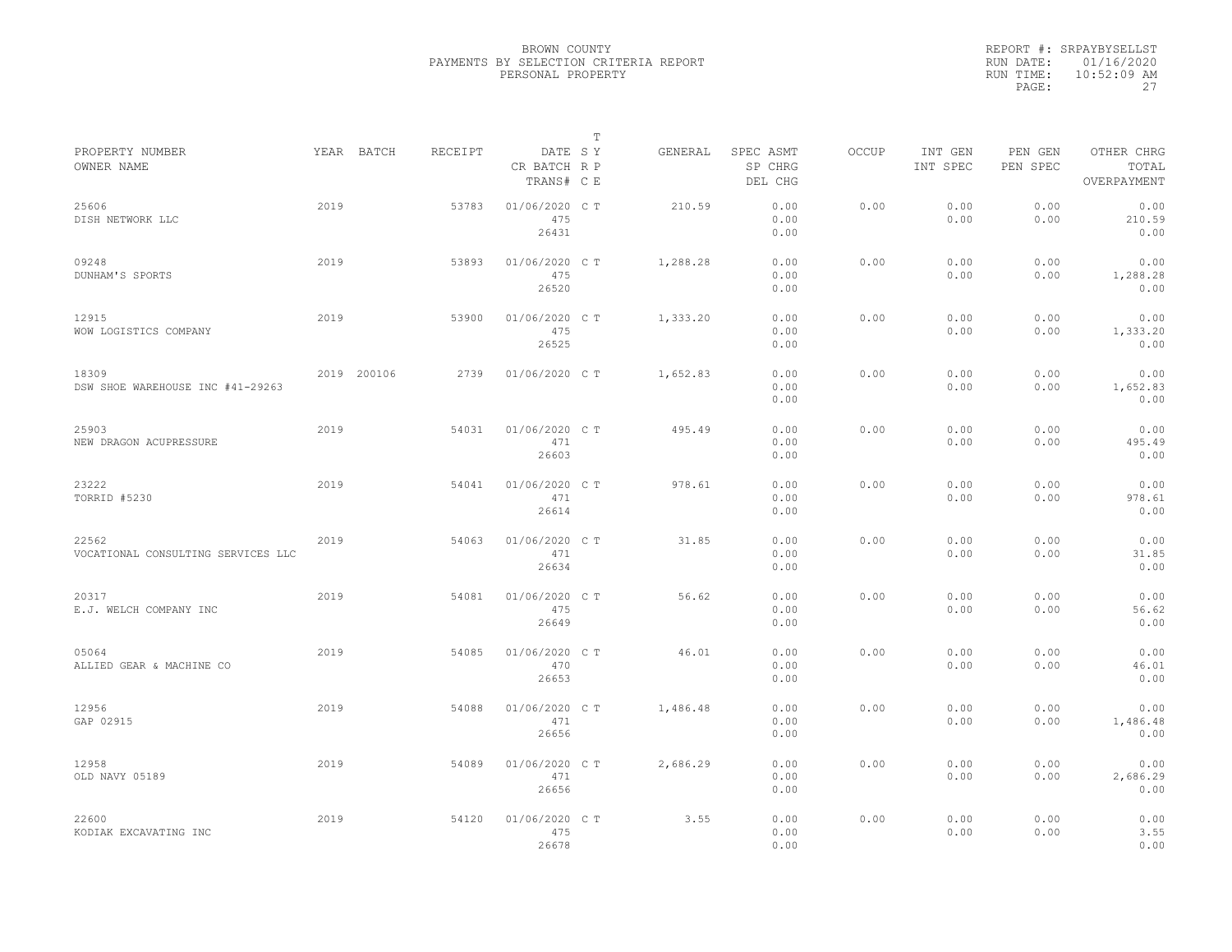|                                                |      |             |                  |                                       | $\mathbb T$ |          |                                 |              |                     |                     |                                    |  |
|------------------------------------------------|------|-------------|------------------|---------------------------------------|-------------|----------|---------------------------------|--------------|---------------------|---------------------|------------------------------------|--|
| PROPERTY NUMBER<br>OWNER NAME                  |      | YEAR BATCH  | RECEIPT          | DATE SY<br>CR BATCH R P<br>TRANS# C E |             | GENERAL  | SPEC ASMT<br>SP CHRG<br>DEL CHG | <b>OCCUP</b> | INT GEN<br>INT SPEC | PEN GEN<br>PEN SPEC | OTHER CHRG<br>TOTAL<br>OVERPAYMENT |  |
| 16534<br>VANBOXTEL, THOMAS, A                  |      | 2019 200106 | 2742             | 01/06/2020 C T                        |             | 545.04   | 0.00<br>0.00<br>0.00            | 0.00         | 0.00<br>0.00        | 0.00<br>0.00        | 0.00<br>545.04<br>0.00             |  |
| 22565<br>SECURE RETIREMENT SOLUTIONS LLC       | 2019 |             | 54213            | 01/06/2020 C T<br>471<br>26757        |             | 339.77   | 0.00<br>0.00<br>0.00            | 0.00         | 0.00<br>0.00        | 0.00<br>0.00        | 0.00<br>339.77<br>0.00             |  |
| 11142<br>FINISH LINE #236                      |      | 2019 200106 | 2743             | 01/06/2020 C T                        |             | 553.89   | 0.00<br>0.00<br>0.00            | 0.00         | 0.00<br>0.00        | 0.00<br>0.00        | 0.00<br>553.89<br>0.00             |  |
| 23316<br>HUHOT                                 | 2019 |             | 54494            | 01/06/2020 C T<br>471<br>26830        |             | 1,330.76 | 0.00<br>0.00<br>0.00            | 0.00         | 0.00<br>0.00        | 0.00<br>0.00        | 0.00<br>1,330.76<br>0.00           |  |
| 26050<br>WELLS FARGO VENDOR FINANCIAL SERV LLC | 2019 |             | 54618            | 01/07/2020 C T<br>479<br>26837        |             | 2,436.77 | 0.00<br>0.00<br>0.00            | 0.00         | 0.00<br>0.00        | 0.00<br>0.00        | 0.00<br>2,436.77<br>0.00           |  |
| 27461<br>MY ROLLZ                              | 2019 |             | 54674            | 01/07/2020 C T<br>478<br>26857        |             | 729.09   | 0.00<br>0.00<br>0.00            | 0.00         | 0.00<br>0.00        | 0.00<br>0.00        | 0.00<br>729.09<br>0.00             |  |
| 24000<br>EXQUISITE THREADING SPA INC           | 2019 |             | 54840            | 01/07/2020 C T<br>479<br>26898        |             | 17.70    | 0.00<br>0.00<br>0.00            | 0.00         | 0.00<br>0.00        | 0.00<br>0.00        | 0.00<br>17.70<br>0.00              |  |
| 11472<br>GIESLER GROUP, THE                    | 2019 |             | 54922            | 01/07/2020 C T<br>478<br>26966        |             | 8.85     | 0.00<br>0.00<br>0.00            | 0.00         | 0.00<br>0.00        | 0.00<br>0.00        | 0.00<br>8.85<br>0.00               |  |
| 26022<br>AERO OPCO LLC #544                    | 2019 |             | 54930            | 01/07/2020 C T<br>477<br>26973        |             | 803.41   | 0.00<br>0.00<br>0.00            | 0.00         | 0.00<br>0.00        | 0.00<br>0.00        | 0.00<br>803.41<br>0.00             |  |
| 20145<br>SAFELITE AUTO GLASS #5170             | 2019 |             | 54931            | 01/07/2020 C T<br>477<br>26974        |             | 884.82   | 0.00<br>0.00<br>0.00            | 0.00         | 0.00<br>0.00        | 0.00<br>0.00        | 0.00<br>884.82<br>0.00             |  |
| 11472<br>GIESLER GROUP, THE                    | 2019 |             | Voids #<br>54922 | 01/07/2020 CV<br>478<br>27028         |             | $-8.85$  | 0.00<br>0.00<br>0.00            | 0.00         | 0.00<br>0.00        | 0.00<br>0.00        | 0.00<br>$-8.85$<br>0.00            |  |
| 11472<br>GIESLER GROUP, THE                    | 2019 |             | 55014            | 01/07/2020 CT<br>478<br>27030         |             | 8.85     | 0.00<br>0.00<br>0.00            | 0.00         | 0.00<br>0.00        | 0.00<br>0.00        | 0.00<br>8.85<br>0.00               |  |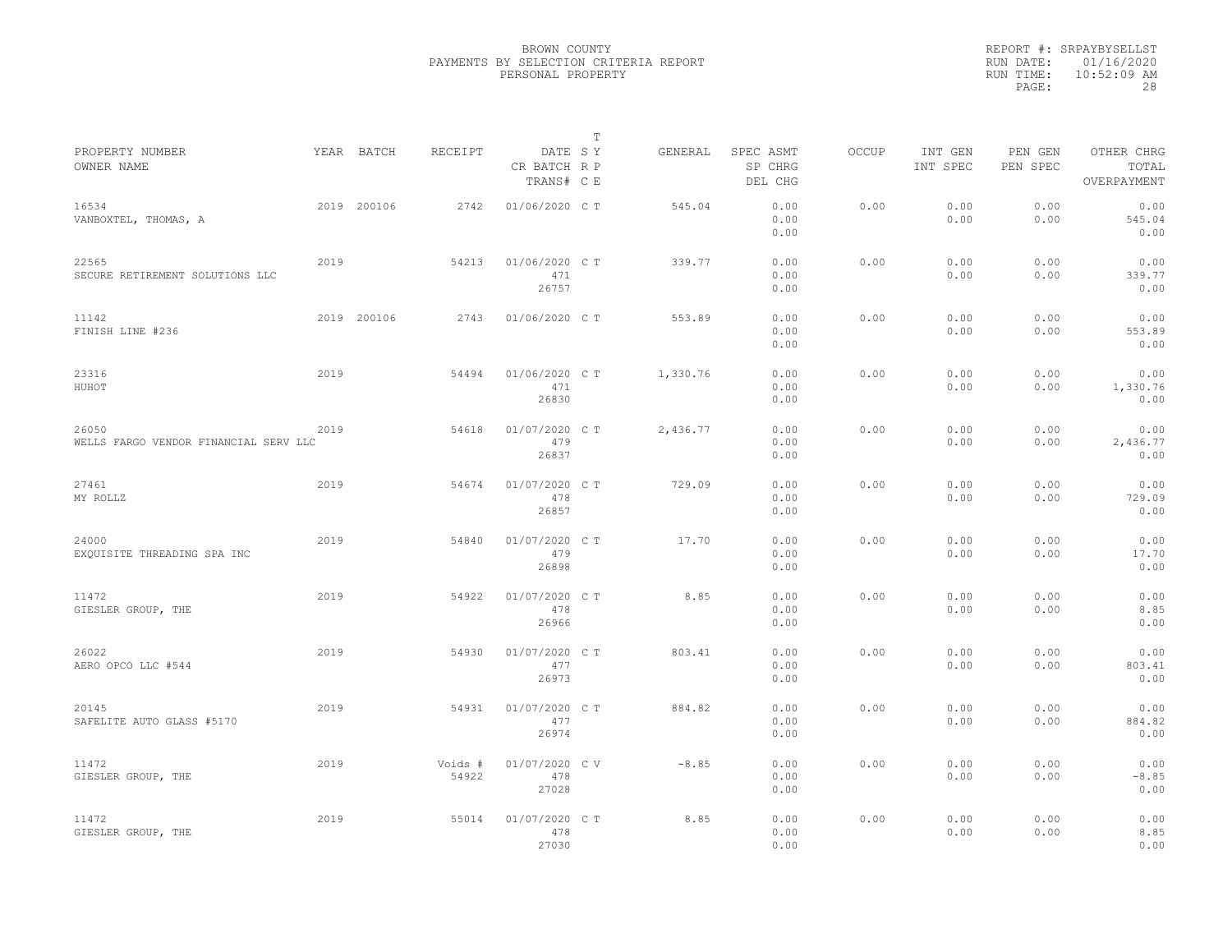|           | REPORT #: SRPAYBYSELLST |
|-----------|-------------------------|
|           | RUN DATE: 01/16/2020    |
| RUN TIME: | $10:52:10$ AM           |
| PAGE:     | 29                      |

|                                                   |      |            |         |                                       | $\mathbb T$ |          |                                 |              |                     |                     |                                    |
|---------------------------------------------------|------|------------|---------|---------------------------------------|-------------|----------|---------------------------------|--------------|---------------------|---------------------|------------------------------------|
| PROPERTY NUMBER<br>OWNER NAME                     |      | YEAR BATCH | RECEIPT | DATE SY<br>CR BATCH R P<br>TRANS# C E |             | GENERAL  | SPEC ASMT<br>SP CHRG<br>DEL CHG | <b>OCCUP</b> | INT GEN<br>INT SPEC | PEN GEN<br>PEN SPEC | OTHER CHRG<br>TOTAL<br>OVERPAYMENT |
| 03578<br>VDH ELECTRIC INC                         | 2019 |            | 55081   | 01/07/2020 C T<br>478<br>27092        |             | 1,868.72 | 0.00<br>0.00<br>0.00            | 0.00         | 0.00<br>0.00        | 0.00<br>0.00        | 0.00<br>1,868.72<br>0.00           |
| 26024<br>GRAPHICS SYSTEMS CORP                    | 2019 |            | 55102   | 01/07/2020 C T<br>479<br>27113        |             | 240.68   | 0.00<br>0.00<br>0.00            | 0.00         | 0.00<br>0.00        | 0.00<br>0.00        | 0.00<br>240.68<br>0.00             |
| 18306<br>JULIE'S SEWING CENTER                    | 2019 |            | 55113   | 01/07/2020 C T<br>479<br>27121        |             | 113.26   | 0.00<br>0.00<br>0.00            | 0.00         | 0.00<br>0.00        | 0.00<br>0.00        | 0.00<br>113.26<br>0.00             |
| 19849<br>STATE FARM                               | 2019 |            | 55189   | 01/07/2020 C T<br>478<br>27190        |             | 61.94    | 0.00<br>0.00<br>0.00            | 0.00         | 0.00<br>0.00        | 0.00<br>0.00        | 0.00<br>61.94<br>0.00              |
| 23271<br>BONDED TRANSPORTATION SOLUTIONS INC      | 2019 |            | 55191   | 01/07/2020 CT<br>478<br>27192         |             | 120.33   | 0.00<br>0.00<br>0.00            | 0.00         | 0.00<br>0.00        | 0.00<br>0.00        | 0.00<br>120.33<br>0.00             |
| 11370<br>EDL PACKAGING ENGINEERS INC              | 2019 |            | 55192   | 01/07/2020 C T<br>478<br>27193        |             | 4,355.04 | 0.00<br>0.00<br>0.00            | 0.00         | 0.00<br>0.00        | 0.00<br>0.00        | 0.00<br>4,355.04<br>0.00           |
| 24059<br>ADOPTION CHOICE INC                      | 2019 |            | 55195   | 01/07/2020 C T<br>478<br>27196        |             | 19.47    | 0.00<br>0.00<br>0.00            | 0.00         | 0.00<br>0.00        | 0.00<br>0.00        | 0.00<br>19.47<br>0.00              |
| 20865<br>STAPLES CONTRACT & COMMERCIAL INC #10421 | 2019 |            | 55239   | 01/07/2020 C T<br>477<br>27222        |             | 364.54   | 0.00<br>0.00<br>0.00            | 0.00         | 0.00<br>0.00        | 0.00<br>0.00        | 0.00<br>364.54<br>0.00             |
| 18385<br>JOSEPH T RYERSON & SON, INC              | 2019 |            | 55454   | 01/08/2020 C T<br>483<br>27304        |             | 495.49   | 0.00<br>0.00<br>0.00            | 0.00         | 0.00<br>0.00        | 0.00<br>0.00        | 0.00<br>495.49<br>0.00             |
| 26611<br>PURE HEALTH SOLUTIONS INC                | 2019 |            | 55545   | 01/08/2020 CT<br>483<br>27367         |             | 518.50   | 0.00<br>0.00<br>0.00            | 0.00         | 0.00<br>0.00        | 0.00<br>0.00        | 0.00<br>518.50<br>0.00             |
| 02907<br>ASHWAUBENON BOWLING LANES INC            | 2019 |            | 55641   | 01/08/2020 C T<br>481<br>27444        |             | 3,652.50 | 0.00<br>0.00<br>0.00            | 0.00         | 0.00<br>0.00        | 0.00<br>0.00        | 0.00<br>3,652.50<br>0.00           |
| 25270<br>RE COMMERCIAL LLC                        | 2019 |            | 55647   | 01/08/2020 CT<br>481<br>27449         |             | 74.32    | 0.00<br>0.00<br>0.00            | 0.00         | 0.00<br>0.00        | 0.00<br>0.00        | 0.00<br>74.32<br>0.00              |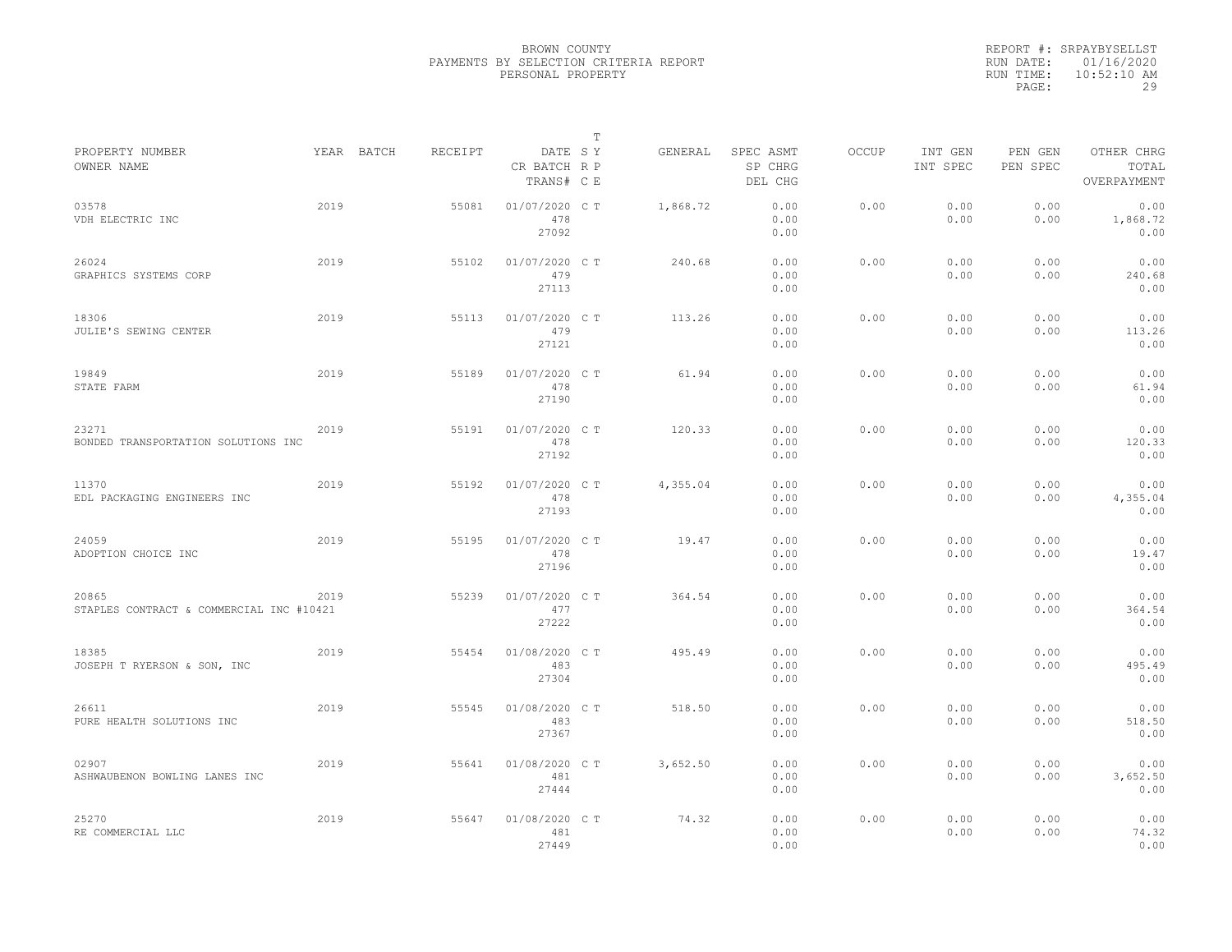|                                            |      |            |         |                                       | $\mathbb T$ |            |                                 |              |                     |                     |                                    |
|--------------------------------------------|------|------------|---------|---------------------------------------|-------------|------------|---------------------------------|--------------|---------------------|---------------------|------------------------------------|
| PROPERTY NUMBER<br>OWNER NAME              |      | YEAR BATCH | RECEIPT | DATE SY<br>CR BATCH R P<br>TRANS# C E |             | GENERAL    | SPEC ASMT<br>SP CHRG<br>DEL CHG | <b>OCCUP</b> | INT GEN<br>INT SPEC | PEN GEN<br>PEN SPEC | OTHER CHRG<br>TOTAL<br>OVERPAYMENT |
| 22581<br>BAY BATTERY & TOWING              | 2019 |            | 55673   | 01/08/2020 C T<br>481<br>27468        |             | 23.00      | 0.00<br>0.00<br>0.00            | 0.00         | 0.00<br>0.00        | 0.00<br>0.00        | 0.00<br>23.00<br>0.00              |
| 11985<br>KENNY'S URETHANE FOAM CO          | 2019 |            | 55854   | 01/08/2020 C T<br>481<br>27623        |             | 21.24      | 0.00<br>0.00<br>0.00            | 0.00         | 0.00<br>0.00        | 0.00<br>0.00        | 0.00<br>21.24<br>0.00              |
| 11261<br>WELLS FARGO FINANCIAL LEASING INC | 2019 |            | 55855   | 01/08/2020 C T<br>483<br>27624        |             | 4,453.19   | 0.00<br>0.00<br>0.00            | 0.00         | 0.00<br>0.00        | 0.00<br>0.00        | 0.00<br>4,453.19<br>0.00           |
| 25852<br>HEGARD LAW PRACTICE               | 2019 |            | 55876   | 01/08/2020 C T<br>483<br>27645        |             | 5.31       | 0.00<br>0.00<br>0.00            | 0.00         | 0.00<br>0.00        | 0.00<br>0.00        | 0.00<br>5.31<br>0.00               |
| 08203<br>PRAXAIR DISTRIBUTION INC          | 2019 |            | 55957   | 01/09/2020 C T<br>487<br>27651        |             | 2,456.24   | 0.00<br>0.00<br>0.00            | 0.00         | 0.00<br>0.00        | 0.00<br>0.00        | 0.00<br>2,456.24<br>0.00           |
| 27633<br>PRAXAIR DISTRIBUTION INC          | 2019 |            | 55962   | 01/09/2020 C T<br>487<br>27651        |             | 336.23     | 0.00<br>0.00<br>0.00            | 0.00         | 0.00<br>0.00        | 0.00<br>0.00        | 0.00<br>336.23<br>0.00             |
| 24021<br>RON'S AFFORDABLE AUTO CARE        | 2019 |            | 56128   | 01/09/2020 C T<br>488<br>27683        |             | 70.78      | 0.00<br>0.00<br>0.00            | 0.00         | 0.00<br>0.00        | 0.00<br>0.00        | 0.00<br>70.78<br>0.00              |
| 25834<br>LPL FINANCIAL                     | 2019 |            | 56143   | 01/09/2020 C T<br>488<br>27687        |             | 7.07       | 0.00<br>0.00<br>0.00            | 0.00         | 0.00<br>0.00        | 0.00<br>0.00        | 0.00<br>7.07<br>0.00               |
| 03440<br>RYDER TRUCK RENTAL, INC           | 2019 |            | 56153   | 01/09/2020 C T<br>488<br>27693        |             | 421.16     | 0.00<br>0.00<br>0.00            | 0.00         | 0.00<br>0.00        | 0.00<br>0.00        | 0.00<br>421.16<br>0.00             |
| 10603<br>DEAN FOODS OF WISCONSIN LLC       | 2019 |            | 56171   | 01/09/2020 C T<br>488<br>27700        |             | 42, 313.23 | 0.00<br>0.00<br>0.00            | 0.00         | 0.00<br>0.00        | 0.00<br>0.00        | 0.00<br>42, 313.23<br>0.00         |
| 19919<br>JE JACOBS                         | 2019 |            | 56182   | 01/09/2020 C T<br>486<br>27702        |             | 10,592.97  | 0.00<br>0.00<br>0.00            | 0.00         | 0.00<br>0.00        | 0.00<br>0.00        | 0.00<br>10,592.97<br>0.00          |
| 10268<br>INTEGRYS HOLDINGS INC             | 2019 |            | 56187   | 01/09/2020 C T<br>486<br>27707        |             | 421.16     | 0.00<br>0.00<br>0.00            | 0.00         | 0.00<br>0.00        | 0.00<br>0.00        | 0.00<br>421.16<br>0.00             |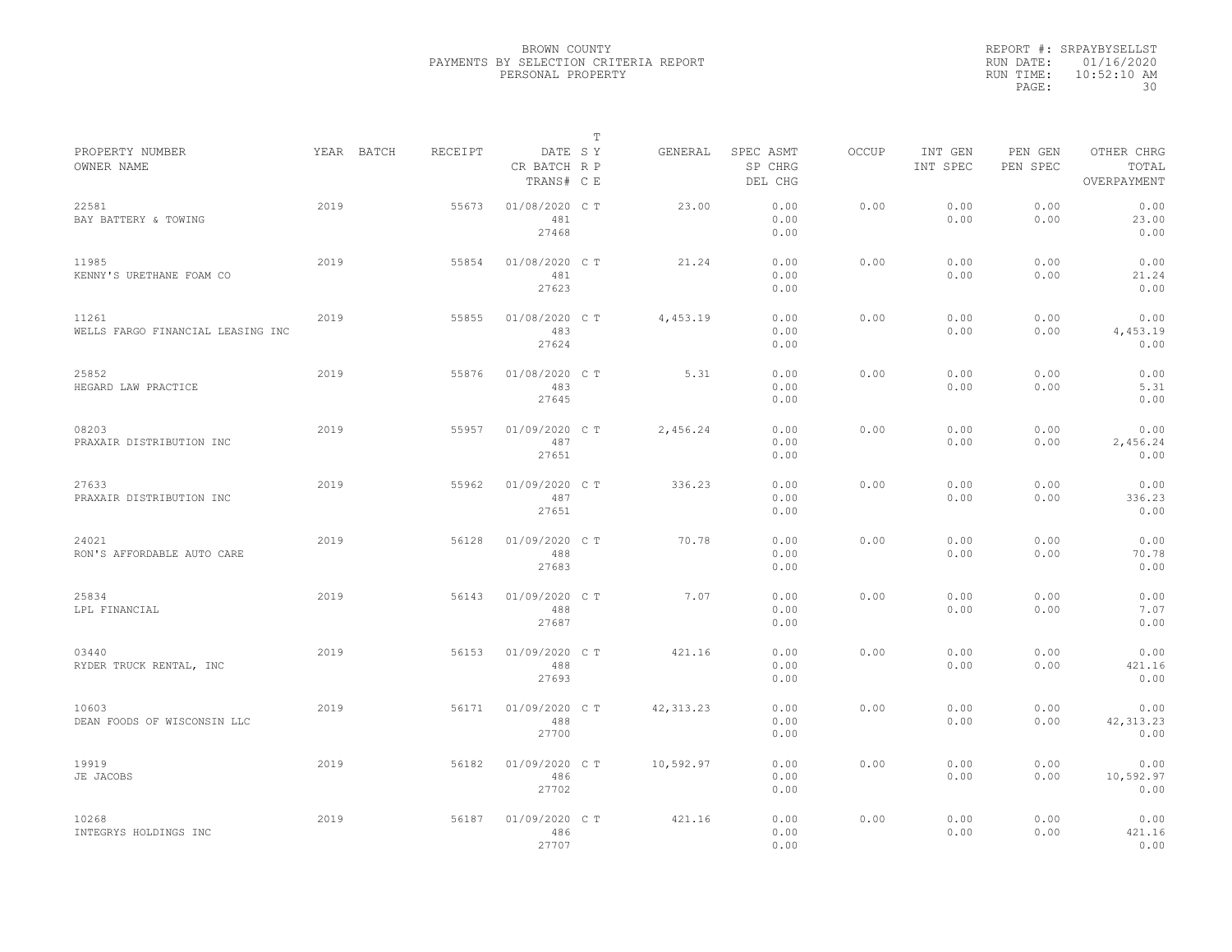|           | REPORT #: SRPAYBYSELLST |
|-----------|-------------------------|
|           | RUN DATE: 01/16/2020    |
| RUN TIME: | $10:52:11$ AM           |
| PAGE:     | 31                      |

|                                            |            |         |                                       | T |           |                                 |              |                     |                     |                                    |
|--------------------------------------------|------------|---------|---------------------------------------|---|-----------|---------------------------------|--------------|---------------------|---------------------|------------------------------------|
| PROPERTY NUMBER<br>OWNER NAME              | YEAR BATCH | RECEIPT | DATE SY<br>CR BATCH R P<br>TRANS# C E |   | GENERAL   | SPEC ASMT<br>SP CHRG<br>DEL CHG | <b>OCCUP</b> | INT GEN<br>INT SPEC | PEN GEN<br>PEN SPEC | OTHER CHRG<br>TOTAL<br>OVERPAYMENT |
| 25333<br>WEC BUSINESS SERVICES LLC         | 2019       | 56189   | 01/09/2020 CT<br>486<br>27709         |   | 16,622.05 | 0.00<br>0.00<br>0.00            | 0.00         | 0.00<br>0.00        | 0.00<br>0.00        | 0.00<br>16,622.05<br>0.00          |
| 22557<br>ONEMAIN FINANCIAL GROUP LLC       | 2019       | 56247   | 01/09/2020 C T<br>488<br>27743        |   | 130.96    | 0.00<br>0.00<br>0.00            | 0.00         | 0.00<br>0.00        | 0.00<br>0.00        | 0.00<br>130.96<br>0.00             |
| 26750<br>IGPS LOGISTICS LLC                | 2019       | 56251   | 01/09/2020 C T<br>488<br>27747        |   | 138.03    | 0.00<br>0.00<br>0.00            | 0.00         | 0.00<br>0.00        | 0.00<br>0.00        | 0.00<br>138.03<br>0.00             |
| 20577<br>ROEHL LOGISTICS                   | 2019       | 56254   | 01/09/2020 C T<br>488<br>27750        |   | 157.50    | 0.00<br>0.00<br>0.00            | 0.00         | 0.00<br>0.00        | 0.00<br>0.00        | 0.00<br>157.50<br>0.00             |
| 23330<br>CHG - MERIDIAN USA CORP           | 2019       | 56287   | 01/09/2020 C T<br>486<br>27776        |   | 5, 317.71 | 0.00<br>0.00<br>0.00            | 0.00         | 0.00<br>0.00        | 0.00<br>0.00        | 0.00<br>5, 317.71<br>0.00          |
| 03587<br>VOS ELECTRIC, INC                 | 2019       | 56333   | 01/09/2020 C T<br>487<br>27816        |   | 2,972.97  | 0.00<br>0.00<br>0.00            | 0.00         | 0.00<br>0.00        | 0.00<br>0.00        | 0.00<br>2,972.97<br>0.00           |
| 23278<br>WARBER WEALTH MANAGEMENT LLC      | 2019       | 56344   | 01/09/2020 C T<br>486<br>27827        |   | 284.91    | 0.00<br>0.00<br>0.00            | 0.00         | 0.00<br>0.00        | 0.00<br>0.00        | 0.00<br>284.91<br>0.00             |
| 26051<br>WOODS EDGE HOMEOWNERS ASSOCIATION | 2019       | 56399   | 01/09/2020 C T<br>488<br>27867        |   | 699.00    | 0.00<br>0.00<br>0.00            | 0.00         | 0.00<br>0.00        | 0.00<br>0.00        | 0.00<br>699.00<br>0.00             |
| 17593<br>COLD STONE CREAMERY               | 2019       | 56409   | 01/09/2020 C T<br>488<br>27875        |   | 752.08    | 0.00<br>0.00<br>0.00            | 0.00         | 0.00<br>0.00        | 0.00<br>0.00        | 0.00<br>752.08<br>0.00             |
| 21583<br>MAILFINANCE INC                   | 2019       | 56419   | 01/09/2020 C T<br>487<br>27878        |   | 1,440.47  | 0.00<br>0.00<br>0.00            | 0.00         | 0.00<br>0.00        | 0.00<br>0.00        | 0.00<br>1,440.47<br>0.00           |
| 24688<br>AMERIPRISE FINANCIAL              | 2019       | 56551   | 01/10/2020 C T<br>490<br>27917        |   | 31.85     | 0.00<br>0.00<br>0.00            | 0.00         | 0.00<br>0.00        | 0.00<br>0.00        | 0.00<br>31.85<br>0.00              |
| 27626<br>ENERGIS HOLDINGS LLC              | 2019       | 56604   | 01/10/2020 C T<br>491<br>27954        |   | 1,912.97  | 0.00<br>0.00<br>0.00            | 0.00         | 0.00<br>0.00        | 0.00<br>0.00        | 0.00<br>1,912.97<br>0.00           |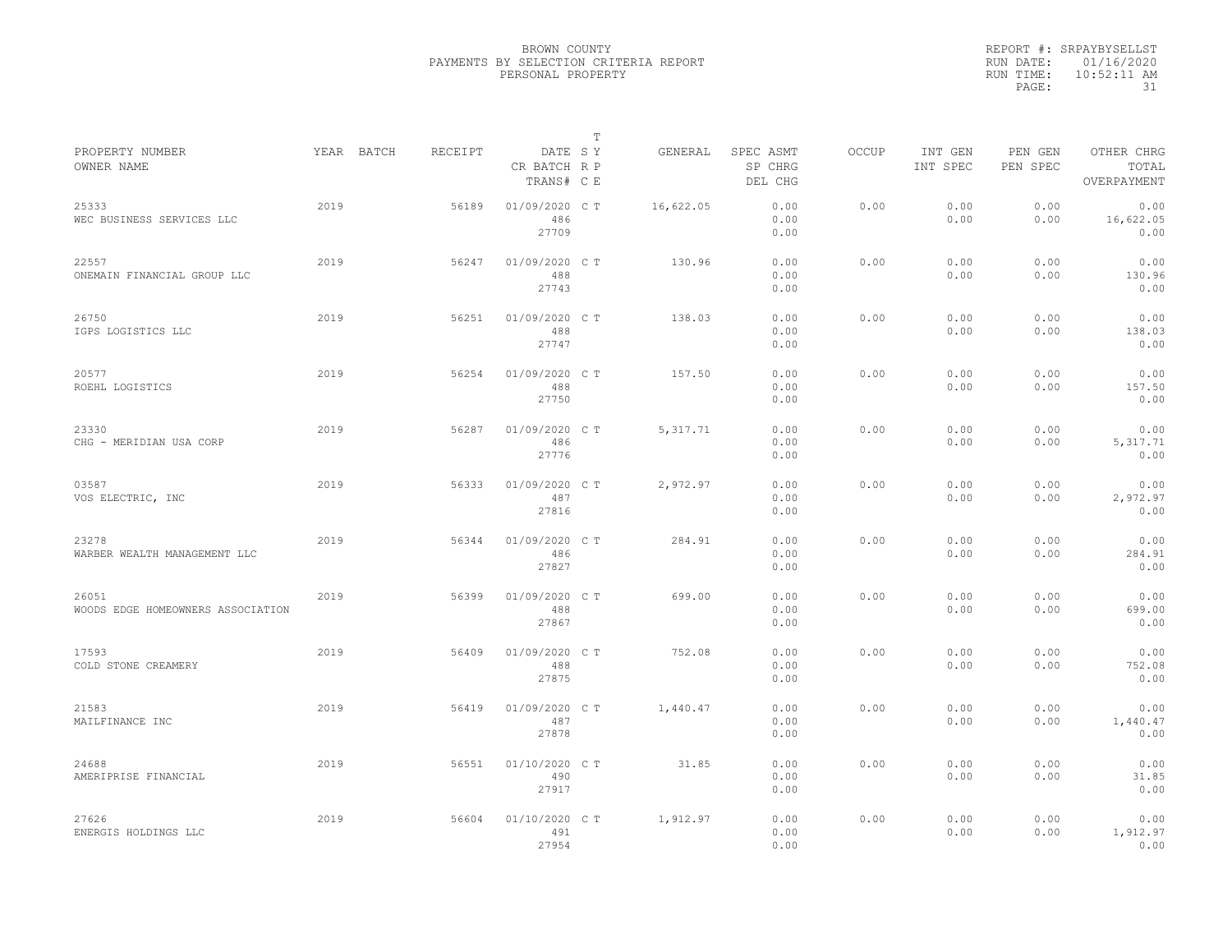| REPORT #: SRPAYBYSELLST |
|-------------------------|
| RUN DATE: 01/16/2020    |
| $10:52:11$ AM           |
| 32                      |
|                         |

|                                    |            |         |                                       | $\mathbb T$ |           |                                 |              |                     |                     |                                    |
|------------------------------------|------------|---------|---------------------------------------|-------------|-----------|---------------------------------|--------------|---------------------|---------------------|------------------------------------|
| PROPERTY NUMBER<br>OWNER NAME      | YEAR BATCH | RECEIPT | DATE SY<br>CR BATCH R P<br>TRANS# C E |             | GENERAL   | SPEC ASMT<br>SP CHRG<br>DEL CHG | <b>OCCUP</b> | INT GEN<br>INT SPEC | PEN GEN<br>PEN SPEC | OTHER CHRG<br>TOTAL<br>OVERPAYMENT |
| 13823<br>AMERIPRISE                | 2019       | 56634   | 01/10/2020 C T<br>491<br>27972        |             | 50,540.27 | 0.00<br>0.00<br>0.00            | 0.00         | 0.00<br>0.00        | 0.00<br>0.00        | 0.00<br>50,540.27<br>0.00          |
| 25258<br>APRICOT LANE              | 2019       | 56638   | 01/10/2020 C T<br>491<br>27977        |             | 1,935.97  | 0.00<br>0.00<br>0.00            | 0.00         | 0.00<br>0.00        | 0.00<br>0.00        | 0.00<br>1,935.97<br>0.00           |
| 11417<br>MCKEEFRY AUTO LLC         | 2019       | 56682   | 01/10/2020 C T<br>490<br>28018        |             | 14.15     | 0.00<br>0.00<br>0.00            | 0.00         | 0.00<br>0.00        | 0.00<br>0.00        | 0.00<br>14.15<br>0.00              |
| 21493<br>MODERN WOODMAN            | 2019       | 56702   | 01/10/2020 C T<br>491<br>28036        |             | 8.85      | 0.00<br>0.00<br>0.00            | 0.00         | 0.00<br>0.00        | 0.00<br>0.00        | 0.00<br>8.85<br>0.00               |
| 25829<br>SURFACE TECHNOLOGIES INC  | 2019       | 56703   | 01/10/2020 C T<br>490<br>28037        |             | 176.97    | 0.00<br>0.00<br>0.00            | 0.00         | 0.00<br>0.00        | 0.00<br>0.00        | 0.00<br>176.97<br>0.00             |
| 27560<br>CAVU AVIATION INC         | 2019       | 56711   | 01/10/2020 C T<br>489<br>28045        |             | 40.70     | 0.00<br>0.00<br>0.00            | 0.00         | 0.00<br>0.00        | 0.00<br>0.00        | 0.00<br>40.70<br>0.00              |
| 18302<br>ACE HARDWARE              | 2019       | 56717   | 01/10/2020 C T<br>490<br>28050        |             | 576.89    | 0.00<br>0.00<br>0.00            | 0.00         | 0.00<br>0.00        | 0.00<br>0.00        | 0.00<br>576.89<br>0.00             |
| 20755<br>RUG DOCTOR, LLC           | 2019       | 56744   | 01/10/2020 C T<br>490<br>28074        |             | 127.42    | 0.00<br>0.00<br>0.00            | 0.00         | 0.00<br>0.00        | 0.00<br>0.00        | 0.00<br>127.42<br>0.00             |
| 25921<br>ACTION TOOL DIE & MOLD    | 2019       | 56796   | 01/10/2020 C T<br>489<br>28112        |             | 26.54     | 0.00<br>0.00<br>0.00            | 0.00         | 0.00<br>0.00        | 0.00<br>0.00        | 0.00<br>26.54<br>0.00              |
| 16471<br>KUNDINGER FLUID POWER INC | 2019       | 56808   | 01/10/2020 C T<br>489<br>28118        |             | 130.96    | 0.00<br>0.00<br>0.00            | 0.00         | 0.00<br>0.00        | 0.00<br>0.00        | 0.00<br>130.96<br>0.00             |
| 23993<br>VAPIN USA WI LLC          | 2019       | 56814   | 01/10/2020 C T<br>491<br>28124        |             | 468.95    | 0.00<br>0.00<br>0.00            | 0.00         | 0.00<br>0.00        | 0.00<br>0.00        | 0.00<br>468.95<br>2,575.03         |
| 22127<br>GM-DI LEASING CORPORATION | 2019       | 56819   | 01/10/2020 CT<br>489<br>28129         |             | 136.26    | 0.00<br>0.00<br>0.00            | 0.00         | 0.00<br>0.00        | 0.00<br>0.00        | 0.00<br>136.26<br>0.00             |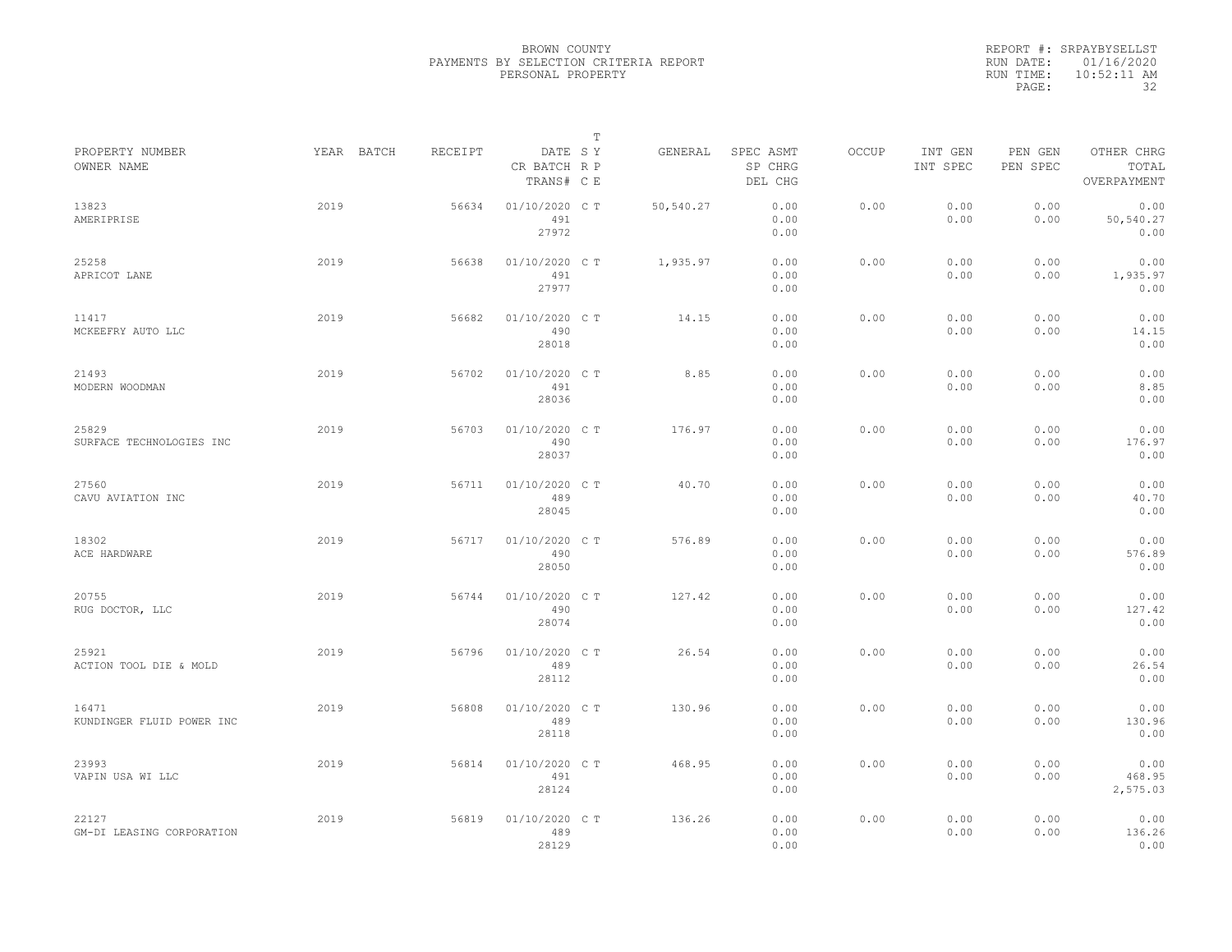|                                          |      |             |         |                                       | $\mathbb T$ |          |                                 |              |                     |                     |                                    |
|------------------------------------------|------|-------------|---------|---------------------------------------|-------------|----------|---------------------------------|--------------|---------------------|---------------------|------------------------------------|
| PROPERTY NUMBER<br>OWNER NAME            |      | YEAR BATCH  | RECEIPT | DATE SY<br>CR BATCH R P<br>TRANS# C E |             | GENERAL  | SPEC ASMT<br>SP CHRG<br>DEL CHG | <b>OCCUP</b> | INT GEN<br>INT SPEC | PEN GEN<br>PEN SPEC | OTHER CHRG<br>TOTAL<br>OVERPAYMENT |
| 25906<br>SPLAT BALL/HATS/PUZZLE LIGHTS   |      | 2019 200111 | 2862    | 01/11/2020 C T                        |             | 38.93    | 0.00<br>0.00<br>0.00            | 0.00         | 0.00<br>0.00        | 0.00<br>0.00        | 0.00<br>38.93<br>0.00              |
| 21601<br>NEOPOST USA INC                 | 2019 |             | 57044   | 01/13/2020 C T<br>494<br>28177        |             | 83.17    | 0.00<br>0.00<br>0.00            | 0.00         | 0.00<br>0.00        | 0.00<br>0.00        | 0.00<br>83.17<br>0.00              |
| 11039<br>JPMORGAN CHASE BANK, NA         | 2019 |             | 57054   | 01/13/2020 C T<br>494<br>28178        |             | 1,705.93 | 0.00<br>0.00<br>0.00            | 0.00         | 0.00<br>0.00        | 0.00<br>0.00        | 0.00<br>1,705.93<br>0.00           |
| 20593<br>EDWARD D JONES & CO LP          |      | 2019 200113 | 2885    | 01/13/2020 C T                        |             | 67.25    | 0.00<br>0.00<br>0.00            | 0.00         | 0.00<br>0.00        | 0.00<br>0.00        | 0.00<br>67.25<br>0.00              |
| 03012<br>ZORN COMPRESSOR & EQUIPMENT INC | 2019 |             | 57138   | 01/13/2020 C T<br>493<br>28232        |             | 138.03   | 0.00<br>0.00<br>0.00            | 0.00         | 0.00<br>0.00        | 0.00<br>0.00        | 0.00<br>138.03<br>0.00             |
| 27413<br>JERSEY MIKE'S SUBS              | 2019 |             | 57147   | 01/13/2020 C T<br>493<br>28241        |             | 4,052.44 | 0.00<br>0.00<br>0.00            | 0.00         | 0.00<br>0.00        | 0.00<br>0.00        | 0.00<br>4,052.44<br>0.00           |
| 12931<br>EXTENDED STAY AIRPORT INC       | 2019 |             | 57151   | 01/13/2020 C T<br>493<br>28245        |             | 1,769.61 | 0.00<br>0.00<br>0.00            | 0.00         | 0.00<br>0.00        | 0.00<br>0.00        | 0.00<br>1,769.61<br>0.00           |
| 26422<br>HOTEL J                         | 2019 |             | 57158   | 01/13/2020 C T<br>493<br>28248        |             | 1,946.58 | 0.00<br>0.00<br>0.00            | 0.00         | 0.00<br>0.00        | 0.00<br>0.00        | 0.00<br>1,946.58<br>0.00           |
| 12484<br>SECOND NATURE TAXIDERMY         | 2019 |             | 57276   | 01/13/2020 C T<br>497<br>28301        |             | 1.77     | 0.00<br>0.00<br>0.00            | 0.00         | 0.00<br>0.00        | 0.00<br>0.00        | 0.00<br>1.77<br>0.00               |
| 11438<br>HERRLING, CLARK LAW FIRM LTD    | 2019 |             | 57336   | 01/13/2020 C T<br>494<br>28347        |             | 100.86   | 0.00<br>0.00<br>0.00            | 0.00         | 0.00<br>0.00        | 0.00<br>0.00        | 0.00<br>100.86<br>0.00             |
| 24085<br>CURRENCY PROCESSING SOLUTIONS   | 2019 |             | 57345   | 01/13/2020 C T<br>494<br>28353        |             | 23.00    | 0.00<br>0.00<br>0.00            | 0.00         | 0.00<br>0.00        | 0.00<br>0.00        | 0.00<br>23.00<br>0.00              |
| 27676<br>STARZ GYMNASTICS ACADEMY LLC    | 2019 |             | 57351   | 01/13/2020 C T<br>494<br>28359        |             | 330.93   | 0.00<br>0.00<br>0.00            | 0.00         | 0.00<br>0.00        | 0.00<br>0.00        | 0.00<br>330.93<br>0.00             |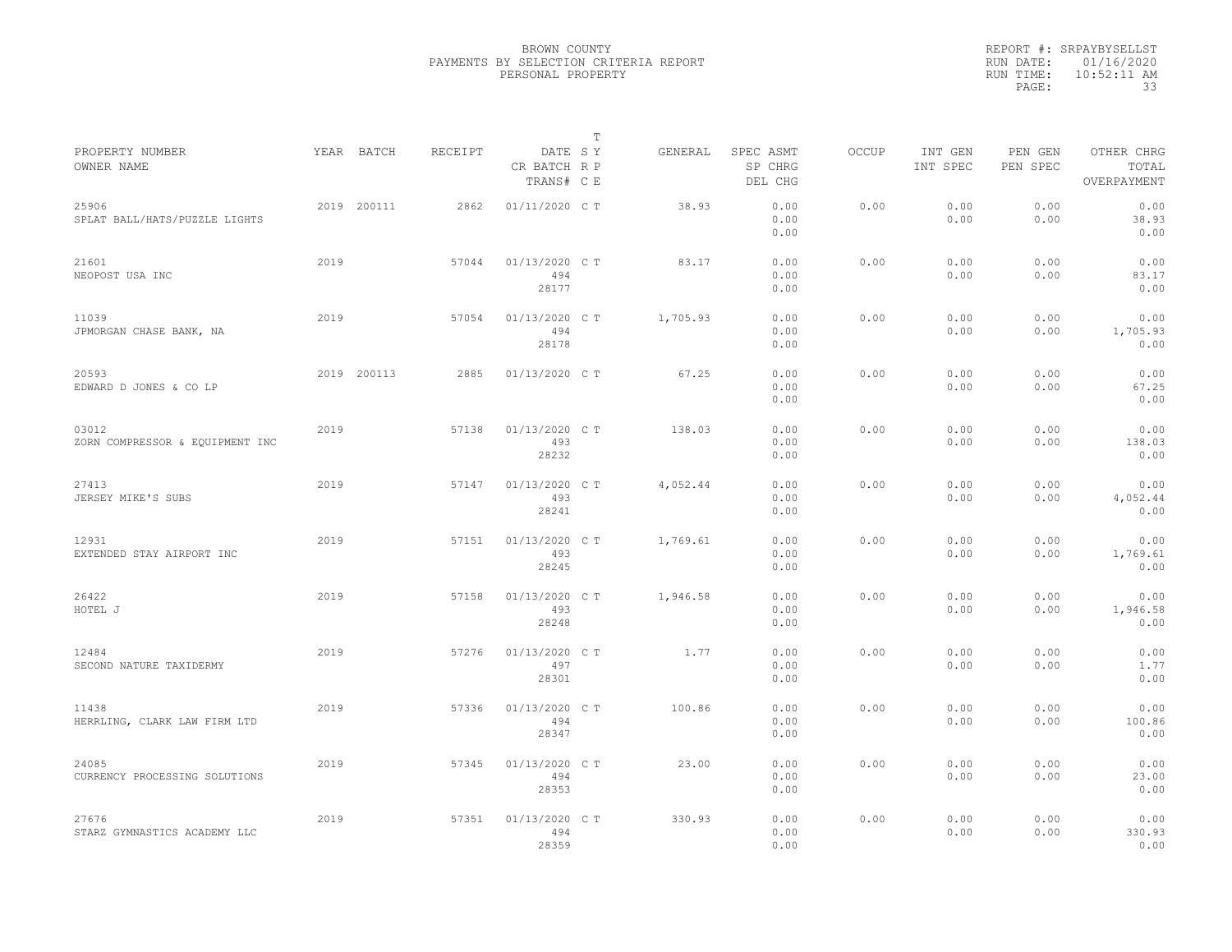|           | REPORT #: SRPAYBYSELLST |
|-----------|-------------------------|
|           | RUN DATE: 01/16/2020    |
| RUN TIME: | $10:52:12$ AM           |
| PAGE:     | 34                      |

|                                                 |      |            |         |                                       | Т |           |                                 |       |                     |                     |                                    |
|-------------------------------------------------|------|------------|---------|---------------------------------------|---|-----------|---------------------------------|-------|---------------------|---------------------|------------------------------------|
| PROPERTY NUMBER<br>OWNER NAME                   |      | YEAR BATCH | RECEIPT | DATE SY<br>CR BATCH R P<br>TRANS# C E |   | GENERAL   | SPEC ASMT<br>SP CHRG<br>DEL CHG | OCCUP | INT GEN<br>INT SPEC | PEN GEN<br>PEN SPEC | OTHER CHRG<br>TOTAL<br>OVERPAYMENT |
| 03121<br>GENERAL NUTRITION CENTER INC #770      | 2019 |            | 57353   | 01/13/2020 C T<br>494<br>28362        |   | 316.76    | 0.00<br>0.00<br>0.00            | 0.00  | 0.00<br>0.00        | 0.00<br>0.00        | 0.00<br>316.76<br>0.00             |
| 21477<br>AMERICAN MORTGAGE & EQUITY CONSULTANTS | 2019 |            | 57356   | 01/13/2020 C T<br>494<br>28364        |   | 46.01     | 0.00<br>0.00<br>0.00            | 0.00  | 0.00<br>0.00        | 0.00<br>0.00        | 0.00<br>46.01<br>0.00              |
| 03074<br>WESCO DISTRIBUTION INC                 | 2019 |            | 57457   | 01/13/2020 C T<br>493<br>28427        |   | 553.89    | 0.00<br>0.00<br>0.00            | 0.00  | 0.00<br>0.00        | 0.00<br>0.00        | 0.00<br>553.89<br>0.00             |
| 21457<br>PATRICK ENGINEERING INC                | 2019 |            | 57468   | 01/13/2020 C T<br>493<br>28438        |   | 113.26    | 0.00<br>0.00<br>0.00            | 0.00  | 0.00<br>0.00        | 0.00<br>0.00        | 0.00<br>113.26<br>0.00             |
| 26360<br>NAVIGEN WEALTH MANAGEMENT              | 2019 |            | 57488   | 01/13/2020 C T<br>497<br>28454        |   | 17.70     | 0.00<br>0.00<br>0.00            | 0.00  | 0.00<br>0.00        | 0.00<br>0.00        | 0.00<br>17.70<br>0.00              |
| 21506<br>ANDRESOURCE LLC                        | 2019 |            | 57491   | 01/13/2020 C T<br>497<br>28457        |   | 26.54     | 0.00<br>0.00<br>0.00            | 0.00  | 0.00<br>0.00        | 0.00<br>0.00        | 0.00<br>26.54<br>0.00              |
| 03150<br>HEADQUARTERS HAIR DESIGN               | 2019 |            | 57493   | 01/13/2020 C T<br>497<br>28459        |   | 100.86    | 0.00<br>0.00<br>0.00            | 0.00  | 0.00<br>0.00        | 0.00<br>0.00        | 0.00<br>100.86<br>0.00             |
| 22043<br>AMERICAN ENGINEERING TESTING INC       | 2019 |            | 57501   | 01/13/2020 C T<br>495<br>28467        |   | 175.20    | 0.00<br>0.00<br>0.00            | 0.00  | 0.00<br>0.00        | 0.00<br>0.00        | 0.00<br>175.20<br>0.00             |
| 05221<br>EXECUTIVE AIR                          | 2019 |            | 57505   | 01/13/2020 C T<br>493<br>28471        |   | 34,005.94 | 0.00<br>0.00<br>0.00            | 0.00  | 0.00<br>0.00        | 0.00<br>0.00        | 0.00<br>34,005.94<br>0.00          |
| 23814<br>FAST SIGNS OF GREEN BAY                | 2019 |            | 57519   | 01/13/2020 C T<br>494<br>28485        |   | 617.60    | 0.00<br>0.00<br>0.00            | 0.00  | 0.00<br>0.00        | 0.00<br>0.00        | 0.00<br>617.60<br>0.00             |
| 22135<br>NEC FINANCIAL SERVICES LLC             | 2019 |            | 57520   | 01/13/2020 C T<br>495<br>28486        |   | 97.33     | 0.00<br>0.00<br>0.00            | 0.00  | 0.00<br>0.00        | 0.00<br>0.00        | 0.00<br>97.33<br>0.00              |
| 24680<br>FINANCIAL PACIFIC LEASING              | 2019 |            | 57530   | 01/13/2020 C T<br>494<br>28496        |   | 704.31    | 0.00<br>0.00<br>0.00            | 0.00  | 0.00<br>0.00        | 0.00<br>0.00        | 0.00<br>704.31<br>0.00             |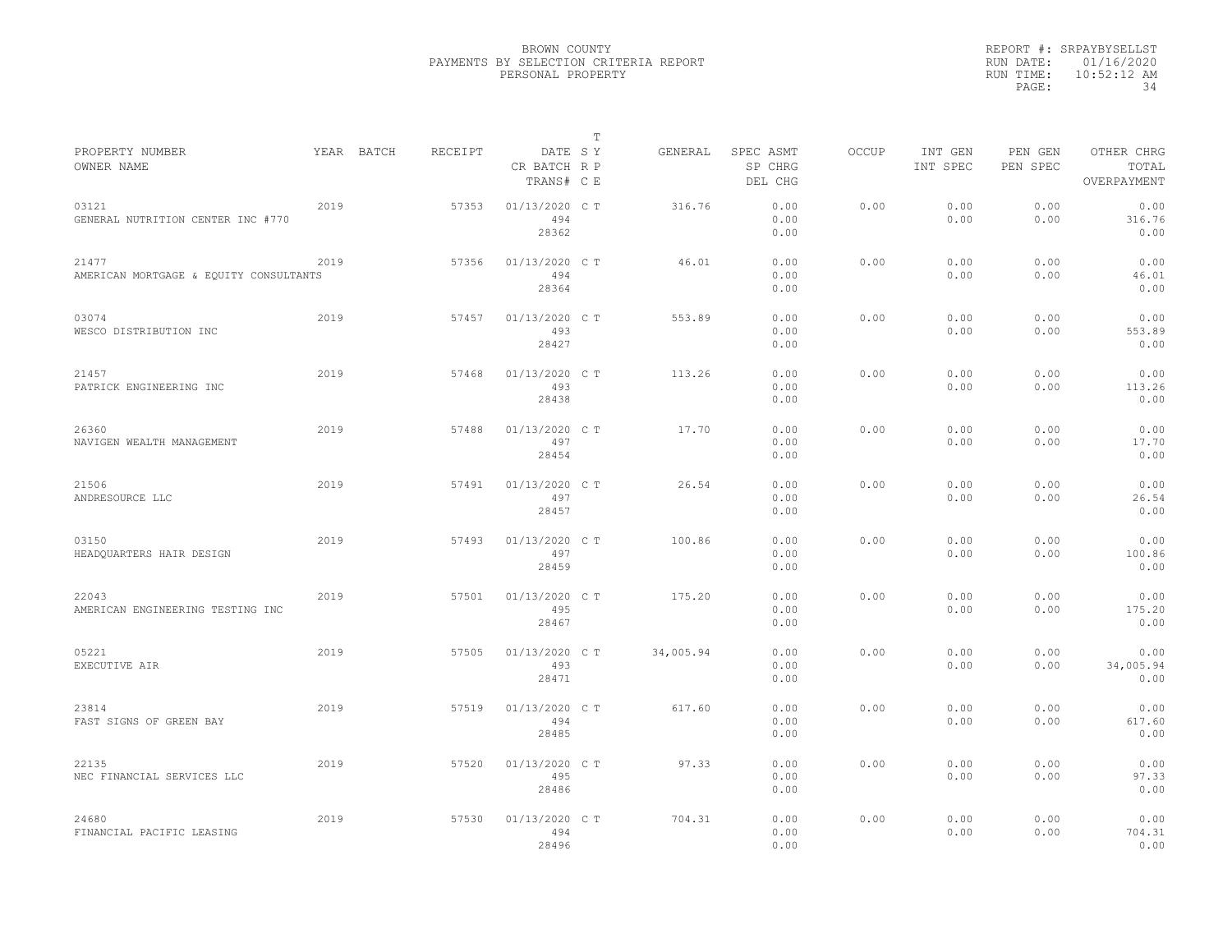|           | REPORT #: SRPAYBYSELLST |
|-----------|-------------------------|
|           | RUN DATE: 01/16/2020    |
| RUN TIME: | $10:52:12$ AM           |
| PAGE:     | 35                      |

|                                         |            |         |                                       | T |          |                                 |              |                     |                     |                                    |
|-----------------------------------------|------------|---------|---------------------------------------|---|----------|---------------------------------|--------------|---------------------|---------------------|------------------------------------|
| PROPERTY NUMBER<br>OWNER NAME           | YEAR BATCH | RECEIPT | DATE SY<br>CR BATCH R P<br>TRANS# C E |   | GENERAL  | SPEC ASMT<br>SP CHRG<br>DEL CHG | <b>OCCUP</b> | INT GEN<br>INT SPEC | PEN GEN<br>PEN SPEC | OTHER CHRG<br>TOTAL<br>OVERPAYMENT |
| 10601<br>COLORTECH OF WISCONSIN INC     | 2019       | 57531   | 01/13/2020 C T<br>497<br>28497        |   | 1,727.15 | 0.00<br>0.00<br>0.00            | 0.00         | 0.00<br>0.00        | 0.00<br>0.00        | 0.00<br>1,727.15<br>0.00           |
| 27558<br>MBM - MODERN BUSINESS MACHINES | 2019       | 57554   | 01/13/2020 C T<br>497<br>28513        |   | 3.55     | 0.00<br>0.00<br>0.00            | 0.00         | 0.00<br>0.00        | 0.00<br>0.00        | 0.00<br>3.55<br>0.00               |
| 03017<br>COLLINS-SORRENTINO INC         | 2019       | 57562   | 01/13/2020 C T<br>497<br>28519        |   | 9,768.32 | 0.00<br>0.00<br>0.00            | 0.00         | 0.00<br>0.00        | 0.00<br>0.00        | 0.00<br>9,768.32<br>0.00           |
| 02989<br>GILSON REAL ESTATE             | 2019       | 57566   | 01/13/2020 C T<br>495<br>28522        |   | 1.77     | 0.00<br>0.00<br>0.00            | 0.00         | 0.00<br>0.00        | 0.00<br>0.00        | 0.00<br>1.77<br>0.00               |
| 03004<br>CLAIRE'S BOUTIQUE #5301        | 2019       | 57570   | 01/13/2020 C T<br>497<br>28526        |   | 688.39   | 0.00<br>0.00<br>0.00            | 0.00         | 0.00<br>0.00        | 0.00<br>0.00        | 0.00<br>688.39<br>0.00             |
| 16514<br>ICING #3573                    | 2019       | 57571   | 01/13/2020 C T<br>497<br>28526        |   | 353.92   | 0.00<br>0.00<br>0.00            | 0.00         | 0.00<br>0.00        | 0.00<br>0.00        | 0.00<br>353.92<br>0.00             |
| 02945<br>BAY VERTE MACHINERY INC        | 2019       | 57572   | 01/13/2020 CT<br>494<br>28527         |   | 56.62    | 0.00<br>0.00<br>0.00            | 0.00         | 0.00<br>0.00        | 0.00<br>0.00        | 0.00<br>56.62<br>0.00              |
| 26618<br>HOME 2 SUITES BY HILTON        | 2019       | 57574   | 01/13/2020 C T<br>497<br>28529        |   | 4,632.86 | 0.00<br>0.00<br>0.00            | 0.00         | 0.00<br>0.00        | 0.00<br>0.00        | 0.00<br>4,632.86<br>0.00           |
| 23340<br>LINCARE INC                    | 2019       | 57576   | 01/13/2020 C T<br>497<br>28530        |   | 421.16   | 0.00<br>0.00<br>0.00            | 0.00         | 0.00<br>0.00        | 0.00<br>0.00        | 0.00<br>421.16<br>0.00             |
| 22537<br>CLARK, KENNETH                 | 2019       | 57605   | 01/13/2020 C T<br>496<br>28552        |   | 476.03   | 0.00<br>0.00<br>0.00            | 0.00         | 0.00<br>0.00        | 0.00<br>0.00        | 0.00<br>476.03<br>0.00             |
| 25842<br>MIMI WORKS INTERIOR DESIGN     | 2019       | 57631   | 01/13/2020 C T<br>497<br>28571        |   | 51.32    | 0.00<br>0.00<br>0.00            | 0.00         | 0.00<br>0.00        | 0.00<br>0.00        | 0.00<br>51.32<br>0.00              |
| 26992<br>FS SOLUTIONS                   | 2019       | 57665   | 01/13/2020 C T<br>497<br>28586        |   | 2,711.06 | 0.00<br>0.00<br>0.00            | 0.00         | 0.00<br>0.00        | 0.00<br>0.00        | 0.00<br>2,711.06<br>0.00           |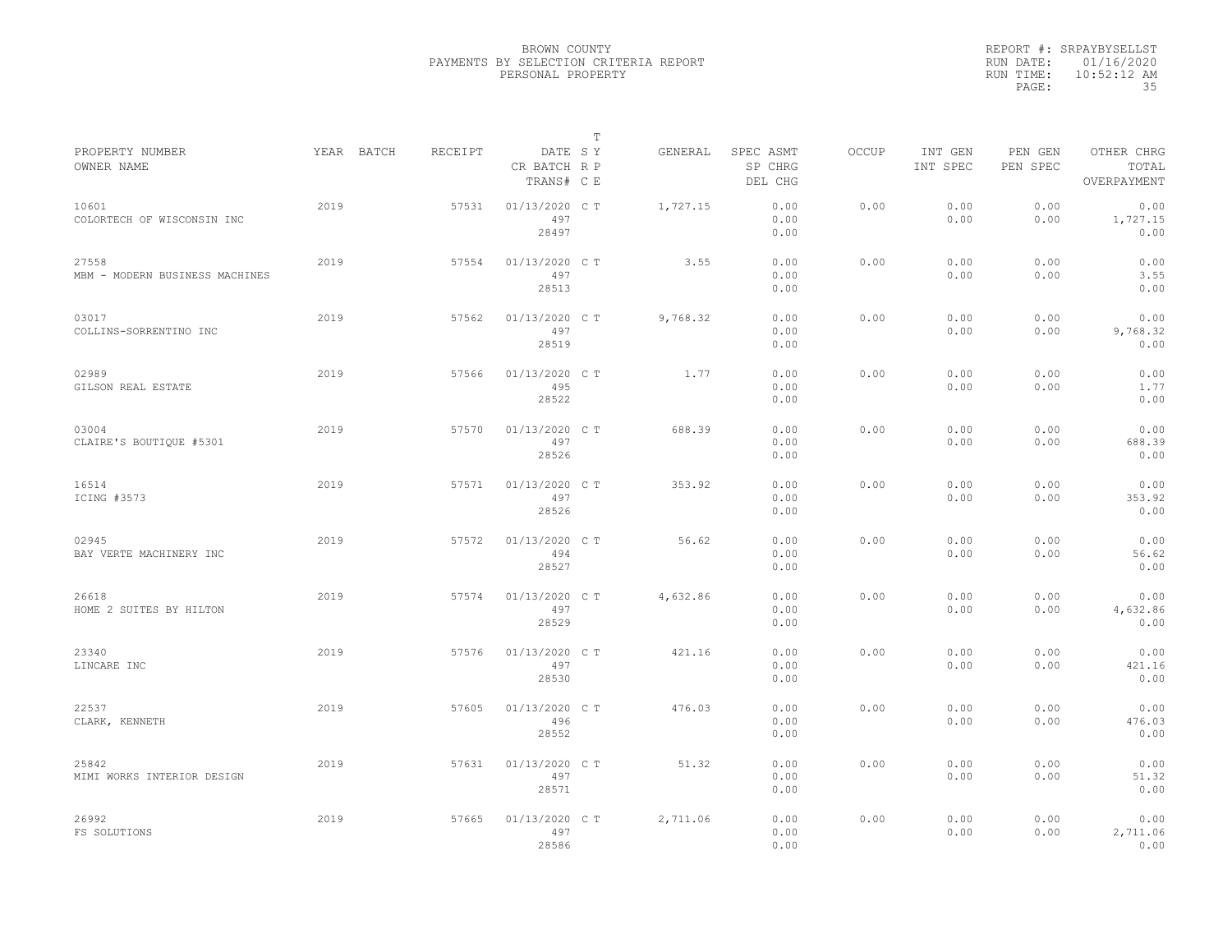|           | REPORT #: SRPAYBYSELLST |
|-----------|-------------------------|
|           | RUN DATE: 01/16/2020    |
| RUN TIME: | $10:52:13$ AM           |
| PAGE:     | 36                      |

| PROPERTY NUMBER                                       |      | YEAR BATCH | RECEIPT | DATE SY                        | Т | GENERAL    | SPEC ASMT            | OCCUP | INT GEN      | PEN GEN      | OTHER CHRG                 |  |
|-------------------------------------------------------|------|------------|---------|--------------------------------|---|------------|----------------------|-------|--------------|--------------|----------------------------|--|
| OWNER NAME                                            |      |            |         | CR BATCH R P<br>TRANS# C E     |   |            | SP CHRG<br>DEL CHG   |       | INT SPEC     | PEN SPEC     | TOTAL<br>OVERPAYMENT       |  |
| 26225<br>SIA OF THE GREAT LAKES LLC/BAYLAND INSURANCE | 2019 |            | 57687   | 01/13/2020 C T<br>497<br>28596 |   | 514.95     | 0.00<br>0.00<br>0.00 | 0.00  | 0.00<br>0.00 | 0.00<br>0.00 | 0.00<br>514.95<br>0.00     |  |
| 16891<br>JONES SIGN COMPANY INC                       | 2019 |            | 57697   | 01/13/2020 C T<br>493          |   | 3,093.30   | 0.00<br>0.00         | 0.00  | 0.00<br>0.00 | 0.00<br>0.00 | 0.00<br>3,093.30           |  |
|                                                       |      |            |         | 28599                          |   |            | 0.00                 |       |              |              | 0.00                       |  |
| 23995<br>SLEEP NUMBER                                 | 2019 |            | 57703   | 01/13/2020 C T<br>495<br>28602 |   | 1,123.71   | 0.00<br>0.00<br>0.00 | 0.00  | 0.00<br>0.00 | 0.00<br>0.00 | 0.00<br>1,123.71<br>0.00   |  |
| 27029<br>WARRANTY LOGISTICS                           | 2019 |            | 57704   | 01/13/2020 C T<br>495<br>28603 |   | 270.76     | 0.00<br>0.00<br>0.00 | 0.00  | 0.00<br>0.00 | 0.00<br>0.00 | 0.00<br>270.76<br>0.00     |  |
| 26613<br>TUNDRA SMOKE SHOP                            | 2019 |            | 57708   | 01/13/2020 C T<br>495<br>28607 |   | 1,435.17   | 0.00<br>0.00<br>0.00 | 0.00  | 0.00<br>0.00 | 0.00<br>0.00 | 0.00<br>1,435.17<br>0.00   |  |
| 22536<br>CHECK ADVANCE #2579                          | 2019 |            | 57716   | 01/13/2020 C T<br>495<br>28614 |   | 134.49     | 0.00<br>0.00<br>0.00 | 0.00  | 0.00<br>0.00 | 0.00<br>0.00 | 0.00<br>134.49<br>0.00     |  |
| 14861<br>DICK'S CLOTHING & SPORTING GOODS STORE #380  | 2019 |            | 57718   | 01/13/2020 C T<br>495<br>28616 |   | 13,098.74  | 0.00<br>0.00<br>0.00 | 0.00  | 0.00<br>0.00 | 0.00<br>0.00 | 0.00<br>13,098.74<br>0.00  |  |
| 25299<br>FARMER BROS CO                               | 2019 |            | 57742   | 01/13/2020 C T<br>495<br>28618 |   | 113.26     | 0.00<br>0.00<br>0.00 | 0.00  | 0.00<br>0.00 | 0.00<br>0.00 | 0.00<br>113.26<br>0.00     |  |
| 10712<br>ASSOCIATED BANK NA                           | 2019 |            | 57772   | 01/13/2020 C T<br>497<br>28643 |   | 48, 317.75 | 0.00<br>0.00<br>0.00 | 0.00  | 0.00<br>0.00 | 0.00<br>0.00 | 0.00<br>48, 317.75<br>0.00 |  |
| 27585<br>ASSOCIATED BANK NA                           | 2019 |            | 57775   | 01/13/2020 C T<br>497<br>28646 |   | 3,229.56   | 0.00<br>0.00<br>0.00 | 0.00  | 0.00<br>0.00 | 0.00<br>0.00 | 0.00<br>3,229.56<br>0.00   |  |
| 04811<br>FULWILER AIR LLC                             | 2019 |            | 57783   | 01/13/2020 C T<br>495<br>28654 |   | 3,558.72   | 0.00<br>0.00<br>0.00 | 0.00  | 0.00<br>0.00 | 0.00<br>0.00 | 0.00<br>3,558.72<br>0.00   |  |
| 11375<br>NATIONAL PACKAGING SERVICE CORP              | 2019 |            | 57823   | 01/13/2020 C T<br>495<br>28691 |   | 5, 172.61  | 0.00<br>0.00<br>0.00 | 0.00  | 0.00<br>0.00 | 0.00<br>0.00 | 0.00<br>5,172.61<br>0.00   |  |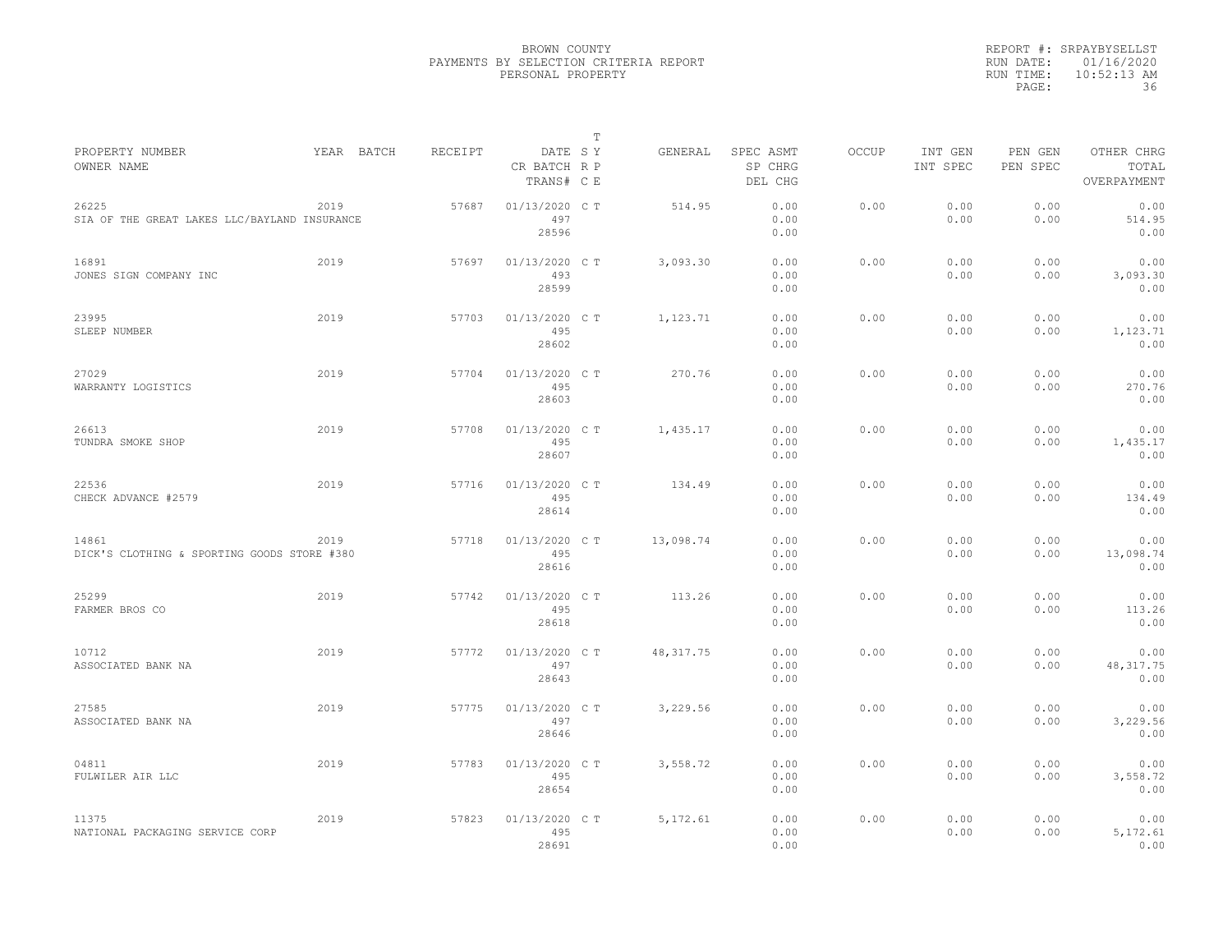|                                           |      |             |                  |                                       | $\mathbb T$ |            |                                 |              |                     |                     |                                    |
|-------------------------------------------|------|-------------|------------------|---------------------------------------|-------------|------------|---------------------------------|--------------|---------------------|---------------------|------------------------------------|
| PROPERTY NUMBER<br>OWNER NAME             |      | YEAR BATCH  | RECEIPT          | DATE SY<br>CR BATCH R P<br>TRANS# C E |             | GENERAL    | SPEC ASMT<br>SP CHRG<br>DEL CHG | <b>OCCUP</b> | INT GEN<br>INT SPEC | PEN GEN<br>PEN SPEC | OTHER CHRG<br>TOTAL<br>OVERPAYMENT |
| 26673<br>CARTER'S RETAIL INC              | 2019 |             | 57845            | 01/13/2020 C T<br>495<br>28712        |             | 5,915.85   | 0.00<br>0.00<br>0.00            | 0.00         | 0.00<br>0.00        | 0.00<br>0.00        | 0.00<br>5,915.85<br>0.00           |
| 03509<br>NORTH SHORE BANK FSB             | 2019 |             | 57861            | 01/13/2020 C T<br>495<br>28723        |             | 2,003.21   | 0.00<br>0.00<br>0.00            | 0.00         | 0.00<br>0.00        | 0.00<br>0.00        | 0.00<br>2,003.21<br>0.00           |
| 26671<br>GREEN BAY PACKAGING INC          | 2019 |             | 57899            | 01/13/2020 C T<br>495<br>28749        |             | 118,925.65 | 0.00<br>0.00<br>0.00            | 0.00         | 0.00<br>0.00        | 0.00<br>0.00        | 0.00<br>118,925.65<br>0.00         |
| 03136<br>GREEN BAY PACKAGING INC          | 2019 |             | 57900            | 01/13/2020 C T<br>495<br>28749        |             | 19,658.73  | 0.00<br>0.00<br>0.00            | 0.00         | 0.00<br>0.00        | 0.00<br>0.00        | 0.00<br>19,658.73<br>0.00          |
| 24669<br>GREEN BAY PACKAGING INC          | 2019 |             | 57901            | 01/13/2020 C T<br>495<br>28749        |             | 18,750.91  | 0.00<br>0.00<br>0.00            | 0.00         | 0.00<br>0.00        | 0.00<br>0.00        | 0.00<br>18,750.91<br>0.00          |
| 23992<br>EARTHBOUND TRADING COMPANY       |      | 2019 200114 | 2917             | $01/14/2020$ C T                      |             | 1,376.76   | 0.00<br>0.00<br>0.00            | 0.00         | 0.00<br>0.00        | 0.00<br>0.00        | 0.00<br>1,376.76<br>0.00           |
| 18310<br>KIRKLAND'S STORES, INC #472      | 2019 |             | 58016            | 01/14/2020 C T<br>499<br>28757        |             | 539.74     | 0.00<br>0.00<br>0.00            | 0.00         | 0.00<br>0.00        | 0.00<br>0.00        | 0.00<br>539.74<br>0.00             |
| 22029<br>CORNERSTONE CHIROPRACTIC         | 2019 |             | 58025            | 01/14/2020 C T<br>499<br>28767        |             | 7.07       | 0.00<br>0.00<br>0.00            | 0.00         | 0.00<br>0.00        | 0.00<br>0.00        | 0.00<br>7.07<br>0.00               |
| 24636<br>AMERIPRISE FINANCIAL             | 2019 |             | 58053            | $01/14/2020$ C T<br>499<br>28783      |             | 35.39      | 0.00<br>0.00<br>0.00            | 0.00         | 0.00<br>0.00        | 0.00<br>0.00        | 0.00<br>35.39<br>0.00              |
| 15840<br>JAMES M KASSNER CONSTRUCTION INC | 2019 |             | 58058            | 01/14/2020 C T<br>499<br>28788        |             | 60.17      | 0.00<br>0.00<br>0.00            | 0.00         | 0.00<br>0.00        | 0.00<br>0.00        | 0.00<br>60.17<br>0.00              |
| 15840<br>JAMES M KASSNER CONSTRUCTION INC | 2019 |             | Voids #<br>58058 | 01/14/2020 CV<br>499<br>28789         |             | $-60.17$   | 0.00<br>0.00<br>0.00            | 0.00         | 0.00<br>0.00        | 0.00<br>0.00        | 0.00<br>$-60.17$<br>0.00           |
| 15840<br>JAMES M KASSNER CONSTRUCTION INC | 2019 |             | 58063            | 01/14/2020 C T<br>499<br>28791        |             | 60.17      | 0.00<br>0.00<br>0.00            | 0.00         | 0.00<br>0.00        | 0.00<br>0.00        | 0.00<br>60.17<br>0.00              |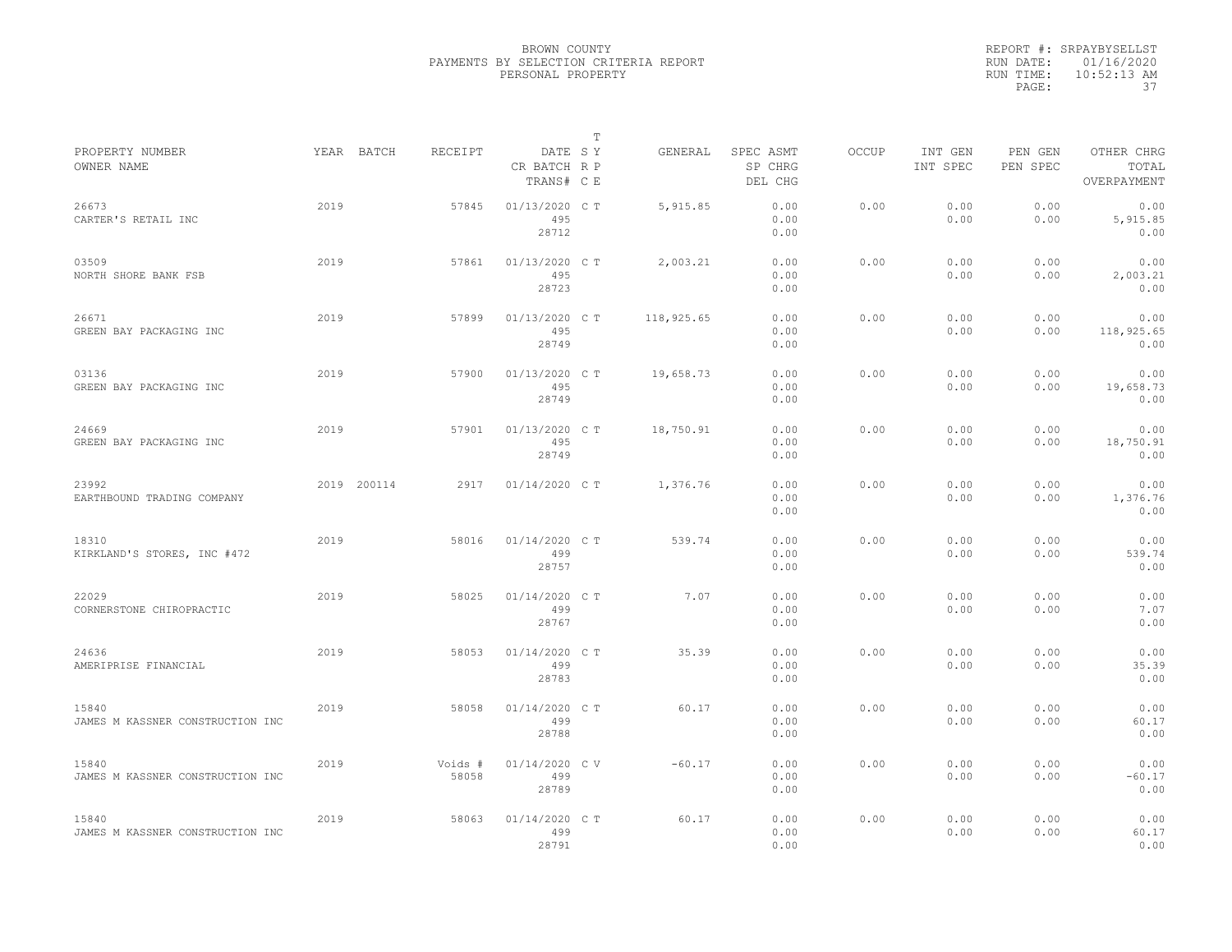|           | REPORT #: SRPAYBYSELLST |
|-----------|-------------------------|
|           | RUN DATE: 01/16/2020    |
| RUN TIME: | $10:52:14$ AM           |
| PAGE:     | 38                      |

|                                                |            |         |                                       | $\mathbb T$ |           |                                 |              |                     |                     |                                    |
|------------------------------------------------|------------|---------|---------------------------------------|-------------|-----------|---------------------------------|--------------|---------------------|---------------------|------------------------------------|
| PROPERTY NUMBER<br>OWNER NAME                  | YEAR BATCH | RECEIPT | DATE SY<br>CR BATCH R P<br>TRANS# C E |             | GENERAL   | SPEC ASMT<br>SP CHRG<br>DEL CHG | <b>OCCUP</b> | INT GEN<br>INT SPEC | PEN GEN<br>PEN SPEC | OTHER CHRG<br>TOTAL<br>OVERPAYMENT |
| 12933<br>MASTER TAILOR                         | 2019       | 58073   | 01/14/2020 C T<br>500<br>28800        |             | 26.54     | 0.00<br>0.00<br>0.00            | 0.00         | 0.00<br>0.00        | 0.00<br>0.00        | 0.00<br>26.54<br>0.00              |
| 14871<br>PACKERLAND CHIROPRACTIC INC           | 2019       | 58082   | 01/14/2020 C T<br>500<br>28809        |             | 7.07      | 0.00<br>0.00<br>0.00            | 0.00         | 0.00<br>0.00        | 0.00<br>0.00        | 0.00<br>7.07<br>0.00               |
| 25300<br>FIRST AMERICAN COMMERCIAL BANCORP INC | 2019       | 58155   | 01/14/2020 C T<br>499<br>28878        |             | 61.94     | 0.00<br>0.00<br>0.00            | 0.00         | 0.00<br>0.00        | 0.00<br>0.00        | 0.00<br>61.94<br>0.00              |
| 25930<br>LEAF CAPITAL FUNDING LLC              | 2019       | 58177   | 01/14/2020 C T<br>500<br>28894        |             | 150.42    | 0.00<br>0.00<br>0.00            | 0.00         | 0.00<br>0.00        | 0.00<br>0.00        | 0.00<br>150.42<br>0.00             |
| 21463<br>LONGHORN #5354                        | 2019       | 58180   | 01/14/2020 C T<br>500<br>28897        |             | 1,847.49  | 0.00<br>0.00<br>0.00            | 0.00         | 0.00<br>0.00        | 0.00<br>0.00        | 0.00<br>1,847.49<br>0.00           |
| 23324<br>ARISOCRAT TECHNOLOGIES INC            | 2019       | 58181   | 01/14/2020 C T<br>500<br>28898        |             | 1,132.56  | 0.00<br>0.00<br>0.00            | 0.00         | 0.00<br>0.00        | 0.00<br>0.00        | 0.00<br>1,132.56<br>0.00           |
| 26043<br>PICK N SAVE                           | 2019       | 58196   | 01/14/2020 C T<br>499<br>28904        |             | 12,311.25 | 0.00<br>0.00<br>0.00            | 0.00         | 0.00<br>0.00        | 0.00<br>0.00        | 0.00<br>12,311.25<br>0.00          |
| 04986<br>ROUSSEAU (HANGER)                     | 2019       | 58202   | 01/14/2020 C T<br>499<br>28908        |             | 707.86    | 0.00<br>0.00<br>0.00            | 0.00         | 0.00<br>0.00        | 0.00<br>0.00        | 0.00<br>707.86<br>0.00             |
| 26346<br>HIGHLAND CAPITAL CORP                 | 2019       | 58205   | 01/14/2020 C T<br>499<br>28911        |             | 159.27    | 0.00<br>0.00<br>0.00            | 0.00         | 0.00<br>0.00        | 0.00<br>0.00        | 0.00<br>159.27<br>0.00             |
| 14849<br>JOURNEYS #081262                      | 2019       | 58206   | 01/14/2020 C T<br>499<br>28912        |             | 1,293.59  | 0.00<br>0.00<br>0.00            | 0.00         | 0.00<br>0.00        | 0.00<br>0.00        | 0.00<br>1,293.59<br>0.00           |
| 19735<br>TF FORMING SYSTEMS INC                | 2019       | 58226   | 01/14/2020 C T<br>499<br>28925        |             | 608.75    | 0.00<br>0.00<br>0.00            | 0.00         | 0.00<br>0.00        | 0.00<br>0.00        | 0.00<br>608.75<br>0.00             |
| 19274<br>CJ BANKS #962                         | 2019       | 58227   | 01/14/2020 C T<br>499<br>28926        |             | 1,012.22  | 0.00<br>0.00<br>0.00            | 0.00         | 0.00<br>0.00        | 0.00<br>0.00        | 0.00<br>1,012.22<br>0.00           |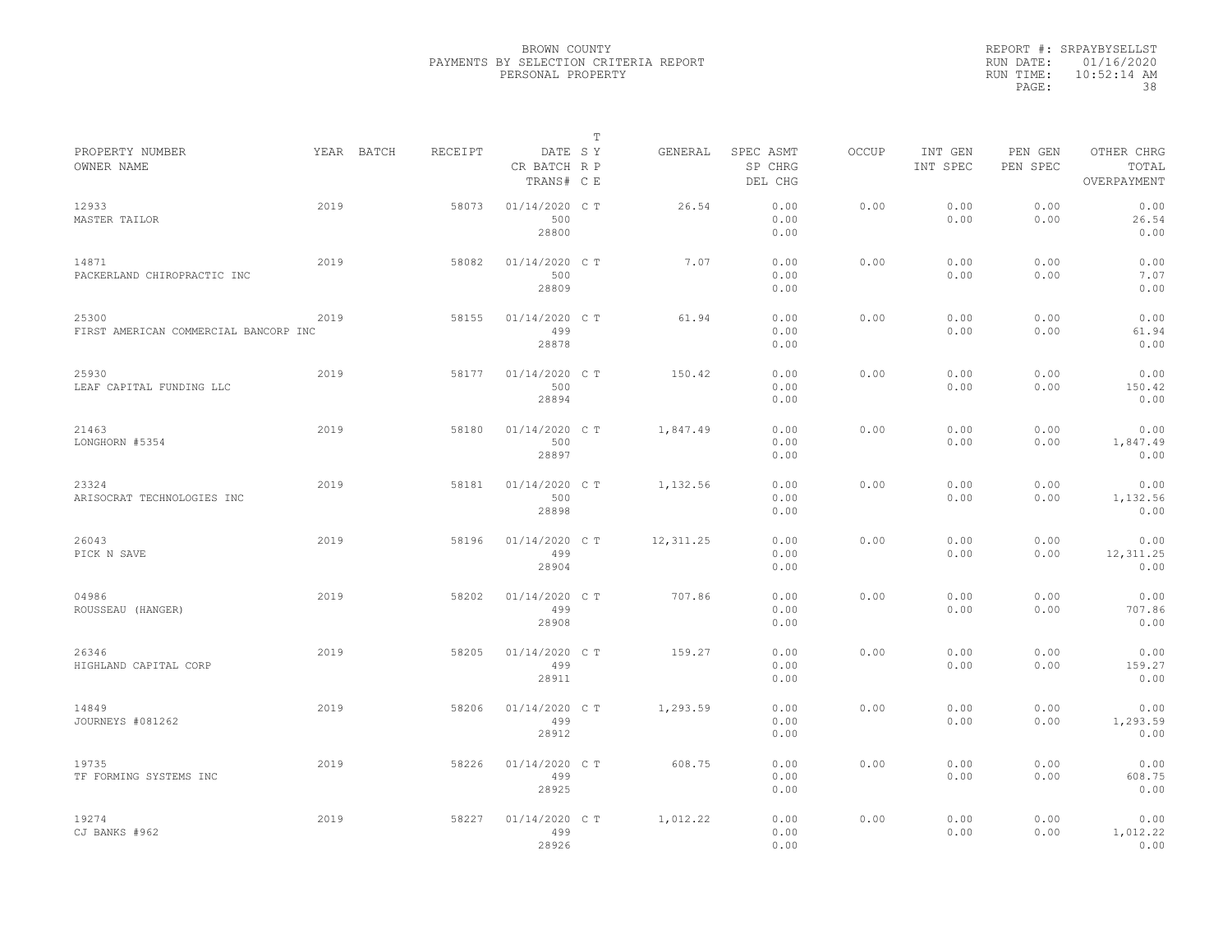REPORT #: SRPAYBYSELLST RUN DATE: 01/16/2020 RUN TIME: 10:52:14 AM PAGE: 39

| PROPERTY NUMBER          | YEAR | BATCH | RECEIPT                      | DATE SY        | GENERAL    | SPEC ASMT | OCCUP | INT GEN  | PEN GEN  | OTHER CHRG  |  |
|--------------------------|------|-------|------------------------------|----------------|------------|-----------|-------|----------|----------|-------------|--|
| OWNER NAME               |      |       |                              | CR BATCH R P   |            | SP CHRG   |       | INT SPEC | PEN SPEC | TOTAL       |  |
|                          |      |       |                              | TRANS# C E     |            | DEL CHG   |       |          |          | OVERPAYMENT |  |
| 02961                    | 2019 |       | 58228                        | 01/14/2020 C T | 967.99     | 0.00      | 0.00  | 0.00     | 0.00     | 0.00        |  |
| CHRISTOPHER & BANKS #140 |      |       |                              | 499            |            | 0.00      |       | 0.00     | 0.00     | 967.99      |  |
|                          |      |       |                              | 28927          |            | 0.00      |       |          |          | 0.00        |  |
|                          |      |       | VILLAGE OF ASHWAUBENON TOTAL |                | 559,325.76 | 0.00      | 0.00  | 0.00     | 0.00     | 0.00        |  |
|                          |      |       |                              |                |            | 0.00      |       | 0.00     | 0.00     | 559,325.76  |  |
|                          |      |       |                              |                |            | 0.00      |       |          |          | 2,575.03    |  |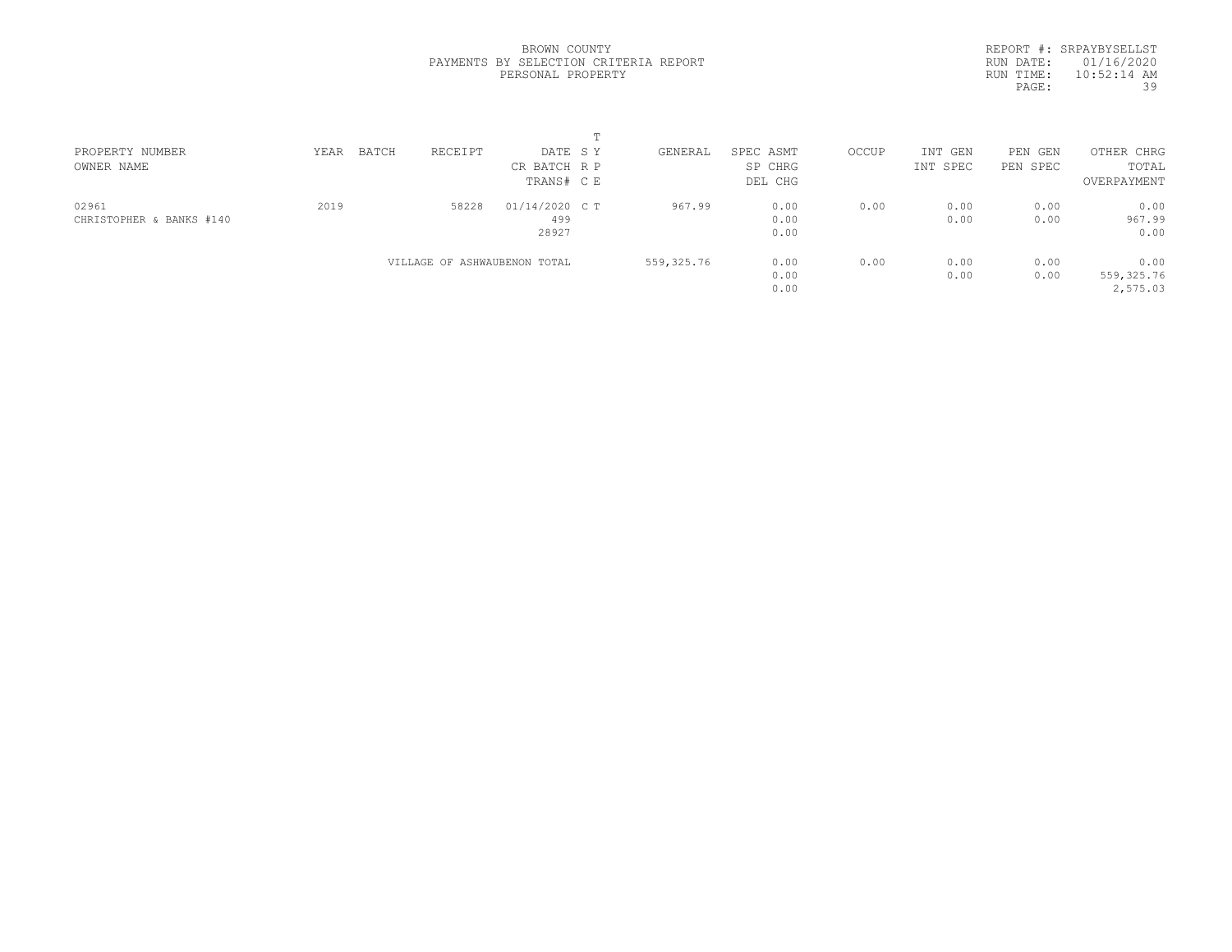|           | REPORT #: SRPAYBYSELLST |
|-----------|-------------------------|
|           | RUN DATE: 01/16/2020    |
| RUN TIME: | $10:52:14$ AM           |
| PAGE:     | 40                      |

|                                               |      |            |         |                                       | $\mathbb T$ |           |                                 |              |                     |                     |                                    |
|-----------------------------------------------|------|------------|---------|---------------------------------------|-------------|-----------|---------------------------------|--------------|---------------------|---------------------|------------------------------------|
| PROPERTY NUMBER<br>OWNER NAME                 |      | YEAR BATCH | RECEIPT | DATE SY<br>CR BATCH R P<br>TRANS# C E |             | GENERAL   | SPEC ASMT<br>SP CHRG<br>DEL CHG | <b>OCCUP</b> | INT GEN<br>INT SPEC | PEN GEN<br>PEN SPEC | OTHER CHRG<br>TOTAL<br>OVERPAYMENT |
| 03691<br>RITE PLACE                           | 2019 |            | 51186   | 01/02/2020 C T<br>463<br>24818        |             | 1,339.41  | 0.00<br>0.00<br>0.00            | 0.00         | 0.00<br>0.00        | 0.00<br>0.00        | 0.00<br>1,339.41<br>0.00           |
| 06250<br>LOU'S ONE STOP                       | 2019 |            | 51353   | 01/02/2020 C T<br>463<br>24953        |             | 2,723.23  | 0.00<br>0.00<br>0.00            | 0.00         | 0.00<br>0.00        | 0.00<br>0.00        | 0.00<br>2,723.23<br>0.00           |
| 23596<br>MARTIN SECURITY SYSTEMS              | 2019 |            | 51609   | 01/02/2020 C T<br>461<br>25117        |             | 824.25    | 0.00<br>0.00<br>0.00            | 0.00         | 0.00<br>0.00        | 0.00<br>0.00        | 0.00<br>824.25<br>0.00             |
| 22358<br>BELLIN ORTHOPEDIC SURGERY CENTER LLC | 2019 |            | 51783   | 01/02/2020 C T<br>460<br>25236        |             | 14,655.35 | 0.00<br>0.00<br>0.00            | 0.00         | 0.00<br>0.00        | 0.00<br>0.00        | 0.00<br>14,655.35<br>0.00          |
| 14625<br>THOMSON, MICHAEL AGENCY              | 2019 |            | 51858   | 01/02/2020 C T<br>462<br>25294        |             | 26.64     | 0.00<br>0.00<br>0.00            | 0.00         | 0.00<br>0.00        | 0.00<br>0.00        | 0.00<br>26.64<br>0.00              |
| 25979<br>KEITH PHILLIPS CONSTRUCTION          | 2019 |            | 52213   | 01/03/2020 C T<br>467<br>25467        |             | 85.28     | 0.00<br>0.00<br>0.00            | 0.00         | 0.00<br>0.00        | 0.00<br>0.00        | 0.00<br>85.28<br>0.00              |
| 25982<br>TATOO NOUVEAU                        | 2019 |            | 52277   | 01/03/2020 C T<br>467<br>25515        |             | 42.62     | 0.00<br>0.00<br>0.00            | 0.00         | 0.00<br>0.00        | 0.00<br>0.00        | 0.00<br>42.62<br>0.00              |
| 17394<br>SOUARE ONE RESTORATION INC           | 2019 |            | 52282   | 01/03/2020 C T<br>467<br>25520        |             | 63.94     | 0.00<br>0.00<br>0.00            | 0.00         | 0.00<br>0.00        | 0.00<br>0.00        | 0.00<br>63.94<br>0.00              |
| 15962<br>PRECISION ARTS DENTAL STUDIO LLC     | 2019 |            | 52598   | 01/03/2020 CT<br>465<br>25752         |             | 8.87      | 0.00<br>0.00<br>0.00            | 0.00         | 0.00<br>0.00        | 0.00<br>0.00        | 0.00<br>8.87<br>0.00               |
| 22573<br>WELSING AUTO                         | 2019 |            | 52677   | 01/03/2020 C T<br>465<br>25825        |             | 6.50      | 0.00<br>0.00<br>0.00            | 0.00         | 0.00<br>0.00        | 0.00<br>0.00        | 0.00<br>6.50<br>0.00               |
| 15236<br>ZELZER DESIGN                        | 2019 |            | 53011   | 01/03/2020 C T<br>465<br>26034        |             | 23.10     | 0.00<br>0.00<br>0.00            | 0.00         | 0.00<br>0.00        | 0.00<br>0.00        | 0.00<br>23.10<br>0.00              |
| 22575<br>PACE ANALYTICAL SERVICES             | 2019 |            | 53076   | 01/03/2020 CT<br>468<br>26078         |             | 6,693.49  | 0.00<br>0.00<br>0.00            | 0.00         | 0.00<br>0.00        | 0.00<br>0.00        | 0.00<br>6,693.49<br>0.00           |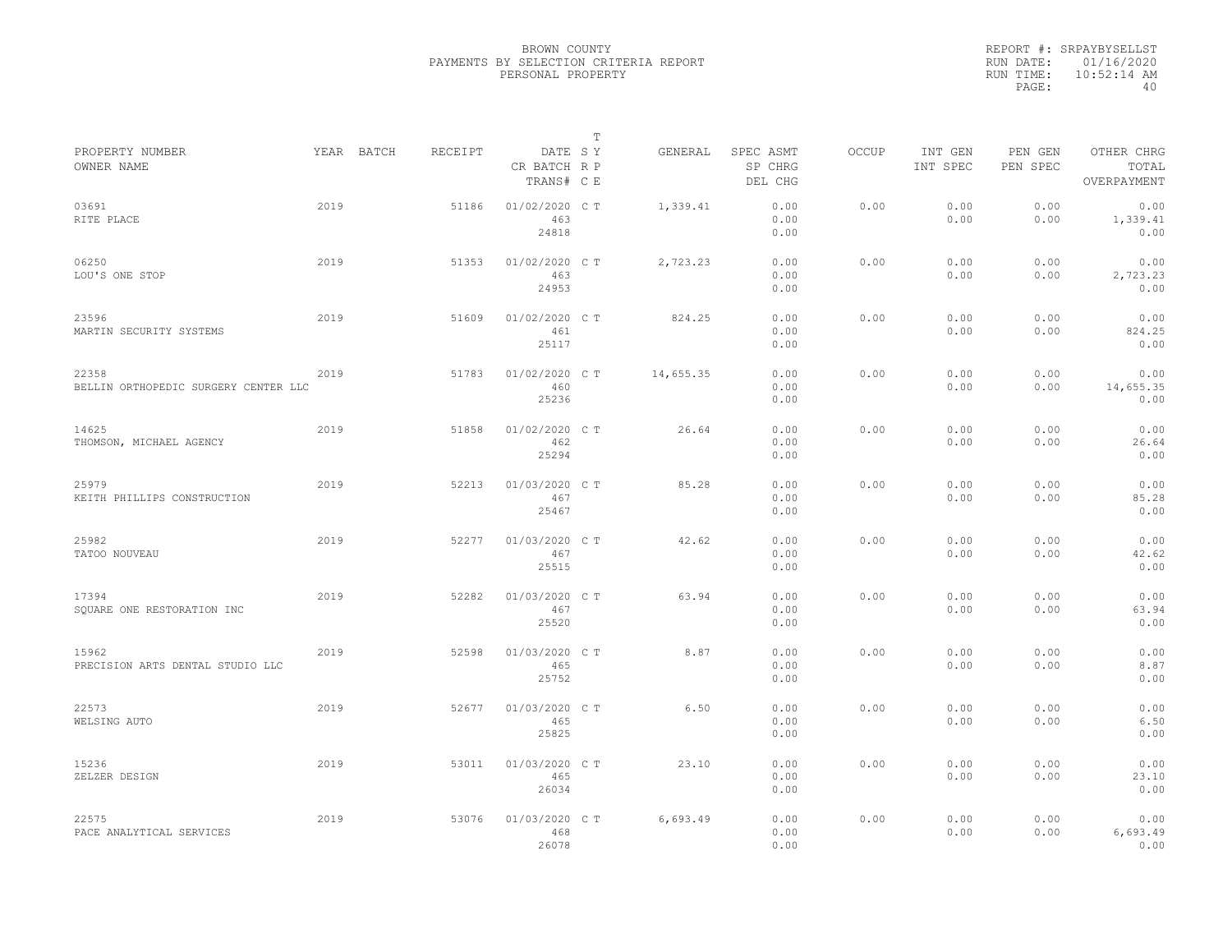|           | REPORT #: SRPAYBYSELLST |
|-----------|-------------------------|
|           | RUN DATE: 01/16/2020    |
| RUN TIME: | $10:52:15$ AM           |
| PAGE:     | 41                      |

|                                     |            |         |                                       | T |          |                                 |       |                     |                     |                                    |  |
|-------------------------------------|------------|---------|---------------------------------------|---|----------|---------------------------------|-------|---------------------|---------------------|------------------------------------|--|
| PROPERTY NUMBER<br>OWNER NAME       | YEAR BATCH | RECEIPT | DATE SY<br>CR BATCH R P<br>TRANS# C E |   | GENERAL  | SPEC ASMT<br>SP CHRG<br>DEL CHG | OCCUP | INT GEN<br>INT SPEC | PEN GEN<br>PEN SPEC | OTHER CHRG<br>TOTAL<br>OVERPAYMENT |  |
| 25978<br>AMERICAN FREIGHT, INC      | 2019       | 53555   | 01/06/2020 C T<br>471<br>26311        |   | 383.71   | 0.00<br>0.00<br>0.00            | 0.00  | 0.00<br>0.00        | 0.00<br>0.00        | 0.00<br>383.71<br>0.00             |  |
| 27714<br>IGPS LOGISTICS             | 2019       | 53580   | 01/06/2020 C T<br>475<br>26330        |   | 40.86    | 0.00<br>0.00<br>0.00            | 0.00  | 0.00<br>0.00        | 0.00<br>0.00        | 0.00<br>40.86<br>0.00              |  |
| 26747<br>FAMILY INSURANCE CENTER    | 2019       | 53621   | 01/06/2020 C T<br>471<br>26364        |   | 74.60    | 0.00<br>0.00<br>0.00            | 0.00  | 0.00<br>0.00        | 0.00<br>0.00        | 0.00<br>74.60<br>0.00              |  |
| 15094<br>K. KELLY HEATING & COOLING | 2019       | 53680   | 01/06/2020 C T<br>475<br>26404        |   | 165.21   | 0.00<br>0.00<br>0.00            | 0.00  | 0.00<br>0.00        | 0.00<br>0.00        | 0.00<br>165.21<br>0.00             |  |
| 18492<br>JOSEPHINE'S ATTIC          | 2019       | 53774   | 01/06/2020 C T<br>470<br>26422        |   | 14.20    | 0.00<br>0.00<br>0.00            | 0.00  | 0.00<br>0.00        | 0.00<br>0.00        | 0.00<br>14.20<br>0.00              |  |
| 25964<br>DISCOUNT TIRE              | 2019       | 53889   | 01/06/2020 C T<br>475<br>26516        |   | 1,538.36 | 0.00<br>0.00<br>0.00            | 0.00  | 0.00<br>0.00        | 0.00<br>0.00        | 0.00<br>1,538.36<br>0.00           |  |
| 24475<br>MEYER CHIROPRACTORS        | 2019       | 54166   | 01/06/2020 C T<br>471<br>26714        |   | 445.88   | 0.00<br>0.00<br>0.00            | 0.00  | 0.00<br>0.00        | 0.00<br>0.00        | 0.00<br>445.88<br>0.00             |  |
| 16352<br>LUIGIS                     | 2019       | 54240   | 01/06/2020 CT<br>471<br>26775         |   | 136.78   | 0.00<br>0.00<br>0.00            | 0.00  | 0.00<br>0.00        | 0.00<br>0.00        | 0.00<br>136.78<br>0.00             |  |
| 27476<br>FOREVER YOUNG CHILDCARE    | 2019       | 54655   | 01/07/2020 CT<br>478<br>26848         |   | 53.29    | 0.00<br>0.00<br>0.00            | 0.00  | 0.00<br>0.00        | 0.00<br>0.00        | 0.00<br>53.29<br>0.00              |  |
| 11940<br>LARRY'S BELLEVUE GARDEN    | 2019       | 54669   | 01/07/2020 C T<br>478<br>26853        |   | 51.51    | 0.00<br>0.00<br>0.00            | 0.00  | 0.00<br>0.00        | 0.00<br>0.00        | 0.00<br>51.51<br>0.00              |  |
| 03677<br>MAJESTIC TILE              | 2019       | 54907   | 01/07/2020 C T<br>477<br>26952        |   | 58.62    | 0.00<br>0.00<br>0.00            | 0.00  | 0.00<br>0.00        | 0.00<br>0.00        | 0.00<br>58.62<br>0.00              |  |
| 24493<br>CEDAR CORPORATION          | 2019       | 54983   | 01/07/2020 C T<br>478<br>27003        |   | 1,993.13 | 0.00<br>0.00<br>0.00            | 0.00  | 0.00<br>0.00        | 0.00<br>0.00        | 0.00<br>1,993.13<br>0.00           |  |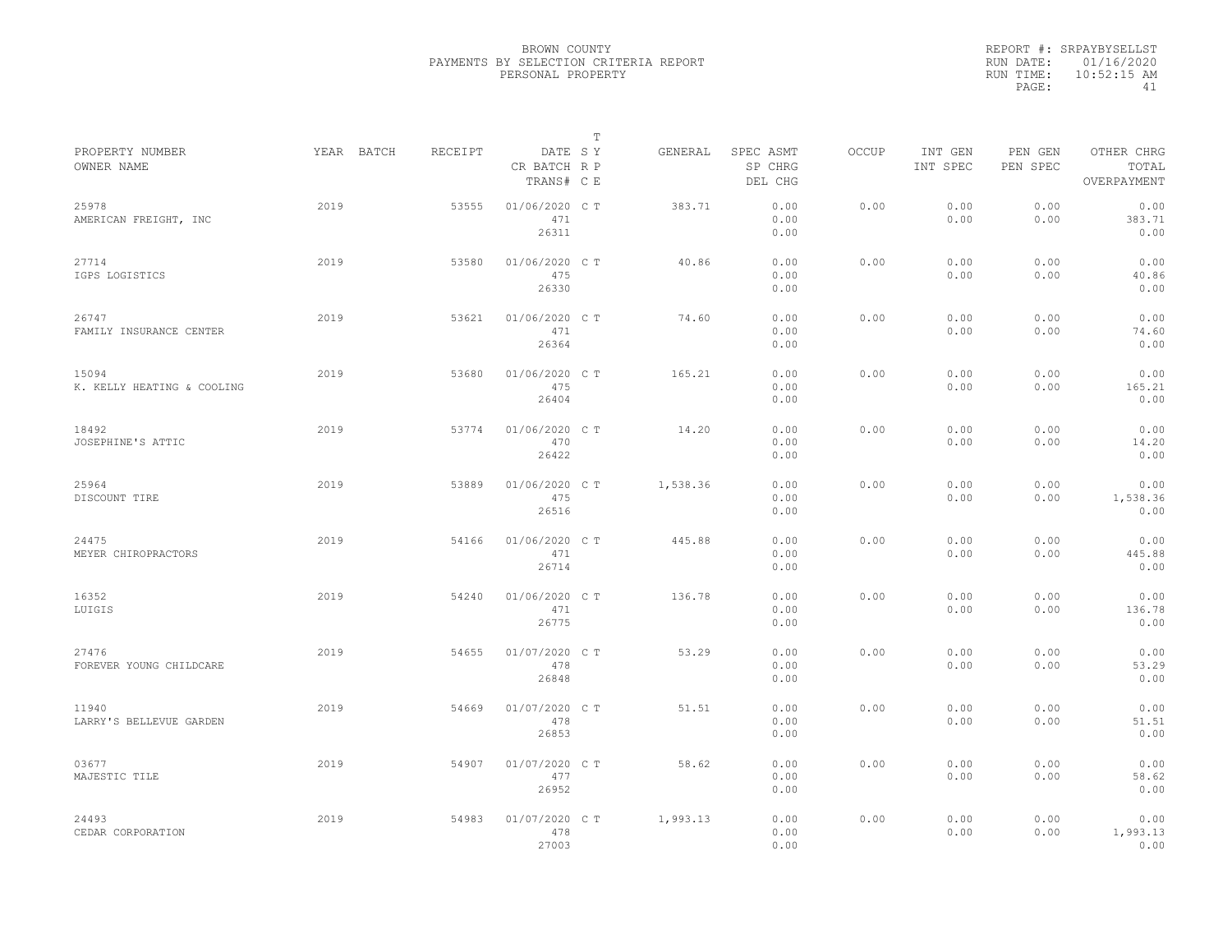|           | REPORT #: SRPAYBYSELLST |
|-----------|-------------------------|
|           | RUN DATE: 01/16/2020    |
| RUN TIME: | $10:52:15$ AM           |
| PAGE:     | ΔΩ                      |

|                                         |            |         |                                       | $\mathbb T$ |          |                                 |              |                     |                     |                                    |
|-----------------------------------------|------------|---------|---------------------------------------|-------------|----------|---------------------------------|--------------|---------------------|---------------------|------------------------------------|
| PROPERTY NUMBER<br>OWNER NAME           | YEAR BATCH | RECEIPT | DATE SY<br>CR BATCH R P<br>TRANS# C E |             | GENERAL  | SPEC ASMT<br>SP CHRG<br>DEL CHG | <b>OCCUP</b> | INT GEN<br>INT SPEC | PEN GEN<br>PEN SPEC | OTHER CHRG<br>TOTAL<br>OVERPAYMENT |
| 25101<br>PATIENT PINES ASSISTED LIVING  | 2019       | 55009   | 01/07/2020 C T<br>477<br>27024        |             | 111.92   | 0.00<br>0.00<br>0.00            | 0.00         | 0.00<br>0.00        | 0.00<br>0.00        | 0.00<br>111.92<br>0.00             |
| 17087<br>DISH NETWORK LLC               | 2019       | 55013   | 01/07/2020 C T<br>477<br>27029        |             | 234.50   | 0.00<br>0.00<br>0.00            | 0.00         | 0.00<br>0.00        | 0.00<br>0.00        | 0.00<br>234.50<br>0.00             |
| 21441<br>BELLEVUE FAMILY DENTISTRY      | 2019       | 55032   | 01/07/2020 C T<br>477<br>27044        |             | 3,225.96 | 0.00<br>0.00<br>0.00            | 0.00         | 0.00<br>0.00        | 0.00<br>0.00        | 0.00<br>3,225.96<br>0.00           |
| 19766<br>CARPENTER EAR & HEARING        | 2019       | 55096   | 01/07/2020 C T<br>478<br>27107        |             | 10.67    | 0.00<br>0.00<br>0.00            | 0.00         | 0.00<br>0.00        | 0.00<br>0.00        | 0.00<br>10.67<br>0.00              |
| 09837<br>TOWN & COUNTRY PET GROOMING    | 2019       | 55120   | 01/07/2020 C T<br>479<br>27128        |             | 140.34   | 0.00<br>0.00<br>0.00            | 0.00         | 0.00<br>0.00        | 0.00<br>0.00        | 0.00<br>140.34<br>0.00             |
| 18502<br>TUCSON'S                       | 2019       | 55157   | 01/07/2020 CT<br>477<br>27158         |             | 520.49   | 0.00<br>0.00<br>0.00            | 0.00         | 0.00<br>0.00        | 0.00<br>0.00        | 0.00<br>520.49<br>0.00             |
| 23780<br>DATA COM                       | 2019       | 55465   | 01/08/2020 C T<br>483<br>27313        |             | 14.20    | 0.00<br>0.00<br>0.00            | 0.00         | 0.00<br>0.00        | 0.00<br>0.00        | 0.00<br>14.20<br>0.00              |
| 18494<br>WISCONSIN GASKET & SUPPLY, LLC | 2019       | 55531   | 01/08/2020 C T<br>483<br>27357        |             | 3.56     | 0.00<br>0.00<br>0.00            | 0.00         | 0.00<br>0.00        | 0.00<br>0.00        | 0.00<br>3.56<br>0.00               |
| 27711<br>PURE HEALTH SOLUTIONS, INC     | 2019       | 55546   | 01/08/2020 CT<br>483<br>27367         |             | 37.30    | 0.00<br>0.00<br>0.00            | 0.00         | 0.00<br>0.00        | 0.00<br>0.00        | 0.00<br>37.30<br>0.00              |
| 22631<br>FARMERS INSURANCE              | 2019       | 55659   | 01/08/2020 C T<br>483<br>27459        |             | 10.67    | 0.00<br>0.00<br>0.00            | 0.00         | 0.00<br>0.00        | 0.00<br>0.00        | 0.00<br>10.67<br>0.00              |
| 18488<br>ALL ABOUT HEARING              | 2019       | 55661   | 01/08/2020 C T<br>481<br>27461        |             | 33.75    | 0.00<br>0.00<br>0.00            | 0.00         | 0.00<br>0.00        | 0.00<br>0.00        | 0.00<br>33.75<br>0.00              |
| 03712<br>WERTEL'S TAP                   | 2019       | 55664   | 01/08/2020 CT<br>483<br>27462         |             | 72.84    | 0.00<br>0.00<br>0.00            | 0.00         | 0.00<br>0.00        | 0.00<br>0.00        | 0.00<br>72.84<br>0.00              |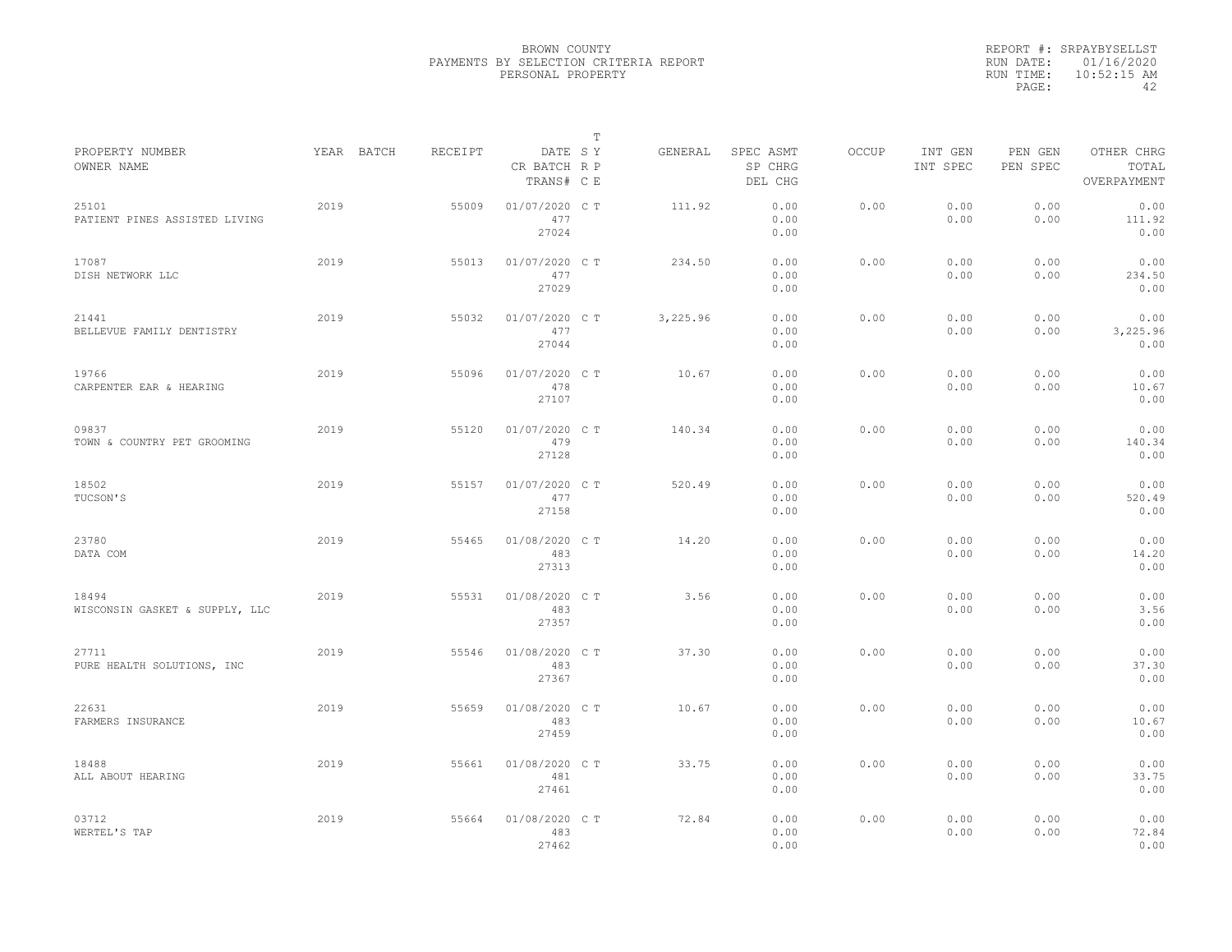|           | REPORT #: SRPAYBYSELLST |
|-----------|-------------------------|
|           | RUN DATE: 01/16/2020    |
| RUN TIME: | $10:52:15$ AM           |
| PAGE:     | 43                      |

|                                                |             |         |                                       | $\mathbb T$ |          |                                 |              |                     |                     |                                    |
|------------------------------------------------|-------------|---------|---------------------------------------|-------------|----------|---------------------------------|--------------|---------------------|---------------------|------------------------------------|
| PROPERTY NUMBER<br>OWNER NAME                  | YEAR BATCH  | RECEIPT | DATE SY<br>CR BATCH R P<br>TRANS# C E |             | GENERAL  | SPEC ASMT<br>SP CHRG<br>DEL CHG | <b>OCCUP</b> | INT GEN<br>INT SPEC | PEN GEN<br>PEN SPEC | OTHER CHRG<br>TOTAL<br>OVERPAYMENT |
| 26727<br>MINDFUL WELLNESS                      | 2019        | 55705   | 01/08/2020 C T<br>481<br>27495        |             | 28.43    | 0.00<br>0.00<br>0.00            | 0.00         | 0.00<br>0.00        | 0.00<br>0.00        | 0.00<br>28.43<br>0.00              |
| 26474<br>WELLS FARGO VENDOR FINANCIAL SERVICES | 2019        | 55764   | 01/08/2020 C T<br>481<br>27540        |             | 303.78   | 0.00<br>0.00<br>0.00            | 0.00         | 0.00<br>0.00        | 0.00<br>0.00        | 0.00<br>303.78<br>0.00             |
| 25117<br>ABB VIE US                            | 2019        | 55766   | 01/08/2020 C T<br>481<br>27542        |             | 10.67    | 0.00<br>0.00<br>0.00            | 0.00         | 0.00<br>0.00        | 0.00<br>0.00        | 0.00<br>10.67<br>0.00              |
| 23750<br>WELLS FARGO FINANCIAL LEASING         | 2019        | 55853   | 01/08/2020 CT<br>483<br>27622         |             | 2,797.84 | 0.00<br>0.00<br>0.00            | 0.00         | 0.00<br>0.00        | 0.00<br>0.00        | 0.00<br>2,797.84<br>0.00           |
| 11204<br>PRAXAIR DISTRIBUTION INC              | 2019        | 55961   | 01/09/2020 CT<br>487<br>27651         |             | 52.02    | 0.00<br>0.00<br>0.00            | 0.00         | 0.00<br>0.00        | 0.00<br>0.00        | 0.00<br>52.02<br>0.00              |
| 04961<br>BROOKSIDE BEAUTY SHOP                 | 2019        | 56118   | 01/09/2020 C T<br>488<br>27673        |             | 8.87     | 0.00<br>0.00<br>0.00            | 0.00         | 0.00<br>0.00        | 0.00<br>0.00        | 0.00<br>8.87<br>0.00               |
| 03643<br>DORAN, BILL COMPANY                   | 2019        | 56170   | 01/09/2020 C T<br>488<br>27699        |             | 305.53   | 0.00<br>0.00<br>0.00            | 0.00         | 0.00<br>0.00        | 0.00<br>0.00        | 0.00<br>305.53<br>0.00             |
| 27964<br>LEARFIELD COMMUNICATIONS              | 2019 200109 | 2817    | 01/09/2020 C T                        |             | 21.31    | 0.00<br>0.00<br>0.00            | 0.00         | 0.00<br>0.00        | 0.00<br>0.00        | 0.00<br>21.31<br>0.00              |
| 19760<br>COURAGE MARTIAL ARTS                  | 2019        | 56685   | 01/10/2020 C T<br>491<br>28021        |             | 15.99    | 0.00<br>0.00<br>0.00            | 0.00         | 0.00<br>0.00        | 0.00<br>0.00        | 0.00<br>15.99<br>0.00              |
| 25993<br>RUG DOCTOR                            | 2019        | 56742   | 01/10/2020 C T<br>490<br>28074        |             | 15.99    | 0.00<br>0.00<br>0.00            | 0.00         | 0.00<br>0.00        | 0.00<br>0.00        | 0.00<br>15.99<br>0.00              |
| 16404<br>TINY TOWN CHILDCARE                   | 2019        | 56768   | 01/10/2020 C T<br>489<br>28092        |             | 429.14   | 0.00<br>0.00<br>0.00            | 0.00         | 0.00<br>0.00        | 0.00<br>0.00        | 0.00<br>429.14<br>0.00             |
| 19753<br>INTERIOR MOTIVES                      | 2019        | 56778   | 01/10/2020 C T<br>491<br>28102        |             | 19.55    | 0.00<br>0.00<br>0.00            | 0.00         | 0.00<br>0.00        | 0.00<br>0.00        | 0.00<br>19.55<br>0.00              |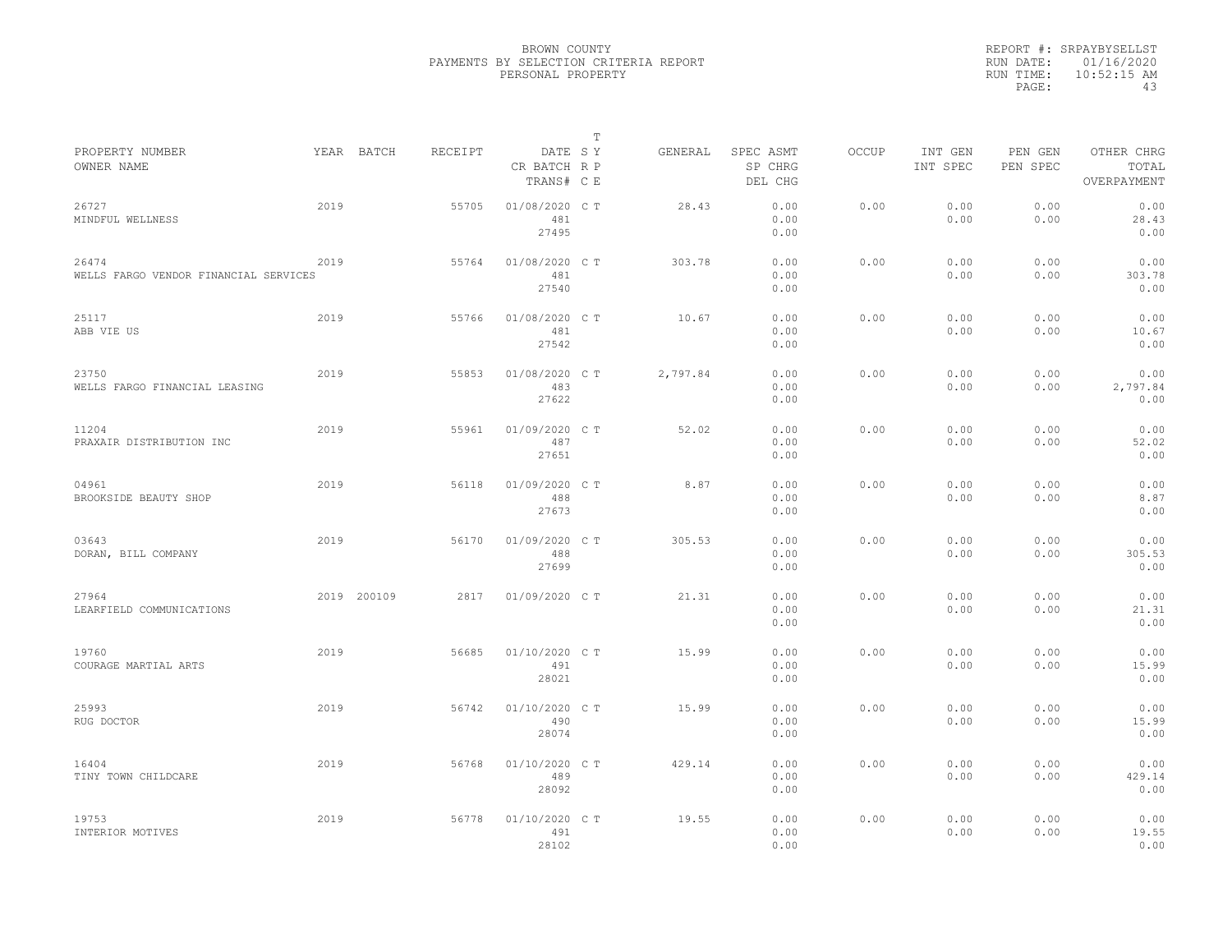|           | REPORT #: SRPAYBYSELLST |
|-----------|-------------------------|
|           | RUN DATE: 01/16/2020    |
| RUN TIME: | $10:52:16$ AM           |
| PAGE:     | 44                      |
|           |                         |

|                                        |      |             |                  |                                       | $\mathbb T$ |          |                                 |       |                     |                     |                                    |  |
|----------------------------------------|------|-------------|------------------|---------------------------------------|-------------|----------|---------------------------------|-------|---------------------|---------------------|------------------------------------|--|
| PROPERTY NUMBER<br>OWNER NAME          |      | YEAR BATCH  | RECEIPT          | DATE SY<br>CR BATCH R P<br>TRANS# C E |             | GENERAL  | SPEC ASMT<br>SP CHRG<br>DEL CHG | OCCUP | INT GEN<br>INT SPEC | PEN GEN<br>PEN SPEC | OTHER CHRG<br>TOTAL<br>OVERPAYMENT |  |
| 19753<br>INTERIOR MOTIVES              | 2019 |             | Voids #<br>56778 | 01/10/2020 CV<br>491<br>28130         |             | $-19.55$ | 0.00<br>0.00<br>0.00            | 0.00  | 0.00<br>0.00        | 0.00<br>0.00        | 0.00<br>$-19.55$<br>0.00           |  |
| 19753<br>INTERIOR MOTIVES              | 2019 |             | 56820            | 01/10/2020 C T<br>491<br>28131        |             | 19.55    | 0.00<br>0.00<br>0.00            | 0.00  | 0.00<br>0.00        | 0.00<br>0.00        | 0.00<br>19.55<br>0.00              |  |
| 19983<br>NEOPOST USA INC               | 2019 |             | 57045            | 01/13/2020 CT<br>494<br>28177         |             | 28.43    | 0.00<br>0.00<br>0.00            | 0.00  | 0.00<br>0.00        | 0.00<br>0.00        | 0.00<br>28.43<br>0.00              |  |
| 03718<br>MCC WISCONSIN LLC             | 2019 |             | 57128            | 01/13/2020 C T<br>493<br>28223        |             | 831.36   | 0.00<br>0.00<br>0.00            | 0.00  | 0.00<br>0.00        | 0.00<br>0.00        | 0.00<br>831.36<br>0.00             |  |
| 22359<br>EDWARD D JONES & CO L.P.      |      | 2019 200113 | 2889             | 01/13/2020 C T                        |             | 53.29    | 0.00<br>0.00<br>0.00            | 0.00  | 0.00<br>0.00        | 0.00<br>0.00        | 0.00<br>53.29<br>0.00              |  |
| 15085<br>INTERIM HEALTH CARE           | 2019 |             | 57333            | 01/13/2020 C T<br>494<br>28344        |             | 35.53    | 0.00<br>0.00<br>0.00            | 0.00  | 0.00<br>0.00        | 0.00<br>0.00        | 0.00<br>35.53<br>0.00              |  |
| 23321<br>GNC LIVE WELL #2687           | 2019 |             | 57354            | 01/13/2020 C T<br>494<br>28362        |             | 316.21   | 0.00<br>0.00<br>0.00            | 0.00  | 0.00<br>0.00        | 0.00<br>0.00        | 0.00<br>316.21<br>0.00             |  |
| 19804<br>RECOVERON                     | 2019 |             | 57361            | 01/13/2020 CT<br>494<br>28368         |             | 129.67   | 0.00<br>0.00<br>0.00            | 0.00  | 0.00<br>0.00        | 0.00<br>0.00        | 0.00<br>129.67<br>0.00             |  |
| 27134<br>BIEBEL'S CATERING & RENTALS   | 2019 |             | 57385            | 01/13/2020 C T<br>494<br>28378        |             | 270.00   | 0.00<br>0.00<br>0.00            | 0.00  | 0.00<br>0.00        | 0.00<br>0.00        | 0.00<br>270.00<br>0.00             |  |
| 25119<br>COMMUNITY FIRST CREDIT UNION  | 2019 |             | 57393            | 01/13/2020 C T<br>497<br>28381        |             | 1,881.21 | 0.00<br>0.00<br>0.00            | 0.00  | 0.00<br>0.00        | 0.00<br>0.00        | 0.00<br>1,881.21<br>0.00           |  |
| 19557<br>TOM PHILLIPS CONSTRUCTION INC | 2019 |             | 57454            | 01/13/2020 C T<br>494<br>28424        |             | 10.67    | 0.00<br>0.00<br>0.00            | 0.00  | 0.00<br>0.00        | 0.00<br>0.00        | 0.00<br>10.67<br>0.00              |  |
| 27129<br>ARCTIC GLACIER USA, INC       | 2019 |             | 57528            | 01/13/2020 C T<br>495<br>28494        |             | 5.32     | 0.00<br>0.00<br>0.00            | 0.00  | 0.00<br>0.00        | 0.00<br>0.00        | 0.00<br>5.32<br>0.00               |  |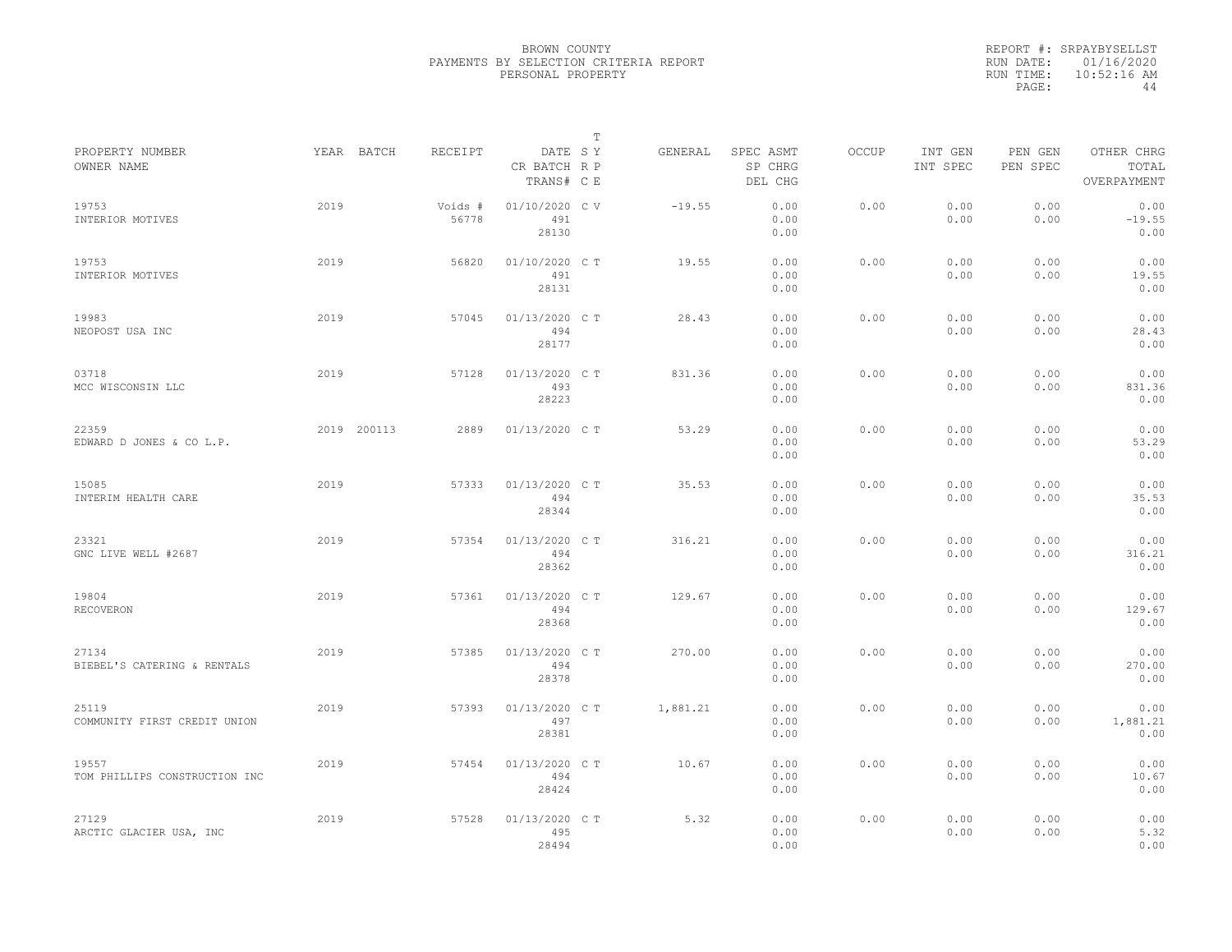|           | REPORT #: SRPAYBYSELLST |
|-----------|-------------------------|
|           | RUN DATE: 01/16/2020    |
| RUN TIME: | $10:52:16$ AM           |
| PAGE:     | 45                      |

|                               |            |                           |                                       | $\mathbb T$ |           |                                 |       |                     |                     |                                    |
|-------------------------------|------------|---------------------------|---------------------------------------|-------------|-----------|---------------------------------|-------|---------------------|---------------------|------------------------------------|
| PROPERTY NUMBER<br>OWNER NAME | YEAR BATCH | <b>RECEIPT</b>            | DATE SY<br>CR BATCH R P<br>TRANS# C E |             | GENERAL   | SPEC ASMT<br>SP CHRG<br>DEL CHG | OCCUP | INT GEN<br>INT SPEC | PEN GEN<br>PEN SPEC | OTHER CHRG<br>TOTAL<br>OVERPAYMENT |
|                               |            |                           |                                       |             |           |                                 |       |                     |                     |                                    |
| 27117                         | 2019       | 57553                     | 01/13/2020 CT                         |             | 7.10      | 0.00                            | 0.00  | 0.00                | 0.00                | 0.00                               |
| MODERN BUSINESS MACHINE       |            |                           | 497                                   |             |           | 0.00                            |       | 0.00                | 0.00                | 7.10                               |
|                               |            |                           | 28513                                 |             |           | 0.00                            |       |                     |                     | 0.00                               |
| 16910                         | 2019       | 57696                     | 01/13/2020 C T                        |             | 357.06    | 0.00                            | 0.00  | 0.00                | 0.00                | 0.00                               |
| JONES SIGN CO INC             |            |                           | 493                                   |             |           | 0.00                            |       | 0.00                | 0.00                | 357.06                             |
|                               |            |                           | 28599                                 |             |           | 0.00                            |       |                     |                     | 0.00                               |
| 27125                         | 2019       | 57741                     | 01/13/2020 C T                        |             | 37.30     | 0.00                            | 0.00  | 0.00                | 0.00                | 0.00                               |
| FARMER BROS CO.               |            |                           | 495                                   |             |           | 0.00                            |       | 0.00                | 0.00                | 37.30                              |
|                               |            |                           | 28618                                 |             |           | 0.00                            |       |                     |                     | 0.00                               |
| 26744                         | 2019       | 57844                     | 01/13/2020 C T                        |             | 227.38    | 0.00                            | 0.00  | 0.00                | 0.00                | 0.00                               |
| UNIVERSAL WIRELESS, INC       |            |                           | 495                                   |             |           | 0.00                            |       | 0.00                | 0.00                | 227.38                             |
|                               |            |                           | 28711                                 |             |           | 0.00                            |       |                     |                     | 0.00                               |
| 26485                         | 2019       | 58042                     | 01/14/2020 C T                        |             | 85.28     | 0.00                            | 0.00  | 0.00                | 0.00                | 0.00                               |
| LINK MEDIA OUTDOOR            |            |                           | 500                                   |             |           | 0.00                            |       | 0.00                | 0.00                | 85.28                              |
|                               |            |                           | 28776                                 |             |           | 0.00                            |       |                     |                     | 0.00                               |
| 25698                         | 2019       | 58059                     | 01/14/2020 C T                        |             | 1,090.75  | 0.00                            | 0.00  | 0.00                | 0.00                | 0.00                               |
| LTC PROPERTIES INC            |            |                           | 500                                   |             |           | 0.00                            |       | 0.00                | 0.00                | 1,090.75                           |
|                               |            |                           | 28790                                 |             |           | 0.00                            |       |                     |                     | 0.00                               |
| 17373                         | 2019       | 58060                     | 01/14/2020 C T                        |             | 125.16    | 0.00                            | 0.00  | 0.00                | 0.00                | 0.00                               |
| SL BELLEVUE                   |            |                           | 500                                   |             |           | 0.00                            |       | 0.00                | 0.00                | 125.16                             |
|                               |            |                           | 28790                                 |             |           | 0.00                            |       |                     |                     | 0.00                               |
| 25990                         | 2019       | 58197                     | 01/14/2020 C T                        |             | 11,820.19 | 0.00                            | 0.00  | 0.00                | 0.00                | 0.00                               |
| ROUNDY'S WISCONSIN            |            |                           | 499                                   |             |           | 0.00                            |       | 0.00                | 0.00                | 11,820.19                          |
|                               |            |                           | 28904                                 |             |           | 0.00                            |       |                     |                     | 0.00                               |
|                               |            | VILLAGE OF BELLEVUE TOTAL |                                       |             | 57,186.06 | 0.00                            | 0.00  | 0.00                | 0.00                | 0.00                               |
|                               |            |                           |                                       |             |           | 0.00                            |       | 0.00                | 0.00                | 57,186.06                          |
|                               |            |                           |                                       |             |           | 0.00                            |       |                     |                     | 0.00                               |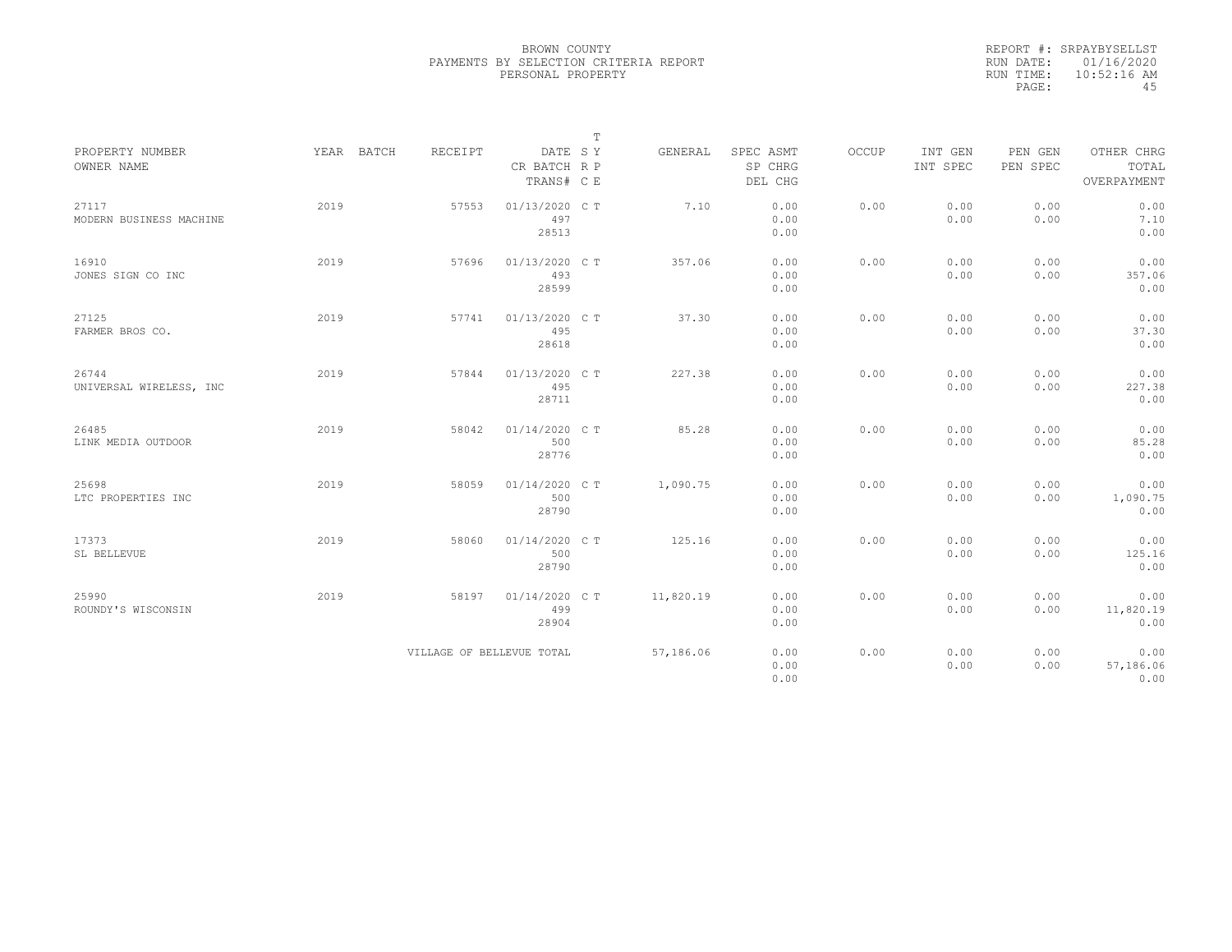|           | REPORT #: SRPAYBYSELLST |
|-----------|-------------------------|
|           | RUN DATE: 01/16/2020    |
| RUN TIME: | $10:52:17$ AM           |
| PAGE:     | 46                      |
|           |                         |

|                                        |             |                          |                                       | $\mathbb T$ |          |                                 |       |                     |                     |                                    |
|----------------------------------------|-------------|--------------------------|---------------------------------------|-------------|----------|---------------------------------|-------|---------------------|---------------------|------------------------------------|
| PROPERTY NUMBER<br>OWNER NAME          | YEAR BATCH  | RECEIPT                  | DATE SY<br>CR BATCH R P<br>TRANS# C E |             | GENERAL  | SPEC ASMT<br>SP CHRG<br>DEL CHG | OCCUP | INT GEN<br>INT SPEC | PEN GEN<br>PEN SPEC | OTHER CHRG<br>TOTAL<br>OVERPAYMENT |
| 26466<br>NIEBLER PROPERTIES, INC       | 2019 116014 | 21                       | 01/02/2020 MT                         |             | 1,478.39 | 0.00<br>0.00<br>0.00            | 0.00  | 0.00<br>0.00        | 0.00<br>0.00        | 0.00<br>1,478.39<br>0.00           |
| 13593<br>IMAGES                        | 2019 116015 | 22                       | 01/06/2020 MT                         |             | 21.06    | 0.00<br>0.00<br>0.00            | 0.00  | 0.00<br>0.00        | 0.00<br>0.00        | 0.00<br>21.06<br>0.00              |
| 16042<br>DISH NETWORK LLC              | 2019 116015 |                          | 24 01/06/2020 MT                      |             | 67.03    | 0.00<br>0.00<br>0.00            | 0.00  | 0.00<br>0.00        | 0.00<br>0.00        | 0.00<br>67.03<br>0.00              |
| 25093<br>PRO 1 PROPERTY SERVICES       | 2019 116015 | 23                       | 01/06/2020 MT                         |             | 36.40    | 0.00<br>0.00<br>0.00            | 0.00  | 0.00<br>0.00        | 0.00<br>0.00        | 0.00<br>36.40<br>0.00              |
| 05567<br>THREE BEARS DAY CARE CENTER   | 2019 116016 | 25                       | 01/08/2020 MT                         |             | 134.05   | 0.00<br>0.00<br>0.00            | 0.00  | 0.00<br>0.00        | 0.00<br>0.00        | 0.00<br>134.05<br>0.00             |
| 07994<br>DENMARK INSURANCE CENTER, LLC | 2019 116016 | 26                       | 01/08/2020 MT                         |             | 17.24    | 0.00<br>0.00<br>0.00            | 0.00  | 0.00<br>0.00        | 0.00<br>0.00        | 0.00<br>17.24<br>0.00              |
|                                        |             | VILLAGE OF DENMARK TOTAL |                                       |             | 1,754.17 | 0.00<br>0.00<br>0.00            | 0.00  | 0.00<br>0.00        | 0.00<br>0.00        | 0.00<br>1,754.17<br>0.00           |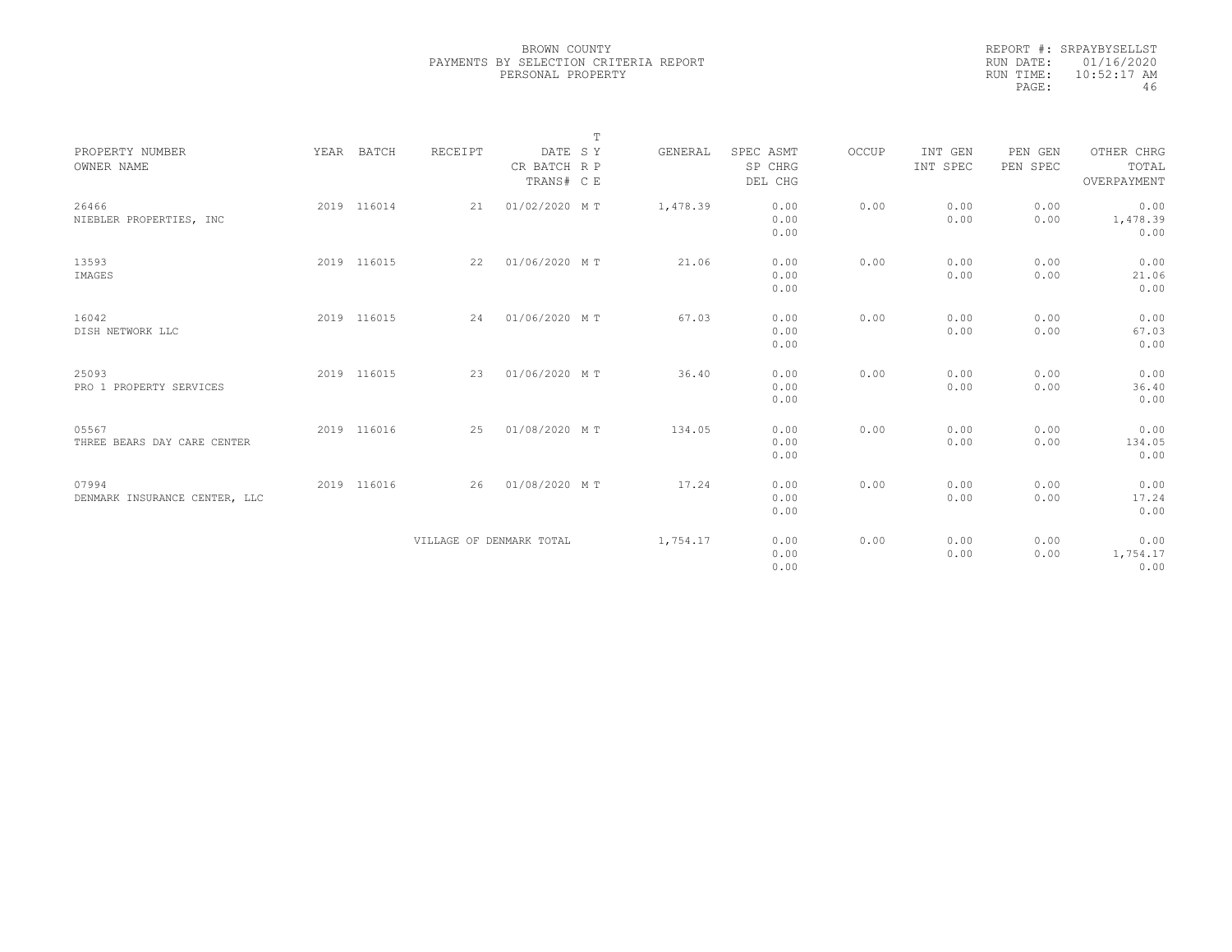|           | REPORT #: SRPAYBYSELLST |
|-----------|-------------------------|
|           | RUN DATE: 01/16/2020    |
| RUN TIME: | $10:52:17$ AM           |
| PAGE:     | 47                      |

|                                                         |            |         |                                       | T |          |                                 |              |                     |                     |                                    |
|---------------------------------------------------------|------------|---------|---------------------------------------|---|----------|---------------------------------|--------------|---------------------|---------------------|------------------------------------|
| PROPERTY NUMBER<br>OWNER NAME                           | YEAR BATCH | RECEIPT | DATE SY<br>CR BATCH R P<br>TRANS# C E |   | GENERAL  | SPEC ASMT<br>SP CHRG<br>DEL CHG | <b>OCCUP</b> | INT GEN<br>INT SPEC | PEN GEN<br>PEN SPEC | OTHER CHRG<br>TOTAL<br>OVERPAYMENT |
| 24574<br>SUMMIT PUMP INC                                | 2019       | 51450   | 01/02/2020 C T<br>461<br>25013        |   | 979.73   | 0.00<br>0.00<br>0.00            | 0.00         | 0.00<br>0.00        | 0.00<br>0.00        | 0.00<br>979.73<br>0.00             |
| 13696<br>MOLDING & MILLWORK                             | 2019       | 51668   | 01/02/2020 C T<br>463<br>25157        |   | 718.46   | 0.00<br>0.00<br>0.00            | 0.00         | 0.00<br>0.00        | 0.00<br>0.00        | 0.00<br>718.46<br>0.00             |
| 4138<br>JIMS OUTBOARDS                                  | 2019       | 51691   | 01/02/2020 C T<br>463<br>25178        |   | 76.84    | 0.00<br>0.00<br>0.00            | 0.00         | 0.00<br>0.00        | 0.00<br>0.00        | 0.00<br>76.84<br>0.00              |
| 25153<br>SHINING STARS PRESCHOOL & CHILDCARE CENTER LLC | 2019       | 51722   | 01/02/2020 C T<br>462<br>25199        |   | 680.91   | 0.00<br>0.00<br>0.00            | 0.00         | 0.00<br>0.00        | 0.00<br>0.00        | 0.00<br>680.91<br>0.00             |
| 23753<br>EXECUTIVE MOTOR CARS                           | 2019       | 51863   | 01/02/2020 C T<br>462<br>25298        |   | 34.58    | 0.00<br>0.00<br>0.00            | 0.00         | 0.00<br>0.00        | 0.00<br>0.00        | 0.00<br>34.58<br>0.00              |
| 22941<br>WISCONSIN IMAGING LLC                          | 2019       | 51942   | 01/02/2020 C T<br>463<br>25367        |   | 600.90   | 0.00<br>0.00<br>0.00            | 0.00         | 0.00<br>0.00        | 0.00<br>0.00        | 0.00<br>600.90<br>0.00             |
| 24462<br>HOMETOWN INSULATION INC                        | 2019       | 52368   | 01/03/2020 CT<br>468<br>25580         |   | 1,473.43 | 0.00<br>0.00<br>0.00            | 0.00         | 0.00<br>0.00        | 0.00<br>0.00        | 0.00<br>1,473.43<br>0.00           |
| 20421<br>FABIAN AVIATION - HANGAR C1                    | 2019       | 52510   | 01/03/2020 C T<br>465<br>25667        |   | 364.99   | 0.00<br>0.00<br>0.00            | 0.00         | 0.00<br>0.00        | 0.00<br>0.00        | 0.00<br>364.99<br>0.00             |
| 21393<br>RON'S MOBILE RV SERVICE                        | 2019       | 52521   | 01/03/2020 CT<br>465<br>25678         |   | 9.61     | 0.00<br>0.00<br>0.00            | 0.00         | 0.00<br>0.00        | 0.00<br>0.00        | 0.00<br>9.61<br>0.00               |
| 17956<br>DISH NETWORK LLC                               | 2019       | 53789   | 01/06/2020 C T<br>475<br>26435        |   | 145.78   | 0.00<br>0.00<br>0.00            | 0.00         | 0.00<br>0.00        | 0.00<br>0.00        | 0.00<br>145.78<br>0.00             |
| 25202<br>POWER TRAIN SERVICES LLC                       | 2019       | 53867   | 01/06/2020 C T<br>471<br>26493        |   | 514.83   | 0.00<br>0.00<br>0.00            | 0.00         | 0.00<br>0.00        | 0.00<br>0.00        | 0.00<br>514.83<br>0.00             |
| 11220<br>GERHARD/CHEVALIER HANGAR C9                    | 2019       | 54096   | 01/06/2020 CT<br>471<br>26659         |   | 288.15   | 0.00<br>0.00<br>0.00            | 0.00         | 0.00<br>0.00        | 0.00<br>0.00        | 0.00<br>288.15<br>0.00             |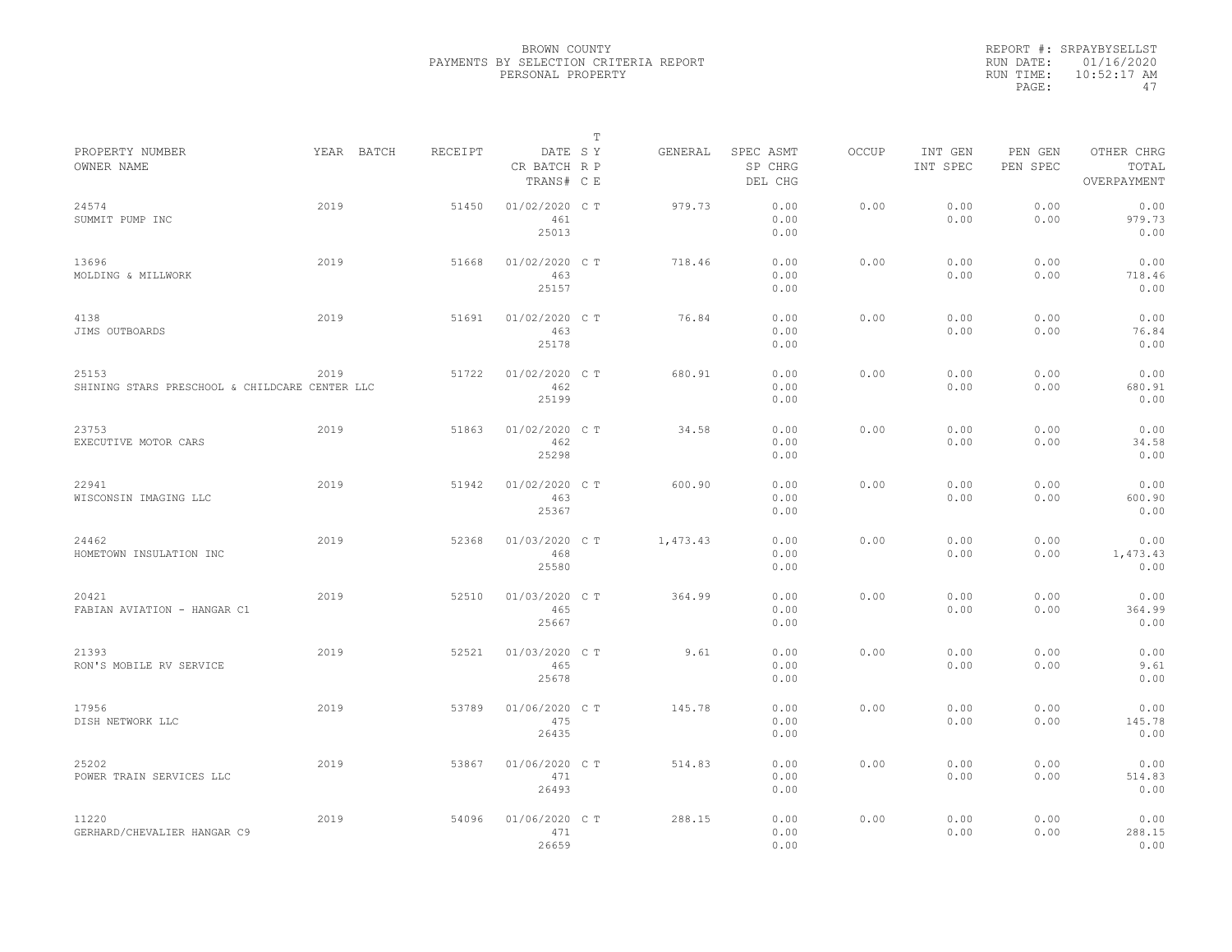|                                                |      |             |         |                                       | T |          |                                 |              |                     |                     |                                    |
|------------------------------------------------|------|-------------|---------|---------------------------------------|---|----------|---------------------------------|--------------|---------------------|---------------------|------------------------------------|
| PROPERTY NUMBER<br>OWNER NAME                  |      | YEAR BATCH  | RECEIPT | DATE SY<br>CR BATCH R P<br>TRANS# C E |   | GENERAL  | SPEC ASMT<br>SP CHRG<br>DEL CHG | <b>OCCUP</b> | INT GEN<br>INT SPEC | PEN GEN<br>PEN SPEC | OTHER CHRG<br>TOTAL<br>OVERPAYMENT |
| 11219<br>BRIAN PERKOVICH - HANGAR C-7          |      | 2019 200106 | 2754    | 01/06/2020 C T                        |   | 633.94   | 0.00<br>0.00<br>0.00            | 0.00         | 0.00<br>0.00        | 0.00<br>0.00        | 0.00<br>633.94<br>0.00             |
| 26172<br>WELLS FARGO VENDOR FINANCIAL SERV LLC | 2019 |             | 54620   | 01/07/2020 C T<br>479<br>26837        |   | 326.57   | 0.00<br>0.00<br>0.00            | 0.00         | 0.00<br>0.00        | 0.00<br>0.00        | 0.00<br>326.57<br>0.00             |
| 10477<br>BAYTHERM INSULATION LLC               | 2019 |             | 55287   | 01/07/2020 C T<br>477<br>27269        |   | 423.12   | 0.00<br>0.00<br>0.00            | 0.00         | 0.00<br>0.00        | 0.00<br>0.00        | 0.00<br>423.12<br>0.00             |
| 14682<br>PEP ANDERAS - HANGAR F-10             | 2019 |             | 55863   | 01/08/2020 C T<br>483<br>27631        |   | 1,152.63 | 0.00<br>0.00<br>0.00            | 0.00         | 0.00<br>0.00        | 0.00<br>0.00        | 0.00<br>1,152.63<br>0.00           |
| 27684<br>PRAXAIR DISTRIBUTION INC              | 2019 |             | 55964   | 01/09/2020 C T<br>487<br>27651        |   | 65.31    | 0.00<br>0.00<br>0.00            | 0.00         | 0.00<br>0.00        | 0.00<br>0.00        | 0.00<br>65.31<br>0.00              |
| 23090<br>SMUCKER FOODSERVICE                   | 2019 |             | 56410   | 01/09/2020 C T<br>488<br>27876        |   | 30.23    | 0.00<br>0.00<br>0.00            | 0.00         | 0.00<br>0.00        | 0.00<br>0.00        | 0.00<br>30.23<br>0.00              |
| 22932<br>MAILFINANCE INC                       | 2019 |             | 56412   | 01/09/2020 C T<br>487<br>27878        |   | 33.78    | 0.00<br>0.00<br>0.00            | 0.00         | 0.00<br>0.00        | 0.00<br>0.00        | 0.00<br>33.78<br>0.00              |
| 26173<br>VAN VONDEREN CYCLE                    | 2019 |             | 56766   | 01/10/2020 C T<br>489<br>28090        |   | 15.35    | 0.00<br>0.00<br>0.00            | 0.00         | 0.00<br>0.00        | 0.00<br>0.00        | 0.00<br>15.35<br>0.00              |
| 25702<br>PACKERLAND ELECTRIC LLC               | 2019 |             | 56770   | 01/10/2020 C T<br>489<br>28094        |   | 24.97    | 0.00<br>0.00<br>0.00            | 0.00         | 0.00<br>0.00        | 0.00<br>0.00        | 0.00<br>24.97<br>0.00              |
| 17111<br>NEOPOST USA INC                       | 2019 |             | 57048   | 01/13/2020 C T<br>494<br>28177        |   | 14.22    | 0.00<br>0.00<br>0.00            | 0.00         | 0.00<br>0.00        | 0.00<br>0.00        | 0.00<br>14.22<br>0.00              |
| 27486<br>BULLET LINER OF GREEN BAY             | 2019 |             | 57412   | 01/13/2020 C T<br>494<br>28393        |   | 172.89   | 0.00<br>0.00<br>0.00            | 0.00         | 0.00<br>0.00        | 0.00<br>0.00        | 0.00<br>172.89<br>0.00             |
| 12860<br>VR ASSORTED TRIM & DOOR LLC           | 2019 |             | 57832   | 01/13/2020 CT<br>495<br>28700         |   | 42.27    | 0.00<br>0.00<br>0.00            | 0.00         | 0.00<br>0.00        | 0.00<br>0.00        | 0.00<br>42.27<br>0.00              |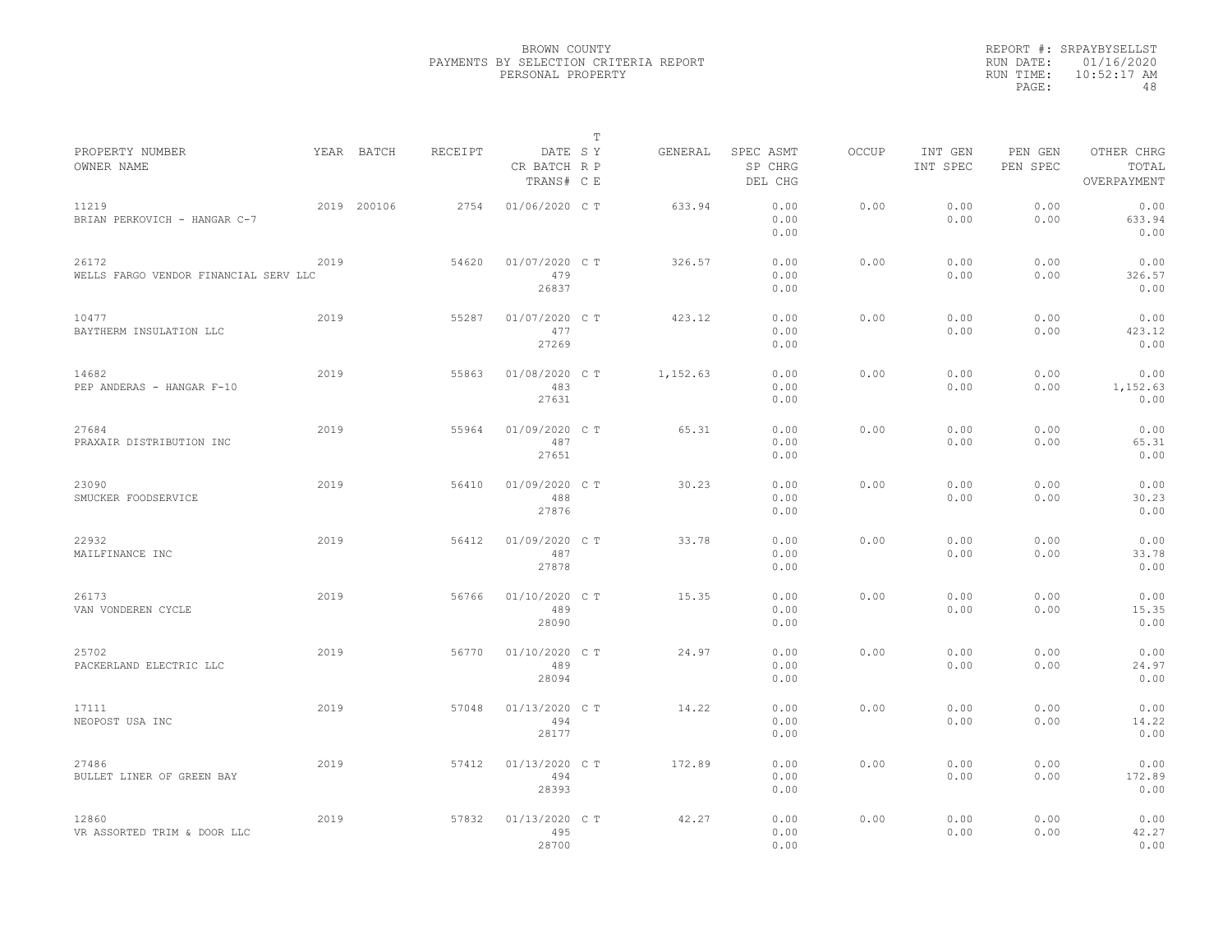REPORT #: SRPAYBYSELLST RUN DATE: 01/16/2020 RUN TIME: 10:52:18 AM<br>PAGE: 49 PAGE:

| PROPERTY NUMBER                   | YEAR | BATCH | RECEIPT | DATE SY                 | GENERAL  | SPEC ASMT | OCCUP | INT GEN  | PEN<br>GEN | OTHER CHRG  |  |
|-----------------------------------|------|-------|---------|-------------------------|----------|-----------|-------|----------|------------|-------------|--|
| OWNER NAME                        |      |       |         | CR BATCH R P            |          | SP CHRG   |       | INT SPEC | PEN SPEC   | TOTAL       |  |
|                                   |      |       |         | TRANS# CE               |          | DEL CHG   |       |          |            | OVERPAYMENT |  |
| 23624                             | 2019 |       | 57865   | 01/13/2020 C T          | 300.46   | 0.00      | 0.00  | 0.00     | 0.00       | 0.00        |  |
| WELLS FARGO FINANCIAL LEASING INC |      |       |         | 495                     |          | 0.00      |       | 0.00     | 0.00       | 300.46      |  |
|                                   |      |       |         | 28727                   |          | 0.00      |       |          |            | 0.00        |  |
|                                   |      |       |         | VILLAGE OF HOBART TOTAL | 9,123.95 | 0.00      | 0.00  | 0.00     | 0.00       | 0.00        |  |
|                                   |      |       |         |                         |          | 0.00      |       | 0.00     | 0.00       | 9,123.95    |  |
|                                   |      |       |         |                         |          | 0.00      |       |          |            | 0.00        |  |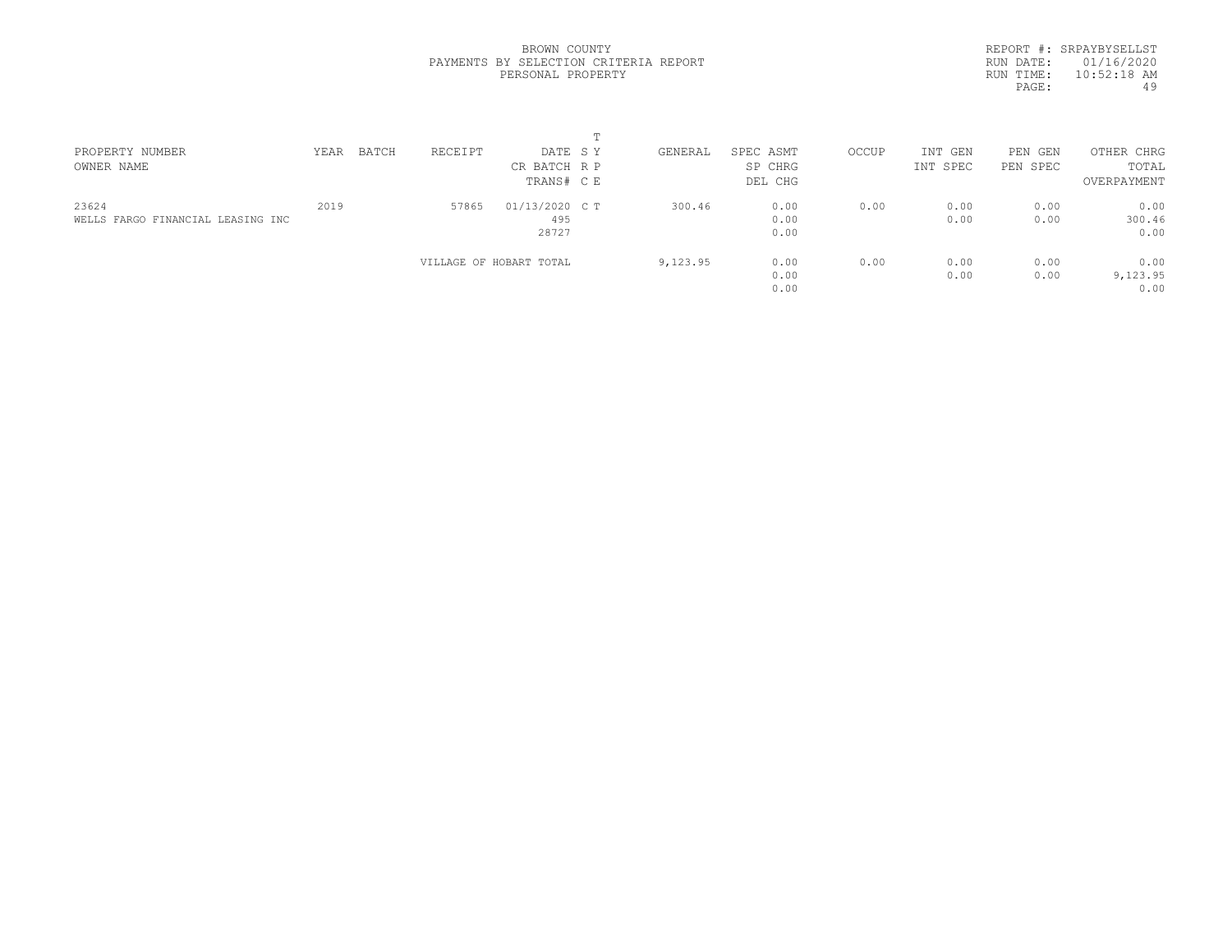|                                               |             |         |                                       | T |          |                                 |       |                     |                     |                                    |  |
|-----------------------------------------------|-------------|---------|---------------------------------------|---|----------|---------------------------------|-------|---------------------|---------------------|------------------------------------|--|
| PROPERTY NUMBER<br>OWNER NAME                 | YEAR BATCH  | RECEIPT | DATE SY<br>CR BATCH R P<br>TRANS# C E |   | GENERAL  | SPEC ASMT<br>SP CHRG<br>DEL CHG | OCCUP | INT GEN<br>INT SPEC | PEN GEN<br>PEN SPEC | OTHER CHRG<br>TOTAL<br>OVERPAYMENT |  |
| 03835<br>AMERICAN FAMILY MUTUAL INSURANCE CO. | 2019 136060 | 38      | 01/06/2020 MT                         |   | 3.29     | 0.00<br>0.00<br>0.00            | 0.00  | 0.00<br>0.00        | 0.00<br>0.00        | 0.00<br>3.29<br>0.00               |  |
| 03918<br>CUSTOM CABINET CO INC                | 2019 136060 | 41      | 01/06/2020 MT                         |   | 80.77    | 0.00<br>0.00<br>0.00            | 0.00  | 0.00<br>0.00        | 0.00<br>0.00        | 0.00<br>80.77<br>0.00              |  |
| 12733<br>DECKER'S UNCLE SAM FIREWORKS         | 2019 136058 | 36      | 01/03/2020 MT                         |   | 4,297.58 | 0.00<br>0.00<br>0.00            | 0.00  | 0.00<br>0.00        | 0.00<br>0.00        | 0.00<br>4,297.58<br>0.00           |  |
| 20717<br>AMERICAN FAMILY MUTUAL INSURANCE CO. | 2019 136060 | 39      | 01/06/2020 MT                         |   | 3.29     | 0.00<br>0.00<br>0.00            | 0.00  | 0.00<br>0.00        | 0.00<br>0.00        | 0.00<br>3.29<br>0.00               |  |
| 27091<br>ALIGN CLINIC                         | 2019 136060 | 40      | 01/06/2020 MT                         |   | 591.80   | 0.00<br>0.00<br>0.00            | 0.00  | 0.00<br>0.00        | 0.00<br>0.00        | 0.00<br>591.80<br>0.00             |  |
| 27201<br>ACCURATE COMPONENTS LLC              | 2019 136060 | 37      | 01/06/2020 MT                         |   | 562.13   | 0.00<br>0.00<br>0.00            | 0.00  | 0.00<br>0.00        | 0.00<br>0.00        | 0.00<br>562.13<br>0.00             |  |
| 10753<br>BARLEY'S DEERFIELD DINER             | 2019 136063 | 42      | 01/08/2020 MT                         |   | 562.13   | 0.00<br>0.00<br>0.00            | 0.00  | 0.00<br>0.00        | 0.00<br>0.00        | 0.00<br>562.13<br>0.00             |  |
| 15934<br>US BANK NATIONAL ASSOCIATION         | 2019 136063 | 43      | 01/08/2020 MT                         |   | 1,877.62 | 0.00<br>0.00<br>0.00            | 0.00  | 0.00<br>0.00        | 0.00<br>0.00        | 0.00<br>1,877.62<br>0.00           |  |
| 24400<br>BEAM AND BOARD                       | 2019 136063 | 44      | 01/08/2020 MT                         |   | 118.69   | 0.00<br>0.00<br>0.00            | 0.00  | 0.00<br>0.00        | 0.00<br>0.00        | 0.00<br>118.69<br>0.00             |  |
| 22448<br>PREMIER ELECTRICAL SERVICES INC      | 2019 136067 | 45      | 01/10/2020 MT                         |   | 3.29     | 0.00<br>0.00<br>0.00            | 0.00  | 0.00<br>0.00        | 0.00<br>0.00        | 0.00<br>3.29<br>0.00               |  |
| 26677<br>ALICES GREENHOUSE                    | 2019 136067 | 46      | 01/10/2020 MT                         |   | 382.44   | 0.00<br>0.00<br>0.00            | 0.00  | 0.00<br>0.00        | 0.00<br>0.00        | 0.00<br>382.44<br>0.00             |  |
| 05138<br>RON KUHN PLUMBING AND HEATING        | 2019 136068 | 55      | 01/13/2020 MT                         |   | 18.13    | 0.00<br>0.00<br>0.00            | 0.00  | 0.00<br>0.00        | 0.00<br>0.00        | 0.00<br>18.13<br>0.00              |  |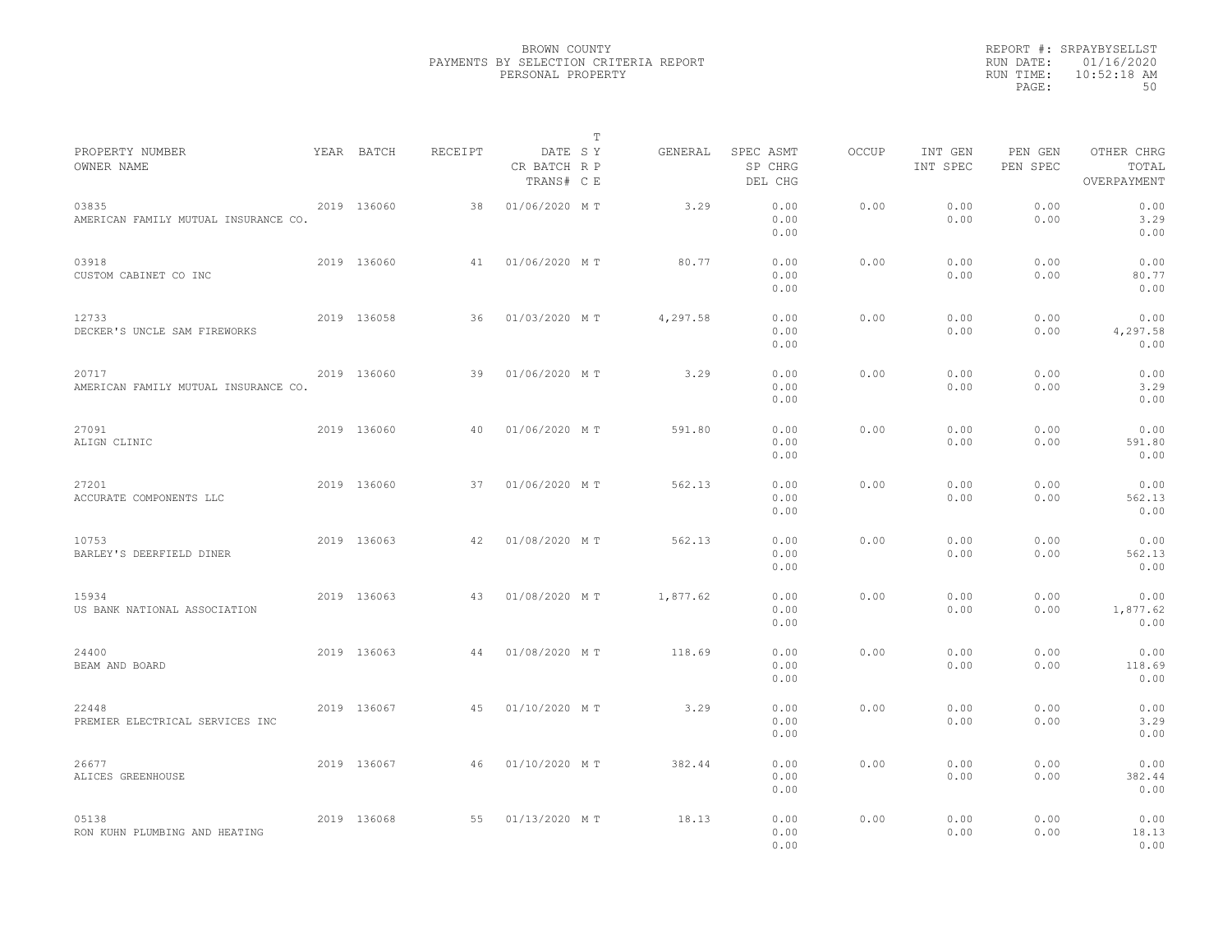|                                            |             |         | $\mathbb T$                           |          |                                 |              |                     |                     |                                    |  |
|--------------------------------------------|-------------|---------|---------------------------------------|----------|---------------------------------|--------------|---------------------|---------------------|------------------------------------|--|
| PROPERTY NUMBER<br>OWNER NAME              | YEAR BATCH  | RECEIPT | DATE SY<br>CR BATCH R P<br>TRANS# C E | GENERAL  | SPEC ASMT<br>SP CHRG<br>DEL CHG | <b>OCCUP</b> | INT GEN<br>INT SPEC | PEN GEN<br>PEN SPEC | OTHER CHRG<br>TOTAL<br>OVERPAYMENT |  |
| 06108<br>VARSHA INC EXPRESS PANTRY         | 2019 136068 | 66      | 01/13/2020 MT                         | 206.06   | 0.00<br>0.00<br>0.00            | 0.00         | 0.00<br>0.00        | 0.00<br>0.00        | 0.00<br>206.06<br>0.00             |  |
| 08252<br>JOHNSON BANK-75000-HOWARD         | 2019 136068 | 68      | 01/13/2020 MT                         | 875.34   | 0.00<br>0.00<br>0.00            | 0.00         | 0.00<br>0.00        | 0.00<br>0.00        | 0.00<br>875.34<br>0.00             |  |
| 09377<br>TERRYS ENGINE REBUILDING          | 2019 136068 | 61      | 01/13/2020 MT                         | 1.64     | 0.00<br>0.00<br>0.00            | 0.00         | 0.00<br>0.00        | 0.00<br>0.00        | 0.00<br>1.64<br>0.00               |  |
| 10041<br>KOZLOSKI TOWING SERVICE INC       | 2019 136068 | 67      | 01/13/2020 MT                         | 1.64     | 0.00<br>0.00<br>0.00            | 0.00         | 0.00<br>0.00        | 0.00<br>0.00        | 0.00<br>1.64<br>0.00               |  |
| 14122<br>BUDGET TRUCK RENTAL               | 2019 136068 | 51      | 01/13/2020 MT                         | 3.29     | 0.00<br>0.00<br>0.00            | 0.00         | 0.00<br>0.00        | 0.00<br>0.00        | 0.00<br>3.29<br>0.00               |  |
| 14986<br>TOELLNER, RICHARD P ACCOUNTANT    | 2019 136068 | 54      | 01/13/2020 MT                         | 19.77    | 0.00<br>0.00<br>0.00            | 0.00         | 0.00<br>0.00        | 0.00<br>0.00        | 0.00<br>19.77<br>0.00              |  |
| 14992<br>KABARA, CHRISTINA ATTORNEY        | 2019 136068 | 52      | 01/13/2020 MT                         | 34.61    | 0.00<br>0.00<br>0.00            | 0.00         | 0.00<br>0.00        | 0.00<br>0.00        | 0.00<br>34.61<br>0.00              |  |
| 14998<br>MAU & ASSOCIATES, LLP             | 2019 136068 | 53      | 01/13/2020 MT                         | 351.13   | 0.00<br>0.00<br>0.00            | 0.00         | 0.00<br>0.00        | 0.00<br>0.00        | 0.00<br>351.13<br>0.00             |  |
| 15933<br>LIESCH FINANCIAL, BRIAN           | 2019 136068 | 56      | 01/13/2020 MT                         | 9.89     | 0.00<br>0.00<br>0.00            | 0.00         | 0.00<br>0.00        | 0.00<br>0.00        | 0.00<br>9.89<br>0.00               |  |
| 18200<br>ASSOCIATED BANK, NA               | 2019 136068 | 60      | 01/13/2020 MT                         | 1,791.89 | 0.00<br>0.00<br>0.00            | 0.00         | 0.00<br>0.00        | 0.00<br>0.00        | 0.00<br>1,791.89<br>0.00           |  |
| 19963<br>BRAIN FREEZE ICE CRE SHOP         | 2019 136068 | 48      | 01/13/2020 MT                         | 93.96    | 0.00<br>0.00<br>0.00            | 0.00         | 0.00<br>0.00        | 0.00<br>0.00        | 0.00<br>93.96<br>0.00              |  |
| 20882<br>AMERICAN FAMILY INSURANCE COMPANY | 2019 136068 | 50      | 01/13/2020 MT                         | 34.61    | 0.00<br>0.00<br>0.00            | 0.00         | 0.00<br>0.00        | 0.00<br>0.00        | 0.00<br>34.61<br>0.00              |  |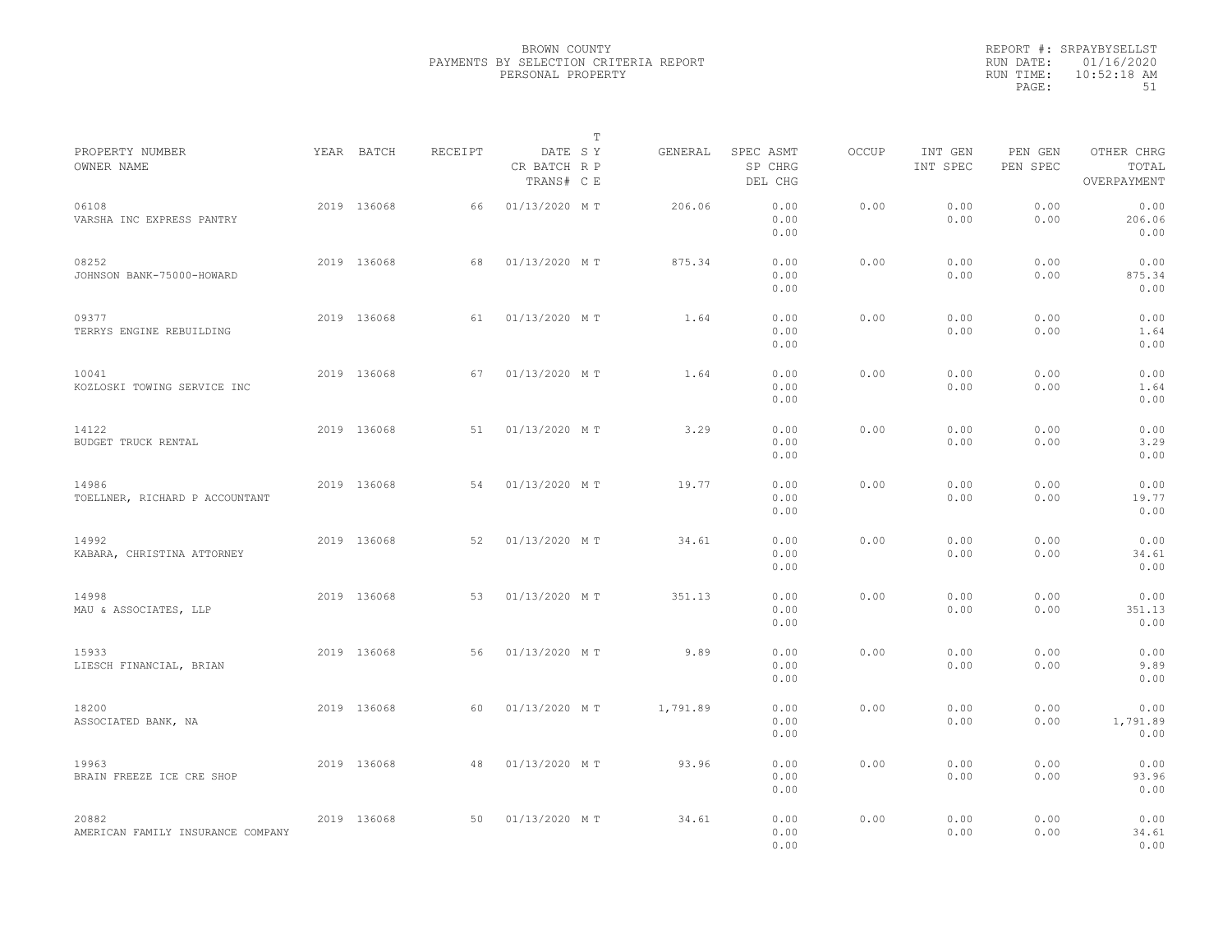|           | REPORT #: SRPAYBYSELLST |
|-----------|-------------------------|
|           | RUN DATE: 01/16/2020    |
| RUN TIME: | $10:52:18$ AM           |
| PAGE:     | 52                      |

|                                             |             |         |                                       | Т |           |                                 |              |                     |                     |                                    |  |
|---------------------------------------------|-------------|---------|---------------------------------------|---|-----------|---------------------------------|--------------|---------------------|---------------------|------------------------------------|--|
| PROPERTY NUMBER<br>OWNER NAME               | YEAR BATCH  | RECEIPT | DATE SY<br>CR BATCH R P<br>TRANS# C E |   | GENERAL   | SPEC ASMT<br>SP CHRG<br>DEL CHG | <b>OCCUP</b> | INT GEN<br>INT SPEC | PEN GEN<br>PEN SPEC | OTHER CHRG<br>TOTAL<br>OVERPAYMENT |  |
| 23054<br>COMMUNITY FIRST CREDIT UNION       | 2019 136068 | 57      | 01/13/2020 MT                         |   | 1,061.62  | 0.00<br>0.00<br>0.00            | 0.00         | 0.00<br>0.00        | 0.00<br>0.00        | 0.00<br>1,061.62<br>0.00           |  |
| 23055<br>GILLIGANS                          | 2019 136068 | 62      | 01/13/2020 MT                         |   | 229.13    | 0.00<br>0.00<br>0.00            | 0.00         | 0.00<br>0.00        | 0.00<br>0.00        | 0.00<br>229.13<br>0.00             |  |
| 24710<br>MEN'S HAIR HOUSE                   | 2019 136068 | 58      | 01/13/2020 MT                         |   | 281.90    | 0.00<br>0.00<br>0.00            | 0.00         | 0.00<br>0.00        | 0.00<br>0.00        | 0.00<br>281.90<br>0.00             |  |
| 24990<br>VITALITY CHIROPRACTIC              | 2019 136068 | 47      | 01/13/2020 MT                         |   | 46.16     | 0.00<br>0.00<br>0.00            | 0.00         | 0.00<br>0.00        | 0.00<br>0.00        | 0.00<br>46.16<br>0.00              |  |
| 25738<br>SPT ACOUISTION LLC                 | 2019 136068 | 59      | 01/13/2020 MT                         |   | 42.86     | 0.00<br>0.00<br>0.00            | 0.00         | 0.00<br>0.00        | 0.00<br>0.00        | 0.00<br>42.86<br>0.00              |  |
| 27023<br>RIVERVIEW PROFESSIONAL LANDSCAPERS | 2019 136068 | 49      | 01/13/2020 MT                         |   | 97.26     | 0.00<br>0.00<br>0.00            | 0.00         | 0.00<br>0.00        | 0.00<br>0.00        | 0.00<br>97.26<br>0.00              |  |
| 05192<br>S & J ARONSON                      | 2019 136069 | 69      | 01/14/2020 MT                         |   | 1.64      | 0.00<br>0.00<br>0.00            | 0.00         | 0.00<br>0.00        | 0.00<br>0.00        | 0.00<br>1.64<br>0.00               |  |
| 23964<br>TOSCA SERVICES                     | 2019 136069 | 70      | 01/14/2020 MT                         |   | 3,420.59  | 0.00<br>0.00<br>0.00            | 0.00         | 0.00<br>0.00        | 0.00<br>0.00        | 0.00<br>3,420.59<br>0.00           |  |
| 24988<br>PANDA HOUSE                        | 2019 136069 | 71      | 01/14/2020 MT                         |   | 187.92    | 0.00<br>0.00<br>0.00            | 0.00         | 0.00<br>0.00        | 0.00<br>0.00        | 0.00<br>187.92<br>0.00             |  |
| 26439<br>RIVERS BEND                        | 2019 136069 | 72      | 01/14/2020 MT                         |   | 1,635.29  | 0.00<br>0.00<br>0.00            | 0.00         | 0.00<br>0.00        | 0.00<br>0.00        | 0.00<br>1,635.29<br>0.00           |  |
|                                             |             |         | VILLAGE OF HOWARD TOTAL               |   | 18,929.36 | 0.00<br>0.00<br>0.00            | 0.00         | 0.00<br>0.00        | 0.00<br>0.00        | 0.00<br>18,929.36<br>0.00          |  |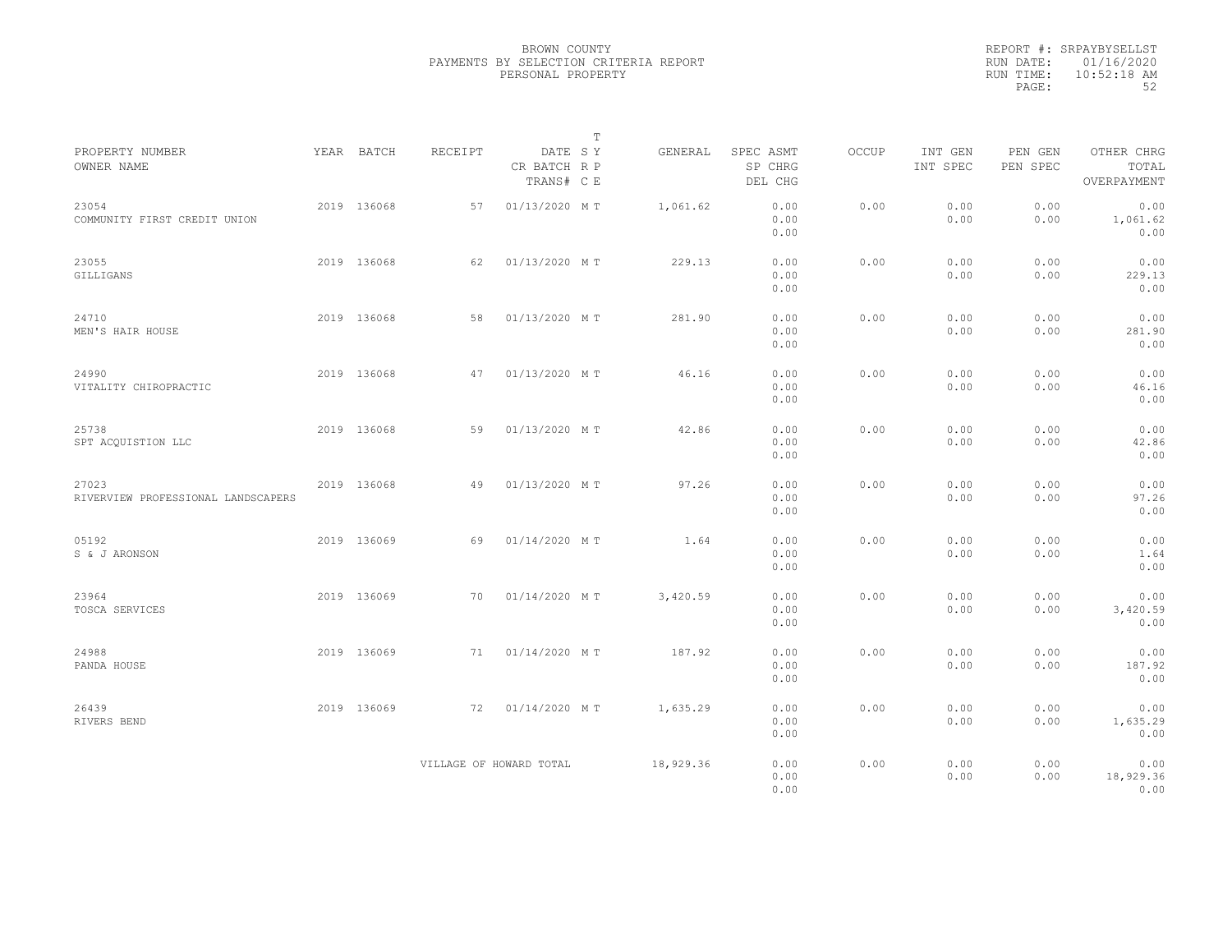|           | REPORT #: SRPAYBYSELLST |
|-----------|-------------------------|
|           | RUN DATE: 01/16/2020    |
| RUN TIME: | $10:52:19$ AM           |
| PAGE:     | 53                      |

|                                 |      |             |                 |                                       | T |           |                                 |       |                     |                     |                                    |  |
|---------------------------------|------|-------------|-----------------|---------------------------------------|---|-----------|---------------------------------|-------|---------------------|---------------------|------------------------------------|--|
| PROPERTY NUMBER<br>OWNER NAME   |      | YEAR BATCH  | RECEIPT         | DATE SY<br>CR BATCH R P<br>TRANS# C E |   | GENERAL   | SPEC ASMT<br>SP CHRG<br>DEL CHG | OCCUP | INT GEN<br>INT SPEC | PEN GEN<br>PEN SPEC | OTHER CHRG<br>TOTAL<br>OVERPAYMENT |  |
| 13331<br>ANGELICA TILE INC      | 2019 |             | 51601           | 01/02/2020 C T<br>463<br>25110        |   | 6.89      | 0.00<br>0.00<br>0.00            | 0.00  | 0.00<br>0.00        | 0.00<br>0.00        | 0.00<br>6.89<br>0.00               |  |
| 20003<br>RAIDER TIRE LLC        | 2019 |             | 51649           | 01/02/2020 C T<br>463<br>25140        |   | 96.52     | 0.00<br>0.00<br>0.00            | 0.00  | 0.00<br>0.00        | 0.00<br>0.00        | 0.00<br>96.52<br>0.00              |  |
| 26967<br>WISCONSIN IMGAING, LLC | 2019 |             | 51945           | 01/02/2020 C T<br>463<br>25367        |   | 142.49    | 0.00<br>0.00<br>0.00            | 0.00  | 0.00<br>0.00        | 0.00<br>0.00        | 0.00<br>142.49<br>0.00             |  |
| 23777<br>PARKER FREEZEDRY       |      | 2019 200103 | 2689            | 01/03/2020 C T                        |   | 195.35    | 0.00<br>0.00<br>0.00            | 0.00  | 0.00<br>0.00        | 0.00<br>0.00        | 0.00<br>195.35<br>0.00             |  |
| 2847<br>SUPER RON'S FOOD CENTER | 2019 |             | 53618           | 01/06/2020 C T<br>471<br>26361        |   | 1,247.92  | 0.00<br>0.00<br>0.00            | 0.00  | 0.00<br>0.00        | 0.00<br>0.00        | 0.00<br>1,247.92<br>0.00           |  |
| 18670<br>DISH NETWORK LLC       | 2019 |             | 53800           | 01/06/2020 C T<br>475<br>26446        |   | 158.58    | 0.00<br>0.00<br>0.00            | 0.00  | 0.00<br>0.00        | 0.00<br>0.00        | 0.00<br>158.58<br>0.00             |  |
| 2849<br>VANDECASTLE SC          | 2019 |             | 53955           | 01/06/2020 C T<br>475<br>26577        |   | 52.85     | 0.00<br>0.00<br>0.00            | 0.00  | 0.00<br>0.00        | 0.00<br>0.00        | 0.00<br>52.85<br>0.00              |  |
| 8077<br>N E W ROLL              | 2019 |             | 55469           | 01/08/2020 CT<br>483<br>27316         |   | 9.19      | 0.00<br>0.00<br>0.00            | 0.00  | 0.00<br>0.00        | 0.00<br>0.00        | 0.00<br>9.19<br>0.00               |  |
| 26691<br>PLANTS OF DISTINCTION  | 2019 |             | 55835           | 01/08/2020 CT<br>483<br>27603         |   | 36.77     | 0.00<br>0.00<br>0.00            | 0.00  | 0.00<br>0.00        | 0.00<br>0.00        | 0.00<br>36.77<br>0.00              |  |
| 26176<br>MAIL FINANCE INC       | 2019 |             | 56417           | 01/09/2020 C T<br>487<br>27878        |   | 68.95     | 0.00<br>0.00<br>0.00            | 0.00  | 0.00<br>0.00        | 0.00<br>0.00        | 0.00<br>68.95<br>0.00              |  |
| 23777<br>PARKER FREEZEDRY       | 2019 |             | Voids #<br>2689 | 01/03/2020 CV                         |   | $-195.35$ | 0.00<br>0.00<br>0.00            | 0.00  | 0.00<br>0.00        | 0.00<br>0.00        | 0.00<br>$-195.35$<br>0.00          |  |
| 15170<br>JONES SIGN CO          | 2019 |             | 57692           | 01/13/2020 C T<br>493<br>28599        |   | 583.75    | 0.00<br>0.00<br>0.00            | 0.00  | 0.00<br>0.00        | 0.00<br>0.00        | 0.00<br>583.75<br>0.00             |  |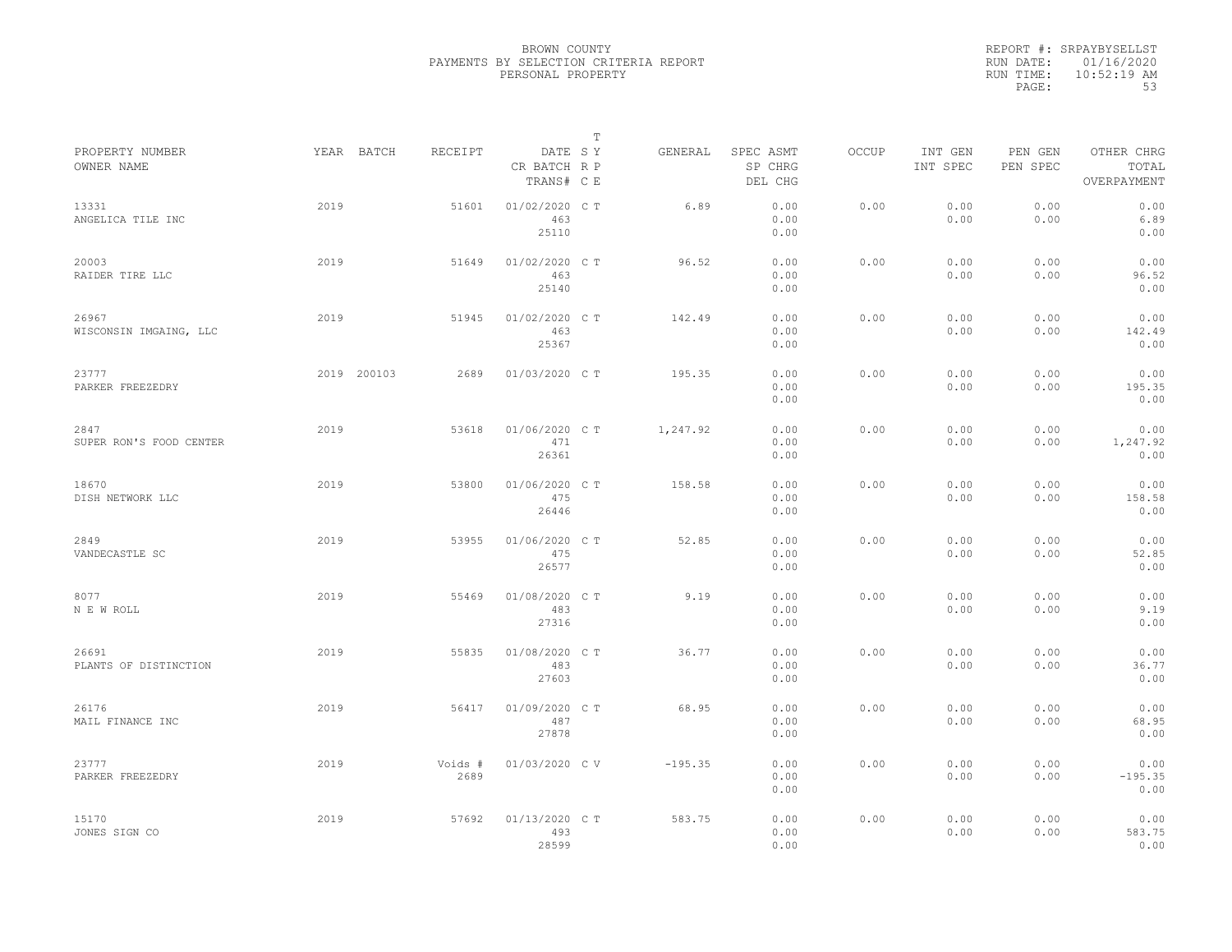REPORT #: SRPAYBYSELLST RUN DATE: 01/16/2020 RUN TIME: 10:52:19 AM PAGE: 54

|      |         |       | $\mathbf{r}$<br>÷.       |                                                                           |           |       |          |            |             |  |
|------|---------|-------|--------------------------|---------------------------------------------------------------------------|-----------|-------|----------|------------|-------------|--|
| YEAR | RECEIPT |       |                          | GENERAL                                                                   | SPEC ASMT | OCCUP | INT GEN  | PEN<br>GEN | OTHER CHRG  |  |
|      |         |       |                          |                                                                           | SP CHRG   |       | INT SPEC | PEN SPEC   | TOTAL       |  |
|      |         |       |                          |                                                                           | DEL CHG   |       |          |            | OVERPAYMENT |  |
| 2019 | 57717   |       |                          | 85.03                                                                     | 0.00      | 0.00  | 0.00     | 0.00       | 0.00        |  |
|      |         | 497   |                          |                                                                           | 0.00      |       | 0.00     | 0.00       | 85.03       |  |
|      |         | 28615 |                          |                                                                           | 0.00      |       |          |            | 0.00        |  |
| 2019 | 57862   |       |                          | 1,693.78                                                                  | 0.00      | 0.00  | 0.00     | 0.00       | 0.00        |  |
|      |         | 495   |                          |                                                                           | 0.00      |       | 0.00     | 0.00       | 1,693.78    |  |
|      |         | 28724 |                          |                                                                           | 0.00      |       |          |            | 0.00        |  |
|      |         |       |                          | 4,182.72                                                                  | 0.00      | 0.00  | 0.00     | 0.00       | 0.00        |  |
|      |         |       |                          |                                                                           | 0.00      |       | 0.00     | 0.00       | 4,182.72    |  |
|      |         |       |                          |                                                                           | 0.00      |       |          |            | 0.00        |  |
|      | BATCH   |       | VILLAGE OF PULASKI TOTAL | DATE SY<br>CR BATCH R P<br>TRANS# C E<br>01/13/2020 C T<br>01/13/2020 C T |           |       |          |            |             |  |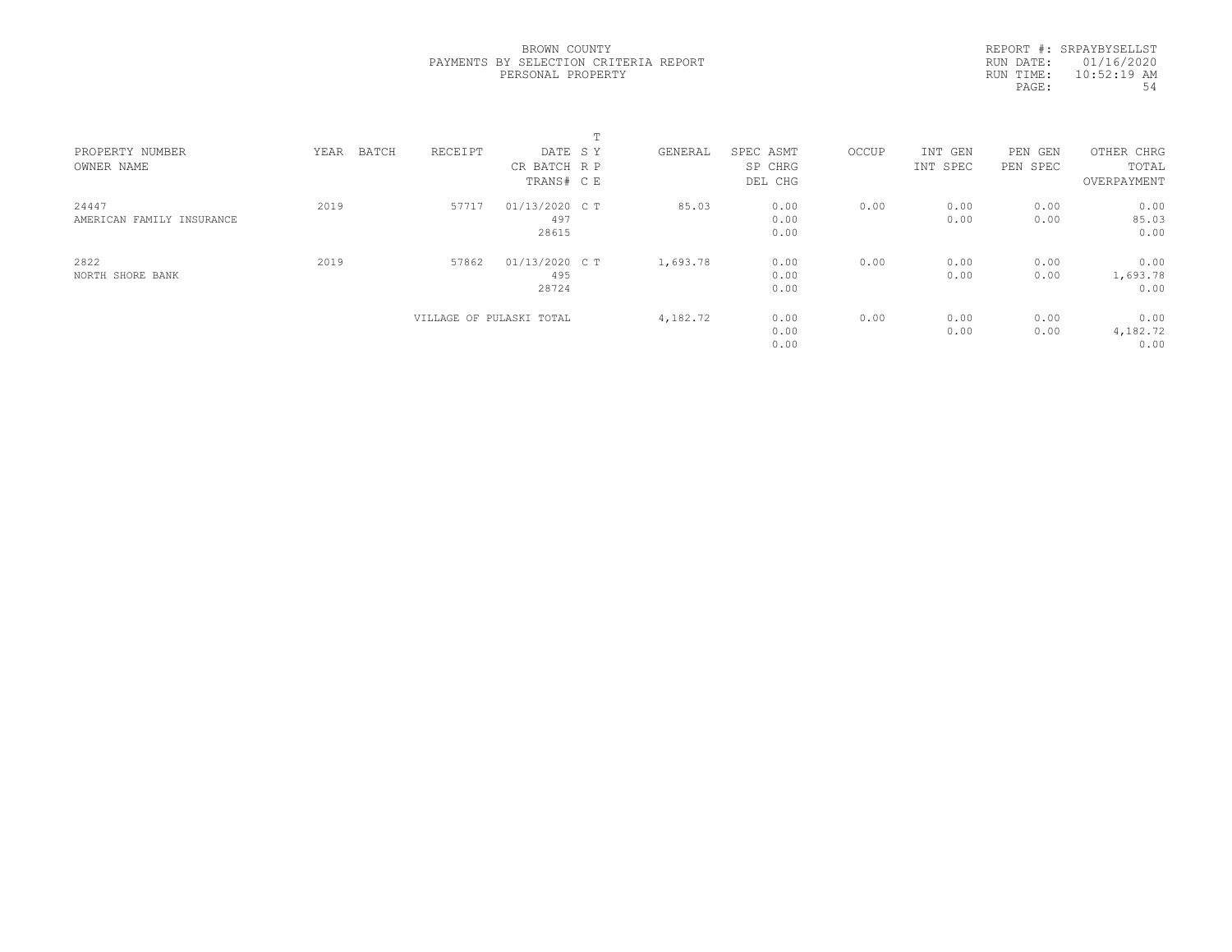|           | REPORT #: SRPAYBYSELLST |
|-----------|-------------------------|
|           | RUN DATE: 01/16/2020    |
| RUN TIME: | $10:52:19$ AM           |
| PAGE:     | 55                      |

| PROPERTY NUMBER                                     |      | YEAR BATCH | RECEIPT | DATE SY                        | т | GENERAL   | SPEC ASMT            | OCCUP | INT GEN      | PEN GEN      | OTHER CHRG                |  |
|-----------------------------------------------------|------|------------|---------|--------------------------------|---|-----------|----------------------|-------|--------------|--------------|---------------------------|--|
| OWNER NAME                                          |      |            |         | CR BATCH R P<br>TRANS# C E     |   |           | SP CHRG<br>DEL CHG   |       | INT SPEC     | PEN SPEC     | TOTAL<br>OVERPAYMENT      |  |
| 17265<br>BAY AREA GRANITE & MARBLE LLC              | 2019 |            | 51079   | 01/02/2020 C T<br>460<br>24746 |   | 548.15    | 0.00<br>0.00<br>0.00 | 0.00  | 0.00<br>0.00 | 0.00<br>0.00 | 0.00<br>548.15<br>0.00    |  |
| 4798<br><b>OUALITY WELDING</b>                      | 2019 |            | 51159   | 01/02/2020 C T<br>463<br>24805 |   | 2,318.61  | 0.00<br>0.00<br>0.00 | 0.00  | 0.00<br>0.00 | 0.00<br>0.00 | 0.00<br>2,318.61<br>0.00  |  |
| 27524<br>SYMES REALTY                               | 2019 |            | 51216   | 01/02/2020 C T<br>460<br>24839 |   | 30.00     | 0.00<br>0.00<br>0.00 | 0.00  | 0.00<br>0.00 | 0.00<br>0.00 | 0.00<br>30.00<br>0.00     |  |
| 25602<br>MIDWEST EXPANSION LP                       | 2019 |            | 51239   | 01/02/2020 CT<br>459<br>24858  |   | 142.03    | 0.00<br>0.00<br>0.00 | 0.00  | 0.00<br>0.00 | 0.00<br>0.00 | 0.00<br>142.03<br>0.00    |  |
| 12530<br>SHINING STARS PRESCHOOL & CHILDCARE CENTER | 2019 |            | 51723   | 01/02/2020 C T<br>462<br>25199 |   | 392.11    | 0.00<br>0.00<br>0.00 | 0.00  | 0.00<br>0.00 | 0.00<br>0.00 | 0.00<br>392.11<br>0.00    |  |
| 20308<br>POWER OF DANCE                             | 2019 |            | 52220   | 01/03/2020 C T<br>467<br>25472 |   | 166.04    | 0.00<br>0.00<br>0.00 | 0.00  | 0.00<br>0.00 | 0.00<br>0.00 | 0.00<br>166.04<br>0.00    |  |
| 17859<br>BETH'S BOUTIQUE                            | 2019 |            | 52327   | 01/03/2020 C T<br>467<br>25551 |   | 90.03     | 0.00<br>0.00<br>0.00 | 0.00  | 0.00<br>0.00 | 0.00<br>0.00 | 0.00<br>90.03<br>0.00     |  |
| 11180<br>SUAMICO CITGO                              | 2019 |            | 53084   | 01/03/2020 CT<br>467<br>26087  |   | 1,728.45  | 0.00<br>0.00<br>0.00 | 0.00  | 0.00<br>0.00 | 0.00<br>0.00 | 0.00<br>1,728.45<br>0.00  |  |
| 21198<br>SAVOYE SALON SPA                           | 2019 |            | 53440   | 01/06/2020 C T<br>471<br>26226 |   | 106.03    | 0.00<br>0.00<br>0.00 | 0.00  | 0.00<br>0.00 | 0.00<br>0.00 | 0.00<br>106.03<br>0.00    |  |
| 18998<br>WINONA FOODS INC                           | 2019 |            | 53592   | 01/06/2020 C T<br>475<br>26341 |   | 32,560.47 | 0.00<br>0.00<br>0.00 | 0.00  | 0.00<br>0.00 | 0.00<br>0.00 | 0.00<br>32,560.47<br>0.00 |  |
| 15902<br>DISH NETWORK LLC                           | 2019 |            | 53611   | 01/06/2020 C T<br>475<br>26356 |   | 280.06    | 0.00<br>0.00<br>0.00 | 0.00  | 0.00<br>0.00 | 0.00<br>0.00 | 0.00<br>280.06<br>0.00    |  |
| 26734<br>PAR TEE GOLF                               | 2019 |            | 54134   | 01/06/2020 C T<br>475<br>26692 |   | 296.07    | 0.00<br>0.00<br>0.00 | 0.00  | 0.00<br>0.00 | 0.00<br>0.00 | 0.00<br>296.07<br>0.00    |  |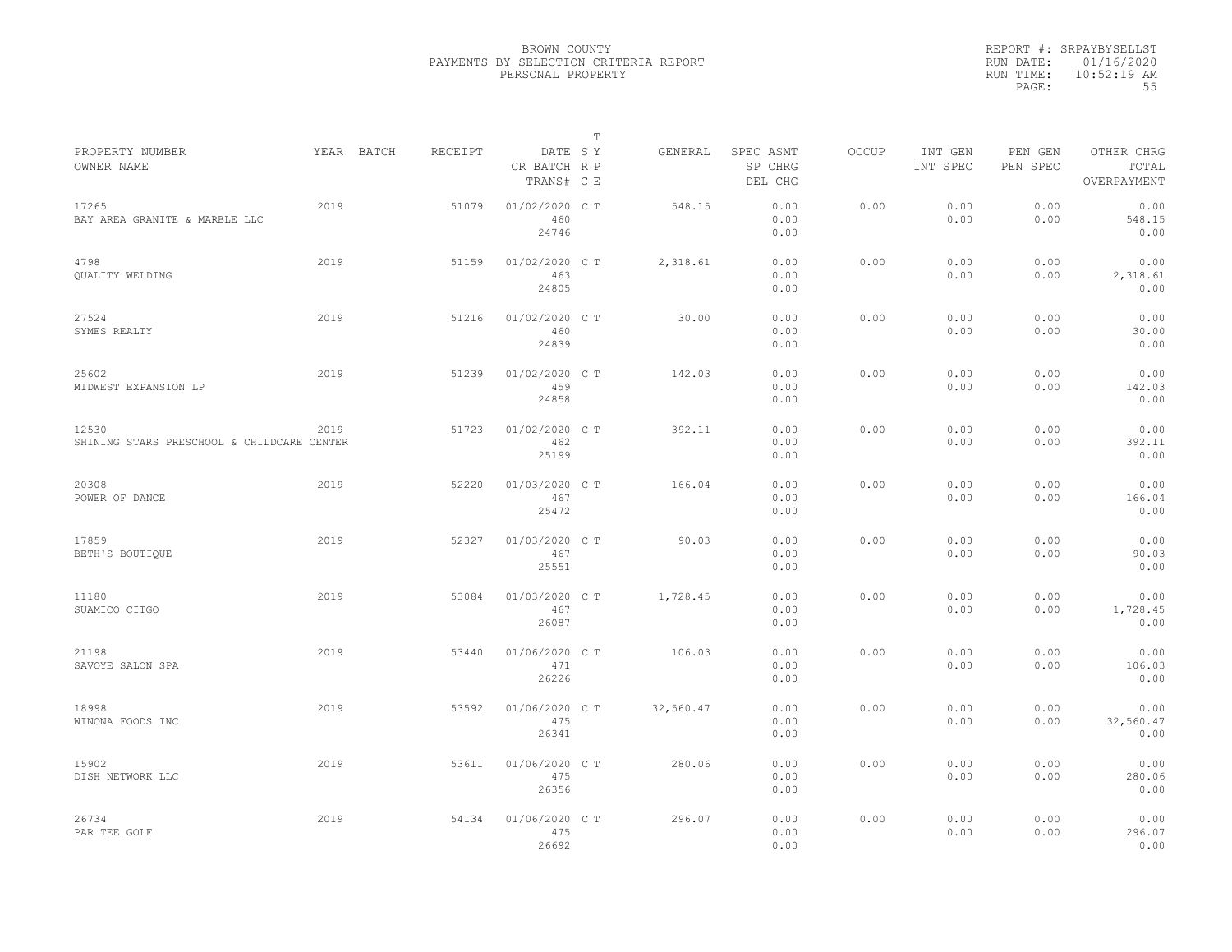|           | REPORT #: SRPAYBYSELLST |
|-----------|-------------------------|
|           | RUN DATE: 01/16/2020    |
| RUN TIME: | $10:52:20$ AM           |
| PAGE:     | 56                      |

|                                                     |            |         |                                       | $\mathbb T$ |          |                                 |       |                     |                     |                                    |
|-----------------------------------------------------|------------|---------|---------------------------------------|-------------|----------|---------------------------------|-------|---------------------|---------------------|------------------------------------|
| PROPERTY NUMBER<br>OWNER NAME                       | YEAR BATCH | RECEIPT | DATE SY<br>CR BATCH R P<br>TRANS# C E |             | GENERAL  | SPEC ASMT<br>SP CHRG<br>DEL CHG | OCCUP | INT GEN<br>INT SPEC | PEN GEN<br>PEN SPEC | OTHER CHRG<br>TOTAL<br>OVERPAYMENT |
| 26456<br>SWEETS & EATS                              | 2019       | 54135   | 01/06/2020 C T<br>475<br>26692        |             | 90.03    | 0.00<br>0.00<br>0.00            | 0.00  | 0.00<br>0.00        | 0.00<br>0.00        | 0.00<br>90.03<br>0.00              |
| 24341<br>POSIE PATCH                                | 2019       | 54137   | 01/06/2020 C T<br>475<br>26694        |             | 122.04   | 0.00<br>0.00<br>0.00            | 0.00  | 0.00<br>0.00        | 0.00<br>0.00        | 0.00<br>122.04<br>0.00             |
| 19419<br>DESIGN A LA MODE                           | 2019       | 55047   | 01/07/2020 C T<br>477<br>27059        |             | 134.04   | 0.00<br>0.00<br>0.00            | 0.00  | 0.00<br>0.00        | 0.00<br>0.00        | 0.00<br>134.04<br>0.00             |
| 22410<br>TINY TOWN CHILD CARE SUAMICO               | 2019       | 55617   | 01/08/2020 C T<br>483<br>27421        |             | 424.12   | 0.00<br>0.00<br>0.00            | 0.00  | 0.00<br>0.00        | 0.00<br>0.00        | 0.00<br>424.12<br>0.00             |
| 27691<br>PRAXAIR DISTRIBUTION INC                   | 2019       | 55960   | 01/09/2020 C T<br>487<br>27651        |             | 28.01    | 0.00<br>0.00<br>0.00            | 0.00  | 0.00<br>0.00        | 0.00<br>0.00        | 0.00<br>28.01<br>0.00              |
| 25026<br>MAILFINANCE INC                            | 2019       | 56416   | 01/09/2020 CT<br>487<br>27878         |             | 114.03   | 0.00<br>0.00<br>0.00            | 0.00  | 0.00<br>0.00        | 0.00<br>0.00        | 0.00<br>114.03<br>0.00             |
| 25992<br>RUG DOCTOR, LLC                            | 2019       | 56747   | 01/10/2020 C T<br>490<br>28074        |             | 5.99     | 0.00<br>0.00<br>0.00            | 0.00  | 0.00<br>0.00        | 0.00<br>0.00        | 0.00<br>5.99<br>0.00               |
| 21870<br>NEOPOST USA INC                            | 2019       | 57053   | 01/13/2020 C T<br>494<br>28177        |             | 12.00    | 0.00<br>0.00<br>0.00            | 0.00  | 0.00<br>0.00        | 0.00<br>0.00        | 0.00<br>12.00<br>0.00              |
| 19412<br>R C EXCAVATING, INC                        | 2019       | 57475   | 01/13/2020 C T<br>497<br>28445        |             | 48.01    | 0.00<br>0.00<br>0.00            | 0.00  | 0.00<br>0.00        | 0.00<br>0.00        | 0.00<br>48.01<br>0.00              |
| 16782<br>FERRELLGAS, LP                             | 2019       | 57664   | 01/13/2020 C T<br>497<br>28585        |             | 3.99     | 0.00<br>0.00<br>0.00            | 0.00  | 0.00<br>0.00        | 0.00<br>0.00        | 0.00<br>3.99<br>0.00               |
| 5459<br>JONES SIGN CO                               | 2019       | 57694   | 01/13/2020 C T<br>493<br>28599        |             | 1,660.43 | 0.00<br>0.00<br>0.00            | 0.00  | 0.00<br>0.00        | 0.00<br>0.00        | 0.00<br>1,660.43<br>0.00           |
| 11361<br>RAY'S WELDING & CUSTOM STEEL FAB OF GB INC | 2019       | 57747   | 01/13/2020 C T<br>497<br>28623        |             | 660.17   | 0.00<br>0.00<br>0.00            | 0.00  | 0.00<br>0.00        | 0.00<br>0.00        | 0.00<br>660.17<br>0.00             |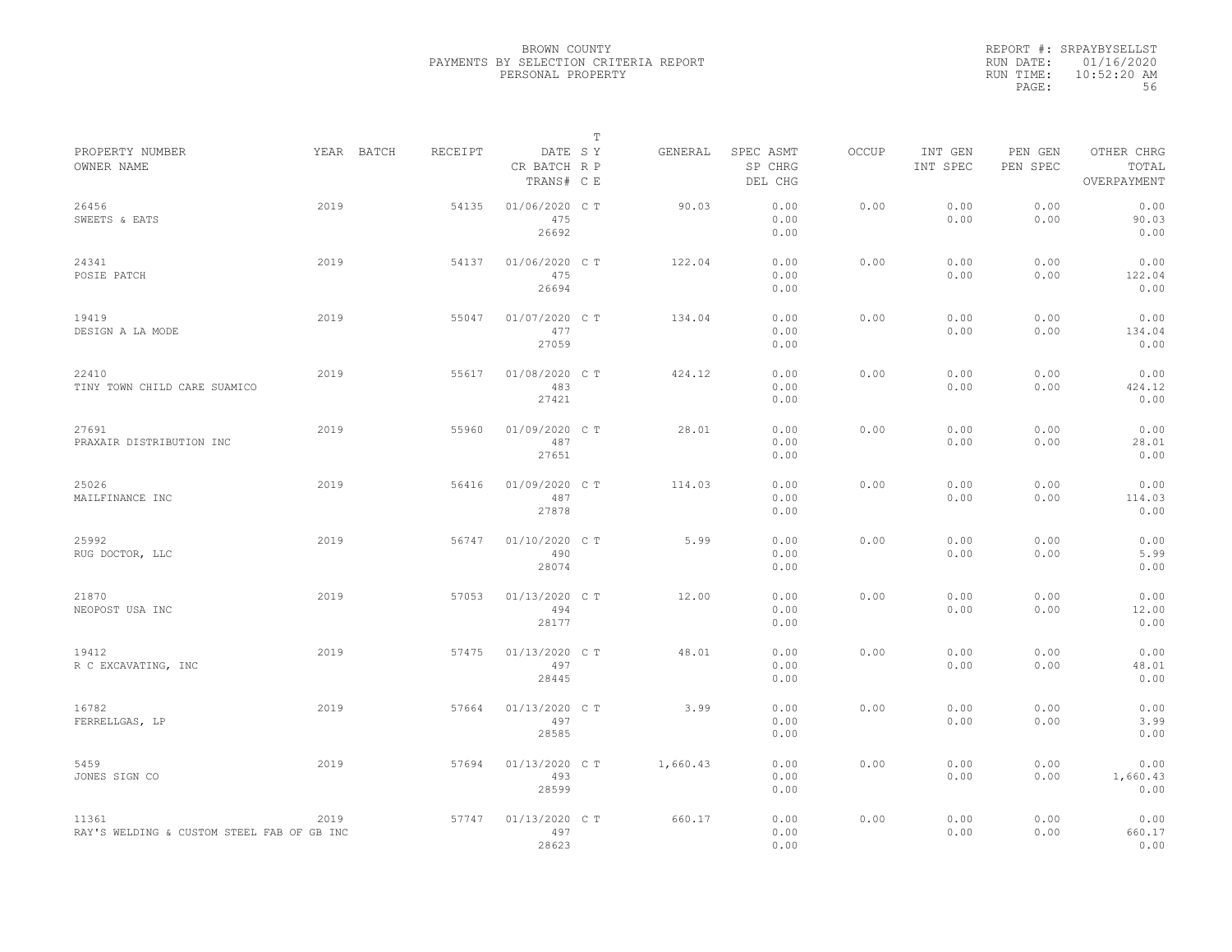|           | REPORT #: SRPAYBYSELLST |
|-----------|-------------------------|
|           | RUN DATE: 01/16/2020    |
| RUN TIME: | $10:52:20$ AM           |
| PAGE:     | 57                      |

|                      |               |                          |                | $\blacksquare$ |            |           |       |          |          |             |  |
|----------------------|---------------|--------------------------|----------------|----------------|------------|-----------|-------|----------|----------|-------------|--|
| PROPERTY NUMBER      | BATCH<br>YEAR | RECEIPT                  | DATE SY        |                | GENERAL    | SPEC ASMT | OCCUP | INT GEN  | PEN GEN  | OTHER CHRG  |  |
| OWNER NAME           |               |                          | CR BATCH R P   |                |            | SP CHRG   |       | INT SPEC | PEN SPEC | TOTAL       |  |
|                      |               |                          | TRANS# CE      |                |            | DEL CHG   |       |          |          | OVERPAYMENT |  |
| 4265                 | 2019          | 57774                    | 01/13/2020 C T |                | 116.03     | 0.00      | 0.00  | 0.00     | 0.00     | 0.00        |  |
| CHAMBERS HILL TAVERN |               |                          | 495            |                |            | 0.00      |       | 0.00     | 0.00     | 116.03      |  |
|                      |               |                          | 28645          |                |            | 0.00      |       |          |          | 0.00        |  |
| 22391                | 2019          | 57776                    | 01/13/2020 C T |                | 662.18     | 0.00      | 0.00  | 0.00     | 0.00     | 0.00        |  |
| ASSOCIATED BANK      |               |                          | 497            |                |            | 0.00      |       | 0.00     | 0.00     | 662.18      |  |
|                      |               |                          | 28647          |                |            | 0.00      |       |          |          | 0.00        |  |
| 26383                | 2019          | 57863                    | 01/13/2020 C T |                | 1,380.36   | 0.00      | 0.00  | 0.00     | 0.00     | 0.00        |  |
| NORTH SHORE BANK     |               |                          | 495            |                |            | 0.00      |       | 0.00     | 0.00     | 1,380.36    |  |
|                      |               |                          | 28725          |                |            | 0.00      |       |          |          | 0.00        |  |
|                      |               | VILLAGE OF SUAMICO TOTAL |                |                | 44, 119.48 | 0.00      | 0.00  | 0.00     | 0.00     | 0.00        |  |
|                      |               |                          |                |                |            | 0.00      |       | 0.00     | 0.00     | 44, 119.48  |  |
|                      |               |                          |                |                |            | 0.00      |       |          |          | 0.00        |  |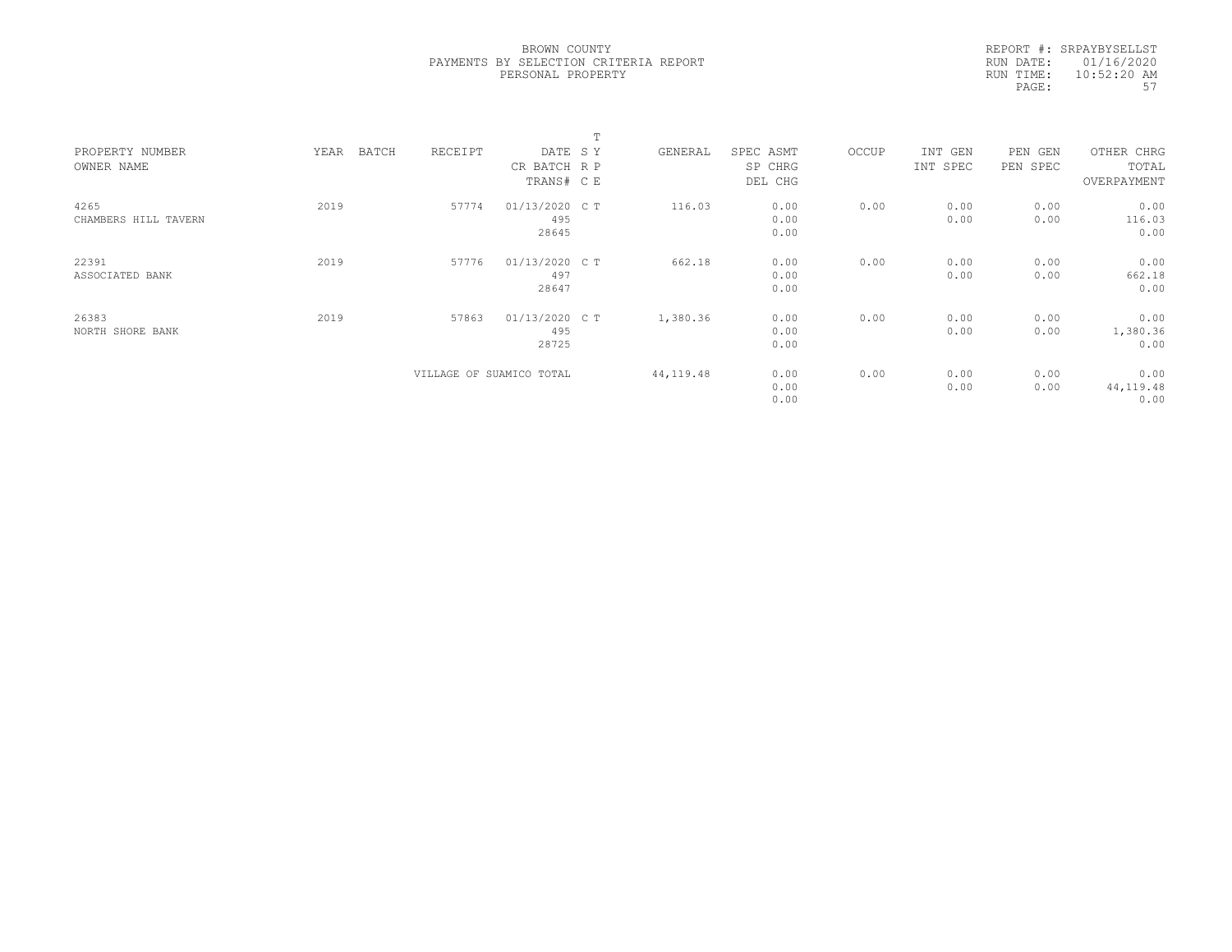|                                                   |      |            |         |                                       | $\mathbb T$ |            |                                 |              |                     |                     |                                    |
|---------------------------------------------------|------|------------|---------|---------------------------------------|-------------|------------|---------------------------------|--------------|---------------------|---------------------|------------------------------------|
| PROPERTY NUMBER<br>OWNER NAME                     |      | YEAR BATCH | RECEIPT | DATE SY<br>CR BATCH R P<br>TRANS# C E |             | GENERAL    | SPEC ASMT<br>SP CHRG<br>DEL CHG | <b>OCCUP</b> | INT GEN<br>INT SPEC | PEN GEN<br>PEN SPEC | OTHER CHRG<br>TOTAL<br>OVERPAYMENT |
| 27158<br>FAIRWAY INDEPENDANT MORTGAGE CORP        | 2019 |            | 51551   | 01/02/2020 C T<br>461<br>25084        |             | 10.91      | 0.00<br>0.00<br>0.00            | 0.00         | 0.00<br>0.00        | 0.00<br>0.00        | 0.00<br>10.91<br>0.00              |
| 14488<br>DISH NETWORK LLC                         | 2019 |            | 53675   | 01/06/2020 C T<br>475<br>26399        |             | 6.54       | 0.00<br>0.00<br>0.00            | 0.00         | 0.00<br>0.00        | 0.00<br>0.00        | 0.00<br>6.54<br>0.00               |
| 26437<br>WELLS FARGO VENDOR FINANCIAL SERV LLC    | 2019 |            | 54623   | 01/07/2020 C T<br>479<br>26837        |             | 2,339.25   | 0.00<br>0.00<br>0.00            | 0.00         | 0.00<br>0.00        | 0.00<br>0.00        | 0.00<br>2,339.25<br>0.00           |
| 13465<br>KIDS CARE                                | 2019 |            | 54816   | 01/07/2020 C T<br>478<br>26890        |             | 63.34      | 0.00<br>0.00<br>0.00            | 0.00         | 0.00<br>0.00        | 0.00<br>0.00        | 0.00<br>63.34<br>0.00              |
| 23776<br>WRIGHTSTOWN DENTAL                       | 2019 |            | 54844   | 01/07/2020 C T<br>477<br>26901        |             | 2,832.87   | 0.00<br>0.00<br>0.00            | 0.00         | 0.00<br>0.00        | 0.00<br>0.00        | 0.00<br>2,832.87<br>0.00           |
| 4462<br>WRIGHTSTOWN MFG CO INC                    | 2019 |            | 55525   | 01/08/2020 C T<br>481<br>27351        |             | 412.82     | 0.00<br>0.00<br>0.00            | 0.00         | 0.00<br>0.00        | 0.00<br>0.00        | 0.00<br>412.82<br>0.00             |
| 27670<br>PRAXAIR DISTRIBUTION INC                 | 2019 |            | 55959   | 01/09/2020 CT<br>487<br>27651         |             | 8.74       | 0.00<br>0.00<br>0.00            | 0.00         | 0.00<br>0.00        | 0.00<br>0.00        | 0.00<br>8.74<br>0.00               |
| 16006<br>ADE AUTOMOTIVE LLC                       | 2019 |            | 56400   | 01/09/2020 C T<br>488<br>27868        |             | 10.91      | 0.00<br>0.00<br>0.00            | 0.00         | 0.00<br>0.00        | 0.00<br>0.00        | 0.00<br>10.91<br>0.00              |
| 20521<br>COATING EXCELLENCE INTERNATIONAL LLC     | 2019 |            | 57344   | 01/13/2020 C T<br>494<br>28352        |             | 35, 112.73 | 0.00<br>0.00<br>0.00            | 0.00         | 0.00<br>0.00        | 0.00<br>0.00        | 0.00<br>35, 112.73<br>0.00         |
| 10001<br>PRINT PRO INC                            | 2019 |            | 57398   | 01/13/2020 C T<br>494<br>28383        |             | 3,265.34   | 0.00<br>0.00<br>0.00            | 0.00         | 0.00<br>0.00        | 0.00<br>0.00        | 0.00<br>3,265.34<br>0.00           |
| 10000<br>AB CONVERTING INC                        | 2019 |            | 57399   | 01/13/2020 C T<br>494<br>28383        |             | 65.52      | 0.00<br>0.00<br>0.00            | 0.00         | 0.00<br>0.00        | 0.00<br>0.00        | 0.00<br>65.52<br>0.00              |
| 23628<br>AMERICAN FAMILY MUTUAL INSURANCE COMPANY | 2019 |            | 58019   | 01/14/2020 C T<br>499<br>28760        |             | 48.05      | 0.00<br>0.00<br>0.00            | 0.00         | 0.00<br>0.00        | 0.00<br>0.00        | 0.00<br>48.05<br>0.00              |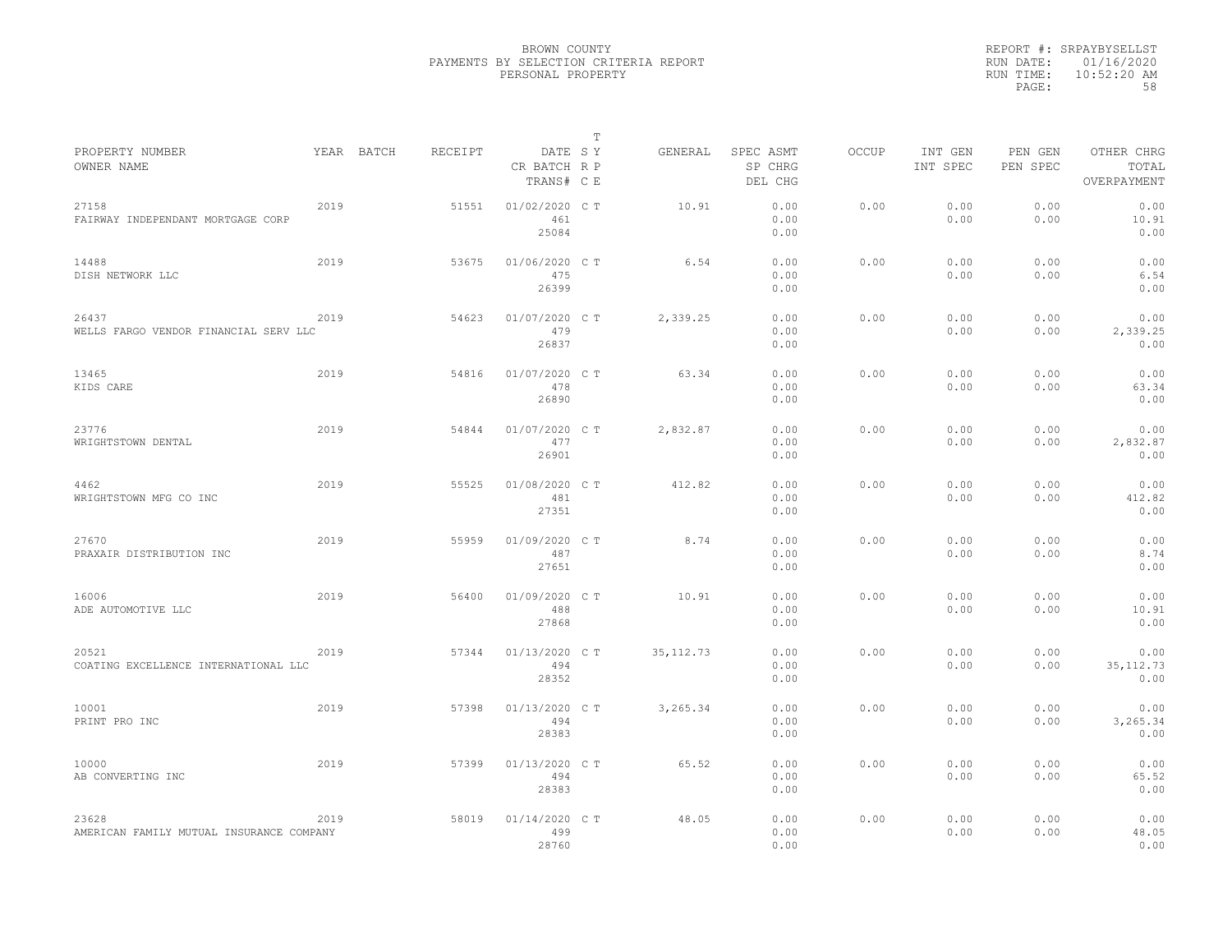|           | REPORT #: SRPAYBYSELLST |
|-----------|-------------------------|
|           | RUN DATE: 01/16/2020    |
| RUN TIME: | $10:52:21$ AM           |
| PAGE:     | 59                      |
|           |                         |

| PROPERTY NUMBER | BATCH<br>YEAR | RECEIPT<br>DATE SY           | GENERAL   | SPEC ASMT | OCCUP | INT GEN  | PEN GEN  | OTHER CHRG  |  |
|-----------------|---------------|------------------------------|-----------|-----------|-------|----------|----------|-------------|--|
| OWNER NAME      |               | CR BATCH R P                 |           | SP CHRG   |       | INT SPEC | PEN SPEC | TOTAL       |  |
|                 |               | TRANS# C E                   |           | DEL CHG   |       |          |          | OVERPAYMENT |  |
|                 |               | VILLAGE OF WRIGHTSTOWN TOTAL | 44,177.02 | 0.00      | 0.00  | 0.00     | 0.00     | 0.00        |  |
|                 |               |                              |           | 0.00      |       | 0.00     | 0.00     | 44,177.02   |  |
|                 |               |                              |           | 0.00      |       |          |          | 0.00        |  |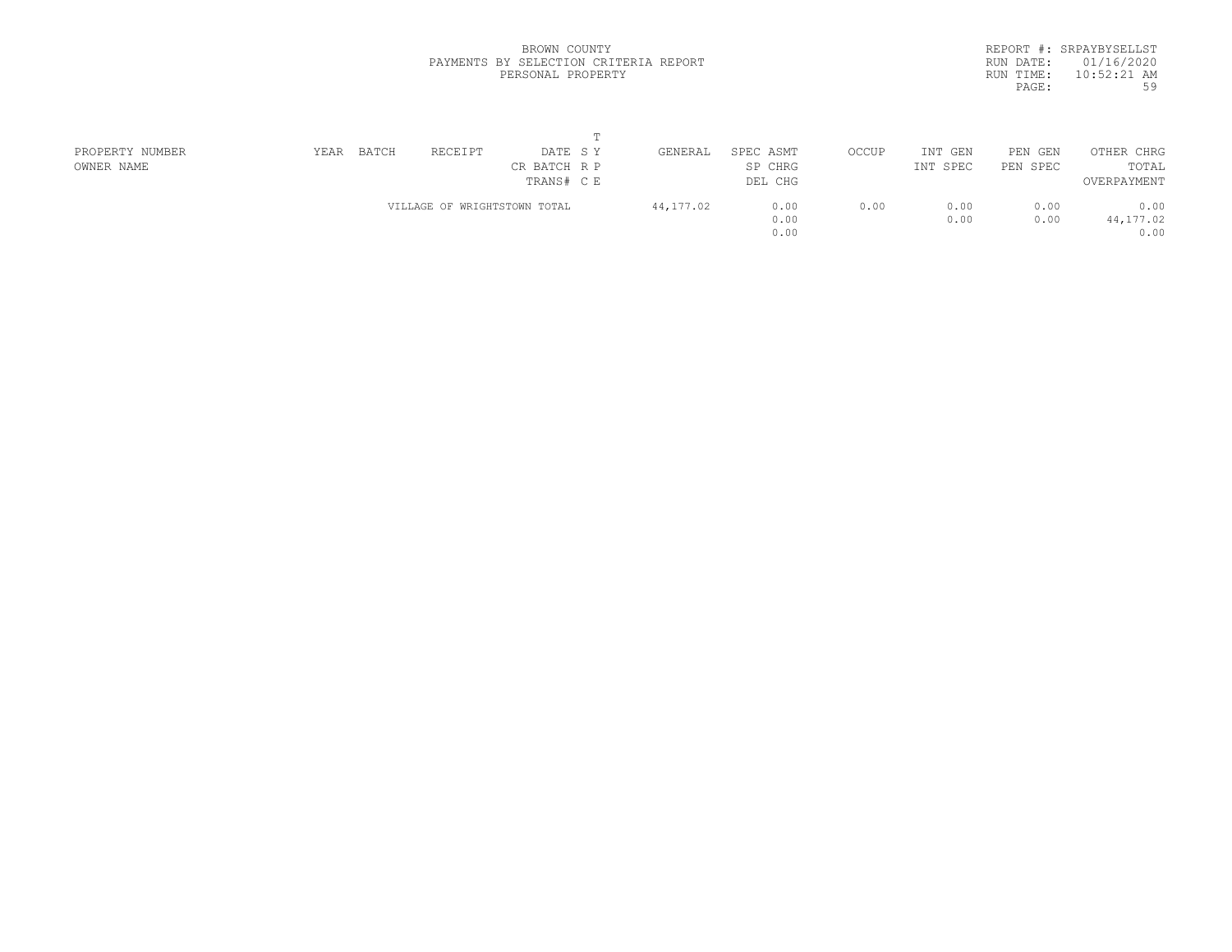|           | REPORT #: SRPAYBYSELLST |
|-----------|-------------------------|
|           | RUN DATE: 01/16/2020    |
| RUN TIME: | $10:52:21$ AM           |
| PAGE:     | 60                      |

| PROPERTY NUMBER                         |      | YEAR BATCH | RECEIPT | DATE SY                        | Т | GENERAL | SPEC ASMT            | OCCUP | INT GEN      | PEN GEN      | OTHER CHRG             |  |
|-----------------------------------------|------|------------|---------|--------------------------------|---|---------|----------------------|-------|--------------|--------------|------------------------|--|
| OWNER NAME                              |      |            |         | CR BATCH R P<br>TRANS# C E     |   |         | SP CHRG<br>DEL CHG   |       | INT SPEC     | PEN SPEC     | TOTAL<br>OVERPAYMENT   |  |
| 08912<br>LAMP SHADES UNLIMITED          | 2019 |            | 51071   | 01/02/2020 C T<br>463<br>24739 |   | 37.15   | 0.00<br>0.00<br>0.00 | 0.00  | 0.00<br>0.00 | 0.00<br>0.00 | 0.00<br>37.15<br>0.00  |  |
| 24554<br>NON-TYPICAL, INC               | 2019 |            | 51365   | 01/02/2020 C T<br>463<br>24962 |   | 749.14  | 0.00<br>0.00<br>0.00 | 0.00  | 0.00<br>0.00 | 0.00<br>0.00 | 0.00<br>749.14<br>0.00 |  |
| 08825<br>JF CONSTRUCTION                | 2019 |            | 51542   | 01/02/2020 C T<br>461<br>25079 |   | 3.71    | 0.00<br>0.00<br>0.00 | 0.00  | 0.00<br>0.00 | 0.00<br>0.00 | 0.00<br>3.71<br>0.00   |  |
| 23846<br>HEY, DAISY                     | 2019 |            | 51857   | 01/02/2020 C T<br>463<br>25293 |   | 29.71   | 0.00<br>0.00<br>0.00 | 0.00  | 0.00<br>0.00 | 0.00<br>0.00 | 0.00<br>29.71<br>0.00  |  |
| 18132<br>COUNTRY WORLD PRODUCTIONS, INC | 2019 |            | 51862   | 01/02/2020 C T<br>463<br>25297 |   | 169.35  | 0.00<br>0.00<br>0.00 | 0.00  | 0.00<br>0.00 | 0.00<br>0.00 | 0.00<br>169.35<br>0.00 |  |
| 11597<br>NAPA AUTO PARTS                | 2019 |            | 52212   | 01/03/2020 C T<br>468<br>25466 |   | 41.85   | 0.00<br>0.00<br>0.00 | 0.00  | 0.00<br>0.00 | 0.00<br>0.00 | 0.00<br>41.85<br>0.00  |  |
| 23873<br>WILD ROOT, LLC                 | 2019 |            | 52245   | 01/03/2020 C T<br>467<br>25491 |   | 92.84   | 0.00<br>0.00<br>0.00 | 0.00  | 0.00<br>0.00 | 0.00<br>0.00 | 0.00<br>92.84<br>0.00  |  |
| 23138<br>SCHERE STEEL STRUCTURES, INC   | 2019 |            | 52275   | 01/03/2020 CT<br>465<br>25513  |   | 96.57   | 0.00<br>0.00<br>0.00 | 0.00  | 0.00<br>0.00 | 0.00<br>0.00 | 0.00<br>96.57<br>0.00  |  |
| 25154<br>KIAR, LLC                      | 2019 |            | 52352   | 01/03/2020 CT<br>468<br>25569  |   | 105.84  | 0.00<br>0.00<br>0.00 | 0.00  | 0.00<br>0.00 | 0.00<br>0.00 | 0.00<br>105.84<br>0.00 |  |
| 21329<br>NEXT LEVEL FITNESS             | 2019 |            | 52466   | 01/03/2020 C T<br>468<br>25630 |   | 235.10  | 0.00<br>0.00<br>0.00 | 0.00  | 0.00<br>0.00 | 0.00<br>0.00 | 0.00<br>235.10<br>0.00 |  |
| 08950<br>ANIMAL HOSPITAL- DEPERE        | 2019 |            | 52647   | 01/03/2020 CT<br>467<br>25799  |   | 826.84  | 0.00<br>0.00<br>0.00 | 0.00  | 0.00<br>0.00 | 0.00<br>0.00 | 0.00<br>826.84<br>0.00 |  |
| 11610<br>WILLIAM C HEIN ETAL            | 2019 |            | 52655   | 01/03/2020 CT<br>467<br>25805  |   | 521.99  | 0.00<br>0.00<br>0.00 | 0.00  | 0.00<br>0.00 | 0.00<br>0.00 | 0.00<br>521.99<br>0.00 |  |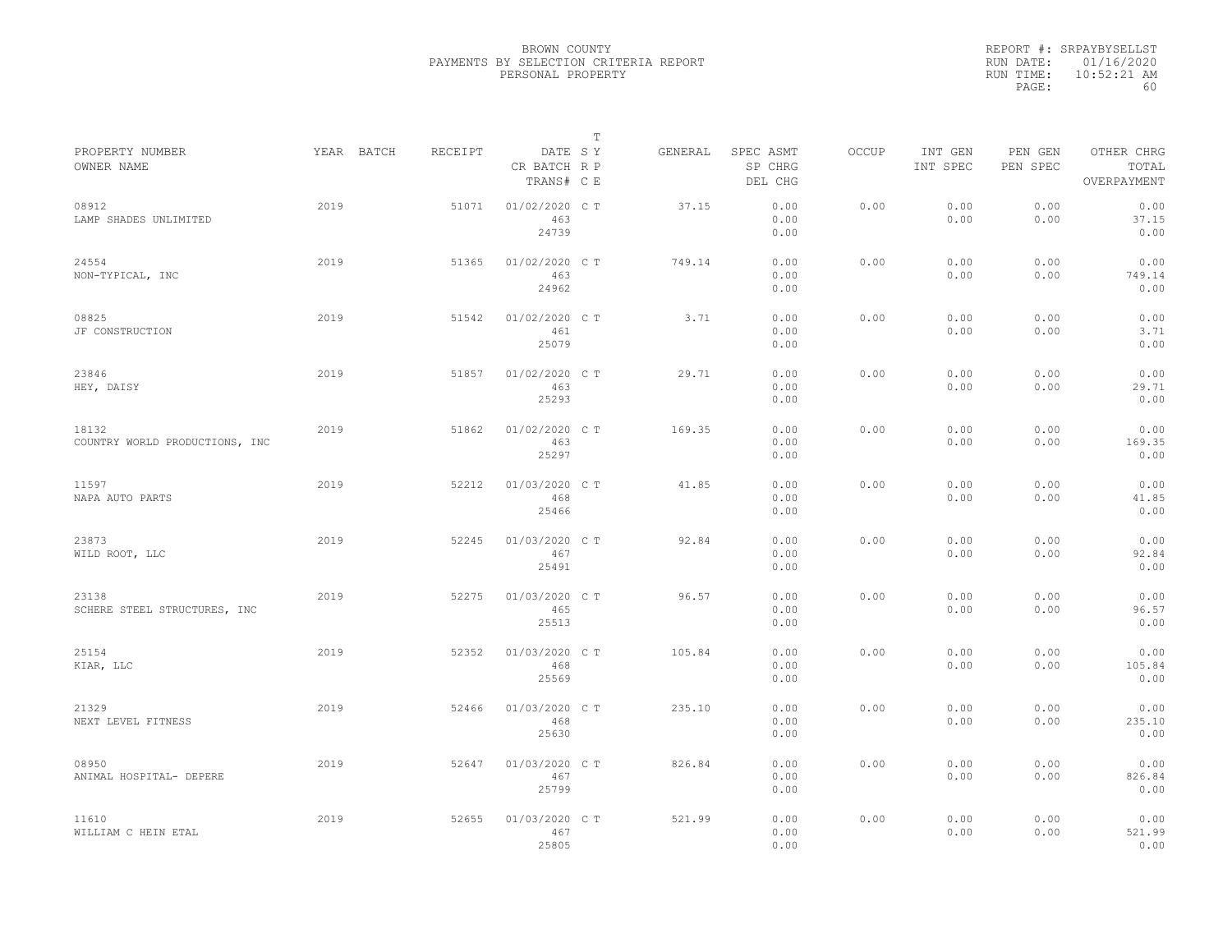|           | REPORT #: SRPAYBYSELLST |
|-----------|-------------------------|
|           | RUN DATE: 01/16/2020    |
| RUN TIME: | $10:52:21$ AM           |
| PAGE:     | 61                      |

|                                          |            |         |                                       | $\mathbb T$ |          |                                 |              |                     |                     |                                    |
|------------------------------------------|------------|---------|---------------------------------------|-------------|----------|---------------------------------|--------------|---------------------|---------------------|------------------------------------|
| PROPERTY NUMBER<br>OWNER NAME            | YEAR BATCH | RECEIPT | DATE SY<br>CR BATCH R P<br>TRANS# C E |             | GENERAL  | SPEC ASMT<br>SP CHRG<br>DEL CHG | <b>OCCUP</b> | INT GEN<br>INT SPEC | PEN GEN<br>PEN SPEC | OTHER CHRG<br>TOTAL<br>OVERPAYMENT |
| 16206<br>UPS SUPPLY CHAIN SOLUTIONS, INC | 2019       | 52730   | 01/03/2020 C T<br>469<br>25858        |             | 25.90    | 0.00<br>0.00<br>0.00            | 0.00         | 0.00<br>0.00        | 0.00<br>0.00        | 0.00<br>25.90<br>0.00              |
| 23890<br>C RENIER ARCHITECTS             | 2019       | 53126   | 01/03/2020 C T<br>467<br>26117        |             | 45.82    | 0.00<br>0.00<br>0.00            | 0.00         | 0.00<br>0.00        | 0.00<br>0.00        | 0.00<br>45.82<br>0.00              |
| 09042<br>SALON WEST, LLC                 | 2019       | 53464   | 01/06/2020 C T<br>471<br>26249        |             | 288.89   | 0.00<br>0.00<br>0.00            | 0.00         | 0.00<br>0.00        | 0.00<br>0.00        | 0.00<br>288.89<br>0.00             |
| 21343<br>GRAYBAR ELECTRIC CO, INC        | 2019       | 53587   | 01/06/2020 CT<br>473<br>26337         |             | 1,338.88 | 0.00<br>0.00<br>0.00            | 0.00         | 0.00<br>0.00        | 0.00<br>0.00        | 0.00<br>1,338.88<br>0.00           |
| 15392<br>ENGEBOS HEATING & COOLING INC   | 2019       | 53598   | 01/06/2020 CT<br>475<br>26347         |             | 57.77    | 0.00<br>0.00<br>0.00            | 0.00         | 0.00<br>0.00        | 0.00<br>0.00        | 0.00<br>57.77<br>0.00              |
| 9928<br>V & A CUSTOM CABINET INC         | 2019       | 53771   | 01/06/2020 C T<br>475<br>26420        |             | 25.90    | 0.00<br>0.00<br>0.00            | 0.00         | 0.00<br>0.00        | 0.00<br>0.00        | 0.00<br>25.90<br>0.00              |
| 09040<br>ROFFERS CAR WASH                | 2019       | 53911   | 01/06/2020 C T<br>470<br>26536        |             | 19.93    | 0.00<br>0.00<br>0.00            | 0.00         | 0.00<br>0.00        | 0.00<br>0.00        | 0.00<br>19.93<br>0.00              |
| 26564<br>DEN DIVA IV INC                 | 2019       | 53918   | 01/06/2020 C T<br>471<br>26542        |             | 187.28   | 0.00<br>0.00<br>0.00            | 0.00         | 0.00<br>0.00        | 0.00<br>0.00        | 0.00<br>187.28<br>0.00             |
| 35013<br>THE BIKE HUB                    | 2019       | 53931   | 01/06/2020 C T<br>471<br>26551        |             | 129.99   | 0.00<br>0.00<br>0.00            | 0.00         | 0.00<br>0.00        | 0.00<br>0.00        | 0.00<br>129.99<br>0.00             |
| 23886<br>BEST VERSION MEDIA              | 2019       | 53947   | 01/06/2020 CT<br>471<br>26568         |             | 673.41   | 0.00<br>0.00<br>0.00            | 0.00         | 0.00<br>0.00        | 0.00<br>0.00        | 0.00<br>673.41<br>0.00             |
| 09016<br>FIREHOUSE BAR AND GRILL         | 2019       | 54037   | 01/06/2020 C T<br>471<br>26610        |             | 91.66    | 0.00<br>0.00<br>0.00            | 0.00         | 0.00<br>0.00        | 0.00<br>0.00        | 0.00<br>91.66<br>0.00              |
| 23827<br>KIM M. JANUS, BS, NCTMB         | 2019       | 54043   | 01/06/2020 CT<br>470<br>26616         |             | 26.01    | 0.00<br>0.00<br>0.00            | 0.00         | 0.00<br>0.00        | 0.00<br>0.00        | 0.00<br>26.01<br>0.00              |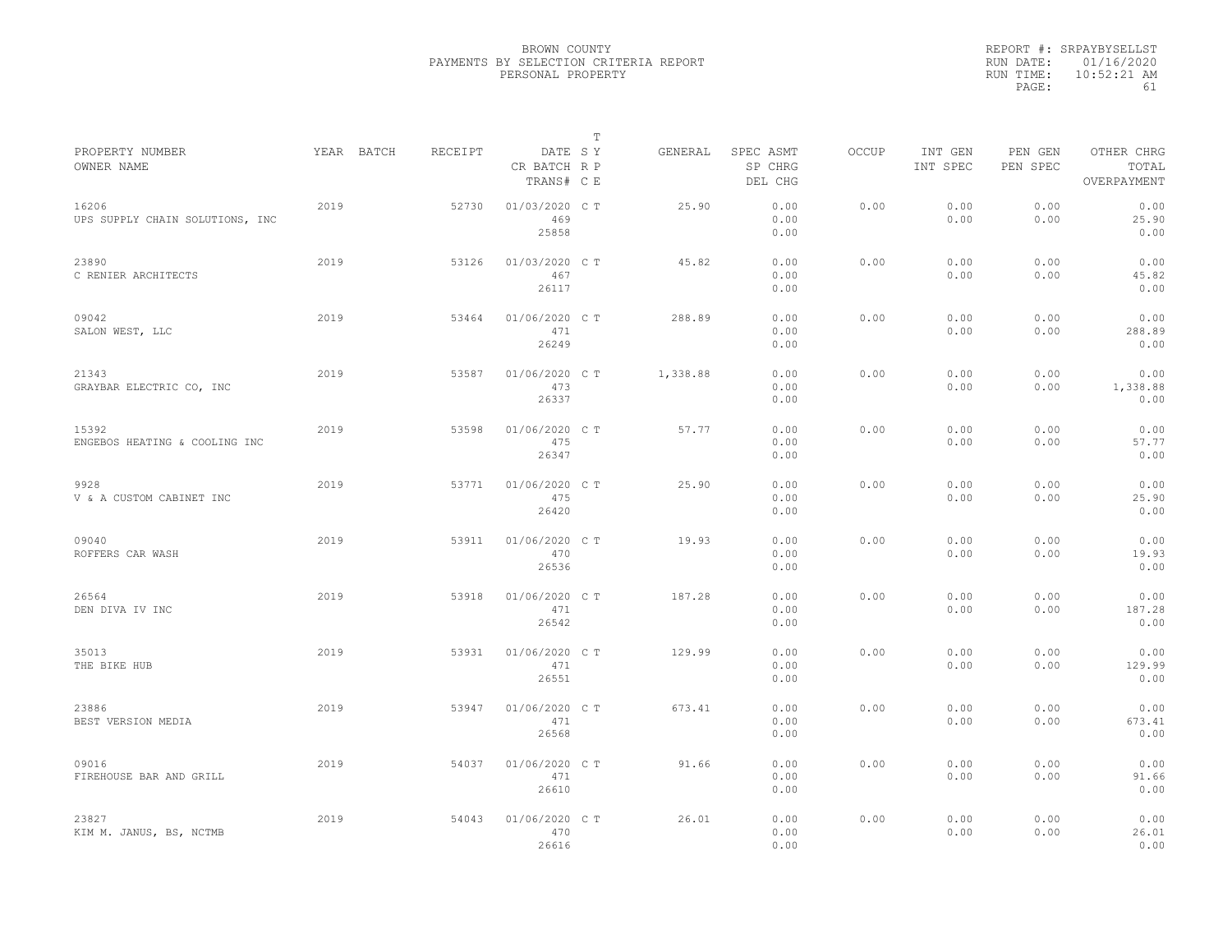|           | REPORT #: SRPAYBYSELLST |
|-----------|-------------------------|
|           | RUN DATE: 01/16/2020    |
| RUN TIME: | $10:52:22$ AM           |
| PAGE:     | 62                      |

|                                                 |      |            |         |                                       | T |           |                                 |              |                     |                     |                                    |
|-------------------------------------------------|------|------------|---------|---------------------------------------|---|-----------|---------------------------------|--------------|---------------------|---------------------|------------------------------------|
| PROPERTY NUMBER<br>OWNER NAME                   |      | YEAR BATCH | RECEIPT | DATE SY<br>CR BATCH R P<br>TRANS# C E |   | GENERAL   | SPEC ASMT<br>SP CHRG<br>DEL CHG | <b>OCCUP</b> | INT GEN<br>INT SPEC | PEN GEN<br>PEN SPEC | OTHER CHRG<br>TOTAL<br>OVERPAYMENT |
| 23177<br>STRATEGIC FINANCIAL GROUP              | 2019 |            | 54046   | 01/06/2020 C T<br>471<br>26619        |   | 404.46    | 0.00<br>0.00<br>0.00            | 0.00         | 0.00<br>0.00        | 0.00<br>0.00        | 0.00<br>404.46<br>0.00             |
| 13437<br>TAK COMMUNICATIONS WI, LLC             | 2019 |            | 54075   | 01/06/2020 C T<br>471<br>26644        |   | 261.83    | 0.00<br>0.00<br>0.00            | 0.00         | 0.00<br>0.00        | 0.00<br>0.00        | 0.00<br>261.83<br>0.00             |
| 35058<br>MEAD AND HUNT, INC                     | 2019 |            | 54163   | 01/06/2020 C T<br>470<br>26711        |   | 4,060.47  | 0.00<br>0.00<br>0.00            | 0.00         | 0.00<br>0.00        | 0.00<br>0.00        | 0.00<br>4,060.47<br>0.00           |
| 24539<br>MICHAEL DESTREE, CPA                   | 2019 |            | 54477   | 01/06/2020 C T<br>470<br>26825        |   | 85.43     | 0.00<br>0.00<br>0.00            | 0.00         | 0.00<br>0.00        | 0.00<br>0.00        | 0.00<br>85.43<br>0.00              |
| 25771<br>WELLS FARGO VENDOR FINANCIAL SERV, LLC | 2019 |            | 54625   | 01/07/2020 C T<br>479<br>26837        |   | 187.55    | 0.00<br>0.00<br>0.00            | 0.00         | 0.00<br>0.00        | 0.00<br>0.00        | 0.00<br>187.55<br>0.00             |
| 17214<br>WELLS FARGO VENDOR FINANCIAL SERV, LLC | 2019 |            | 54626   | 01/07/2020 C T<br>479<br>26837        |   | 510.05    | 0.00<br>0.00<br>0.00            | 0.00         | 0.00<br>0.00        | 0.00<br>0.00        | 0.00<br>510.05<br>0.00             |
| 35038<br>WELLS FARGO VENDOR FINANCIAL SERV, LLC | 2019 |            | 54627   | 01/07/2020 C T<br>479<br>26837        |   | 167.36    | 0.00<br>0.00<br>0.00            | 0.00         | 0.00<br>0.00        | 0.00<br>0.00        | 0.00<br>167.36<br>0.00             |
| 11308<br>PERFORMA INC                           | 2019 |            | 54879   | 01/07/2020 C T<br>477<br>26929        |   | 557.09    | 0.00<br>0.00<br>0.00            | 0.00         | 0.00<br>0.00        | 0.00<br>0.00        | 0.00<br>557.09<br>0.00             |
| 19749<br>SONOCO US MILLS INC                    | 2019 |            | 54967   | 01/07/2020 CT<br>478<br>26988         |   | 16,478.96 | 0.00<br>0.00<br>0.00            | 0.00         | 0.00<br>0.00        | 0.00<br>0.00        | 0.00<br>16,478.96<br>0.00          |
| 09063<br>PAUL H. WILLEMS SC                     | 2019 |            | 54969   | 01/07/2020 C T<br>479<br>26990        |   | 9.96      | 0.00<br>0.00<br>0.00            | 0.00         | 0.00<br>0.00        | 0.00<br>0.00        | 0.00<br>9.96<br>0.00               |
| 18144<br>DISH NETWORK, LLC                      | 2019 |            | 55016   | 01/07/2020 C T<br>477<br>27032        |   | 360.62    | 0.00<br>0.00<br>0.00            | 0.00         | 0.00<br>0.00        | 0.00<br>0.00        | 0.00<br>360.62<br>0.00             |
| 18737<br>RELYCO INC                             | 2019 |            | 55193   | 01/07/2020 C T<br>478<br>27194        |   | 87.66     | 0.00<br>0.00<br>0.00            | 0.00         | 0.00<br>0.00        | 0.00<br>0.00        | 0.00<br>87.66<br>0.00              |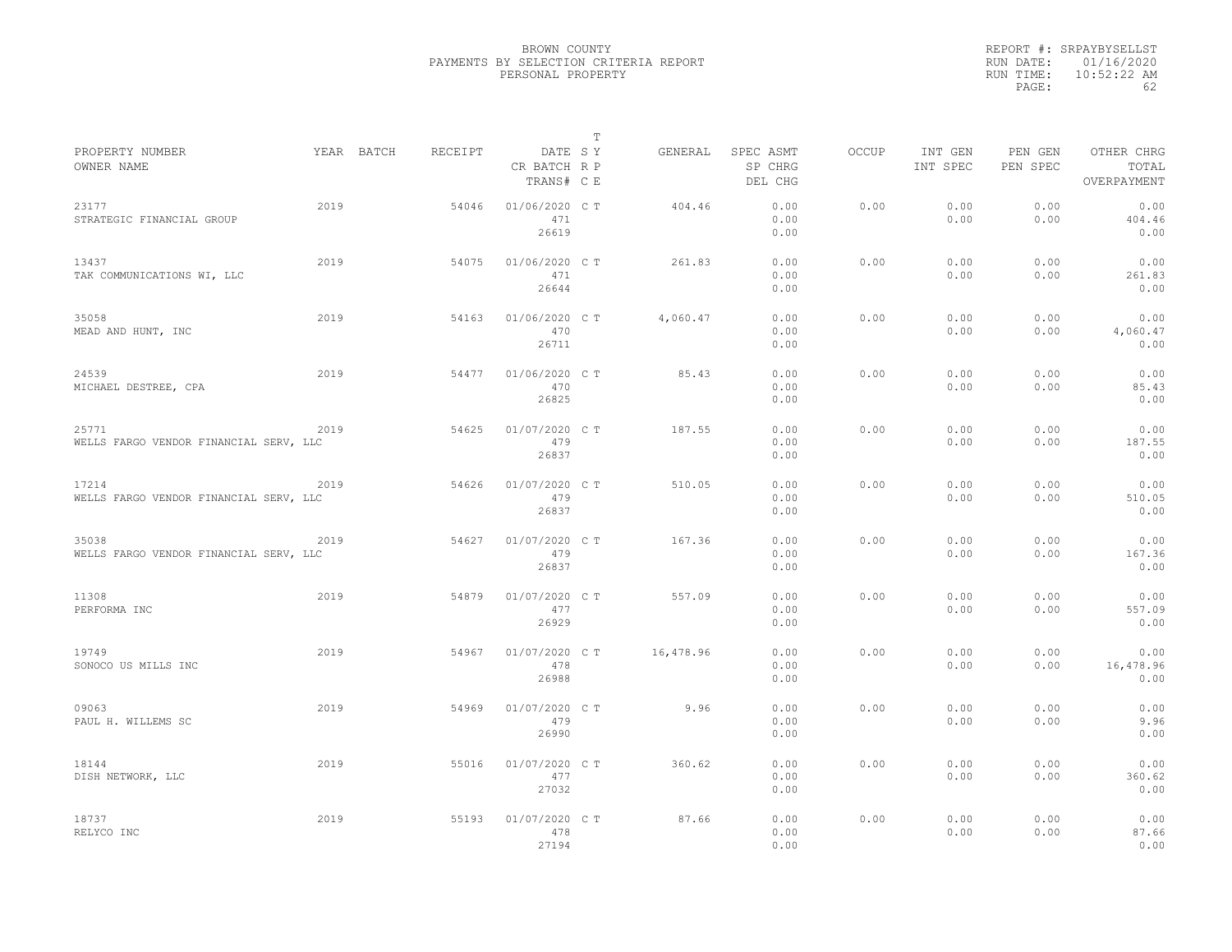|                                               |      |             |         |                                       | $\mathbb{T}$ |          |                                 |              |                     |                     |                                    |  |
|-----------------------------------------------|------|-------------|---------|---------------------------------------|--------------|----------|---------------------------------|--------------|---------------------|---------------------|------------------------------------|--|
| PROPERTY NUMBER<br>OWNER NAME                 |      | YEAR BATCH  | RECEIPT | DATE SY<br>CR BATCH R P<br>TRANS# C E |              | GENERAL  | SPEC ASMT<br>SP CHRG<br>DEL CHG | <b>OCCUP</b> | INT GEN<br>INT SPEC | PEN GEN<br>PEN SPEC | OTHER CHRG<br>TOTAL<br>OVERPAYMENT |  |
| 26524<br>CORNERSTONE BENEFITS CONSULTING, INC | 2019 |             | 55271   | 01/07/2020 C T<br>477<br>27253        |              | 168.99   | 0.00<br>0.00<br>0.00            | 0.00         | 0.00<br>0.00        | 0.00<br>0.00        | 0.00<br>168.99<br>0.00             |  |
| 25762<br>OGAN RESTAURANT                      | 2019 |             | 55282   | 01/07/2020 C T<br>478<br>27264        |              | 122.56   | 0.00<br>0.00<br>0.00            | 0.00         | 0.00<br>0.00        | 0.00<br>0.00        | 0.00<br>122.56<br>0.00             |  |
| 14717<br>1600 LAWRENCE DRIVE PROPERTIES, LLC  | 2019 |             | 55462   | 01/08/2020 C T<br>482<br>27311        |              | 3,934.94 | 0.00<br>0.00<br>0.00            | 0.00         | 0.00<br>0.00        | 0.00<br>0.00        | 0.00<br>3,934.94<br>0.00           |  |
| 17216<br>ELAN LIGHTING, INC                   | 2019 |             | 55537   | 01/08/2020 C T<br>483<br>27360        |              | 95.64    | 0.00<br>0.00<br>0.00            | 0.00         | 0.00<br>0.00        | 0.00<br>0.00        | 0.00<br>95.64<br>0.00              |  |
| 24542<br>ASHIWORKS                            | 2019 |             | 55713   | 01/08/2020 C T<br>481<br>27498        |              | 37.15    | 0.00<br>0.00<br>0.00            | 0.00         | 0.00<br>0.00        | 0.00<br>0.00        | 0.00<br>37.15<br>0.00              |  |
| 08973<br>CUMMINS, INC                         |      | 2019 200108 | 2797    | 01/08/2020 C T                        |              | 464.22   | 0.00<br>0.00<br>0.00            | 0.00         | 0.00<br>0.00        | 0.00<br>0.00        | 0.00<br>464.22<br>0.00             |  |
| 08974<br>CUMMINS, INC                         |      | 2019 200108 | 2801    | 01/08/2020 C T                        |              | 2,030.22 | 0.00<br>0.00<br>0.00            | 0.00         | 0.00<br>0.00        | 0.00<br>0.00        | 0.00<br>2,030.22<br>0.00           |  |
| 10634<br>TUNDRA CHIROPRACTIC                  | 2019 |             | 55787   | 01/08/2020 C T<br>481<br>27562        |              | 99.61    | 0.00<br>0.00<br>0.00            | 0.00         | 0.00<br>0.00        | 0.00<br>0.00        | 0.00<br>99.61<br>0.00              |  |
| 35031<br>PRAXAIR DISTRIBUTION, INC            | 2019 |             | 55956   | 01/09/2020 C T<br>487<br>27651        |              | 298.86   | 0.00<br>0.00<br>0.00            | 0.00         | 0.00<br>0.00        | 0.00<br>0.00        | 0.00<br>298.86<br>0.00             |  |
| 35008<br>PRAXAIR DISTRIBUTION, INC            | 2019 |             | 55966   | 01/09/2020 C T<br>487<br>27651        |              | 66.85    | 0.00<br>0.00<br>0.00            | 0.00         | 0.00<br>0.00        | 0.00<br>0.00        | 0.00<br>66.85<br>0.00              |  |
| 25765<br>RYANNE CUNNINGHAM, MASSAGE THERAPIST | 2019 |             | 56212   | 01/09/2020 C T<br>488<br>27720        |              | 13.00    | 0.00<br>0.00<br>0.00            | 0.00         | 0.00<br>0.00        | 0.00<br>0.00        | 0.00<br>13.00<br>0.00              |  |
| 25760<br>FLOW YOGA STUDIO                     | 2019 |             | 56213   | 01/09/2020 CT<br>488<br>27720         |              | 27.86    | 0.00<br>0.00<br>0.00            | 0.00         | 0.00<br>0.00        | 0.00<br>0.00        | 0.00<br>27.86<br>0.00              |  |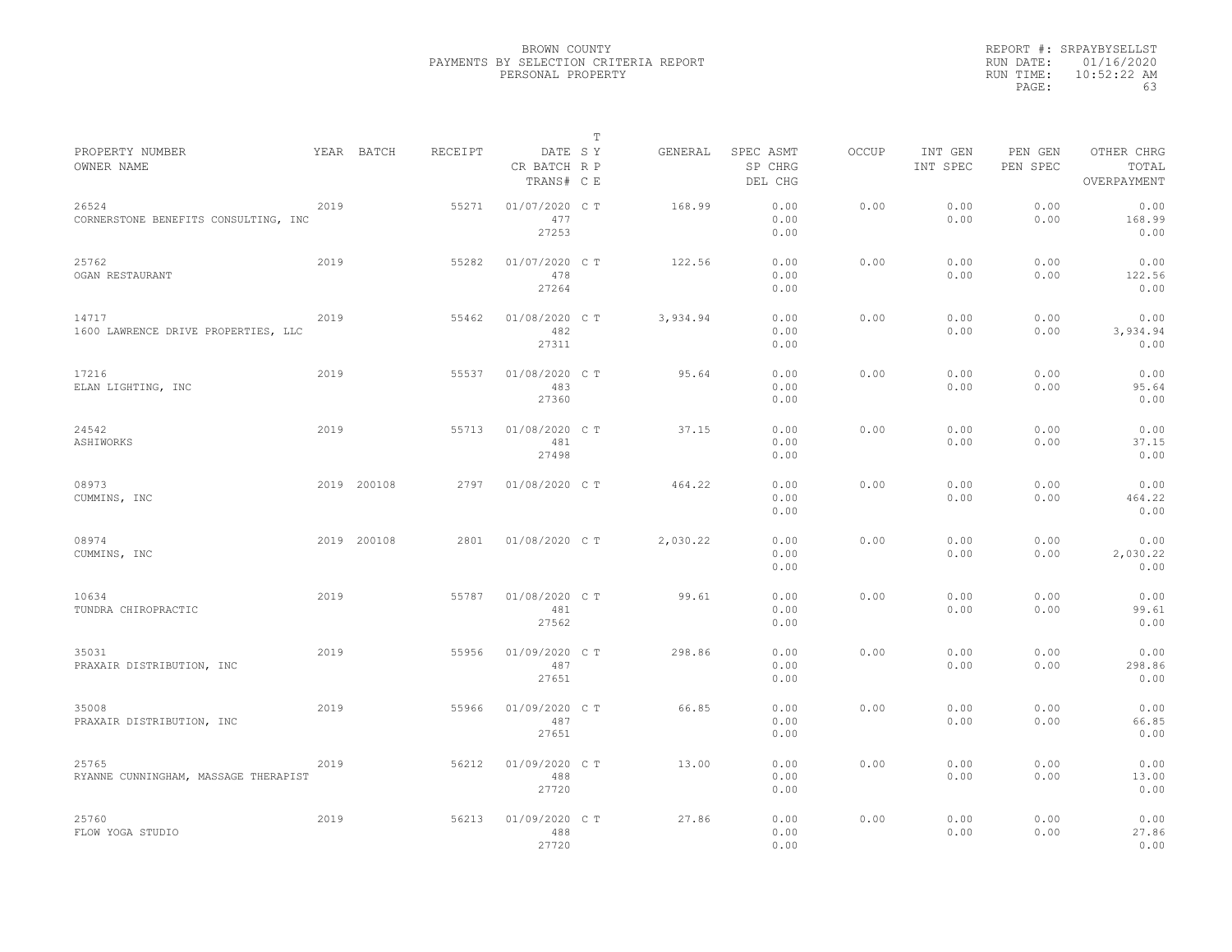|           | REPORT #: SRPAYBYSELLST |
|-----------|-------------------------|
|           | RUN DATE: 01/16/2020    |
| RUN TIME: | $10:52:23$ AM           |
| PAGE:     | 64                      |

|                                                      |            |         |                                       | T |          |                                 |              |                     |                     |                                    |
|------------------------------------------------------|------------|---------|---------------------------------------|---|----------|---------------------------------|--------------|---------------------|---------------------|------------------------------------|
| PROPERTY NUMBER<br>OWNER NAME                        | YEAR BATCH | RECEIPT | DATE SY<br>CR BATCH R P<br>TRANS# C E |   | GENERAL  | SPEC ASMT<br>SP CHRG<br>DEL CHG | <b>OCCUP</b> | INT GEN<br>INT SPEC | PEN GEN<br>PEN SPEC | OTHER CHRG<br>TOTAL<br>OVERPAYMENT |
| 35056<br>PURE HEALTH SOLUTIONS, INC                  | 2019       | 56285   | 01/09/2020 CT<br>486<br>27774         |   | 31.88    | 0.00<br>0.00<br>0.00            | 0.00         | 0.00<br>0.00        | 0.00<br>0.00        | 0.00<br>31.88<br>0.00              |
| 09019<br>MC MONAGLE LUMBER, INC                      | 2019       | 56541   | 01/10/2020 C T<br>491<br>27909        |   | 109.57   | 0.00<br>0.00<br>0.00            | 0.00         | 0.00<br>0.00        | 0.00<br>0.00        | 0.00<br>109.57<br>0.00             |
| 35022<br>BAY POINT NETWORKS                          | 2019       | 56552   | 01/10/2020 C T<br>490<br>27918        |   | 33.87    | 0.00<br>0.00<br>0.00            | 0.00         | 0.00<br>0.00        | 0.00<br>0.00        | 0.00<br>33.87<br>0.00              |
| 24538<br>THE PRO SHOP DEPERE                         | 2019       | 56673   | 01/10/2020 C T<br>491<br>28009        |   | 33.42    | 0.00<br>0.00<br>0.00            | 0.00         | 0.00<br>0.00        | 0.00<br>0.00        | 0.00<br>33.42<br>0.00              |
| 23909<br>RUG DOCTOR, LLC                             | 2019       | 56745   | 01/10/2020 C T<br>490<br>28074        |   | 99.61    | 0.00<br>0.00<br>0.00            | 0.00         | 0.00<br>0.00        | 0.00<br>0.00        | 0.00<br>99.61<br>0.00              |
| 25779<br>RUG DOCTOR, LLC                             | 2019       | 56746   | 01/10/2020 C T<br>490<br>28074        |   | 5.57     | 0.00<br>0.00<br>0.00            | 0.00         | 0.00<br>0.00        | 0.00<br>0.00        | 0.00<br>5.57<br>0.00               |
| 08943<br>FINANCIAL PLANNING AND INFORMATION SERVICES | 2019       | 56771   | 01/10/2020 C T<br>489<br>28095        |   | 1,492.29 | 0.00<br>0.00<br>0.00            | 0.00         | 0.00<br>0.00        | 0.00<br>0.00        | 0.00<br>1,492.29<br>0.00           |
| 09912<br>NEOPOST USA, INC                            | 2019       | 57046   | 01/13/2020 C T<br>494<br>28177        |   | 49.81    | 0.00<br>0.00<br>0.00            | 0.00         | 0.00<br>0.00        | 0.00<br>0.00        | 0.00<br>49.81<br>0.00              |
| 18106<br>NEOPOST USA, INC                            | 2019       | 57047   | 01/13/2020 C T<br>494<br>28177        |   | 14.86    | 0.00<br>0.00<br>0.00            | 0.00         | 0.00<br>0.00        | 0.00<br>0.00        | 0.00<br>14.86<br>0.00              |
| 11323<br>JPMORGAN CHASE BANK, NA                     | 2019       | 57057   | 01/13/2020 C T<br>494<br>28178        |   | 1,805.09 | 0.00<br>0.00<br>0.00            | 0.00         | 0.00<br>0.00        | 0.00<br>0.00        | 0.00<br>1,805.09<br>0.00           |
| 26533<br>MCWILLIAMS TRAINING, LLC                    | 2019       | 57099   | 01/13/2020 C T<br>494<br>28196        |   | 74.28    | 0.00<br>0.00<br>0.00            | 0.00         | 0.00<br>0.00        | 0.00<br>0.00        | 0.00<br>74.28<br>0.00              |
| 20523<br>WASHWORLD INC                               | 2019       | 57144   | 01/13/2020 C T<br>493<br>28238        |   | 8,864.10 | 0.00<br>0.00<br>0.00            | 0.00         | 0.00<br>0.00        | 0.00<br>0.00        | 0.00<br>8,864.10<br>0.00           |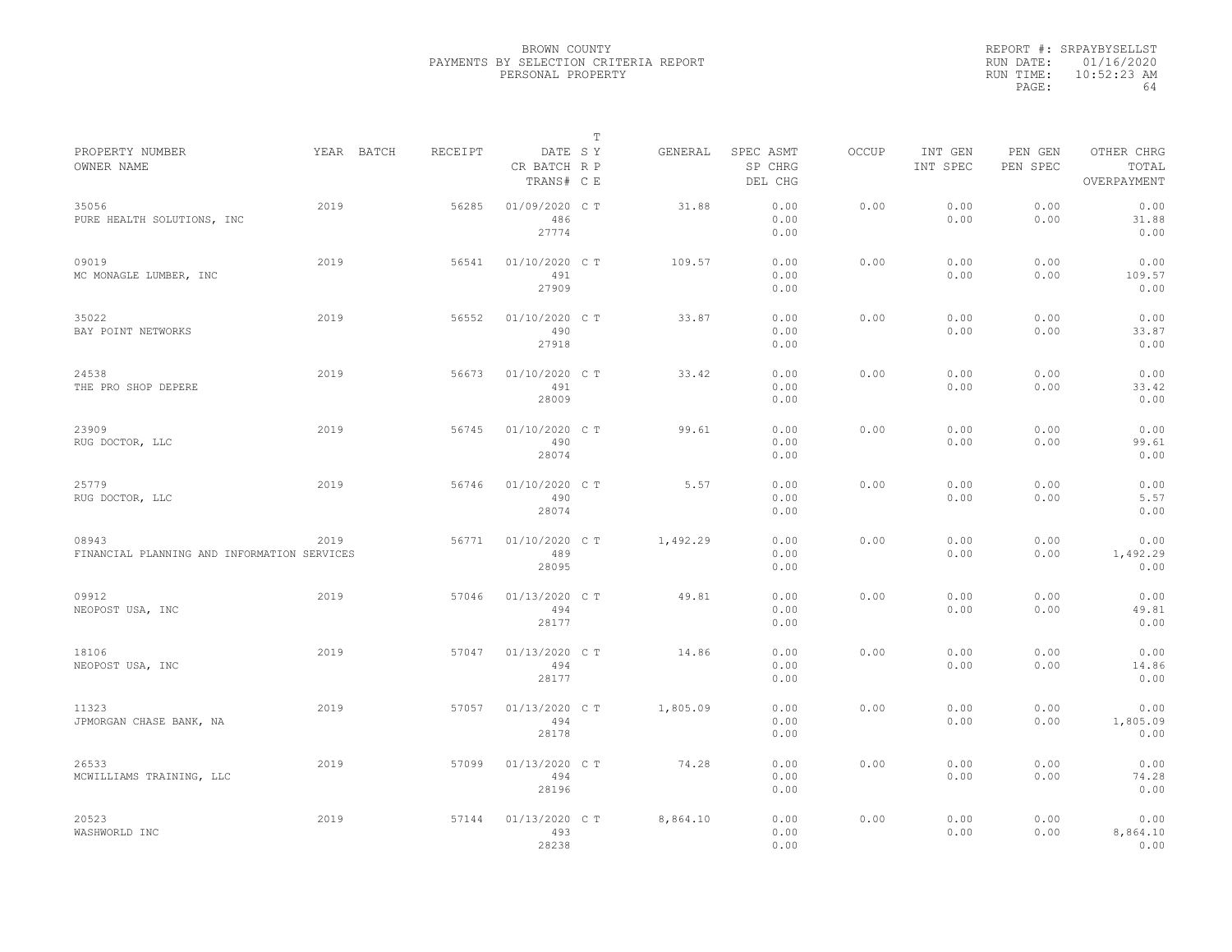|           | REPORT #: SRPAYBYSELLST |
|-----------|-------------------------|
|           | RUN DATE: 01/16/2020    |
| RUN TIME: | $10:52:23$ AM           |
| PAGE:     | 65                      |
|           |                         |

|                                          |            |         |                                       | T |           |                                 |              |                     |                     |                                    |
|------------------------------------------|------------|---------|---------------------------------------|---|-----------|---------------------------------|--------------|---------------------|---------------------|------------------------------------|
| PROPERTY NUMBER<br>OWNER NAME            | YEAR BATCH | RECEIPT | DATE SY<br>CR BATCH R P<br>TRANS# C E |   | GENERAL   | SPEC ASMT<br>SP CHRG<br>DEL CHG | <b>OCCUP</b> | INT GEN<br>INT SPEC | PEN GEN<br>PEN SPEC | OTHER CHRG<br>TOTAL<br>OVERPAYMENT |
| 9087<br>FOX RIVER FIBER COMPANY          | 2019       | 57194   | 01/13/2020 C T<br>493<br>28272        |   | 17,859.67 | 0.00<br>0.00<br>0.00            | 0.00         | 0.00<br>0.00        | 0.00<br>0.00        | 0.00<br>17,859.67<br>0.00          |
| 25162<br>WEL COMPANIES, INC              | 2019       | 57301   | 01/13/2020 C T<br>493<br>28314        |   | 20.42     | 0.00<br>0.00<br>0.00            | 0.00         | 0.00<br>0.00        | 0.00<br>0.00        | 0.00<br>20.42<br>0.00              |
| 20513<br>TAMARACK MATERIALS, INC         | 2019       | 57324   | 01/13/2020 C T<br>493<br>28335        |   | 458.26    | 0.00<br>0.00<br>0.00            | 0.00         | 0.00<br>0.00        | 0.00<br>0.00        | 0.00<br>458.26<br>0.00             |
| 08910<br>SCHROEDER PHOTOGRAPHY           | 2019       | 57335   | 01/13/2020 C T<br>494<br>28346        |   | 61.28     | 0.00<br>0.00<br>0.00            | 0.00         | 0.00<br>0.00        | 0.00<br>0.00        | 0.00<br>61.28<br>0.00              |
| 10647<br>SONG INDUSTRIES INC             | 2019       | 57380   | 01/13/2020 C T<br>494<br>28373        |   | 347.24    | 0.00<br>0.00<br>0.00            | 0.00         | 0.00<br>0.00        | 0.00<br>0.00        | 0.00<br>347.24<br>0.00             |
| 21968<br>COMMUNITY FIRST CREDIT UNION    | 2019       | 57392   | 01/13/2020 C T<br>497<br>28381        |   | 1,462.41  | 0.00<br>0.00<br>0.00            | 0.00         | 0.00<br>0.00        | 0.00<br>0.00        | 0.00<br>1,462.41<br>0.00           |
| 23819<br><b>BODYWORKS</b>                | 2019       | 57394   | 01/13/2020 C T<br>497<br>28382        |   | 29.71     | 0.00<br>0.00<br>0.00            | 0.00         | 0.00<br>0.00        | 0.00<br>0.00        | 0.00<br>29.71<br>0.00              |
| 25168<br>RESOURCE ONE REALTY             | 2019       | 57485   | 01/13/2020 C T<br>493<br>28451        |   | 239.08    | 0.00<br>0.00<br>0.00            | 0.00         | 0.00<br>0.00        | 0.00<br>0.00        | 0.00<br>239.08<br>0.00             |
| 12866<br>UNITED SIGN CORPORATION         | 2019       | 57537   | 01/13/2020 C T<br>497<br>28502        |   | 177.33    | 0.00<br>0.00<br>0.00            | 0.00         | 0.00<br>0.00        | 0.00<br>0.00        | 0.00<br>177.33<br>0.00             |
| 15401<br>FOLLETT HIGHER EDUCATION GROUP  | 2019       | 57549   | 01/13/2020 C T<br>493<br>28509        |   | 767.07    | 0.00<br>0.00<br>0.00            | 0.00         | 0.00<br>0.00        | 0.00<br>0.00        | 0.00<br>767.07<br>0.00             |
| 25821<br>D2 INGREDIENTS LP               | 2019       | 57560   | 01/13/2020 C T<br>493<br>28518        |   | 425.24    | 0.00<br>0.00<br>0.00            | 0.00         | 0.00<br>0.00        | 0.00<br>0.00        | 0.00<br>425.24<br>0.00             |
| 19690<br>ADVANCE AMERICA, CAC OF WI, INC | 2019       | 57715   | 01/13/2020 CT<br>495<br>28614         |   | 308.82    | 0.00<br>0.00<br>0.00            | 0.00         | 0.00<br>0.00        | 0.00<br>0.00        | 0.00<br>308.82<br>0.00             |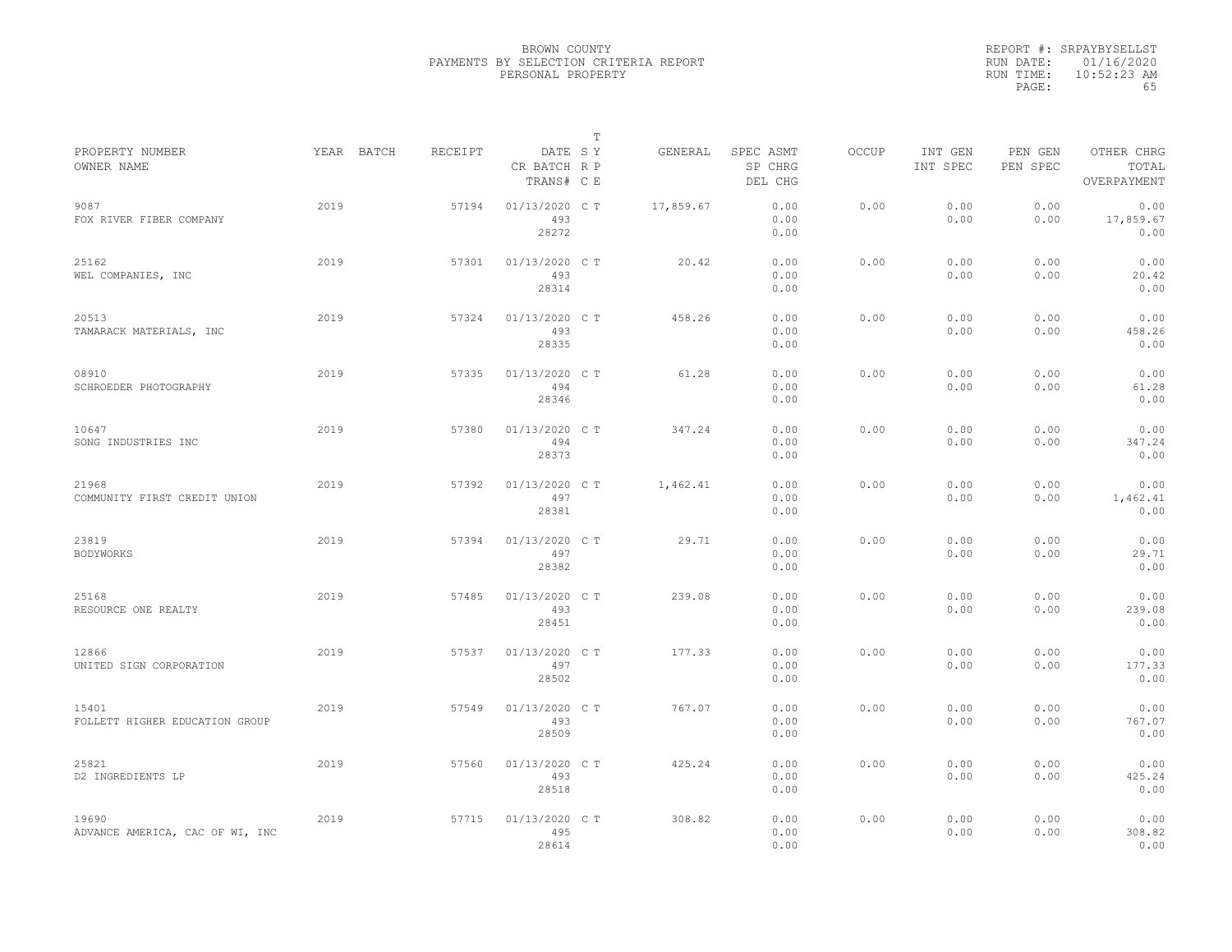|           | REPORT #: SRPAYBYSELLST |
|-----------|-------------------------|
|           | RUN DATE: 01/16/2020    |
| RUN TIME: | $10:52:23$ AM           |
| PAGE:     | 66                      |

|                                               |      |             |         |                                       | $\mathbb T$ |           |                                 |              |                     |                     |                                    |
|-----------------------------------------------|------|-------------|---------|---------------------------------------|-------------|-----------|---------------------------------|--------------|---------------------|---------------------|------------------------------------|
| PROPERTY NUMBER<br>OWNER NAME                 |      | YEAR BATCH  | RECEIPT | DATE SY<br>CR BATCH R P<br>TRANS# C E |             | GENERAL   | SPEC ASMT<br>SP CHRG<br>DEL CHG | <b>OCCUP</b> | INT GEN<br>INT SPEC | PEN GEN<br>PEN SPEC | OTHER CHRG<br>TOTAL<br>OVERPAYMENT |
| 08797<br>ASSOCIATED BANK, NA                  | 2019 |             | 57765   | 01/13/2020 C T<br>497<br>28636        |             | 3,582.08  | 0.00<br>0.00<br>0.00            | 0.00         | 0.00<br>0.00        | 0.00<br>0.00        | 0.00<br>3,582.08<br>0.00           |
| 16220<br>ASSOCIATED BANK NA                   | 2019 |             | 57770   | 01/13/2020 C T<br>497<br>28641        |             | 579.78    | 0.00<br>0.00<br>0.00            | 0.00         | 0.00<br>0.00        | 0.00<br>0.00        | 0.00<br>579.78<br>0.00             |
| 15434<br>ASSOCIATED BANK, NA                  | 2019 |             | 57771   | 01/13/2020 C T<br>497<br>28642        |             | 1,496.28  | 0.00<br>0.00<br>0.00            | 0.00         | 0.00<br>0.00        | 0.00<br>0.00        | 0.00<br>1,496.28<br>0.00           |
| 26577<br>UNIVERSAL WIRELESS, INC              | 2019 |             | 57843   | 01/13/2020 C T<br>495<br>28711        |             | 268.97    | 0.00<br>0.00<br>0.00            | 0.00         | 0.00<br>0.00        | 0.00<br>0.00        | 0.00<br>268.97<br>0.00             |
| 14721<br>JOHNSON BANK-76000                   | 2019 |             | 57852   | 01/13/2020 C T<br>495<br>28718        |             | 840.78    | 0.00<br>0.00<br>0.00            | 0.00         | 0.00<br>0.00        | 0.00<br>0.00        | 0.00<br>840.78<br>0.00             |
| 14704<br>WELLS FARGO FINANCIAL LEASING, INC   | 2019 |             | 57866   | 01/13/2020 C T<br>495<br>28728        |             | 4,068.60  | 0.00<br>0.00<br>0.00            | 0.00         | 0.00<br>0.00        | 0.00<br>0.00        | 0.00<br>4,068.60<br>0.00           |
| 18135<br>WELLS FARGO FINANCIAL LEASING, INC   | 2019 |             | 57867   | 01/13/2020 C T<br>495<br>28728        |             | 494.11    | 0.00<br>0.00<br>0.00            | 0.00         | 0.00<br>0.00        | 0.00<br>0.00        | 0.00<br>494.11<br>0.00             |
| 35017<br>WELLS FARGO FINANCIAL LEASING, INC   | 2019 |             | 57868   | 01/13/2020 C T<br>495<br>28728        |             | 239.08    | 0.00<br>0.00<br>0.00            | 0.00         | 0.00<br>0.00        | 0.00<br>0.00        | 0.00<br>239.08<br>0.00             |
| 9090<br>GREEN BAY PACKAGING INC               | 2019 |             | 57902   | 01/13/2020 C T<br>495<br>28749        |             | 7,407.66  | 0.00<br>0.00<br>0.00            | 0.00         | 0.00<br>0.00        | 0.00<br>0.00        | 0.00<br>7,407.66<br>0.00           |
| 3135<br>GREEN BAY PACKAGING INC               | 2019 |             | 57903   | 01/13/2020 C T<br>495<br>28749        |             | 9,573.37  | 0.00<br>0.00<br>0.00            | 0.00         | 0.00<br>0.00        | 0.00<br>0.00        | 0.00<br>9,573.37<br>0.00           |
| 23904<br>SKIN WELLNESS STUDIO                 |      | 2019 200114 | 2911    | 01/14/2020 C T                        |             | 197.24    | 0.00<br>0.00<br>0.00            | 0.00         | 0.00<br>0.00        | 0.00<br>0.00        | 0.00<br>197.24<br>0.00             |
| 09068<br>HUMANA INSURANCE COMPANY (01002-004) | 2019 |             | 58027   | 01/14/2020 C T<br>500<br>28769        |             | 85,056.60 | 0.00<br>0.00<br>0.00            | 0.00         | 0.00<br>0.00        | 0.00<br>0.00        | 0.00<br>85,056.60<br>0.00          |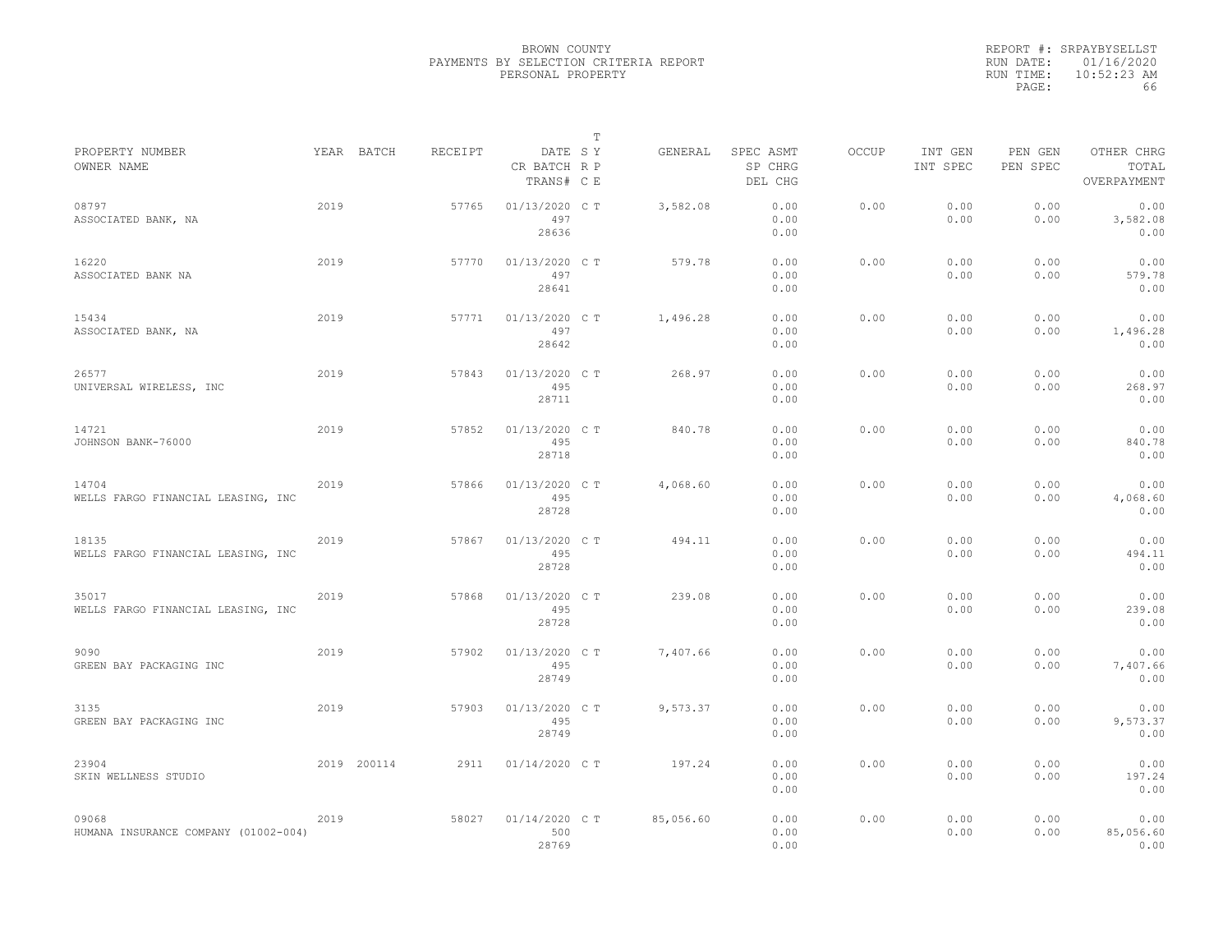|           | REPORT #: SRPAYBYSELLST |
|-----------|-------------------------|
|           | RUN DATE: 01/16/2020    |
| RUN TIME: | $10:52:24$ AM           |
| PAGE:     | 67                      |
|           |                         |

|                                     |      |            |         |                       | $\mathbb{T}$ |            |           |       |          |          |             |
|-------------------------------------|------|------------|---------|-----------------------|--------------|------------|-----------|-------|----------|----------|-------------|
| PROPERTY NUMBER                     |      | YEAR BATCH | RECEIPT | DATE SY               |              | GENERAL    | SPEC ASMT | OCCUP | INT GEN  | PEN GEN  | OTHER CHRG  |
| OWNER NAME                          |      |            |         | CR BATCH R P          |              |            | SP CHRG   |       | INT SPEC | PEN SPEC | TOTAL       |
|                                     |      |            |         | TRANS# C E            |              |            | DEL CHG   |       |          |          | OVERPAYMENT |
|                                     |      |            |         |                       |              |            |           |       |          |          |             |
| 23863                               | 2019 |            | 58031   | 01/14/2020 C T        |              | 373.24     | 0.00      | 0.00  | 0.00     | 0.00     | 0.00        |
| DARBY DENTAL SUPPLY                 |      |            |         | 500                   |              |            | 0.00      |       | 0.00     | 0.00     | 373.24      |
|                                     |      |            |         | 28773                 |              |            | 0.00      |       |          |          | 0.00        |
|                                     |      |            |         |                       |              |            |           |       |          |          |             |
| 15420                               | 2019 |            | 58036   | 01/14/2020 C T        |              | 105.59     | 0.00      | 0.00  | 0.00     | 0.00     | 0.00        |
| LINK MEDIA                          |      |            |         | 500                   |              |            | 0.00      |       | 0.00     | 0.00     | 105.59      |
|                                     |      |            |         | 28776                 |              |            | 0.00      |       |          |          | 0.00        |
|                                     |      |            |         |                       |              |            |           |       |          |          |             |
| 26570                               | 2019 |            | 58178   | 01/14/2020 C T        |              | 137.47     | 0.00      | 0.00  | 0.00     | 0.00     | 0.00        |
| LEAF CAPITAL FUNDING, LLC           |      |            |         | 500                   |              |            | 0.00      |       | 0.00     | 0.00     | 137.47      |
|                                     |      |            |         | 28895                 |              |            | 0.00      |       |          |          | 0.00        |
|                                     |      |            |         |                       |              |            |           |       |          |          |             |
| 35050                               | 2019 |            | 58201   | 01/14/2020 C T        |              | 40.86      | 0.00      | 0.00  | 0.00     | 0.00     | 0.00        |
| FLORIDA'S NATURAL FOOD SERVICE, INC |      |            |         | 499                   |              |            | 0.00      |       | 0.00     | 0.00     | 40.86       |
|                                     |      |            |         | 28907                 |              |            | 0.00      |       |          |          | 0.00        |
|                                     |      |            |         |                       |              |            |           |       |          |          |             |
| 24563                               | 2019 |            | 58229   | 01/14/2020 C T        |              | 141.45     | 0.00      | 0.00  | 0.00     | 0.00     | 0.00        |
| STANTEC CONSULTING SERVICES, INC    |      |            |         | 500                   |              |            | 0.00      |       | 0.00     | 0.00     | 141.45      |
|                                     |      |            |         | 28928                 |              |            | 0.00      |       |          |          | 0.00        |
|                                     |      |            |         |                       |              |            |           |       |          |          |             |
|                                     |      |            |         | CITY OF DE PERE TOTAL |              | 185,726.91 | 0.00      | 0.00  | 0.00     | 0.00     | 0.00        |
|                                     |      |            |         |                       |              |            | 0.00      |       | 0.00     | 0.00     | 185,726.91  |
|                                     |      |            |         |                       |              |            | 0.00      |       |          |          | 0.00        |
|                                     |      |            |         |                       |              |            |           |       |          |          |             |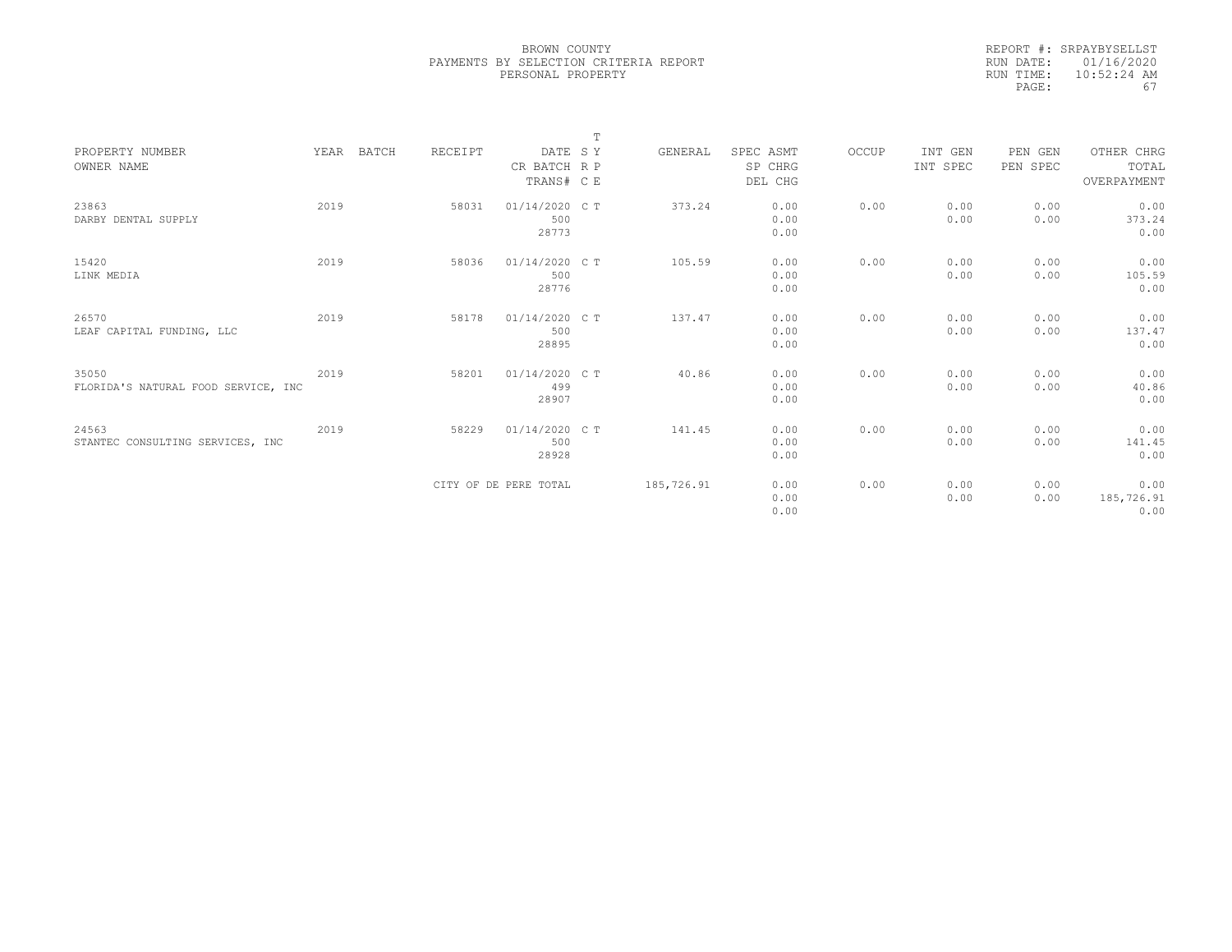|           | REPORT #: SRPAYBYSELLST |
|-----------|-------------------------|
|           | RUN DATE: 01/16/2020    |
| RUN TIME: | $10:52:24$ AM           |
| PAGE:     | 68                      |

|                                              |             |         |                                       | Т |           |                                 |              |                     |                     |                                    |
|----------------------------------------------|-------------|---------|---------------------------------------|---|-----------|---------------------------------|--------------|---------------------|---------------------|------------------------------------|
| PROPERTY NUMBER<br>OWNER NAME                | YEAR BATCH  | RECEIPT | DATE SY<br>CR BATCH R P<br>TRANS# C E |   | GENERAL   | SPEC ASMT<br>SP CHRG<br>DEL CHG | <b>OCCUP</b> | INT GEN<br>INT SPEC | PEN GEN<br>PEN SPEC | OTHER CHRG<br>TOTAL<br>OVERPAYMENT |
| 24274<br>JJS SHOP LLC                        | 2019 231137 | 609     | 01/02/2020 MT                         |   | 86.67     | 0.00<br>0.00<br>0.00            | 0.00         | 0.00<br>0.00        | 0.00<br>0.00        | 0.00<br>86.67<br>0.00              |
| 26468<br>SALTER'S LTD                        | 2019 231136 | 604     | 01/02/2020 MT                         |   | 325.01    | 0.00<br>0.00<br>0.00            | 0.00         | 0.00<br>0.00        | 0.00<br>0.00        | 0.00<br>325.01<br>0.00             |
| 16138<br>LPV ORIENTAL FOOD STORE             | 2019 231145 | 654     | 01/03/2020 MT                         |   | 332.24    | 0.00<br>0.00<br>0.00            | 0.00         | 0.00<br>0.00        | 0.00<br>0.00        | 0.00<br>332.24<br>0.00             |
| 20071<br>TUNDRA LODGE RESORT AND WATERPARK   | 2019 231145 | 644     | 01/03/2020 MT                         |   | 44,035.19 | 0.00<br>0.00<br>0.00            | 0.00         | 0.00<br>0.00        | 0.00<br>0.00        | 0.00<br>44,035.19<br>0.00          |
| 25550<br>VAN LAANEN PROPERTIES               | 2019 231145 | 616     | 01/03/2020 MT                         |   | 65.00     | 0.00<br>0.00<br>0.00            | 0.00         | 0.00<br>0.00        | 0.00<br>0.00        | 0.00<br>65.00<br>0.00              |
| 10088<br>SERVICE CREDIT UNION                | 2019 231154 | 665     | 01/06/2020 MT                         |   | 86.67     | 0.00<br>0.00<br>0.00            | 0.00         | 0.00<br>0.00        | 0.00<br>0.00        | 0.00<br>86.67<br>0.00              |
| 13116<br>TERRY'S EZ GO                       | 2019 231156 | 682     | 01/06/2020 MT                         |   | 38.51     | 0.00<br>0.00<br>0.00            | 0.00         | 0.00<br>0.00        | 0.00<br>0.00        | 0.00<br>38.51<br>0.00              |
| 13124<br>B & K CUSTOM CLEANING               | 2019 231157 | 675     | 01/06/2020 MT                         |   | 2.42      | 0.00<br>0.00<br>0.00            | 0.00         | 0.00<br>0.00        | 0.00<br>0.00        | 0.00<br>2.42<br>0.00               |
| 13155<br>UP & RUNNING INC                    | 2019 231154 | 678     | 01/06/2020 MT                         |   | 19.26     | 0.00<br>0.00<br>0.00            | 0.00         | 0.00<br>0.00        | 0.00<br>0.00        | 0.00<br>19.26<br>0.00              |
| 1333<br>JONES TRANSFER & WAREHOUSING CO INC  | 2019 231153 | 659     | 01/06/2020 MT                         |   | 67.41     | 0.00<br>0.00<br>0.00            | 0.00         | 0.00<br>0.00        | 0.00<br>0.00        | 0.00<br>67.41<br>0.00              |
| 13624<br>AMERICAN FAMILY MUTUAL INSURANCE CO | 2019 231153 | 661     | 01/06/2020 MT                         |   | 7.23      | 0.00<br>0.00<br>0.00            | 0.00         | 0.00<br>0.00        | 0.00<br>0.00        | 0.00<br>7.23<br>0.00               |
| 13907<br>SUMMITT PLANNING GROUP              | 2019 231157 | 673     | 01/06/2020 MT                         |   | 96.29     | 0.00<br>0.00<br>0.00            | 0.00         | 0.00<br>0.00        | 0.00<br>0.00        | 0.00<br>96.29<br>0.00              |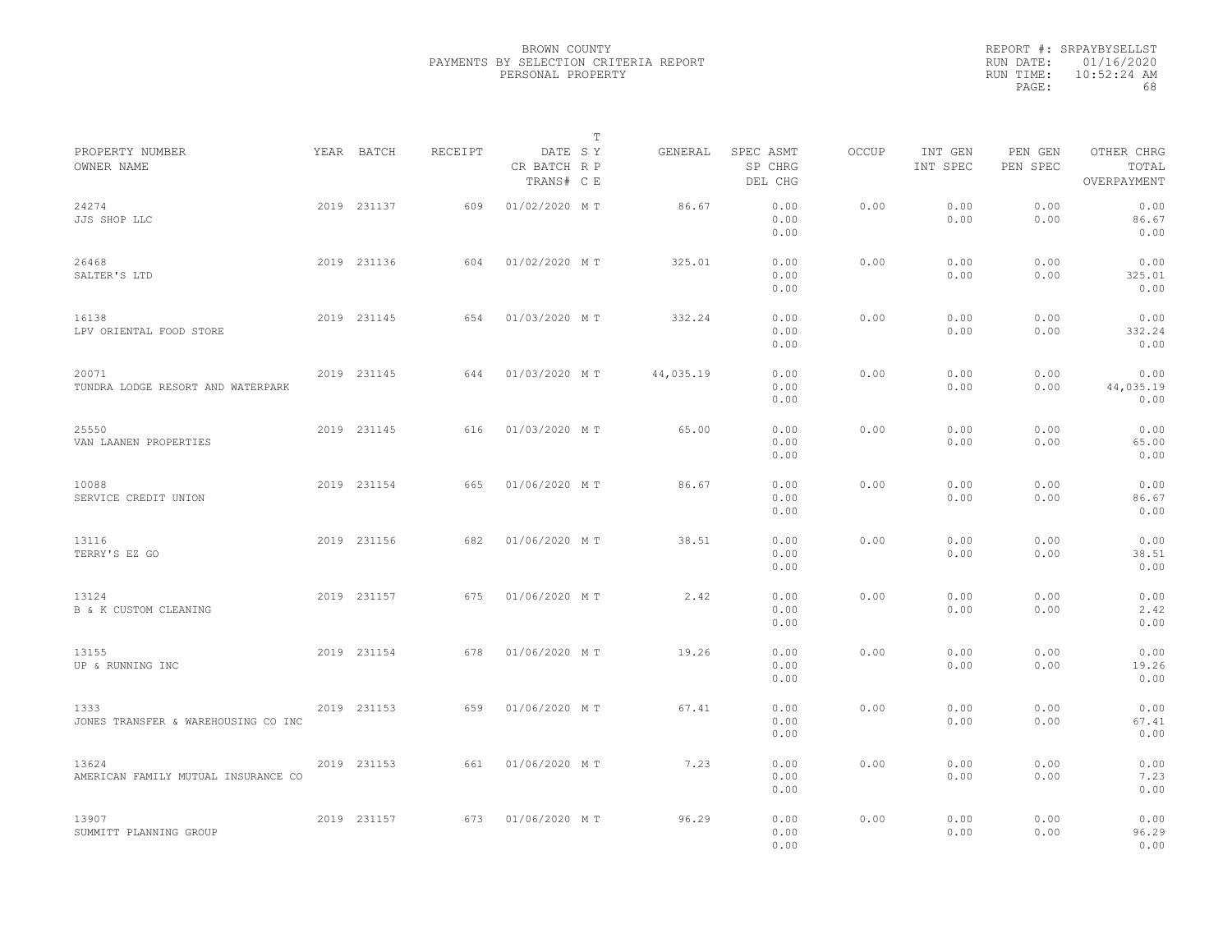|                                              |             |         |                                       | $\mathbb{T}$ |                                 |       |                     |                     |                                    |
|----------------------------------------------|-------------|---------|---------------------------------------|--------------|---------------------------------|-------|---------------------|---------------------|------------------------------------|
| PROPERTY NUMBER<br>OWNER NAME                | YEAR BATCH  | RECEIPT | DATE SY<br>CR BATCH R P<br>TRANS# C E | GENERAL      | SPEC ASMT<br>SP CHRG<br>DEL CHG | OCCUP | INT GEN<br>INT SPEC | PEN GEN<br>PEN SPEC | OTHER CHRG<br>TOTAL<br>OVERPAYMENT |
| 14264<br>NAILS BY JULES                      | 2019 231154 | 681     | 01/06/2020 MT                         | 4.81         | 0.00<br>0.00<br>0.00            | 0.00  | 0.00<br>0.00        | 0.00<br>0.00        | 0.00<br>4.81<br>0.00               |
| 17018<br>DISH NETWORK LLC                    | 2019 231157 | 674     | 01/06/2020 MT                         | 1,798.38     | 0.00<br>0.00<br>0.00            | 0.00  | 0.00<br>0.00        | 0.00<br>0.00        | 0.00<br>1,798.38<br>0.00           |
| 17280<br>AMERICAN FLEXPACK INC               | 2019 231153 | 684     | 01/06/2020 MT                         | 3,329.54     | 0.00<br>0.00<br>0.00            | 0.00  | 0.00<br>0.00        | 0.00<br>0.00        | 0.00<br>3,329.54<br>0.00           |
| 17765<br>JULIE'S BOUTIOUE                    | 2019 231156 | 679     | 01/06/2020 MT                         | 149.27       | 0.00<br>0.00<br>0.00            | 0.00  | 0.00<br>0.00        | 0.00<br>0.00        | 0.00<br>149.27<br>0.00             |
| 18689<br>BROADWAY ENTERPRISES INC            | 2019 231156 | 668     | 01/06/2020 MT                         | 527.24       | 0.00<br>0.00<br>0.00            | 0.00  | 0.00<br>0.00        | 0.00<br>0.00        | 0.00<br>527.24<br>0.00             |
| 20817<br>AMERICAN FAMILY MUTUAL INSURANCE CO | 2019 231153 | 662     | 01/06/2020 MT                         | 2.42         | 0.00<br>0.00<br>0.00            | 0.00  | 0.00<br>0.00        | 0.00<br>0.00        | 0.00<br>2.42<br>0.00               |
| 22847<br>DEBT ADVISORS                       | 2019 231153 | 670     | 01/06/2020 MT                         | 45.74        | 0.00<br>0.00<br>0.00            | 0.00  | 0.00<br>0.00        | 0.00<br>0.00        | 0.00<br>45.74<br>0.00              |
| 22907<br>VIVI NAIL & SPA                     | 2019 231153 | 653     | 01/06/2020 MT                         | 226.31       | 0.00<br>0.00<br>0.00            | 0.00  | 0.00<br>0.00        | 0.00<br>0.00        | 0.00<br>226.31<br>0.00             |
| 23428<br>NORTHEAST WI DANCE ORGANIZATION     | 2019 231153 | 666     | 01/06/2020 MT                         | 264.82       | 0.00<br>0.00<br>0.00            | 0.00  | 0.00<br>0.00        | 0.00<br>0.00        | 0.00<br>264.82<br>0.00             |
| 2442<br>UPHILL & UPHILL S.C.                 | 2019 231153 | 685     | 01/06/2020 MT                         | 137.23       | 0.00<br>0.00<br>0.00            | 0.00  | 0.00<br>0.00        | 0.00<br>0.00        | 0.00<br>137.23<br>0.00             |
| 24737<br>BADGER LIQUOR STORE #2              | 2019 231154 | 658     | 01/06/2020 MT                         | 151.68       | 0.00<br>0.00<br>0.00            | 0.00  | 0.00<br>0.00        | 0.00<br>0.00        | 0.00<br>151.68<br>0.00             |
| 256<br>AMERICAN FAMILY MUTUAL INSURANCE CO   | 2019 231153 | 663     | 01/06/2020 MT                         | 4.81         | 0.00<br>0.00<br>0.00            | 0.00  | 0.00<br>0.00        | 0.00<br>0.00        | 0.00<br>4.81<br>0.00               |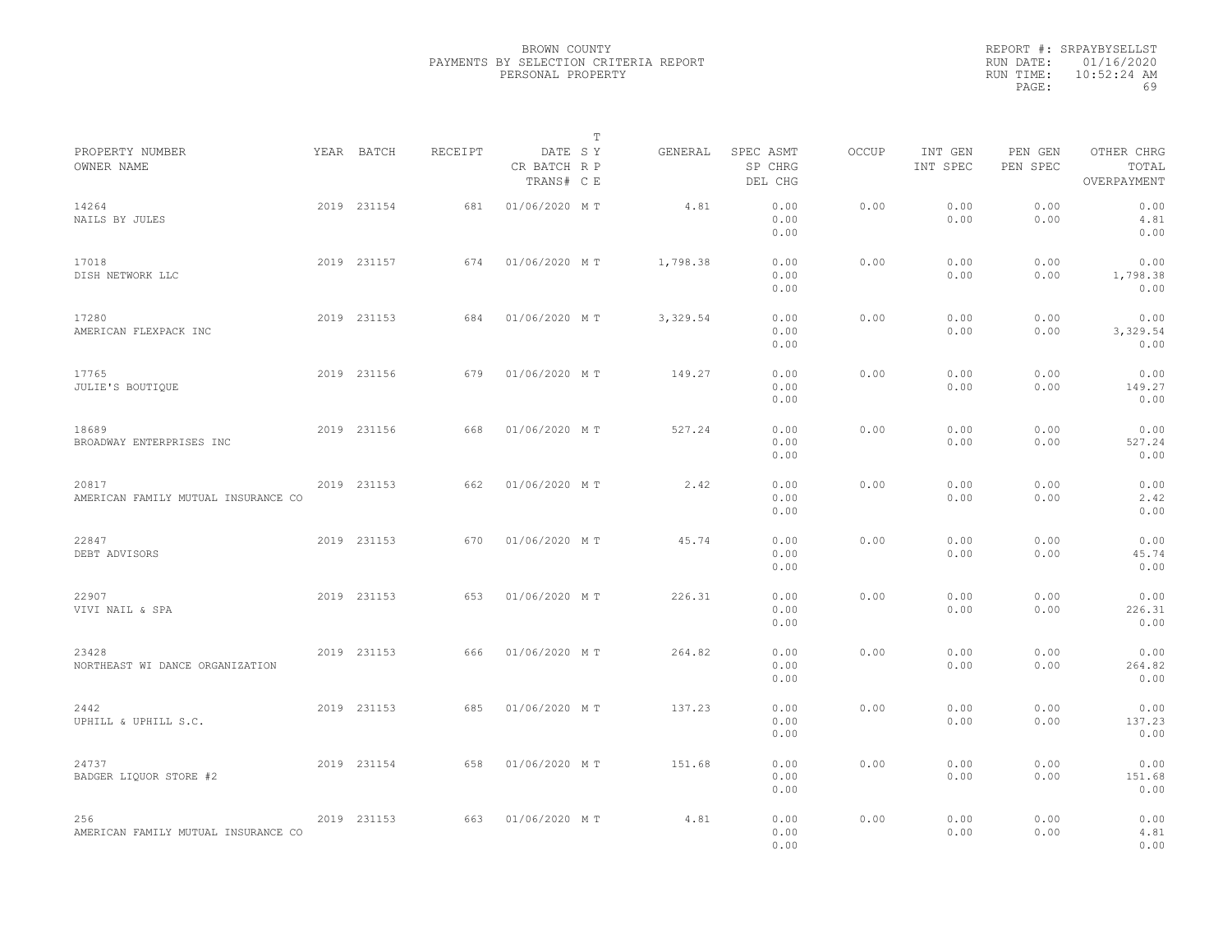|           | REPORT #: SRPAYBYSELLST |
|-----------|-------------------------|
|           | RUN DATE: 01/16/2020    |
| RUN TIME: | $10:52:25$ AM           |
| PAGE:     | 70                      |

|                                                         |             |         |                                       | T |           |                                 |       |                     |                     |                                    |
|---------------------------------------------------------|-------------|---------|---------------------------------------|---|-----------|---------------------------------|-------|---------------------|---------------------|------------------------------------|
| PROPERTY NUMBER<br>OWNER NAME                           | YEAR BATCH  | RECEIPT | DATE SY<br>CR BATCH R P<br>TRANS# C E |   | GENERAL   | SPEC ASMT<br>SP CHRG<br>DEL CHG | OCCUP | INT GEN<br>INT SPEC | PEN GEN<br>PEN SPEC | OTHER CHRG<br>TOTAL<br>OVERPAYMENT |
| 27346<br>CAR GUARD LLC                                  | 2019 231153 | 680     | 01/06/2020 MT                         |   | 113.15    | 0.00<br>0.00<br>0.00            | 0.00  | 0.00<br>0.00        | 0.00<br>0.00        | 0.00<br>113.15<br>0.00             |
| 27471<br>EUROPHARMA INC                                 | 2019 231156 | 669     | 01/06/2020 MT                         |   | 12,270.91 | 0.00<br>0.00<br>0.00            | 0.00  | 0.00<br>0.00        | 0.00<br>0.00        | 0.00<br>12,270.91<br>0.00          |
| 27572<br>INDEPENDENT CARE HEALTH PLAN                   | 2019 231153 | 667     | 01/06/2020 MT                         |   | 1,639.49  | 0.00<br>0.00<br>0.00            | 0.00  | 0.00<br>0.00        | 0.00<br>0.00        | 0.00<br>1,639.49<br>0.00           |
| 320<br>AUTOMATIC MOTORS                                 | 2019 231156 | 683     | 01/06/2020 MT                         |   | 9.63      | 0.00<br>0.00<br>0.00            | 0.00  | 0.00<br>0.00        | 0.00<br>0.00        | 0.00<br>9.63<br>0.00               |
| 409<br>BB'S BAR                                         | 2019 231154 | 660     | 01/06/2020 MT                         |   | 339.46    | 0.00<br>0.00<br>0.00            | 0.00  | 0.00<br>0.00        | 0.00<br>0.00        | 0.00<br>339.46<br>0.00             |
| 511<br>GENTLE VET ANIMAL HOSPITAL & CAT CARE CLINIC INC | 2019 231154 | 677     | 01/06/2020 MT                         |   | 223.89    | 0.00<br>0.00<br>0.00            | 0.00  | 0.00<br>0.00        | 0.00<br>0.00        | 0.00<br>223.89<br>0.00             |
| 5326<br>ROYAL CLEANERS                                  | 2019 231154 | 655     | 01/06/2020 MT                         |   | 4.81      | 0.00<br>0.00<br>0.00            | 0.00  | 0.00<br>0.00        | 0.00<br>0.00        | 0.00<br>4.81<br>0.00               |
| 5950<br>KORNOWSKI AUTO                                  | 2019 231153 | 657     | 01/06/2020 MT                         |   | 2.42      | 0.00<br>0.00<br>0.00            | 0.00  | 0.00<br>0.00        | 0.00<br>0.00        | 0.00<br>2.42<br>0.00               |
| 618<br>COCK & BULL PUB                                  | 2019 231153 | 671     | 01/06/2020 MT                         |   | 243.15    | 0.00<br>0.00<br>0.00            | 0.00  | 0.00<br>0.00        | 0.00<br>0.00        | 0.00<br>243.15<br>0.00             |
| 6848<br>ROYAL CLEANERS                                  | 2019 231154 | 656     | 01/06/2020 MT                         |   | 2.42      | 0.00<br>0.00<br>0.00            | 0.00  | 0.00<br>0.00        | 0.00<br>0.00        | 0.00<br>2.42<br>0.00               |
| 8425<br>ARTWORKS GALLERY/GREEN BAY SCHOOL OF DANCE      | 2019 231157 | 672     | 01/06/2020 MT                         |   | 363.52    | 0.00<br>0.00<br>0.00            | 0.00  | 0.00<br>0.00        | 0.00<br>0.00        | 0.00<br>363.52<br>0.00             |
| 8541<br>AMERICAN FAMILY MUTUAL INSURANCE CO             | 2019 231153 | 664     | 01/06/2020 MT                         |   | 2.42      | 0.00<br>0.00<br>0.00            | 0.00  | 0.00<br>0.00        | 0.00<br>0.00        | 0.00<br>2.42<br>0.00               |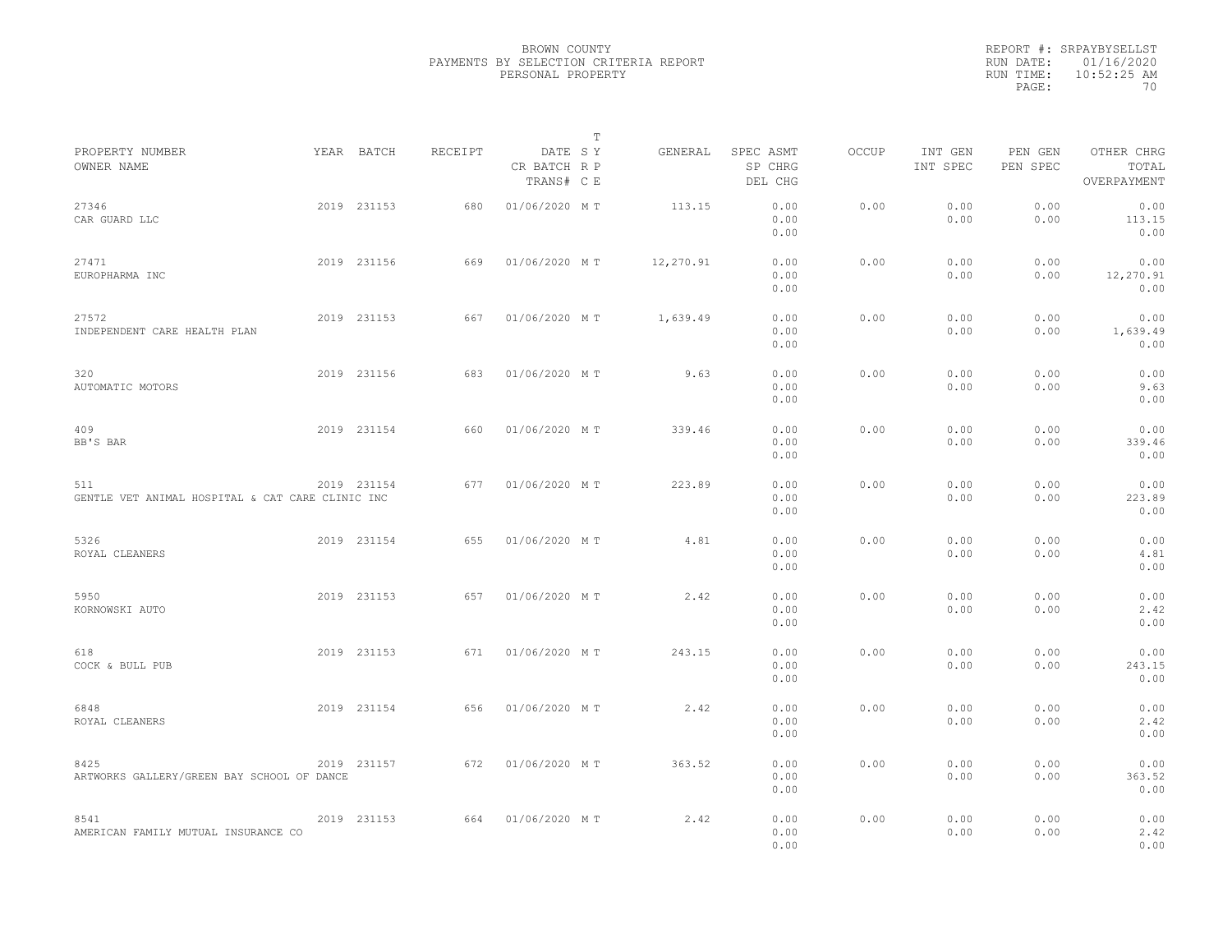|                                        |             |         |                                       | $\mathbb T$ |                                 |              |                     |                     |                                    |  |
|----------------------------------------|-------------|---------|---------------------------------------|-------------|---------------------------------|--------------|---------------------|---------------------|------------------------------------|--|
| PROPERTY NUMBER<br>OWNER NAME          | YEAR BATCH  | RECEIPT | DATE SY<br>CR BATCH R P<br>TRANS# C E | GENERAL     | SPEC ASMT<br>SP CHRG<br>DEL CHG | <b>OCCUP</b> | INT GEN<br>INT SPEC | PEN GEN<br>PEN SPEC | OTHER CHRG<br>TOTAL<br>OVERPAYMENT |  |
| 9698<br>POWER/MATION DIVISION INC      | 2019 231157 | 676     | 01/06/2020 MT                         | 175.75      | 0.00<br>0.00<br>0.00            | 0.00         | 0.00<br>0.00        | 0.00<br>0.00        | 0.00<br>175.75<br>0.00             |  |
| 10371<br>A. FARAH INVESTMENTS, LLC     | 2019 231160 | 704     | 01/07/2020 MT                         | 122.78      | 0.00<br>0.00<br>0.00            | 0.00         | 0.00<br>0.00        | 0.00<br>0.00        | 0.00<br>122.78<br>0.00             |  |
| 14008<br>KIRSCHLING STUDIOS, INC       | 2019 231161 | 716     | 01/07/2020 MT                         | 21.68       | 0.00<br>0.00<br>0.00            | 0.00         | 0.00<br>0.00        | 0.00<br>0.00        | 0.00<br>21.68<br>0.00              |  |
| 14254<br>CORNERSTONE BUSINESS SERVICES | 2019 231160 | 698     | 01/07/2020 MT                         | 214.26      | 0.00<br>0.00<br>0.00            | 0.00         | 0.00<br>0.00        | 0.00<br>0.00        | 0.00<br>214.26<br>0.00             |  |
| 1440<br>LAPLANT DENTAL LAB INC         | 2019 231160 | 702     | 01/07/2020 MT                         | 72.22       | 0.00<br>0.00<br>0.00            | 0.00         | 0.00<br>0.00        | 0.00<br>0.00        | 0.00<br>72.22<br>0.00              |  |
| 16140<br>WINDOW WORLD INC              | 2019 231162 | 708     | 01/07/2020 MT                         | 62.60       | 0.00<br>0.00<br>0.00            | 0.00         | 0.00<br>0.00        | 0.00<br>0.00        | 0.00<br>62.60<br>0.00              |  |
| 17158<br>BULTMAN LIMOUSINE SERVICE     | 2019 231162 | 703     | 01/07/2020 MT                         | 1,136.33    | 0.00<br>0.00<br>0.00            | 0.00         | 0.00<br>0.00        | 0.00<br>0.00        | 0.00<br>1,136.33<br>0.00           |  |
| 17286<br>GREEN BAY DRESSED BEEF LLC    | 2019 231160 | 714     | 01/07/2020 MT                         | 30,652.02   | 0.00<br>0.00<br>0.00            | 0.00         | 0.00<br>0.00        | 0.00<br>0.00        | 0.00<br>30,652.02<br>0.00          |  |
| 17760<br>GAP FINANCIAL SERVICES        | 2019 231160 | 691     | 01/07/2020 MT                         | 12.04       | 0.00<br>0.00<br>0.00            | 0.00         | 0.00<br>0.00        | 0.00<br>0.00        | 0.00<br>12.04<br>0.00              |  |
| 18174<br>GRANITE COMPANY, THE LLC      | 2019 231160 | 690     | 01/07/2020 MT                         | 435.76      | 0.00<br>0.00<br>0.00            | 0.00         | 0.00<br>0.00        | 0.00<br>0.00        | 0.00<br>435.76<br>0.00             |  |
| 18655<br>HAGER, DEWICK & ZUENGLER      | 2019 231162 | 696     | 01/07/2020 MT                         | 1,473.38    | 0.00<br>0.00<br>0.00            | 0.00         | 0.00<br>0.00        | 0.00<br>0.00        | 0.00<br>1,473.38<br>0.00           |  |
| 18818<br>WHITE DOG ROAD HOUSE          | 2019 231162 | 713     | 01/07/2020 MT                         | 207.04      | 0.00<br>0.00<br>0.00            | 0.00         | 0.00<br>0.00        | 0.00<br>0.00        | 0.00<br>207.04<br>0.00             |  |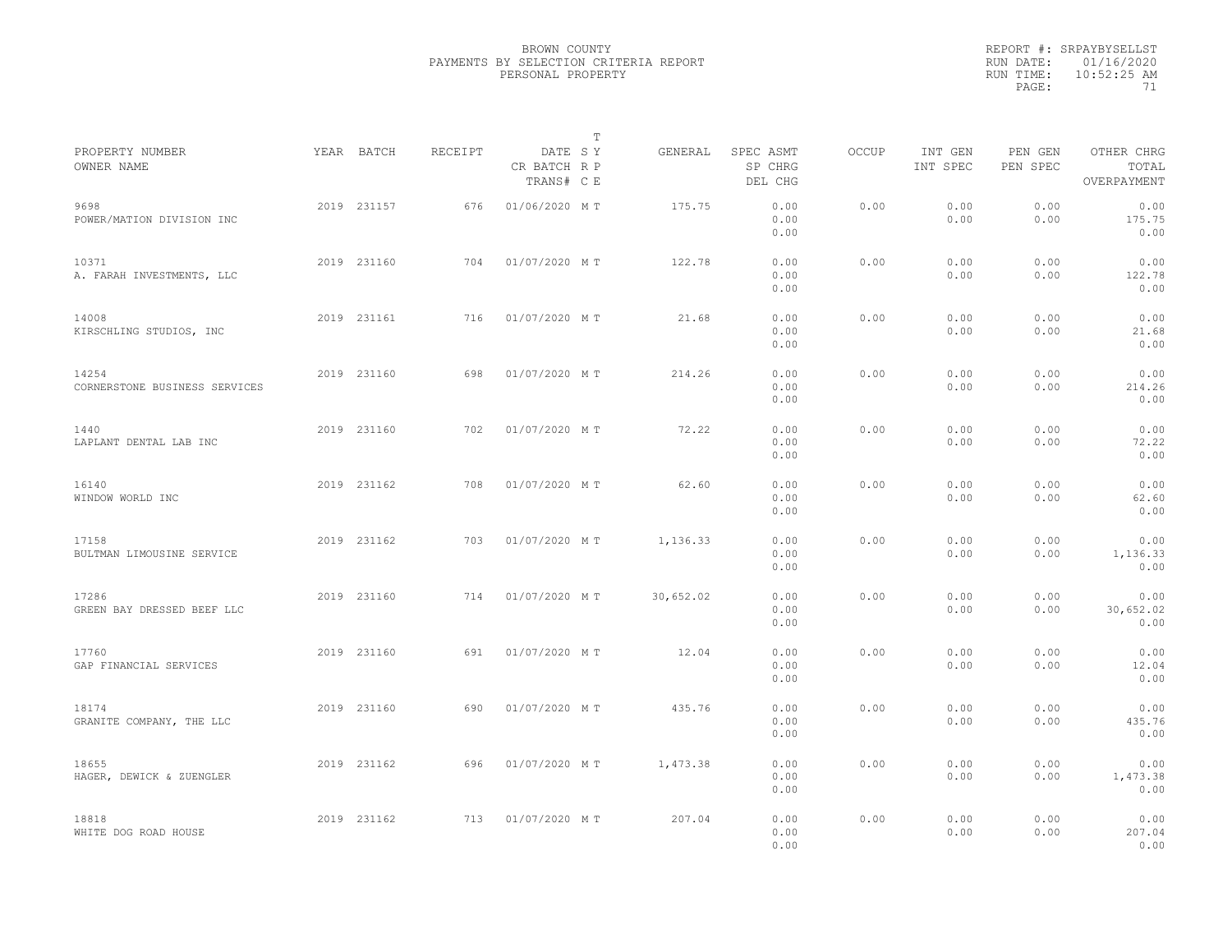|                                          |             |         |                                       | $\mathbb{T}$ |                                 |       |                     |                     |                                    |  |
|------------------------------------------|-------------|---------|---------------------------------------|--------------|---------------------------------|-------|---------------------|---------------------|------------------------------------|--|
| PROPERTY NUMBER<br>OWNER NAME            | YEAR BATCH  | RECEIPT | DATE SY<br>CR BATCH R P<br>TRANS# C E | GENERAL      | SPEC ASMT<br>SP CHRG<br>DEL CHG | OCCUP | INT GEN<br>INT SPEC | PEN GEN<br>PEN SPEC | OTHER CHRG<br>TOTAL<br>OVERPAYMENT |  |
| 18960<br>CATHOLIC FINANCIAL LIFE         | 2019 231162 | 692     | 01/07/2020 MT                         | 89.09        | 0.00<br>0.00<br>0.00            | 0.00  | 0.00<br>0.00        | 0.00<br>0.00        | 0.00<br>89.09<br>0.00              |  |
| 21041<br>DIMENSIONAL INSIGHT             | 2019 231160 | 693     | 01/07/2020 MT                         | 180.56       | 0.00<br>0.00<br>0.00            | 0.00  | 0.00<br>0.00        | 0.00<br>0.00        | 0.00<br>180.56<br>0.00             |  |
| 22298<br>MAIN SALON, THE                 | 2019 231160 | 710     | 01/07/2020 MT                         | 137.23       | 0.00<br>0.00<br>0.00            | 0.00  | 0.00<br>0.00        | 0.00<br>0.00        | 0.00<br>137.23<br>0.00             |  |
| 22908<br>VINTAGE LIQUID EMPORIUM         | 2019 231161 | 711     | 01/07/2020 MT                         | 907.62       | 0.00<br>0.00<br>0.00            | 0.00  | 0.00<br>0.00        | 0.00<br>0.00        | 0.00<br>907.62<br>0.00             |  |
| 24195<br>PETERS, ROBERT CONSTRUCTION INC | 2019 231162 | 688     | 01/07/2020 MT                         | 89.09        | 0.00<br>0.00<br>0.00            | 0.00  | 0.00<br>0.00        | 0.00<br>0.00        | 0.00<br>89.09<br>0.00              |  |
| 24728<br>A&C AUTO REPAIR                 | 2019 231162 | 687     | 01/07/2020 MT                         | 12.04        | 0.00<br>0.00<br>0.00            | 0.00  | 0.00<br>0.00        | 0.00<br>0.00        | 0.00<br>12.04<br>0.00              |  |
| 24793<br>LENNOX INDUSTRIES INC           | 2019 231165 | 717     | 01/08/2020 MT                         | 368.35       | 0.00<br>0.00<br>0.00            | 0.00  | 0.00<br>0.00        | 0.00<br>0.00        | 0.00<br>368.35<br>0.00             |  |
| 24822<br>PAWS & CO CLINIC                | 2019 231162 | 697     | 01/07/2020 MT                         | 828.18       | 0.00<br>0.00<br>0.00            | 0.00  | 0.00<br>0.00        | 0.00<br>0.00        | 0.00<br>828.18<br>0.00             |  |
| 25352<br>BEEMSTER ELECTRIC SUPPLY INC    | 2019 231160 | 694     | 01/07/2020 MT                         | 14.45        | 0.00<br>0.00<br>0.00            | 0.00  | 0.00<br>0.00        | 0.00<br>0.00        | 0.00<br>14.45<br>0.00              |  |
| 25552<br>VINTAGE CANTINA                 | 2019 231161 | 712     | 01/07/2020 MT                         | 681.31       | 0.00<br>0.00<br>0.00            | 0.00  | 0.00<br>0.00        | 0.00<br>0.00        | 0.00<br>681.31<br>0.00             |  |
| 26753<br>CORNERBOARD SOLUTIONS INC       | 2019 231160 | 689     | 01/07/2020 MT                         | 2.42         | 0.00<br>0.00<br>0.00            | 0.00  | 0.00<br>0.00        | 0.00<br>0.00        | 0.00<br>2.42<br>0.00               |  |
| 26950<br>SINGHS C STORE 2                | 2019 231162 | 707     | 01/07/2020 MT                         | 158.90       | 0.00<br>0.00<br>0.00            | 0.00  | 0.00<br>0.00        | 0.00<br>0.00        | 0.00<br>158.90<br>0.00             |  |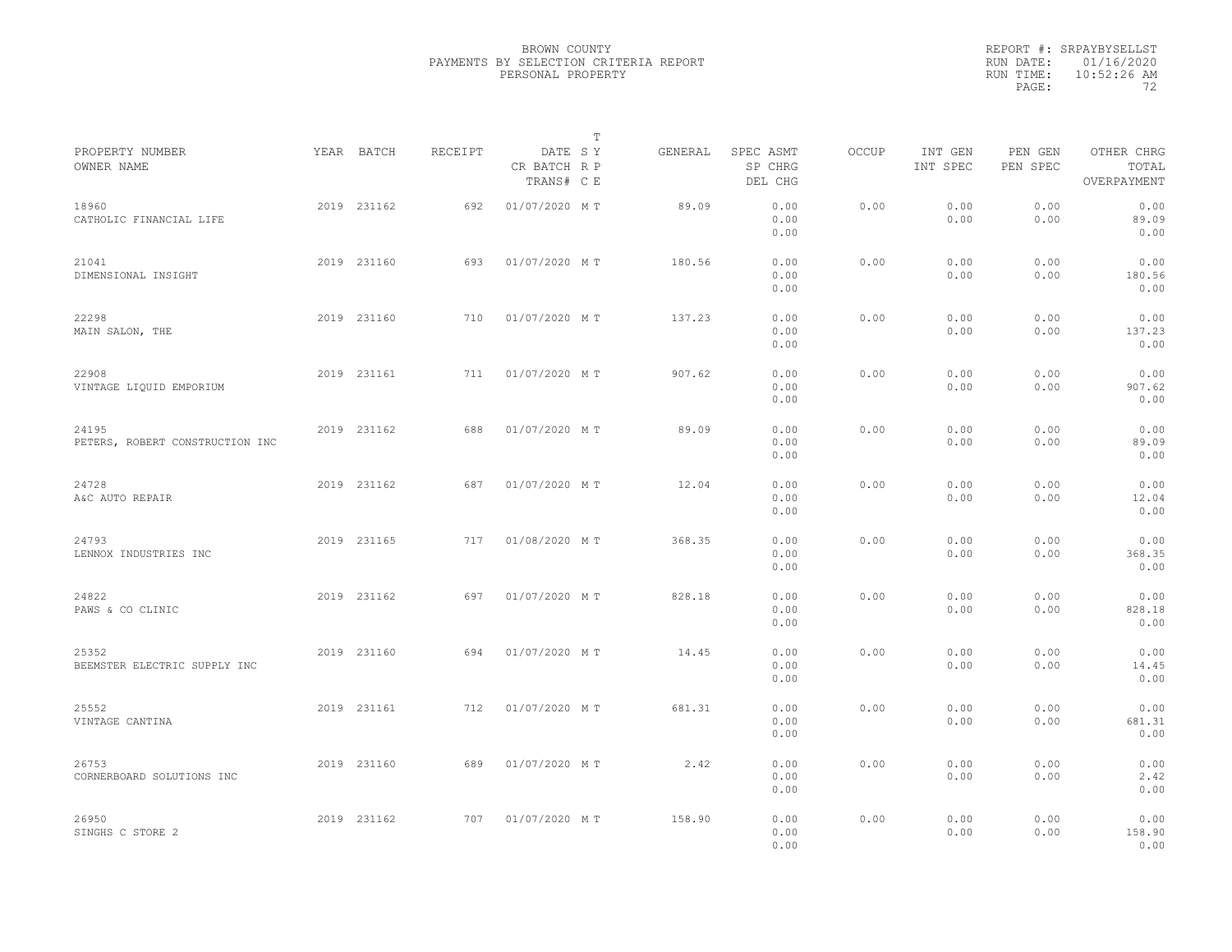|                                                |             |         |                                       | $\mathbb{T}$ |                                 |              |                     |                     |                                    |  |
|------------------------------------------------|-------------|---------|---------------------------------------|--------------|---------------------------------|--------------|---------------------|---------------------|------------------------------------|--|
| PROPERTY NUMBER<br>OWNER NAME                  | YEAR BATCH  | RECEIPT | DATE SY<br>CR BATCH R P<br>TRANS# C E | GENERAL      | SPEC ASMT<br>SP CHRG<br>DEL CHG | <b>OCCUP</b> | INT GEN<br>INT SPEC | PEN GEN<br>PEN SPEC | OTHER CHRG<br>TOTAL<br>OVERPAYMENT |  |
| 27290<br>S&C MACHINE LLC                       | 2019 231162 | 705     | 01/07/2020 MT                         | 21.68        | 0.00<br>0.00<br>0.00            | 0.00         | 0.00<br>0.00        | 0.00<br>0.00        | 0.00<br>21.68<br>0.00              |  |
| 27590<br>BOULANGER CONSTRUCTION                | 2019 231160 | 701     | 01/07/2020 MT                         | 4.81         | 0.00<br>0.00<br>0.00            | 0.00         | 0.00<br>0.00        | 0.00<br>0.00        | 0.00<br>4.81<br>0.00               |  |
| 27605<br>KRUEGER WHOLESALE FLORIST INC         | 2019 231161 | 700     | 01/07/2020 MT                         | 144.46       | 0.00<br>0.00<br>0.00            | 0.00         | 0.00<br>0.00        | 0.00<br>0.00        | 0.00<br>144.46<br>0.00             |  |
| 27606<br>KRUEGER WHOLESALE FLORIST INC         | 2019 231161 | 699     | 01/07/2020 MT                         | 409.28       | 0.00<br>0.00<br>0.00            | 0.00         | 0.00<br>0.00        | 0.00<br>0.00        | 0.00<br>409.28<br>0.00             |  |
| 387<br>BAY HEATING SERVICE COMPANY             | 2019 231160 | 715     | 01/07/2020 MT                         | 117.97       | 0.00<br>0.00<br>0.00            | 0.00         | 0.00<br>0.00        | 0.00<br>0.00        | 0.00<br>117.97<br>0.00             |  |
| 429<br>BENZ BARBER SHOP                        | 2019 231161 | 695     | 01/07/2020 MT                         | 21.68        | 0.00<br>0.00<br>0.00            | 0.00         | 0.00<br>0.00        | 0.00<br>0.00        | 0.00<br>21.68<br>0.00              |  |
| 463<br>BLINDAUER SHEET METAL & ROOFING INC     | 2019 231160 | 686     | 01/07/2020 MT                         | 48.15        | 0.00<br>0.00<br>0.00            | 0.00         | 0.00<br>0.00        | 0.00<br>0.00        | 0.00<br>48.15<br>0.00              |  |
| 5924<br>SANDGREN, GILBERT R. & ASSOCIATES S.C. | 2019 231162 | 709     | 01/07/2020 MT                         | 24.07        | 0.00<br>0.00<br>0.00            | 0.00         | 0.00<br>0.00        | 0.00<br>0.00        | 0.00<br>24.07<br>0.00              |  |
| 1081<br>GREATER GREEN BAY CHAMBER              | 2019 231164 | 721     | 01/07/2020 MT                         | 1,037.63     | 0.00<br>0.00<br>0.00            | 0.00         | 0.00<br>0.00        | 0.00<br>0.00        | 0.00<br>1,037.63<br>0.00           |  |
| 1107<br>GREEN BAY PACKAGING INC                | 2019 231169 | 746     | 01/09/2020 MT                         | 151,582.08   | 0.00<br>0.00<br>0.00            | 0.00         | 0.00<br>0.00        | 0.00<br>0.00        | 0.00<br>151,582.08<br>0.00         |  |
| 12289<br>I-PINK NAIL SPA                       | 2019 231166 | 728     | 01/08/2020 MT                         | 341.86       | 0.00<br>0.00<br>0.00            | 0.00         | 0.00<br>0.00        | 0.00<br>0.00        | 0.00<br>341.86<br>0.00             |  |
| 1524<br>MACCO'S FLOOR COVERING CENTER INC      | 2019 231164 | 726     | 01/07/2020 MT                         | 731.88       | 0.00<br>0.00<br>0.00            | 0.00         | 0.00<br>0.00        | 0.00<br>0.00        | 0.00<br>731.88<br>0.00             |  |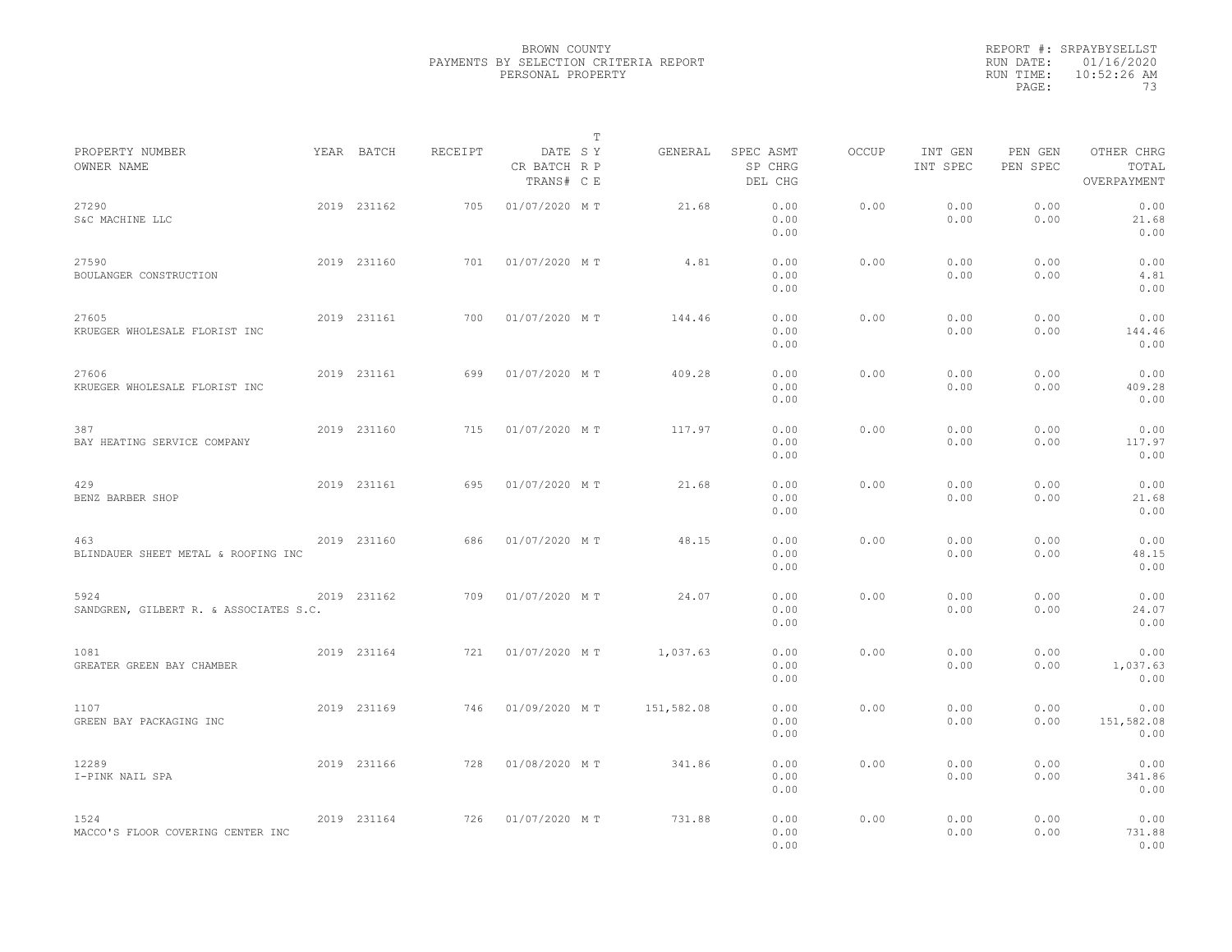|                                           |             |         |                                       | $\mathbb T$ |          |                                 |       |                     |                     |                                    |  |
|-------------------------------------------|-------------|---------|---------------------------------------|-------------|----------|---------------------------------|-------|---------------------|---------------------|------------------------------------|--|
| PROPERTY NUMBER<br>OWNER NAME             | YEAR BATCH  | RECEIPT | DATE SY<br>CR BATCH R P<br>TRANS# C E |             | GENERAL  | SPEC ASMT<br>SP CHRG<br>DEL CHG | OCCUP | INT GEN<br>INT SPEC | PEN GEN<br>PEN SPEC | OTHER CHRG<br>TOTAL<br>OVERPAYMENT |  |
| 16856<br>JW FLOORING                      | 2019 231171 | 747     | 01/09/2020 MT                         |             | 89.09    | 0.00<br>0.00<br>0.00            | 0.00  | 0.00<br>0.00        | 0.00<br>0.00        | 0.00<br>89.09<br>0.00              |  |
| 18743<br>WIESE, TODD HOMESELLING SYSTEMS  | 2019 231164 | 718     | 01/07/2020 MT                         |             | 65.00    | 0.00<br>0.00<br>0.00            | 0.00  | 0.00<br>0.00        | 0.00<br>0.00        | 0.00<br>65.00<br>0.00              |  |
| 20919<br>ROSATI'S PIZZA                   | 2019 231167 | 727     | 01/08/2020 MT                         |             | 789.65   | 0.00<br>0.00<br>0.00            | 0.00  | 0.00<br>0.00        | 0.00<br>0.00        | 0.00<br>789.65<br>0.00             |  |
| 21684<br>HAIR AFFAIR                      | 2019 231167 | 725     | 01/08/2020 MT                         |             | 139.64   | 0.00<br>0.00<br>0.00            | 0.00  | 0.00<br>0.00        | 0.00<br>0.00        | 0.00<br>139.64<br>0.00             |  |
| 22296<br>LOS MAGUEYES                     | 2019 231166 | 730     | 01/08/2020 MT                         |             | 1,023.18 | 0.00<br>0.00<br>0.00            | 0.00  | 0.00<br>0.00        | 0.00<br>0.00        | 0.00<br>1,023.18<br>0.00           |  |
| 2269<br>SUNSPOTS                          | 2019 231166 | 733     | 01/08/2020 MT                         |             | 31.30    | 0.00<br>0.00<br>0.00            | 0.00  | 0.00<br>0.00        | 0.00<br>0.00        | 0.00<br>31.30<br>0.00              |  |
| 22880<br>MANKE, PAUL PHOTOGRAPHY          | 2019 231166 | 731     | 01/08/2020 MT                         |             | 12.04    | 0.00<br>0.00<br>0.00            | 0.00  | 0.00<br>0.00        | 0.00<br>0.00        | 0.00<br>12.04<br>0.00              |  |
| 22970<br>HARDROCK LLC                     | 2019 231164 | 729     | 01/07/2020 MT                         |             | 19.26    | 0.00<br>0.00<br>0.00            | 0.00  | 0.00<br>0.00        | 0.00<br>0.00        | 0.00<br>19.26<br>0.00              |  |
| 24110<br>ABBVIE US LLC                    | 2019 231164 | 739     | 01/07/2020 MT                         |             | 36.11    | 0.00<br>0.00<br>0.00            | 0.00  | 0.00<br>0.00        | 0.00<br>0.00        | 0.00<br>36.11<br>0.00              |  |
| 24140<br>DEMOCRATIC PARTY OF BROWN COUNTY | 2019 231167 | 724     | 01/08/2020 MT                         |             | 28.89    | 0.00<br>0.00<br>0.00            | 0.00  | 0.00<br>0.00        | 0.00<br>0.00        | 0.00<br>28.89<br>0.00              |  |
| 24153<br>GB TRAIN SHOP                    | 2019 231167 | 743     | 01/08/2020 MT                         |             | 2.42     | 0.00<br>0.00<br>0.00            | 0.00  | 0.00<br>0.00        | 0.00<br>0.00        | 0.00<br>2.42<br>0.00               |  |
| 24180<br>MACCO FINANCIAL GROUP            | 2019 231166 | 722     | 01/08/2020 MT                         |             | 132.41   | 0.00<br>0.00<br>0.00            | 0.00  | 0.00<br>0.00        | 0.00<br>0.00        | 0.00<br>132.41<br>0.00             |  |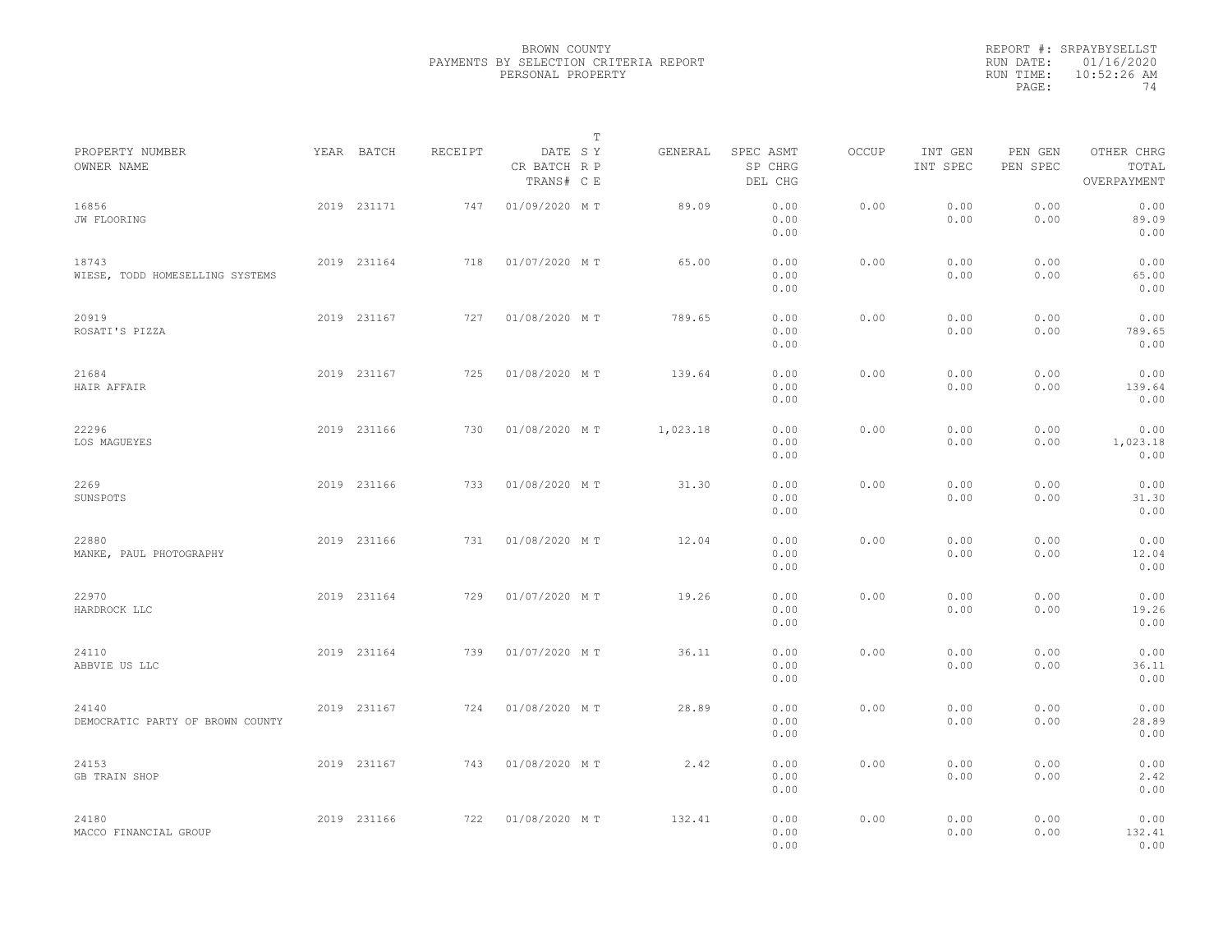|                                          |             |         | $\mathbb T$                           |          |                                 |              |                     |                     |                                    |  |
|------------------------------------------|-------------|---------|---------------------------------------|----------|---------------------------------|--------------|---------------------|---------------------|------------------------------------|--|
| PROPERTY NUMBER<br>OWNER NAME            | YEAR BATCH  | RECEIPT | DATE SY<br>CR BATCH R P<br>TRANS# C E | GENERAL  | SPEC ASMT<br>SP CHRG<br>DEL CHG | <b>OCCUP</b> | INT GEN<br>INT SPEC | PEN GEN<br>PEN SPEC | OTHER CHRG<br>TOTAL<br>OVERPAYMENT |  |
| 24810<br>OLD SCHOOL CLEANING COMPANY     | 2019 231166 | 742     | 01/08/2020 MT                         | 33.70    | 0.00<br>0.00<br>0.00            | 0.00         | 0.00<br>0.00        | 0.00<br>0.00        | 0.00<br>33.70<br>0.00              |  |
| 24853<br>THRIVENT FINANCIAL              | 2019 231164 | 720     | 01/07/2020 MT                         | 31.30    | 0.00<br>0.00<br>0.00            | 0.00         | 0.00<br>0.00        | 0.00<br>0.00        | 0.00<br>31.30<br>0.00              |  |
| 25420<br>LASER WORKS/ONSITE MAINTENANCE  | 2019 231166 | 723     | 01/08/2020 MT                         | 69.82    | 0.00<br>0.00<br>0.00            | 0.00         | 0.00<br>0.00        | 0.00<br>0.00        | 0.00<br>69.82<br>0.00              |  |
| 25465<br>WEC BUSINESS SERVICES LLC       | 2019 231169 | 744     | 01/09/2020 MT                         | 4,670.51 | 0.00<br>0.00<br>0.00            | 0.00         | 0.00<br>0.00        | 0.00<br>0.00        | 0.00<br>4,670.51<br>0.00           |  |
| 25561<br>INTEGRYS HOLDING INC            | 2019 231169 | 745     | 01/09/2020 MT                         | 40.92    | 0.00<br>0.00<br>0.00            | 0.00         | 0.00<br>0.00        | 0.00<br>0.00        | 0.00<br>40.92<br>0.00              |  |
| 25579<br>TITLETOWN TOBACCO               | 2019 231164 | 732     | 01/07/2020 MT                         | 722.25   | 0.00<br>0.00<br>0.00            | 0.00         | 0.00<br>0.00        | 0.00<br>0.00        | 0.00<br>722.25<br>0.00             |  |
| 26101<br>GDS ASSOCIATES INC              | 2019 231173 | 755     | 01/10/2020 MT                         | 2.42     | 0.00<br>0.00<br>0.00            | 0.00         | 0.00<br>0.00        | 0.00<br>0.00        | 0.00<br>2.42<br>0.00               |  |
| 26276<br>JACKSON'S AUTO CLINIC & WELDING | 2019 231166 | 719     | 01/08/2020 MT                         | 137.23   | 0.00<br>0.00<br>0.00            | 0.00         | 0.00<br>0.00        | 0.00<br>0.00        | 0.00<br>137.23<br>0.00             |  |
| 26802<br>BRAND ADVANTAGE GROUP INC       | 2019 231166 | 741     | 01/08/2020 MT                         | 192.60   | 0.00<br>0.00<br>0.00            | 0.00         | 0.00<br>0.00        | 0.00<br>0.00        | 0.00<br>192.60<br>0.00             |  |
| 26813<br>FITZGERALD & BOMIER LLC         | 2019 231171 | 754     | 01/09/2020 MT                         | 81.86    | 0.00<br>0.00<br>0.00            | 0.00         | 0.00<br>0.00        | 0.00<br>0.00        | 0.00<br>81.86<br>0.00              |  |
| 27224<br>FORWARD SERVICE CORPORATION     | 2019 231171 | 753     | 01/09/2020 MT                         | 1,136.33 | 0.00<br>0.00<br>0.00            | 0.00         | 0.00<br>0.00        | 0.00<br>0.00        | 0.00<br>1,136.33<br>0.00           |  |
| 27614<br>PURE HEALTH SOLUTIONS INC       | 2019 231166 | 735     | 01/08/2020 MT                         | 219.09   | 0.00<br>0.00<br>0.00            | 0.00         | 0.00<br>0.00        | 0.00<br>0.00        | 0.00<br>219.09<br>0.00             |  |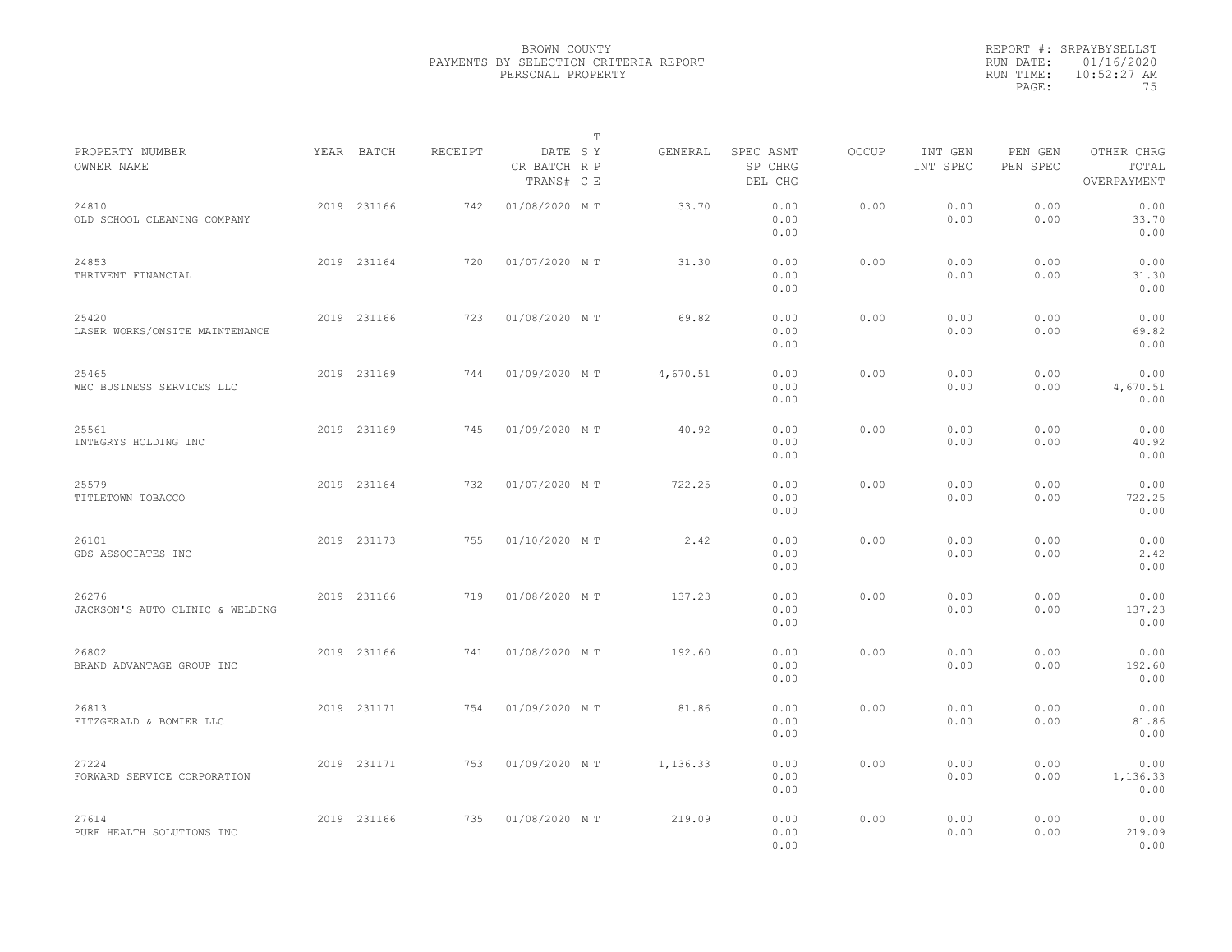|                                                    |             |         |                                       | $\mathbb{T}$ |           |                                 |              |                     |                     |                                    |  |
|----------------------------------------------------|-------------|---------|---------------------------------------|--------------|-----------|---------------------------------|--------------|---------------------|---------------------|------------------------------------|--|
| PROPERTY NUMBER<br>OWNER NAME                      | YEAR BATCH  | RECEIPT | DATE SY<br>CR BATCH R P<br>TRANS# C E |              | GENERAL   | SPEC ASMT<br>SP CHRG<br>DEL CHG | <b>OCCUP</b> | INT GEN<br>INT SPEC | PEN GEN<br>PEN SPEC | OTHER CHRG<br>TOTAL<br>OVERPAYMENT |  |
| 27615<br>PURE HEALTH SOLUTIONS INC                 | 2019 231166 | 734     | 01/08/2020 MT                         |              | 7.23      | 0.00<br>0.00<br>0.00            | 0.00         | 0.00<br>0.00        | 0.00<br>0.00        | 0.00<br>7.23<br>0.00               |  |
| 27616<br>PURE HEALTH SOLUTIONS INC                 | 2019 231166 | 737     | 01/08/2020 MT                         |              | 7.23      | 0.00<br>0.00<br>0.00            | 0.00         | 0.00<br>0.00        | 0.00<br>0.00        | 0.00<br>7.23<br>0.00               |  |
| 27617<br>PURE HEALTH SOLUTIONS INC                 | 2019 231166 | 736     | 01/08/2020 MT                         |              | 19.26     | 0.00<br>0.00<br>0.00            | 0.00         | 0.00<br>0.00        | 0.00<br>0.00        | 0.00<br>19.26<br>0.00              |  |
| 5737<br>ESSCO LAMINATES INC                        | 2019 231171 | 748     | 01/09/2020 MT                         |              | 115.55    | 0.00<br>0.00<br>0.00            | 0.00         | 0.00<br>0.00        | 0.00<br>0.00        | 0.00<br>115.55<br>0.00             |  |
| 612<br>BOURBON STREET                              | 2019 231168 | 749     | 01/09/2020 MT                         |              | 1,066.50  | 0.00<br>0.00<br>0.00            | 0.00         | 0.00<br>0.00        | 0.00<br>0.00        | 0.00<br>1,066.50<br>0.00           |  |
| 682<br>CROSBY H D WRECKER SERVICE INC              | 2019 231164 | 740     | 01/07/2020 MT                         |              | 26.49     | 0.00<br>0.00<br>0.00            | 0.00         | 0.00<br>0.00        | 0.00<br>0.00        | 0.00<br>26.49<br>0.00              |  |
| 7172<br>OAK RIDGE PLAZA, INC (BLDG ON LEASED LAND) | 2019 231168 | 751     | 01/09/2020 MT                         |              | 11,265.80 | 0.00<br>0.00<br>0.00            | 0.00         | 0.00<br>0.00        | 0.00<br>0.00        | 0.00<br>11,265.80<br>0.00          |  |
| 7173<br>OAK RIDGE PLAZA, INC (BLDG ON LEASED LAND) | 2019 231168 | 752     | 01/09/2020 MT                         |              | 4,553.75  | 0.00<br>0.00<br>0.00            | 0.00         | 0.00<br>0.00        | 0.00<br>0.00        | 0.00<br>4,553.75<br>0.00           |  |
| 7175<br>OAK RIDGE PLAZA, INC (BLDG ON LEASED LAND) | 2019 231168 | 750     | 01/09/2020 MT                         |              | 35,476.61 | 0.00<br>0.00<br>0.00            | 0.00         | 0.00<br>0.00        | 0.00<br>0.00        | 0.00<br>35,476.61<br>0.00          |  |
| 9653<br>NATURAL HEALTH CHIROPRACTIC                | 2019 231166 | 738     | 01/08/2020 MT                         |              | 62.60     | 0.00<br>0.00<br>0.00            | 0.00         | 0.00<br>0.00        | 0.00<br>0.00        | 0.00<br>62.60<br>0.00              |  |
| 20269<br>PROPHIT MARKETING                         | 2019 231163 | 706     | 01/07/2020 MT                         |              | 397.23    | 0.00<br>0.00<br>0.00            | 0.00         | 0.00<br>0.00        | 0.00<br>0.00        | 0.00<br>397.23<br>0.00             |  |
| 1009<br>ONEMAIN FINANCIAL OF WISCONSIN INC         | 2019 231178 | 803     | 01/13/2020 MT                         |              | 219.09    | 0.00<br>0.00<br>0.00            | 0.00         | 0.00<br>0.00        | 0.00<br>0.00        | 0.00<br>219.09<br>0.00             |  |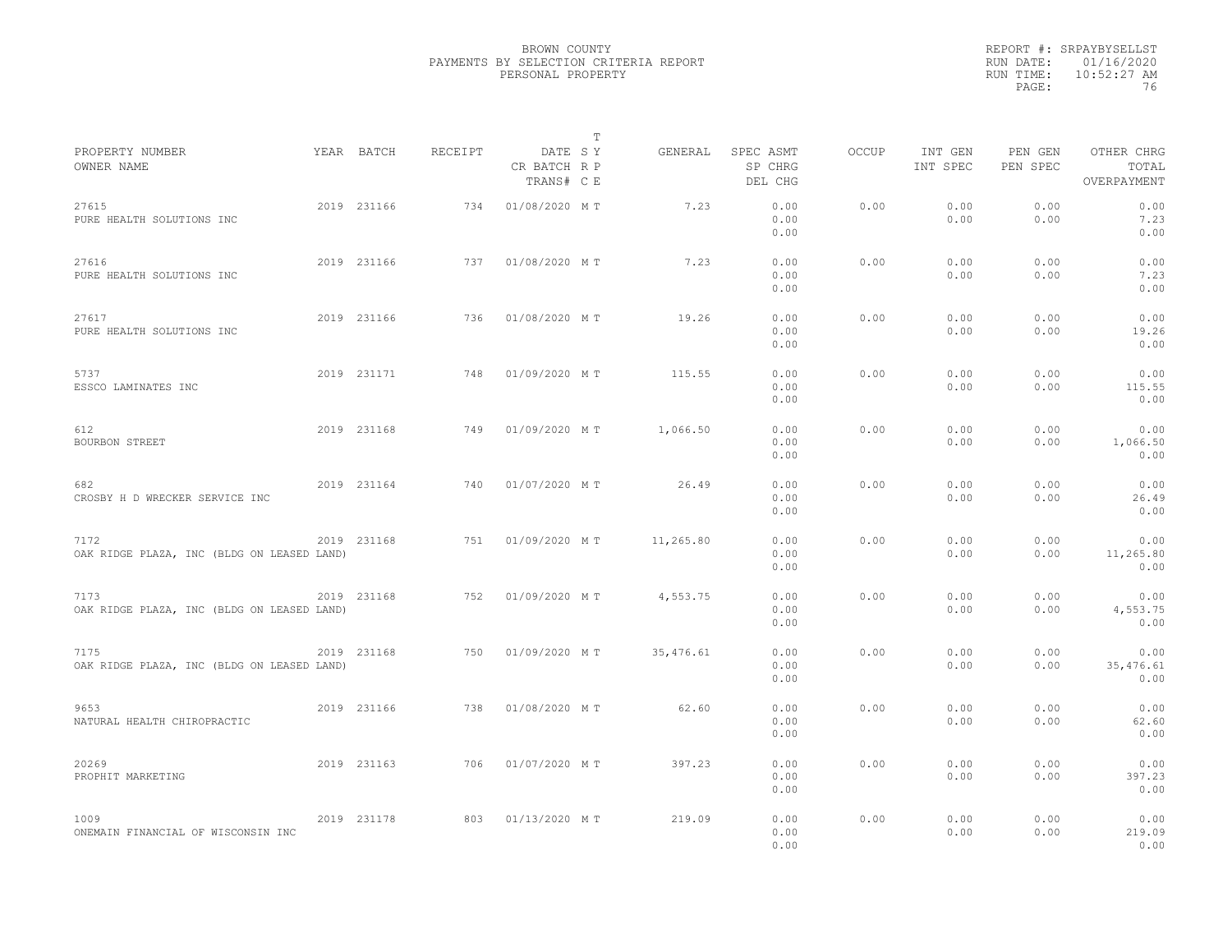|                                         |             |         |                                       | T        |                                 |              |                     |                     |                                    |  |
|-----------------------------------------|-------------|---------|---------------------------------------|----------|---------------------------------|--------------|---------------------|---------------------|------------------------------------|--|
| PROPERTY NUMBER<br>OWNER NAME           | YEAR BATCH  | RECEIPT | DATE SY<br>CR BATCH R P<br>TRANS# C E | GENERAL  | SPEC ASMT<br>SP CHRG<br>DEL CHG | <b>OCCUP</b> | INT GEN<br>INT SPEC | PEN GEN<br>PEN SPEC | OTHER CHRG<br>TOTAL<br>OVERPAYMENT |  |
| 10296<br>NORTHERN ELECTRIC INC          | 2019 231175 | 760     | 01/10/2020 MT                         | 322.60   | 0.00<br>0.00<br>0.00            | 0.00         | 0.00<br>0.00        | 0.00<br>0.00        | 0.00<br>322.60<br>0.00             |  |
| 10874<br>FIRST AMERICAN TITLE GREEN BAY | 2019 231180 | 793     | 01/13/2020 MT                         | 500.75   | 0.00<br>0.00<br>0.00            | 0.00         | 0.00<br>0.00        | 0.00<br>0.00        | 0.00<br>500.75<br>0.00             |  |
| 11269<br>JP MORGAN CHASE BANK NA        | 2019 231179 | 822     | 01/13/2020 MT                         | 4,865.52 | 0.00<br>0.00<br>0.00            | 0.00         | 0.00<br>0.00        | 0.00<br>0.00        | 0.00<br>4,865.52<br>0.00           |  |
| 12060<br>WALMAN OPTICAL COMPANY         | 2019 231180 | 820     | 01/13/2020 MT                         | 69.82    | 0.00<br>0.00<br>0.00            | 0.00         | 0.00<br>0.00        | 0.00<br>0.00        | 0.00<br>69.82<br>0.00              |  |
| 12296<br>FASTENAL COMPANY               | 2019 231179 | 801     | 01/13/2020 MT                         | 207.04   | 0.00<br>0.00<br>0.00            | 0.00         | 0.00<br>0.00        | 0.00<br>0.00        | 0.00<br>207.04<br>0.00             |  |
| 12354<br>AUTO ART GALLERY               | 2019 231174 | 757     | 01/10/2020 MT                         | 7.23     | 0.00<br>0.00<br>0.00            | 0.00         | 0.00<br>0.00        | 0.00<br>0.00        | 0.00<br>7.23<br>0.00               |  |
| 12817<br>JP MORGAN CHASE BANK NA        | 2019 231179 | 824     | 01/13/2020 MT                         | 2,592.86 | 0.00<br>0.00<br>0.00            | 0.00         | 0.00<br>0.00        | 0.00<br>0.00        | 0.00<br>2,592.86<br>0.00           |  |
| 13100<br>ABR EMPLOYMENT SERVICES        | 2019 231177 | 792     | 01/13/2020 MT                         | 146.85   | 0.00<br>0.00<br>0.00            | 0.00         | 0.00<br>0.00        | 0.00<br>0.00        | 0.00<br>146.85<br>0.00             |  |
| 13257<br>CATHERINES INC                 | 2019 231174 | 766     | 01/10/2020 MT                         | 936.51   | 0.00<br>0.00<br>0.00            | 0.00         | 0.00<br>0.00        | 0.00<br>0.00        | 0.00<br>936.51<br>0.00             |  |
| 13361<br>BAKE MY DAY                    | 2019 231179 | 819     | 01/13/2020 MT                         | 72.22    | 0.00<br>0.00<br>0.00            | 0.00         | 0.00<br>0.00        | 0.00<br>0.00        | 0.00<br>72.22<br>0.00              |  |
| 13505<br>ASSOCIATED TRUST CO            | 2019 231177 | 805     | 01/13/2020 MT                         | 19.26    | 0.00<br>0.00<br>0.00            | 0.00         | 0.00<br>0.00        | 0.00<br>0.00        | 0.00<br>19.26<br>0.00              |  |
| 13509<br>ASSOCIATED BANC NA             | 2019 231177 | 806     | 01/13/2020 MT                         | 4,624.75 | 0.00<br>0.00<br>0.00            | 0.00         | 0.00<br>0.00        | 0.00<br>0.00        | 0.00<br>4,624.75<br>0.00           |  |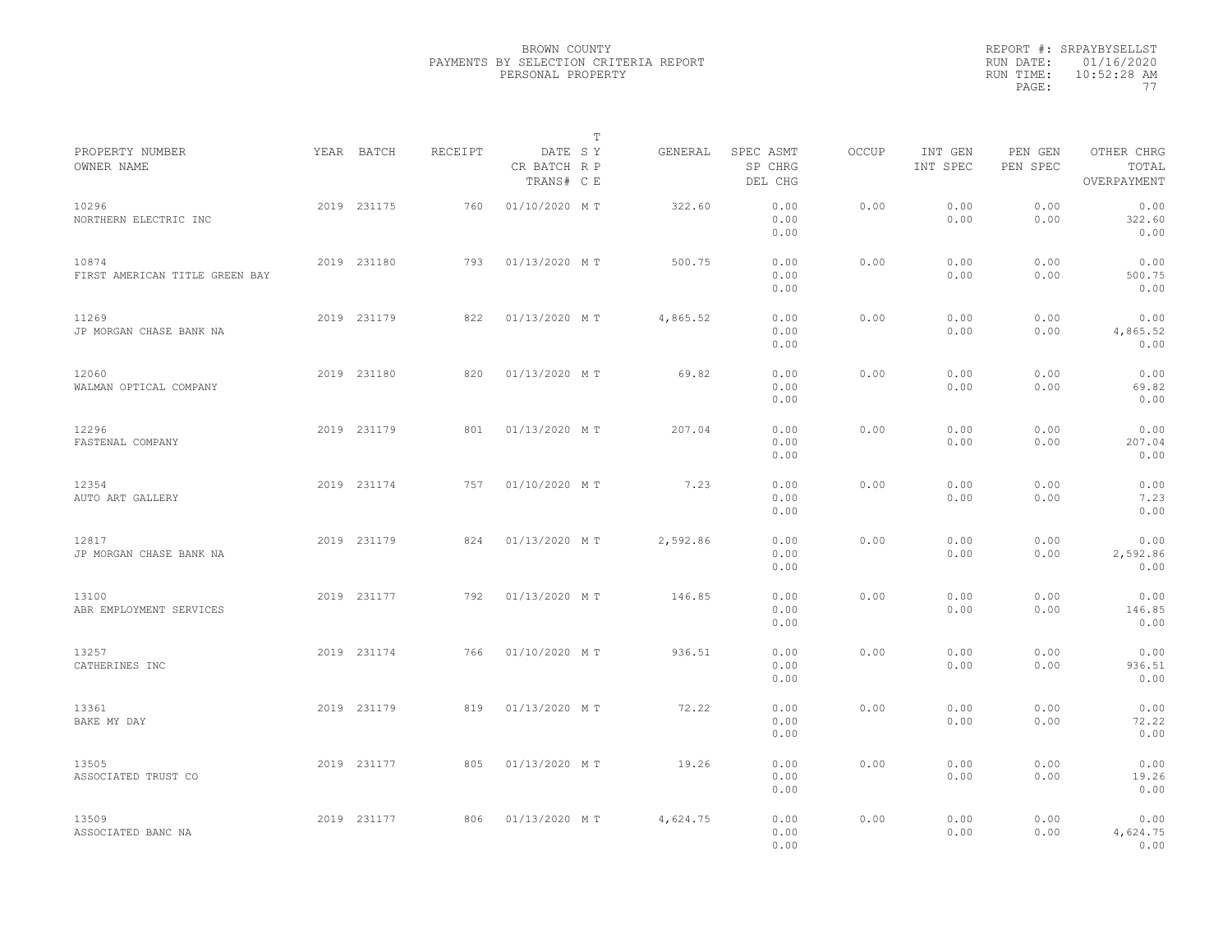|                                               |             |         |                                       | T           |                                 |              |                     |                     |                                    |
|-----------------------------------------------|-------------|---------|---------------------------------------|-------------|---------------------------------|--------------|---------------------|---------------------|------------------------------------|
| PROPERTY NUMBER<br>OWNER NAME                 | YEAR BATCH  | RECEIPT | DATE SY<br>CR BATCH R P<br>TRANS# C E | GENERAL     | SPEC ASMT<br>SP CHRG<br>DEL CHG | <b>OCCUP</b> | INT GEN<br>INT SPEC | PEN GEN<br>PEN SPEC | OTHER CHRG<br>TOTAL<br>OVERPAYMENT |
| 13510<br>ASSOCIATED BANC NA                   | 2019 231177 | 807     | 01/13/2020 MT                         | 19, 173. 16 | 0.00<br>0.00<br>0.00            | 0.00         | 0.00<br>0.00        | 0.00<br>0.00        | 0.00<br>19,173.16<br>0.00          |
| 13511<br>ASSOCIATED BANC NA                   | 2019 231177 | 808     | 01/13/2020 MT                         | 2,188.41    | 0.00<br>0.00<br>0.00            | 0.00         | 0.00<br>0.00        | 0.00<br>0.00        | 0.00<br>2,188.41<br>0.00           |
| 13536<br>GNC (GENERAL NUTRUTION CENTER #7370) | 2019 231178 | 800     | 01/13/2020 MT                         | 65.00       | 0.00<br>0.00<br>0.00            | 0.00         | 0.00<br>0.00        | 0.00<br>0.00        | 0.00<br>65.00<br>0.00              |
| 1370<br>ASSOCIATED BANC NA (AUTO)             | 2019 231177 | 809     | 01/13/2020 MT                         | 1,511.90    | 0.00<br>0.00<br>0.00            | 0.00         | 0.00<br>0.00        | 0.00<br>0.00        | 0.00<br>1,511.90<br>0.00           |
| 14191<br>JP MORGAN CHASE BANK NA              | 2019 231179 | 823     | 01/13/2020 MT                         | 175.75      | 0.00<br>0.00<br>0.00            | 0.00         | 0.00<br>0.00        | 0.00<br>0.00        | 0.00<br>175.75<br>0.00             |
| 1429<br>LA FORCE INC                          | 2019 231178 | 814     | 01/13/2020 MT                         | 6,601.30    | 0.00<br>0.00<br>0.00            | 0.00         | 0.00<br>0.00        | 0.00<br>0.00        | 0.00<br>6,601.30<br>0.00           |
| 1502<br>LOOMIS ARMORED US LLC                 | 2019 231179 | 832     | 01/13/2020 MT                         | 1,420.41    | 0.00<br>0.00<br>0.00            | 0.00         | 0.00<br>0.00        | 0.00<br>0.00        | 0.00<br>1,420.41<br>0.00           |
| 15364<br>APRIA HEALTHCARE GROUP, INC.         | 2019 231178 | 789     | 01/13/2020 MT                         | 255.19      | 0.00<br>0.00<br>0.00            | 0.00         | 0.00<br>0.00        | 0.00<br>0.00        | 0.00<br>255.19<br>0.00             |
| 16192<br>EDWARD D JONES & CO LP               | 2019 231181 | 847     | 01/14/2020 MT                         | 84.27       | 0.00<br>0.00<br>0.00            | 0.00         | 0.00<br>0.00        | 0.00<br>0.00        | 0.00<br>84.27<br>0.00              |
| 16550<br>VL ROOFING & SHEET METAL             | 2019 231179 | 829     | 01/13/2020 MT                         | 4.81        | 0.00<br>0.00<br>0.00            | 0.00         | 0.00<br>0.00        | 0.00<br>0.00        | 0.00<br>4.81<br>0.00               |
| 16681<br>MASSART CHIROPRACTIC                 | 2019 231179 | 830     | 01/13/2020 MT                         | 755.94      | 0.00<br>0.00<br>0.00            | 0.00         | 0.00<br>0.00        | 0.00<br>0.00        | 0.00<br>755.94<br>0.00             |
| 16684<br>SUSIES SALON LLC                     | 2019 231174 | 761     | 01/10/2020 MT                         | 110.74      | 0.00<br>0.00<br>0.00            | 0.00         | 0.00<br>0.00        | 0.00<br>0.00        | 0.00<br>110.74<br>0.00             |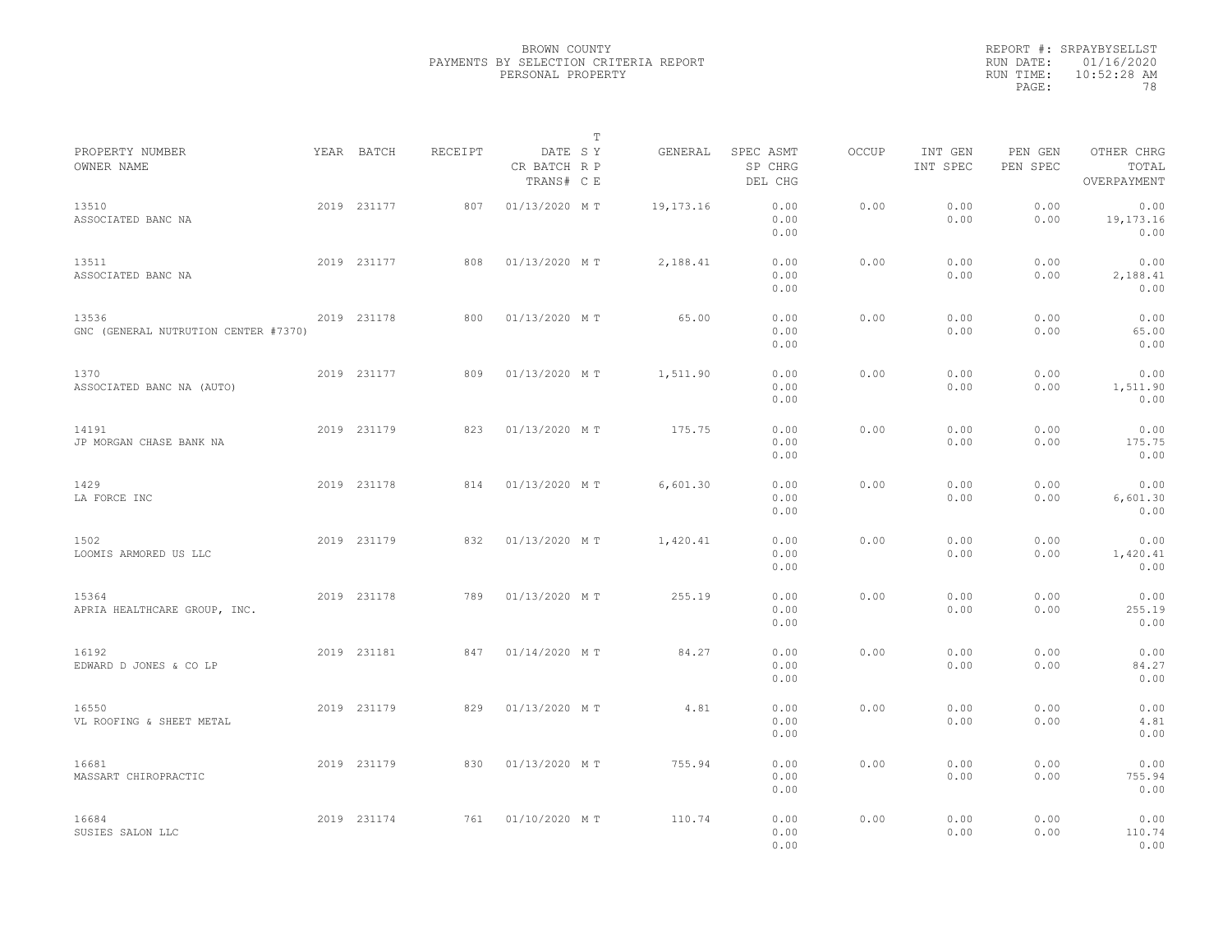|                                               |             |         |                                       | T |           |                                 |       |                     |                     |                                    |  |
|-----------------------------------------------|-------------|---------|---------------------------------------|---|-----------|---------------------------------|-------|---------------------|---------------------|------------------------------------|--|
| PROPERTY NUMBER<br>OWNER NAME                 | YEAR BATCH  | RECEIPT | DATE SY<br>CR BATCH R P<br>TRANS# C E |   | GENERAL   | SPEC ASMT<br>SP CHRG<br>DEL CHG | OCCUP | INT GEN<br>INT SPEC | PEN GEN<br>PEN SPEC | OTHER CHRG<br>TOTAL<br>OVERPAYMENT |  |
| 16725<br>GNC (GENERAL NUTRITION CENTER #8838) | 2019 231178 | 799     | 01/13/2020 MT                         |   | 72.22     | 0.00<br>0.00<br>0.00            | 0.00  | 0.00<br>0.00        | 0.00<br>0.00        | 0.00<br>72.22<br>0.00              |  |
| 16739<br>BENEFIT COMPANY OF GREEN BAY, THE    | 2019 231178 | 794     | 01/13/2020 MT                         |   | 52.96     | 0.00<br>0.00<br>0.00            | 0.00  | 0.00<br>0.00        | 0.00<br>0.00        | 0.00<br>52.96<br>0.00              |  |
| 16747<br>EDWARD D JONES & CO LP               | 2019 231181 | 846     | 01/14/2020 MT                         |   | 137.23    | 0.00<br>0.00<br>0.00            | 0.00  | 0.00<br>0.00        | 0.00<br>0.00        | 0.00<br>137.23<br>0.00             |  |
| 1761<br>NORFAB MACHINE INC                    | 2019 231172 | 764     | 01/10/2020 MT                         |   | 223.89    | 0.00<br>0.00<br>0.00            | 0.00  | 0.00<br>0.00        | 0.00<br>0.00        | 0.00<br>223.89<br>0.00             |  |
| 17750<br>DOLLAR GENERAL #06481                | 2019 231177 | 827     | 01/13/2020 MT                         |   | 260.01    | 0.00<br>0.00<br>0.00            | 0.00  | 0.00<br>0.00        | 0.00<br>0.00        | 0.00<br>260.01<br>0.00             |  |
| 17751<br>DOLLAR GENERAL #06563                | 2019 231177 | 826     | 01/13/2020 MT                         |   | 616.31    | 0.00<br>0.00<br>0.00            | 0.00  | 0.00<br>0.00        | 0.00<br>0.00        | 0.00<br>616.31<br>0.00             |  |
| 17763<br>DFI (DOCUFORMS INC)                  | 2019 231177 | 787     | 01/13/2020 MT                         |   | 748.71    | 0.00<br>0.00<br>0.00            | 0.00  | 0.00<br>0.00        | 0.00<br>0.00        | 0.00<br>748.71<br>0.00             |  |
| 17900<br>JOHNSON BANK                         | 2019 231177 | 783     | 01/13/2020 MT                         |   | 7,687.08  | 0.00<br>0.00<br>0.00            | 0.00  | 0.00<br>0.00        | 0.00<br>0.00        | 0.00<br>7,687.08<br>0.00           |  |
| 19659<br>BEYOND REDLINE PERFORMANCE           | 2019 231175 | 769     | 01/10/2020 MT                         |   | 4.81      | 0.00<br>0.00<br>0.00            | 0.00  | 0.00<br>0.00        | 0.00<br>0.00        | 0.00<br>4.81<br>0.00               |  |
| 20062<br>BUCKEYE TERMINALS LLC                | 2019 231178 | 773     | 01/13/2020 MT                         |   | 28.89     | 0.00<br>0.00<br>0.00            | 0.00  | 0.00<br>0.00        | 0.00<br>0.00        | 0.00<br>28.89<br>0.00              |  |
| 20530<br>AMERICAN FOODS GROUP LLC             | 2019 231177 | 835     | 01/13/2020 MT                         |   | 20,102.44 | 0.00<br>0.00<br>0.00            | 0.00  | 0.00<br>0.00        | 0.00<br>0.00        | 0.00<br>20,102.44<br>0.00          |  |
| 20535<br>NATIONAL PACKAGING SERVICE CORP      | 2019 231178 | 831     | 01/13/2020 MT                         |   | 9,304.91  | 0.00<br>0.00<br>0.00            | 0.00  | 0.00<br>0.00        | 0.00<br>0.00        | 0.00<br>9,304.91<br>0.00           |  |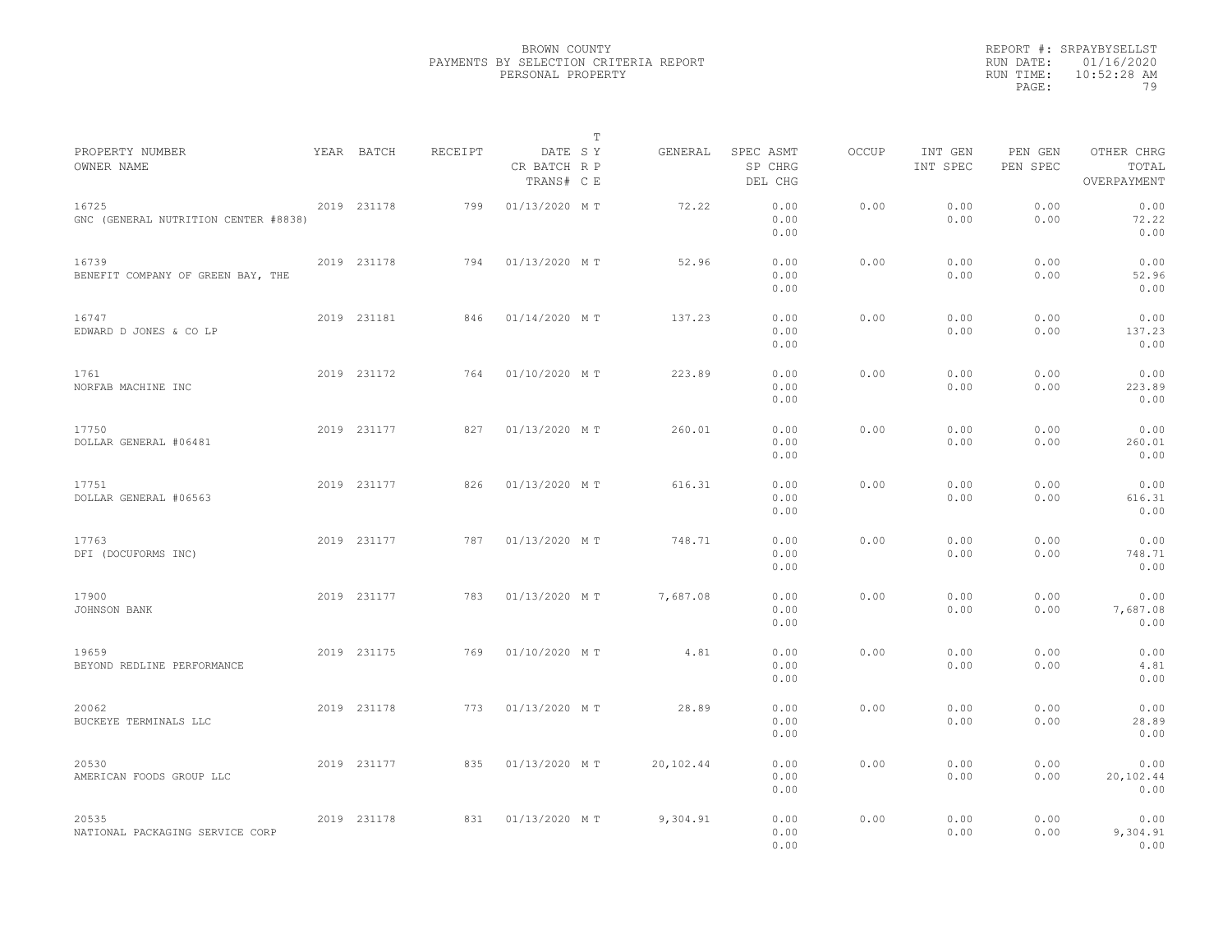|           | REPORT #: SRPAYBYSELLST |
|-----------|-------------------------|
|           | RUN DATE: 01/16/2020    |
| RUN TIME: | $10:52:29$ AM           |
| PAGE:     | 80                      |

|                                 |             |         |                                       | Т |           |                                 |       |                     |                     |                                    |  |
|---------------------------------|-------------|---------|---------------------------------------|---|-----------|---------------------------------|-------|---------------------|---------------------|------------------------------------|--|
| PROPERTY NUMBER<br>OWNER NAME   | YEAR BATCH  | RECEIPT | DATE SY<br>CR BATCH R P<br>TRANS# C E |   | GENERAL   | SPEC ASMT<br>SP CHRG<br>DEL CHG | OCCUP | INT GEN<br>INT SPEC | PEN GEN<br>PEN SPEC | OTHER CHRG<br>TOTAL<br>OVERPAYMENT |  |
| 20931<br>OWLOGISTICS            | 2019 231175 | 765     | 01/10/2020 MT                         |   | 2.42      | 0.00<br>0.00<br>0.00            | 0.00  | 0.00<br>0.00        | 0.00<br>0.00        | 0.00<br>2.42<br>0.00               |  |
| 21035<br>GHD SERVICES INC       | 2019 231181 | 849     | 01/14/2020 MT                         |   | 1,930.80  | 0.00<br>0.00<br>0.00            | 0.00  | 0.00<br>0.00        | 0.00<br>0.00        | 0.00<br>1,930.80<br>0.00           |  |
| 21669<br>EDWARD D JONES & CO LP | 2019 231181 | 845     | 01/14/2020 MT                         |   | 146.85    | 0.00<br>0.00<br>0.00            | 0.00  | 0.00<br>0.00        | 0.00<br>0.00        | 0.00<br>146.85<br>0.00             |  |
| 21914<br>FASTENAL COMPANY       | 2019 231179 | 802     | 01/13/2020 MT                         |   | 19.26     | 0.00<br>0.00<br>0.00            | 0.00  | 0.00<br>0.00        | 0.00<br>0.00        | 0.00<br>19.26<br>0.00              |  |
| 22163<br>BPD ENGINEERING LLC    | 2019 231180 | 797     | 01/13/2020 MT                         |   | 84.27     | 0.00<br>0.00<br>0.00            | 0.00  | 0.00<br>0.00        | 0.00<br>0.00        | 0.00<br>84.27<br>0.00              |  |
| 22170<br>EDWARD D JONES & CO    | 2019 231181 | 848     | 01/14/2020 MT                         |   | 74.63     | 0.00<br>0.00<br>0.00            | 0.00  | 0.00<br>0.00        | 0.00<br>0.00        | 0.00<br>74.63<br>0.00              |  |
| 22283<br>GEI CONSULTANTS        | 2019 231177 | 775     | 01/13/2020 MT                         |   | 2,821.57  | 0.00<br>0.00<br>0.00            | 0.00  | 0.00<br>0.00        | 0.00<br>0.00        | 0.00<br>2,821.57<br>0.00           |  |
| 22787<br>RUAN TRANSPORT CORP    | 2019 231175 | 770     | 01/10/2020 MT                         |   | 173.33    | 0.00<br>0.00<br>0.00            | 0.00  | 0.00<br>0.00        | 0.00<br>0.00        | 0.00<br>173.33<br>0.00             |  |
| 22851<br>FACTORY MOTOR PARTS    | 2019 231174 | 762     | 01/10/2020 MT                         |   | 621.12    | 0.00<br>0.00<br>0.00            | 0.00  | 0.00<br>0.00        | 0.00<br>0.00        | 0.00<br>621.12<br>0.00             |  |
| 23357<br>ASSOCIATED BANC NA     | 2019 231177 | 810     | 01/13/2020 MT                         |   | 47,254.00 | 0.00<br>0.00<br>0.00            | 0.00  | 0.00<br>0.00        | 0.00<br>0.00        | 0.00<br>47,254.00<br>0.00          |  |
| 23425<br>NEWCOMER FUNERAL HOME  | 2019 231180 | 821     | 01/13/2020 MT                         |   | 2,210.06  | 0.00<br>0.00<br>0.00            | 0.00  | 0.00<br>0.00        | 0.00<br>0.00        | 0.00<br>2,210.06<br>0.00           |  |
| 23444<br>POINT OF BEGINNING     | 2019 231178 | 833     | 01/13/2020 MT                         |   | 14.45     | 0.00<br>0.00<br>0.00            | 0.00  | 0.00<br>0.00        | 0.00<br>0.00        | 0.00<br>14.45<br>0.00              |  |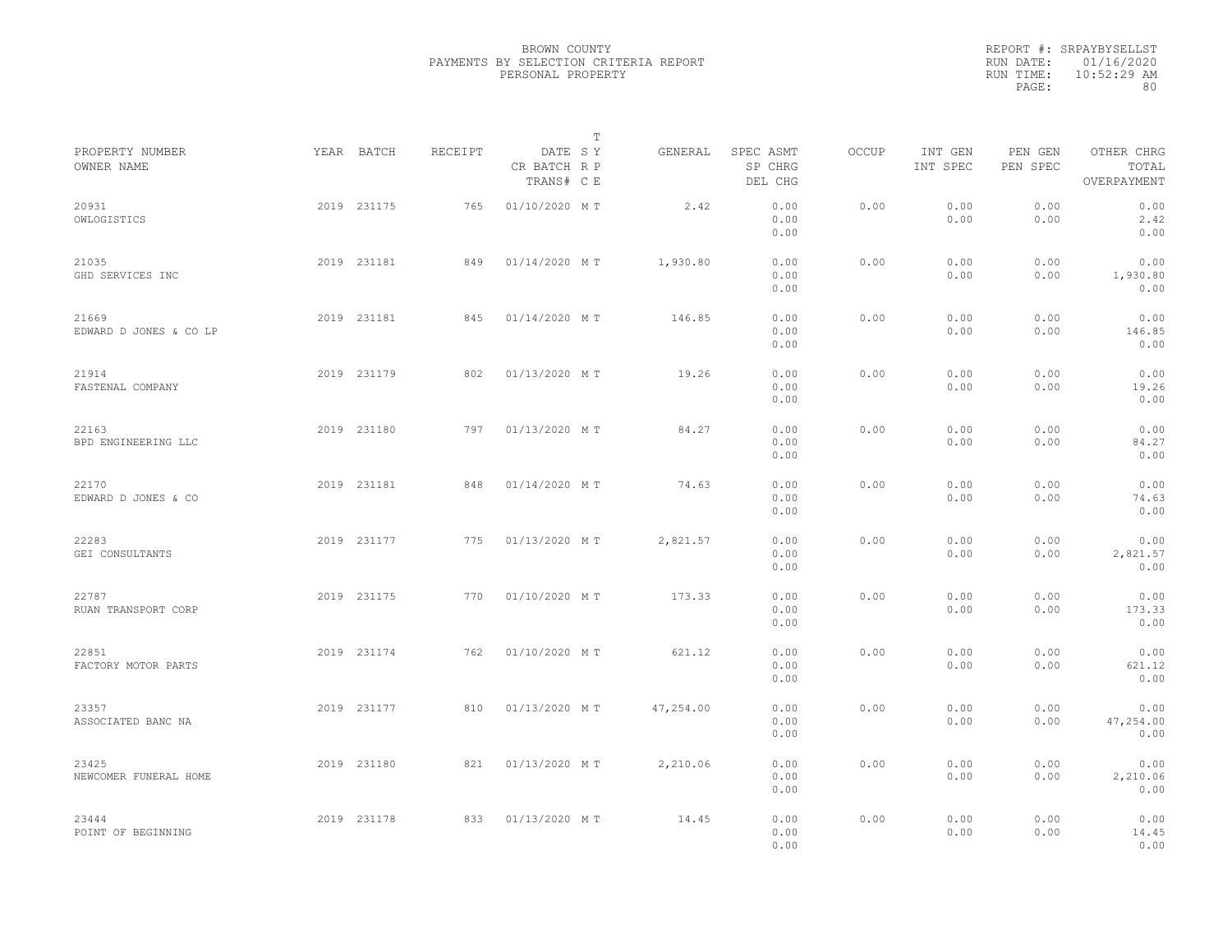|           | REPORT #: SRPAYBYSELLST |
|-----------|-------------------------|
|           | RUN DATE: 01/16/2020    |
| RUN TIME: | $10:52:29$ AM           |
| PAGE:     | 81                      |

|                                          |             |         |                                       | T |          |                                 |       |                     |                     |                                    |  |
|------------------------------------------|-------------|---------|---------------------------------------|---|----------|---------------------------------|-------|---------------------|---------------------|------------------------------------|--|
| PROPERTY NUMBER<br>OWNER NAME            | YEAR BATCH  | RECEIPT | DATE SY<br>CR BATCH R P<br>TRANS# C E |   | GENERAL  | SPEC ASMT<br>SP CHRG<br>DEL CHG | OCCUP | INT GEN<br>INT SPEC | PEN GEN<br>PEN SPEC | OTHER CHRG<br>TOTAL<br>OVERPAYMENT |  |
| 23519<br>PLACE PERFECT REALTY            | 2019 231177 | 841     | 01/13/2020 MT                         |   | 226.31   | 0.00<br>0.00<br>0.00            | 0.00  | 0.00<br>0.00        | 0.00<br>0.00        | 0.00<br>226.31<br>0.00             |  |
| 23713<br>SHARPLOGIXX                     | 2019 231179 | 778     | 01/13/2020 MT                         |   | 4,323.83 | 0.00<br>0.00<br>0.00            | 0.00  | 0.00<br>0.00        | 0.00<br>0.00        | 0.00<br>4,323.83<br>0.00           |  |
| 24136<br>C.H. ROBINSON                   | 2019 231181 | 850     | 01/14/2020 MT                         |   | 4,518.83 | 0.00<br>0.00<br>0.00            | 0.00  | 0.00<br>0.00        | 0.00<br>0.00        | 0.00<br>4,518.83<br>0.00           |  |
| 24183<br>MARTELL CONSTRUCTION INC        | 2019 231180 | 839     | 01/13/2020 MT                         |   | 529.65   | 0.00<br>0.00<br>0.00            | 0.00  | 0.00<br>0.00        | 0.00<br>0.00        | 0.00<br>529.65<br>0.00             |  |
| 24817<br>PAC-VAN INC                     | 2019 231172 | 771     | 01/10/2020 MT                         |   | 4,942.55 | 0.00<br>0.00<br>0.00            | 0.00  | 0.00<br>0.00        | 0.00<br>0.00        | 0.00<br>4,942.55<br>0.00           |  |
| 24858<br>VAPIN USA WI LLC                | 2019 231175 | 768     | 01/10/2020 MT                         |   | 368.35   | 0.00<br>0.00<br>0.00            | 0.00  | 0.00<br>0.00        | 0.00<br>0.00        | 0.00<br>368.35<br>0.00             |  |
| 24906<br>GREEN BAY COMMUNITY THEATER     | 2019 231179 | 780     | 01/13/2020 MT                         |   | 113.15   | 0.00<br>0.00<br>0.00            | 0.00  | 0.00<br>0.00        | 0.00<br>0.00        | 0.00<br>113.15<br>0.00             |  |
| 25197<br>RYDER INTEGRATED LOGISTICS INC  | 2019 231180 | 825     | 01/13/2020 MT                         |   | 416.49   | 0.00<br>0.00<br>0.00            | 0.00  | 0.00<br>0.00        | 0.00<br>0.00        | 0.00<br>416.49<br>0.00             |  |
| 25418<br>LA NAILS                        | 2019 231179 | 785     | 01/13/2020 MT                         |   | 132.41   | 0.00<br>0.00<br>0.00            | 0.00  | 0.00<br>0.00        | 0.00<br>0.00        | 0.00<br>132.41<br>0.00             |  |
| 25500<br>LIGHTHOUSE TITLE INC            | 2019 231178 | 791     | 01/13/2020 MT                         |   | 457.41   | 0.00<br>0.00<br>0.00            | 0.00  | 0.00<br>0.00        | 0.00<br>0.00        | 0.00<br>457.41<br>0.00             |  |
| 25732<br>R-TEK COATINGS LLC              | 2019 231179 | 843     | 01/13/2020 MT                         |   | 695.76   | 0.00<br>0.00<br>0.00            | 0.00  | 0.00<br>0.00        | 0.00<br>0.00        | 0.00<br>695.76<br>0.00             |  |
| 26196<br>SKORZEWSKI SCHOOL OF BALLET LLC | 2019 231179 | 777     | 01/13/2020 MT                         |   | 9.63     | 0.00<br>0.00<br>0.00            | 0.00  | 0.00<br>0.00        | 0.00<br>0.00        | 0.00<br>9.63<br>0.00               |  |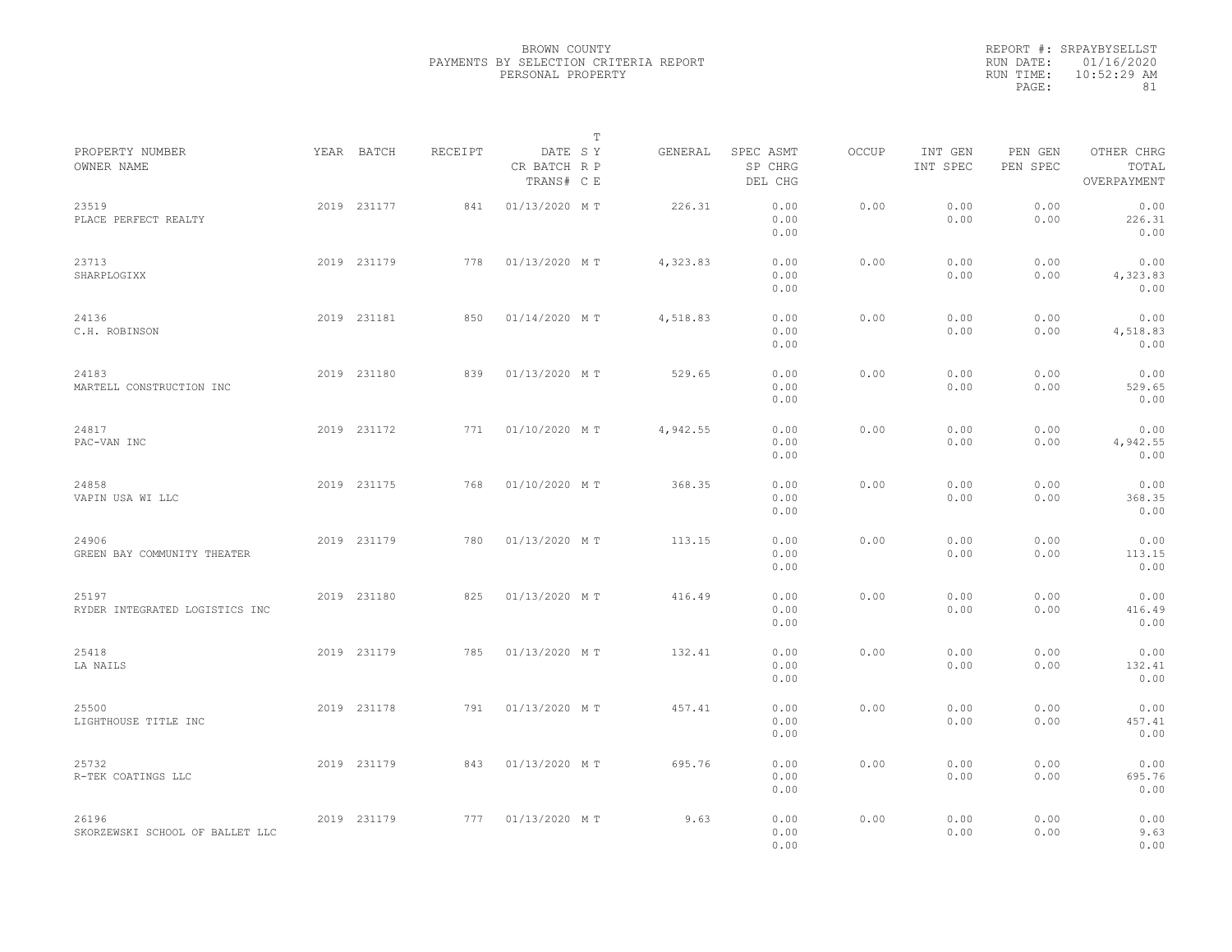|                                                |             |         |                                       | $\mathbb{T}$ |                                 |                      |              |                     |                     |                                    |  |
|------------------------------------------------|-------------|---------|---------------------------------------|--------------|---------------------------------|----------------------|--------------|---------------------|---------------------|------------------------------------|--|
| PROPERTY NUMBER<br>OWNER NAME                  | YEAR BATCH  | RECEIPT | DATE SY<br>CR BATCH R P<br>TRANS# C E | GENERAL      | SPEC ASMT<br>SP CHRG<br>DEL CHG |                      | <b>OCCUP</b> | INT GEN<br>INT SPEC | PEN GEN<br>PEN SPEC | OTHER CHRG<br>TOTAL<br>OVERPAYMENT |  |
| 26214<br>WELLS FARGO VENDOR FINANCIAL SERV LLC | 2019 231180 | 817     | 01/13/2020 MT                         | 4,583.84     |                                 | 0.00<br>0.00<br>0.00 | 0.00         | 0.00<br>0.00        | 0.00<br>0.00        | 0.00<br>4,583.84<br>0.00           |  |
| 26216<br>WELLS FARGO VENDOR FINANCIAL SERV LLC | 2019 231180 | 818     | 01/13/2020 MT                         | 455.02       |                                 | 0.00<br>0.00<br>0.00 | 0.00         | 0.00<br>0.00        | 0.00<br>0.00        | 0.00<br>455.02<br>0.00             |  |
| 26217<br>WELLS FARGO VENDOR FINANCIAL SERV LLC | 2019 231180 | 816     | 01/13/2020 MT                         | 214.26       |                                 | 0.00<br>0.00<br>0.00 | 0.00         | 0.00<br>0.00        | 0.00<br>0.00        | 0.00<br>214.26<br>0.00             |  |
| 26220<br>WIRCH, JOHN                           | 2019 231174 | 756     | 01/10/2020 MT                         |              | 38.51                           | 0.00<br>0.00<br>0.00 | 0.00         | 0.00<br>0.00        | 0.00<br>0.00        | 0.00<br>38.51<br>0.00              |  |
| 26237<br>BABCOCK LAW LLC                       | 2019 231179 | 828     | 01/13/2020 MT                         | 137.23       |                                 | 0.00<br>0.00<br>0.00 | 0.00         | 0.00<br>0.00        | 0.00<br>0.00        | 0.00<br>137.23<br>0.00             |  |
| 26270<br>HILTON INN GREEN BAY                  | 2019 231177 | 786     | 01/13/2020 MT                         | 22,716.97    |                                 | 0.00<br>0.00<br>0.00 | 0.00         | 0.00<br>0.00        | 0.00<br>0.00        | 0.00<br>22,716.97<br>0.00          |  |
| 26299<br>PERFORMANCE FIRESTOP INC              | 2019 231172 | 763     | 01/10/2020 MT                         | 158.90       |                                 | 0.00<br>0.00<br>0.00 | 0.00         | 0.00<br>0.00        | 0.00<br>0.00        | 0.00<br>158.90<br>0.00             |  |
| 26798<br>BASE COMPANIES LLC                    | 2019 231179 | 779     | 01/13/2020 MT                         | 683.72       |                                 | 0.00<br>0.00<br>0.00 | 0.00         | 0.00<br>0.00        | 0.00<br>0.00        | 0.00<br>683.72<br>0.00             |  |
| 26799<br>BAY PRODUCT DEVELOPMENT LLC           | 2019 231180 | 798     | 01/13/2020 MT                         | 240.74       |                                 | 0.00<br>0.00<br>0.00 | 0.00         | 0.00<br>0.00        | 0.00<br>0.00        | 0.00<br>240.74<br>0.00             |  |
| 26848<br>MODERN BUSINESS MACHINES              | 2019 231178 | 804     | 01/13/2020 MT                         | 134.82       |                                 | 0.00<br>0.00<br>0.00 | 0.00         | 0.00<br>0.00        | 0.00<br>0.00        | 0.00<br>134.82<br>0.00             |  |
| 26886<br>AMERICAN FOOD GROUPS HEALTH CENTER    | 2019 231177 | 837     | 01/13/2020 MT                         | 710.21       |                                 | 0.00<br>0.00<br>0.00 | 0.00         | 0.00<br>0.00        | 0.00<br>0.00        | 0.00<br>710.21<br>0.00             |  |
| 26908<br>HEDGE CONSULTING                      | 2019 231180 | 842     | 01/13/2020 MT                         | 113.15       |                                 | 0.00<br>0.00<br>0.00 | 0.00         | 0.00<br>0.00        | 0.00<br>0.00        | 0.00<br>113.15<br>0.00             |  |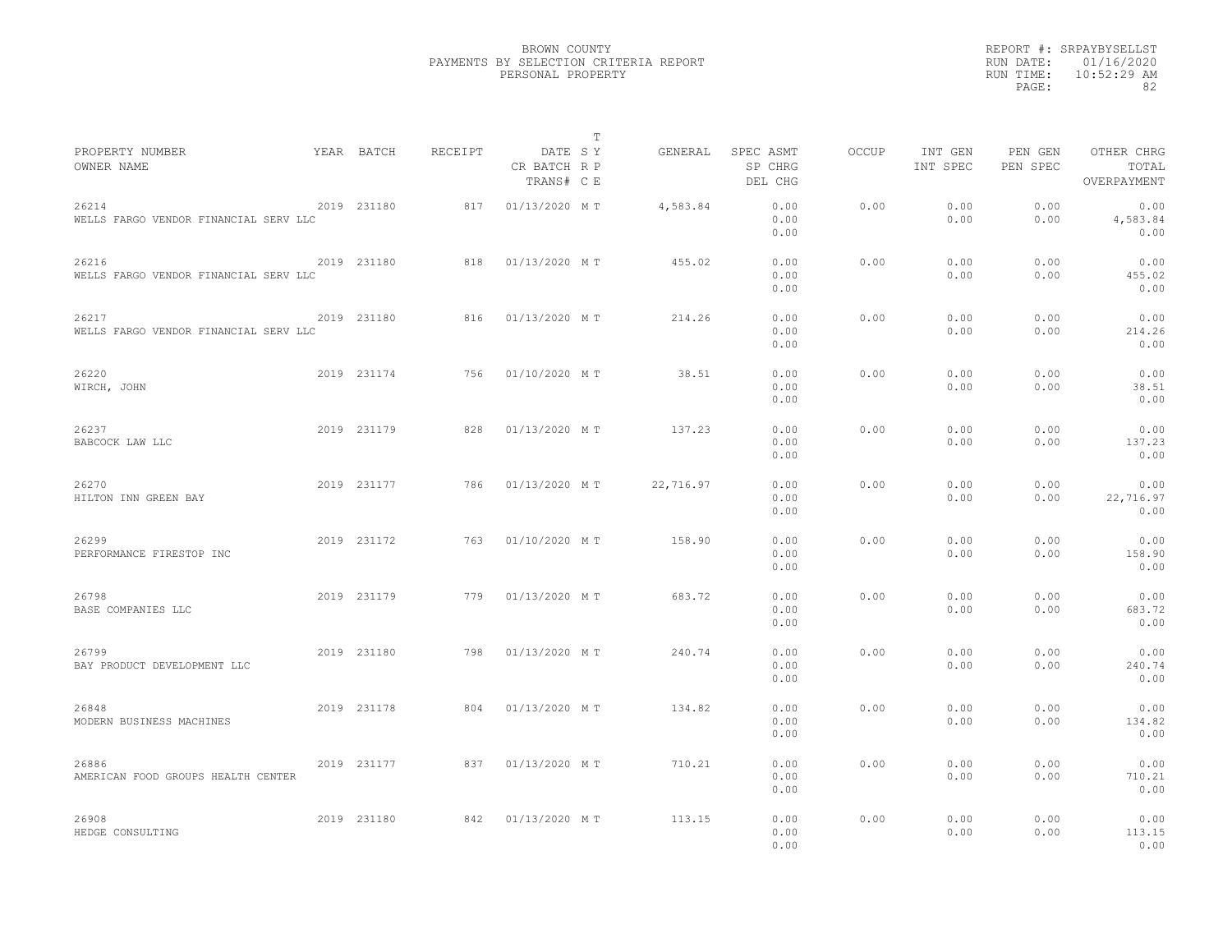|                                             |             |         | $\mathbb T$                           |          |                                 |       |                     |                     |                                    |
|---------------------------------------------|-------------|---------|---------------------------------------|----------|---------------------------------|-------|---------------------|---------------------|------------------------------------|
| PROPERTY NUMBER<br>OWNER NAME               | YEAR BATCH  | RECEIPT | DATE SY<br>CR BATCH R P<br>TRANS# C E | GENERAL  | SPEC ASMT<br>SP CHRG<br>DEL CHG | OCCUP | INT GEN<br>INT SPEC | PEN GEN<br>PEN SPEC | OTHER CHRG<br>TOTAL<br>OVERPAYMENT |
| 27213<br>AMERICAN FOOD GROUP LLC            | 2019 231177 | 836     | 01/13/2020 MT                         | 8,601.93 | 0.00<br>0.00<br>0.00            | 0.00  | 0.00<br>0.00        | 0.00<br>0.00        | 0.00<br>8,601.93<br>0.00           |
| 27263<br>CHERI'S PLACE                      | 2019 231177 | 790     | 01/13/2020 MT                         | 36.11    | 0.00<br>0.00<br>0.00            | 0.00  | 0.00<br>0.00        | 0.00<br>0.00        | 0.00<br>36.11<br>0.00              |
| 27277<br>SALON DEE                          | 2019 231177 | 815     | 01/13/2020 MT                         | 2.42     | 0.00<br>0.00<br>0.00            | 0.00  | 0.00<br>0.00        | 0.00<br>0.00        | 0.00<br>2.42<br>0.00               |
| 27313<br>LEND NATION                        | 2019 231177 | 788     | 01/13/2020 MT                         | 113.15   | 0.00<br>0.00<br>0.00            | 0.00  | 0.00<br>0.00        | 0.00<br>0.00        | 0.00<br>113.15<br>0.00             |
| 27330<br>PLANSKY, DENNIS                    | 2019 231175 | 759     | 01/10/2020 MT                         | 26.49    | 0.00<br>0.00<br>0.00            | 0.00  | 0.00<br>0.00        | 0.00<br>0.00        | 0.00<br>26.49<br>0.00              |
| 27365<br>MOSAIC ARTS INC                    | 2019 231180 | 813     | 01/13/2020 MT                         | 113.15   | 0.00<br>0.00<br>0.00            | 0.00  | 0.00<br>0.00        | 0.00<br>0.00        | 0.00<br>113.15<br>0.00             |
| 27554<br>HDR ENGINEERING INC                | 2019 231179 | 795     | 01/13/2020 MT                         | 113.15   | 0.00<br>0.00<br>0.00            | 0.00  | 0.00<br>0.00        | 0.00<br>0.00        | 0.00<br>113.15<br>0.00             |
| 27557<br>RUG DOCTOR LLC                     | 2019 231172 | 767     | 01/10/2020 MT                         | 50.56    | 0.00<br>0.00<br>0.00            | 0.00  | 0.00<br>0.00        | 0.00<br>0.00        | 0.00<br>50.56<br>0.00              |
| 427<br>BENO PLUMBING & HEATING INC          | 2019 231172 | 772     | 01/10/2020 MT                         | 211.87   | 0.00<br>0.00<br>0.00            | 0.00  | 0.00<br>0.00        | 0.00<br>0.00        | 0.00<br>211.87<br>0.00             |
| 439<br>BERNERS - SCHOBER ASSOCIATES INC     | 2019 231179 | 774     | 01/13/2020 MT                         | 837.80   | 0.00<br>0.00<br>0.00            | 0.00  | 0.00<br>0.00        | 0.00<br>0.00        | 0.00<br>837.80<br>0.00             |
| 4737<br>NORTH SHORE BANK                    | 2019 231177 | 782     | 01/13/2020 MT                         | 1,273.56 | 0.00<br>0.00<br>0.00            | 0.00  | 0.00<br>0.00        | 0.00<br>0.00        | 0.00<br>1,273.56<br>0.00           |
| 4932<br>BROWN COUNTY HOME BUILDERS ASSC INC | 2019 231180 | 840     | 01/13/2020 MT                         | 101.11   | 0.00<br>0.00<br>0.00            | 0.00  | 0.00<br>0.00        | 0.00<br>0.00        | 0.00<br>101.11<br>0.00             |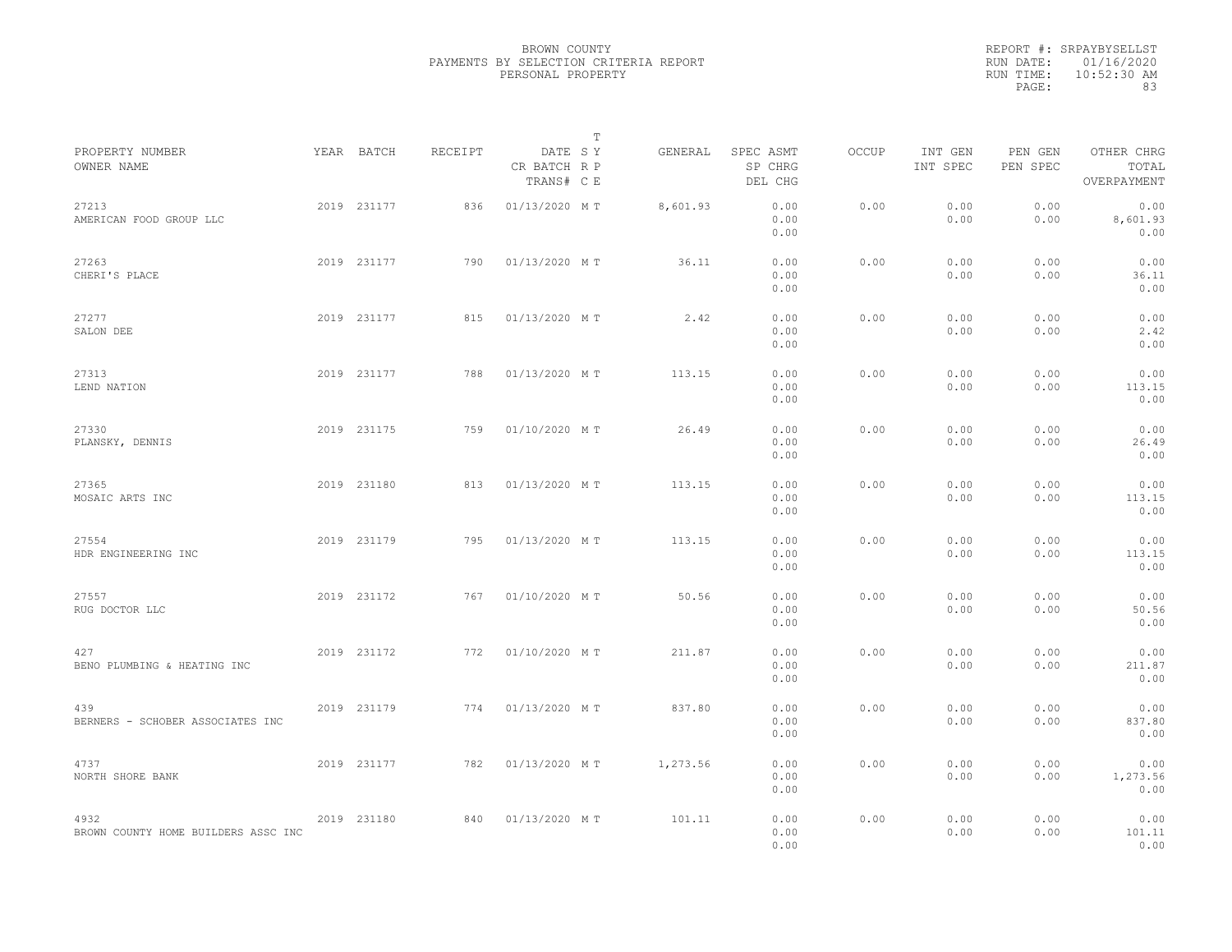|           | REPORT #: SRPAYBYSELLST |
|-----------|-------------------------|
|           | RUN DATE: 01/16/2020    |
| RUN TIME: | $10:52:30$ AM           |
| PAGE:     | 84                      |
|           |                         |

|                                           |             |         |                                       | $\mathbb T$ |           |                                 |       |                     |                     |                                    |  |
|-------------------------------------------|-------------|---------|---------------------------------------|-------------|-----------|---------------------------------|-------|---------------------|---------------------|------------------------------------|--|
| PROPERTY NUMBER<br>OWNER NAME             | YEAR BATCH  | RECEIPT | DATE SY<br>CR BATCH R P<br>TRANS# C E |             | GENERAL   | SPEC ASMT<br>SP CHRG<br>DEL CHG | OCCUP | INT GEN<br>INT SPEC | PEN GEN<br>PEN SPEC | OTHER CHRG<br>TOTAL<br>OVERPAYMENT |  |
| 498<br>CHRISTOPHER & BANKS                | 2019 231179 | 776     | 01/13/2020 MT                         |             | 231.12    | 0.00<br>0.00<br>0.00            | 0.00  | 0.00<br>0.00        | 0.00<br>0.00        | 0.00<br>231.12<br>0.00             |  |
| 5298<br>NORTH SHORE BANK                  | 2019 231177 | 781     | 01/13/2020 MT                         |             | 4,172.15  | 0.00<br>0.00<br>0.00            | 0.00  | 0.00<br>0.00        | 0.00<br>0.00        | 0.00<br>4, 172. 15<br>0.00         |  |
| 536<br>CALWIS CO INC                      | 2019 231179 | 784     | 01/13/2020 MT                         |             | 1,887.46  | 0.00<br>0.00<br>0.00            | 0.00  | 0.00<br>0.00        | 0.00<br>0.00        | 0.00<br>1,887.46<br>0.00           |  |
| 726<br>DEAN DISTRIBUTING INC              | 2019 231172 | 758     | 01/10/2020 MT                         |             | 3, 271.76 | 0.00<br>0.00<br>0.00            | 0.00  | 0.00<br>0.00        | 0.00<br>0.00        | 0.00<br>3,271.76<br>0.00           |  |
| 7566<br>HOME TOWN CAFE & CATERING         | 2019 231178 | 834     | 01/13/2020 MT                         |             | 168.52    | 0.00<br>0.00<br>0.00            | 0.00  | 0.00<br>0.00        | 0.00<br>0.00        | 0.00<br>168.52<br>0.00             |  |
| 7615<br>ASSOCIATED BANK NA                | 2019 231177 | 811     | 01/13/2020 MT                         |             | 4,675.32  | 0.00<br>0.00<br>0.00            | 0.00  | 0.00<br>0.00        | 0.00<br>0.00        | 0.00<br>4,675.32<br>0.00           |  |
| 7676<br>CHEM-DRY AJ CHEM-DRY OF GREEN BAY | 2019 231179 | 838     | 01/13/2020 MT                         |             | 19.26     | 0.00<br>0.00<br>0.00            | 0.00  | 0.00<br>0.00        | 0.00<br>0.00        | 0.00<br>19.26<br>0.00              |  |
| 802<br>DOUSMAN CLINIC SC                  | 2019 231181 | 851     | 01/14/2020 MT                         |             | 406.86    | 0.00<br>0.00<br>0.00            | 0.00  | 0.00<br>0.00        | 0.00<br>0.00        | 0.00<br>406.86<br>0.00             |  |
| 8429<br>EDWARD D JONES & CO LP            | 2019 231181 | 844     | 01/14/2020 MT                         |             | 55.37     | 0.00<br>0.00<br>0.00            | 0.00  | 0.00<br>0.00        | 0.00<br>0.00        | 0.00<br>55.37<br>0.00              |  |
| 934<br>ASSOCIATED BANC NA                 | 2019 231177 | 812     | 01/13/2020 MT                         |             | 2,949.16  | 0.00<br>0.00<br>0.00            | 0.00  | 0.00<br>0.00        | 0.00<br>0.00        | 0.00<br>2,949.16<br>0.00           |  |
| 9630<br>FERRELLGAS LP (AREA OFFICE)       | 2019 231177 | 796     | 01/13/2020 MT                         |             | 173.33    | 0.00<br>0.00<br>0.00            | 0.00  | 0.00<br>0.00        | 0.00<br>0.00        | 0.00<br>173.33<br>0.00             |  |
| 22793<br>S-L DISTRIBUTION COMPANY         | 2019 231182 | 852     | 01/14/2020 MT                         |             | 180.56    | 0.00<br>0.00<br>0.00            | 0.00  | 0.00<br>0.00        | 0.00<br>0.00        | 0.00<br>180.56<br>0.00             |  |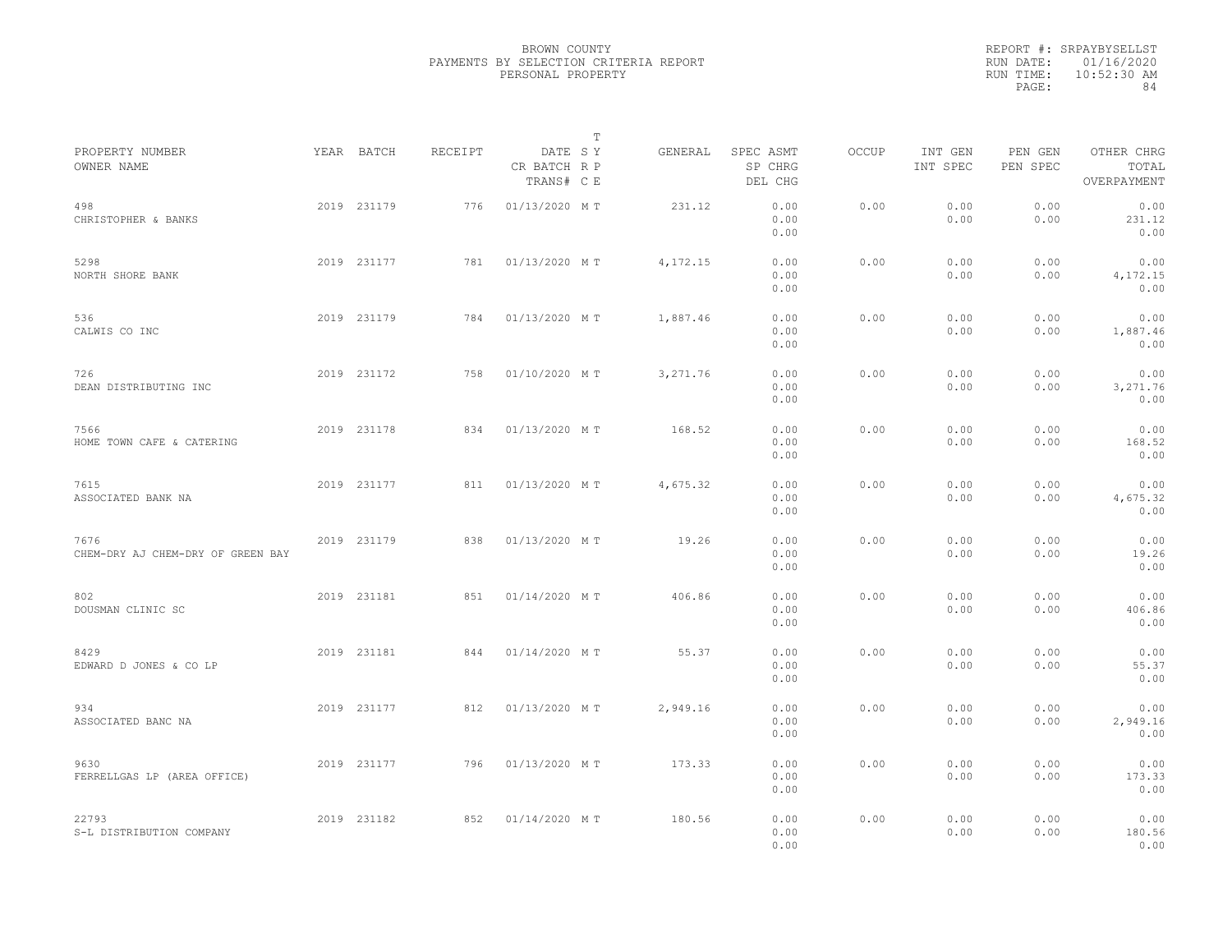|           | REPORT #: SRPAYBYSELLST |
|-----------|-------------------------|
|           | RUN DATE: 01/16/2020    |
| RUN TIME: | $10:52:31$ AM           |
| PAGE:     | 85                      |
|           |                         |

|                                   |      |             |         |                                       | m |            |                                 |       |                     |                     |                                    |  |
|-----------------------------------|------|-------------|---------|---------------------------------------|---|------------|---------------------------------|-------|---------------------|---------------------|------------------------------------|--|
| PROPERTY NUMBER<br>OWNER NAME     | YEAR | BATCH       | RECEIPT | DATE SY<br>CR BATCH R P<br>TRANS# C E |   | GENERAL    | SPEC ASMT<br>SP CHRG<br>DEL CHG | OCCUP | INT GEN<br>INT SPEC | PEN GEN<br>PEN SPEC | OTHER CHRG<br>TOTAL<br>OVERPAYMENT |  |
| 2377<br>TOSCA SERVICES LLC        | 2019 | 231182      | 853     | 01/14/2020 MT                         |   | 13,816.51  | 0.00<br>0.00<br>0.00            | 0.00  | 0.00<br>0.00        | 0.00<br>0.00        | 0.00<br>13,816.51<br>0.00          |  |
| 27540<br>LEAF CAPITAL FUNDING LLC |      | 2019 231183 | 855     | 01/14/2020 MT                         |   | 190.19     | 0.00<br>0.00<br>0.00            | 0.00  | 0.00<br>0.00        | 0.00<br>0.00        | 0.00<br>190.19<br>0.00             |  |
| 891<br>NEOPOST USA INC            |      | 2019 231184 | 854     | 01/14/2020 MT                         |   | 250.38     | 0.00<br>0.00<br>0.00            | 0.00  | 0.00<br>0.00        | 0.00<br>0.00        | 0.00<br>250.38<br>0.00             |  |
|                                   |      |             |         | CITY OF GREEN BAY TOTAL               |   | 554,639.93 | 0.00<br>0.00<br>0.00            | 0.00  | 0.00<br>0.00        | 0.00<br>0.00        | 0.00<br>554,639.93<br>0.00         |  |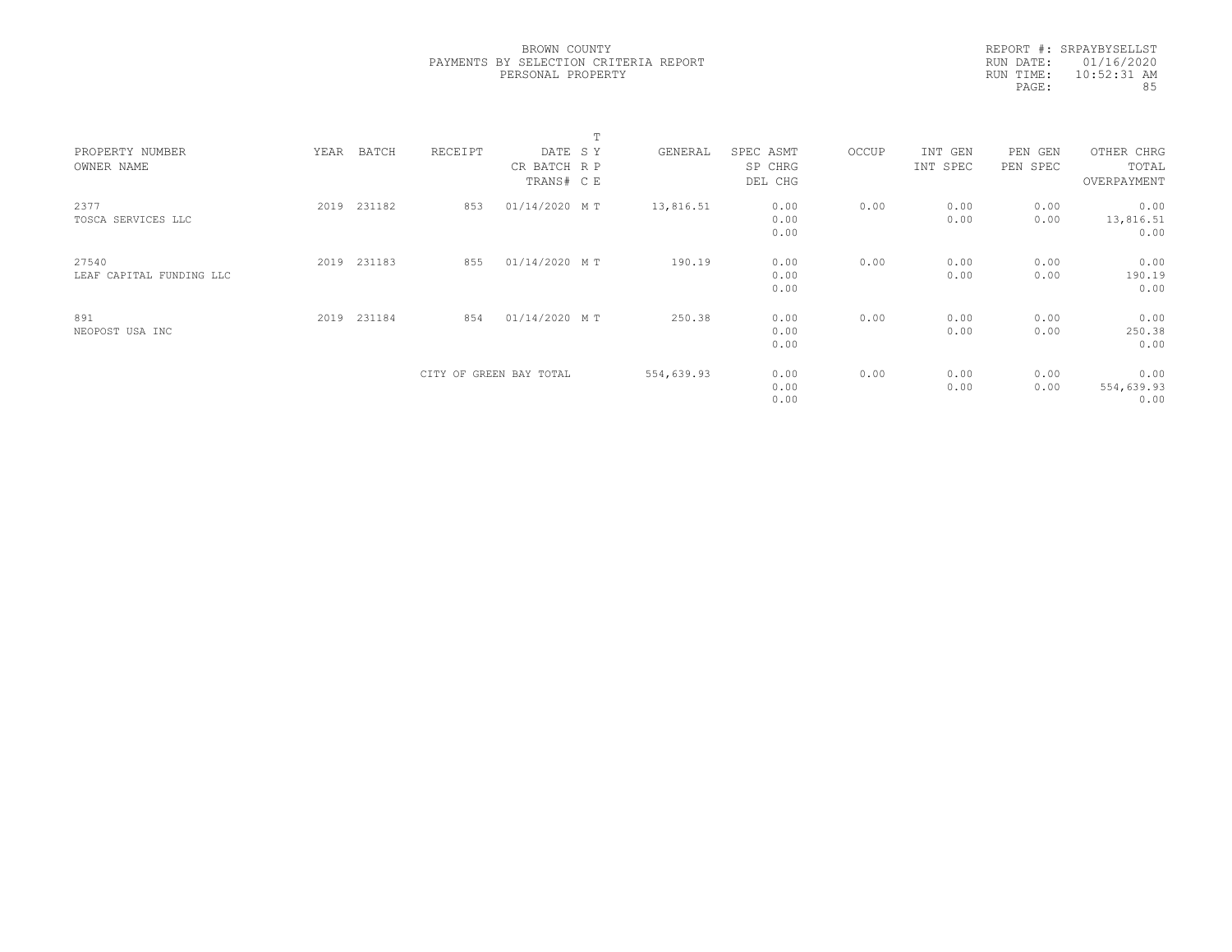|           | REPORT #: SRPAYBYSELLST |
|-----------|-------------------------|
|           | RUN DATE: 01/16/2020    |
| RUN TIME: | $10:52:31$ AM           |
| PAGE:     | 86                      |
|           |                         |

| PROPERTY NUMBER | YEAR | BATCH | RECEIPT | DATE SY      | GENERAL      | SPEC ASMT | OCCUP | INT GEN  | PEN GEN  | OTHER CHRG   |  |
|-----------------|------|-------|---------|--------------|--------------|-----------|-------|----------|----------|--------------|--|
| OWNER NAME      |      |       |         | CR BATCH R P |              | SP CHRG   |       | INT SPEC | PEN SPEC | TOTAL        |  |
|                 |      |       |         | TRANS# C E   |              | DEL CHG   |       |          |          | OVERPAYMENT  |  |
|                 |      |       |         | GRAND TOTAL  | 1,599,616.43 | 0.00      | 0.00  | 0.00     | 0.00     | 0.00         |  |
|                 |      |       |         |              |              | 0.00      |       | 0.00     | 0.00     | 1,599,616.43 |  |
|                 |      |       |         |              |              | 0.00      |       |          |          | 2,575.03     |  |